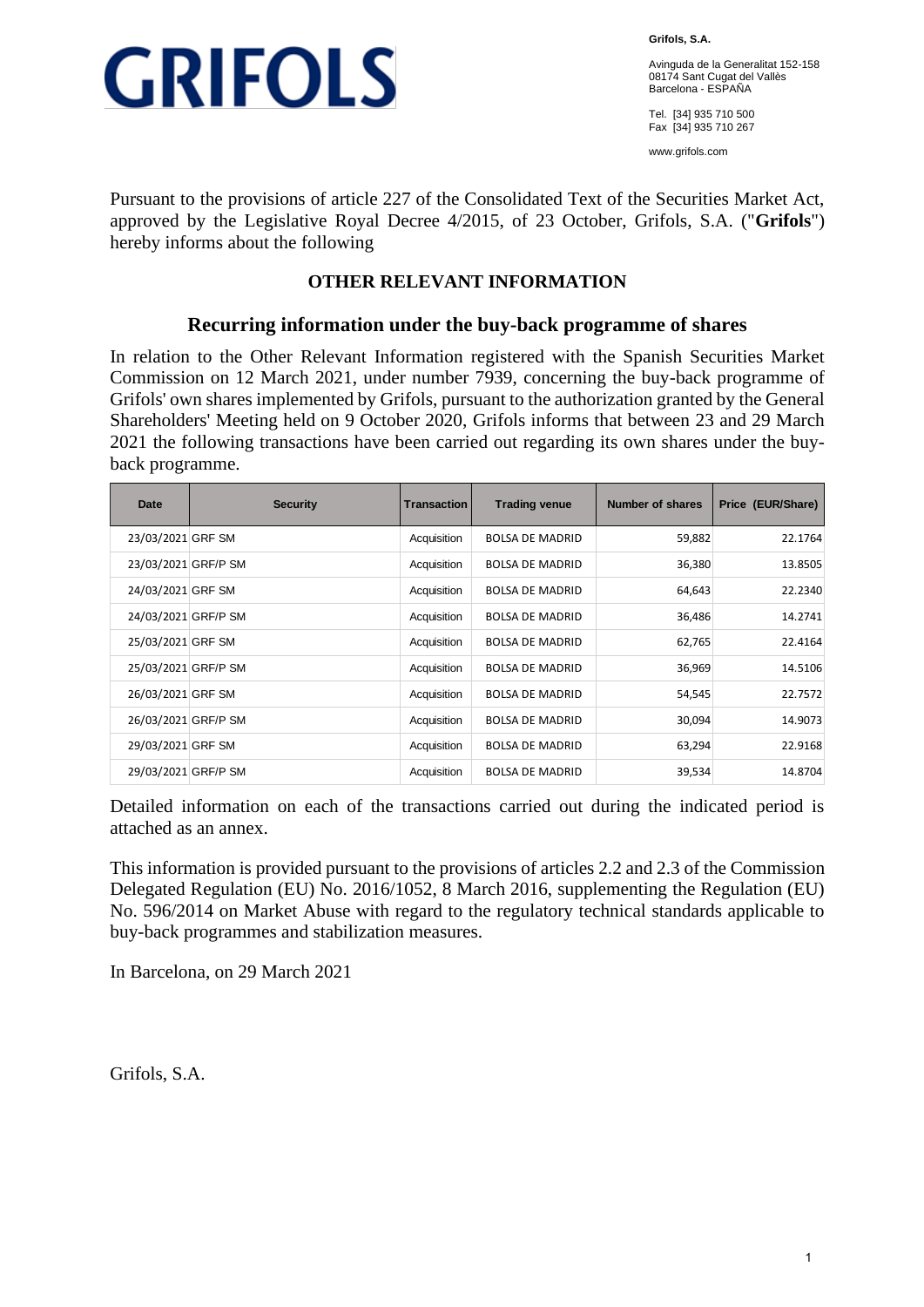# **GRIFOLS**

ANNEX I

#### Individual trade details:

| Name of the Issuer                | Date       | Price(EUR) | <b>Quantity bought</b>  | <b>Exchange Venue</b>  |
|-----------------------------------|------------|------------|-------------------------|------------------------|
| <b>GRIFOLS S.A. (SPA LISTING)</b> | 23/03/2021 | 21.9700    | 162                     | <b>BOLSA DE MADRID</b> |
| <b>GRIFOLS S.A. (SPA LISTING)</b> | 23/03/2021 | 22.0000    | 275                     | <b>BOLSA DE MADRID</b> |
| <b>GRIFOLS S.A. (SPA LISTING)</b> | 23/03/2021 | 22.0000    | 277                     | <b>BOLSA DE MADRID</b> |
| <b>GRIFOLS S.A. (SPA LISTING)</b> | 23/03/2021 | 22.0000    | 279                     | <b>BOLSA DE MADRID</b> |
| <b>GRIFOLS S.A. (SPA LISTING)</b> | 23/03/2021 | 22.0000    | 299                     | <b>BOLSA DE MADRID</b> |
| <b>GRIFOLS S.A. (SPA LISTING)</b> | 23/03/2021 | 21.9300    | 309                     | <b>BOLSA DE MADRID</b> |
| <b>GRIFOLS S.A. (SPA LISTING)</b> | 23/03/2021 | 21.9400    | 294                     | <b>BOLSA DE MADRID</b> |
| <b>GRIFOLS S.A. (SPA LISTING)</b> | 23/03/2021 | 21.7800    | 310                     | <b>BOLSA DE MADRID</b> |
| <b>GRIFOLS S.A. (SPA LISTING)</b> | 23/03/2021 | 21.7900    | 290                     | <b>BOLSA DE MADRID</b> |
| <b>GRIFOLS S.A. (SPA LISTING)</b> | 23/03/2021 | 21.7900    | 287                     | <b>BOLSA DE MADRID</b> |
| <b>GRIFOLS S.A. (SPA LISTING)</b> | 23/03/2021 | 21.7900    | 302                     | <b>BOLSA DE MADRID</b> |
| <b>GRIFOLS S.A. (SPA LISTING)</b> | 23/03/2021 | 21.8900    | 378                     | <b>BOLSA DE MADRID</b> |
| <b>GRIFOLS S.A. (SPA LISTING)</b> | 23/03/2021 | 21.8900    | 289                     | <b>BOLSA DE MADRID</b> |
| <b>GRIFOLS S.A. (SPA LISTING)</b> | 23/03/2021 | 21.8900    | 284                     | <b>BOLSA DE MADRID</b> |
| <b>GRIFOLS S.A. (SPA LISTING)</b> | 23/03/2021 | 21.8700    | 306                     | <b>BOLSA DE MADRID</b> |
| <b>GRIFOLS S.A. (SPA LISTING)</b> | 23/03/2021 | 21.9300    | 119                     | <b>BOLSA DE MADRID</b> |
| <b>GRIFOLS S.A. (SPA LISTING)</b> | 23/03/2021 | 21.9300    | 493                     | <b>BOLSA DE MADRID</b> |
| <b>GRIFOLS S.A. (SPA LISTING)</b> | 23/03/2021 | 21.9300    | 294                     | <b>BOLSA DE MADRID</b> |
| <b>GRIFOLS S.A. (SPA LISTING)</b> | 23/03/2021 | 21.9300    | 270                     | <b>BOLSA DE MADRID</b> |
| <b>GRIFOLS S.A. (SPA LISTING)</b> | 23/03/2021 | 21.9300    | 175                     | <b>BOLSA DE MADRID</b> |
| <b>GRIFOLS S.A. (SPA LISTING)</b> | 23/03/2021 | 21.9300    | 113                     | <b>BOLSA DE MADRID</b> |
| <b>GRIFOLS S.A. (SPA LISTING)</b> | 23/03/2021 | 21.9900    | 631                     | <b>BOLSA DE MADRID</b> |
| <b>GRIFOLS S.A. (SPA LISTING)</b> | 23/03/2021 | 21.9600    | 278                     | <b>BOLSA DE MADRID</b> |
| <b>GRIFOLS S.A. (SPA LISTING)</b> | 23/03/2021 | 21.9100    | 271                     | <b>BOLSA DE MADRID</b> |
| <b>GRIFOLS S.A. (SPA LISTING)</b> | 23/03/2021 | 21.9200    | 288                     | <b>BOLSA DE MADRID</b> |
| <b>GRIFOLS S.A. (SPA LISTING)</b> | 23/03/2021 | 21.9000    | 17                      | <b>BOLSA DE MADRID</b> |
| <b>GRIFOLS S.A. (SPA LISTING)</b> | 23/03/2021 | 21.9000    | 268                     | <b>BOLSA DE MADRID</b> |
| <b>GRIFOLS S.A. (SPA LISTING)</b> | 23/03/2021 | 21.9200    | 283                     | <b>BOLSA DE MADRID</b> |
| <b>GRIFOLS S.A. (SPA LISTING)</b> | 23/03/2021 | 21.9100    | 13                      | <b>BOLSA DE MADRID</b> |
| <b>GRIFOLS S.A. (SPA LISTING)</b> | 23/03/2021 | 21.9100    | 113                     | <b>BOLSA DE MADRID</b> |
| <b>GRIFOLS S.A. (SPA LISTING)</b> | 23/03/2021 | 21.9100    | 164                     | <b>BOLSA DE MADRID</b> |
| <b>GRIFOLS S.A. (SPA LISTING)</b> | 23/03/2021 | 21.9100    | 287                     | <b>BOLSA DE MADRID</b> |
| <b>GRIFOLS S.A. (SPA LISTING)</b> | 23/03/2021 | 21.9100    | 290                     | <b>BOLSA DE MADRID</b> |
| <b>GRIFOLS S.A. (SPA LISTING)</b> | 23/03/2021 | 21.9100    | 281                     | <b>BOLSA DE MADRID</b> |
| <b>GRIFOLS S.A. (SPA LISTING)</b> | 23/03/2021 | 21.9700    | 98                      | <b>BOLSA DE MADRID</b> |
| <b>GRIFOLS S.A. (SPA LISTING)</b> | 23/03/2021 | 21.9700    | $\overline{\mathbf{2}}$ | <b>BOLSA DE MADRID</b> |
| <b>GRIFOLS S.A. (SPA LISTING)</b> | 23/03/2021 | 21.9700    | 208                     | <b>BOLSA DE MADRID</b> |
| <b>GRIFOLS S.A. (SPA LISTING)</b> | 23/03/2021 | 22.0200    | 267                     | <b>BOLSA DE MADRID</b> |
| <b>GRIFOLS S.A. (SPA LISTING)</b> | 23/03/2021 | 22.0200    | 283                     | <b>BOLSA DE MADRID</b> |
| <b>GRIFOLS S.A. (SPA LISTING)</b> | 23/03/2021 | 22.0200    | 395                     | <b>BOLSA DE MADRID</b> |
| <b>GRIFOLS S.A. (SPA LISTING)</b> | 23/03/2021 | 22.0200    | 123                     | <b>BOLSA DE MADRID</b> |
| <b>GRIFOLS S.A. (SPA LISTING)</b> | 23/03/2021 | 22.0200    | 160                     | <b>BOLSA DE MADRID</b> |
| <b>GRIFOLS S.A. (SPA LISTING)</b> | 23/03/2021 | 22.0000    | 453                     | <b>BOLSA DE MADRID</b> |
| <b>GRIFOLS S.A. (SPA LISTING)</b> | 23/03/2021 | 22.0000    | 118                     | <b>BOLSA DE MADRID</b> |
| <b>GRIFOLS S.A. (SPA LISTING)</b> | 23/03/2021 | 22.0000    | 287                     | <b>BOLSA DE MADRID</b> |
| <b>GRIFOLS S.A. (SPA LISTING)</b> | 23/03/2021 | 22.0200    | 556                     | <b>BOLSA DE MADRID</b> |
| <b>GRIFOLS S.A. (SPA LISTING)</b> | 23/03/2021 | 22.0100    | 303                     | <b>BOLSA DE MADRID</b> |
| <b>GRIFOLS S.A. (SPA LISTING)</b> | 23/03/2021 | 22.0100    | 281                     | <b>BOLSA DE MADRID</b> |
| <b>GRIFOLS S.A. (SPA LISTING)</b> | 23/03/2021 | 22.1000    | 50                      | <b>BOLSA DE MADRID</b> |
| <b>GRIFOLS S.A. (SPA LISTING)</b> | 23/03/2021 | 22.1000    | 498                     | <b>BOLSA DE MADRID</b> |
| <b>GRIFOLS S.A. (SPA LISTING)</b> | 23/03/2021 | 22.1000    | 736                     | <b>BOLSA DE MADRID</b> |
| <b>GRIFOLS S.A. (SPA LISTING)</b> | 23/03/2021 | 22.0900    | 308                     | <b>BOLSA DE MADRID</b> |
|                                   |            |            |                         |                        |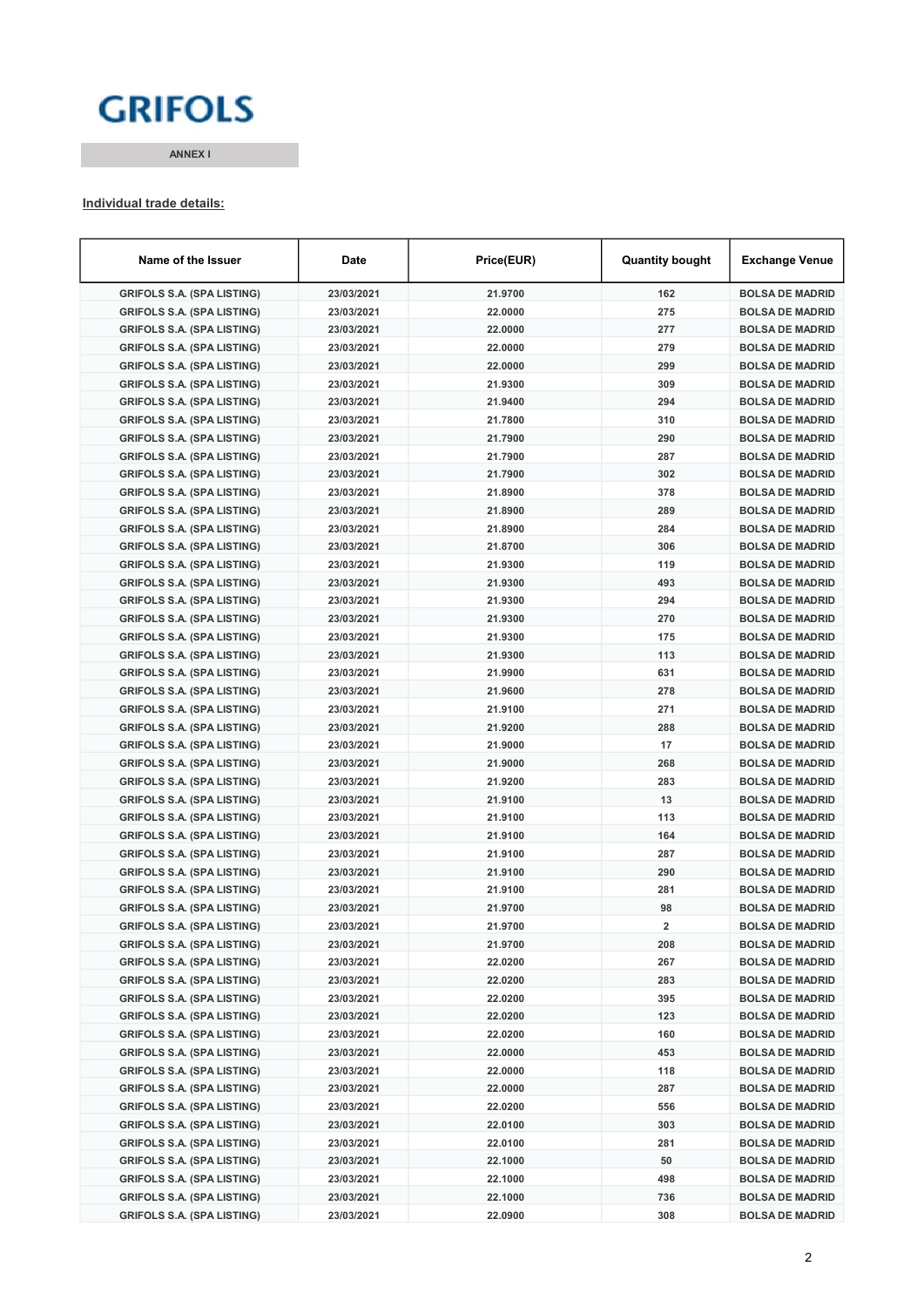| Name of the Issuer                | Date       | Price(EUR) | <b>Quantity bought</b> | <b>Exchange Venue</b>  |
|-----------------------------------|------------|------------|------------------------|------------------------|
| <b>GRIFOLS S.A. (SPA LISTING)</b> | 23/03/2021 | 22.1000    | 64                     | <b>BOLSA DE MADRID</b> |
| <b>GRIFOLS S.A. (SPA LISTING)</b> | 23/03/2021 | 22.1000    | 279                    | <b>BOLSA DE MADRID</b> |
| <b>GRIFOLS S.A. (SPA LISTING)</b> | 23/03/2021 | 22.1300    | 323                    | <b>BOLSA DE MADRID</b> |
| <b>GRIFOLS S.A. (SPA LISTING)</b> | 23/03/2021 | 22.1300    | 80                     | <b>BOLSA DE MADRID</b> |
| <b>GRIFOLS S.A. (SPA LISTING)</b> | 23/03/2021 | 22.1300    | 39                     | <b>BOLSA DE MADRID</b> |
| <b>GRIFOLS S.A. (SPA LISTING)</b> | 23/03/2021 | 22.1300    | 177                    | <b>BOLSA DE MADRID</b> |
| <b>GRIFOLS S.A. (SPA LISTING)</b> | 23/03/2021 | 22.1300    | 22                     | <b>BOLSA DE MADRID</b> |
| <b>GRIFOLS S.A. (SPA LISTING)</b> | 23/03/2021 | 22.1300    | 267                    | <b>BOLSA DE MADRID</b> |
| <b>GRIFOLS S.A. (SPA LISTING)</b> | 23/03/2021 | 22.1800    | 81                     | <b>BOLSA DE MADRID</b> |
| <b>GRIFOLS S.A. (SPA LISTING)</b> | 23/03/2021 | 22.1800    | 19                     | <b>BOLSA DE MADRID</b> |
| <b>GRIFOLS S.A. (SPA LISTING)</b> | 23/03/2021 | 22.1900    | 299                    | <b>BOLSA DE MADRID</b> |
| <b>GRIFOLS S.A. (SPA LISTING)</b> | 23/03/2021 | 22.1800    | 277                    | <b>BOLSA DE MADRID</b> |
| <b>GRIFOLS S.A. (SPA LISTING)</b> | 23/03/2021 | 22.1800    | 317                    | <b>BOLSA DE MADRID</b> |
| <b>GRIFOLS S.A. (SPA LISTING)</b> | 23/03/2021 | 22.1600    | 553                    | <b>BOLSA DE MADRID</b> |
| <b>GRIFOLS S.A. (SPA LISTING)</b> | 23/03/2021 | 22.1600    | 451                    | <b>BOLSA DE MADRID</b> |
| <b>GRIFOLS S.A. (SPA LISTING)</b> | 23/03/2021 | 22.1600    | 287                    | <b>BOLSA DE MADRID</b> |
| <b>GRIFOLS S.A. (SPA LISTING)</b> | 23/03/2021 | 22.1900    | 86                     | <b>BOLSA DE MADRID</b> |
| <b>GRIFOLS S.A. (SPA LISTING)</b> | 23/03/2021 | 22.1900    | 201                    | <b>BOLSA DE MADRID</b> |
| <b>GRIFOLS S.A. (SPA LISTING)</b> | 23/03/2021 | 22.2000    | 290                    | <b>BOLSA DE MADRID</b> |
| <b>GRIFOLS S.A. (SPA LISTING)</b> | 23/03/2021 | 22.2000    | 285                    | <b>BOLSA DE MADRID</b> |
| <b>GRIFOLS S.A. (SPA LISTING)</b> | 23/03/2021 | 22.2000    | 280                    | <b>BOLSA DE MADRID</b> |
| <b>GRIFOLS S.A. (SPA LISTING)</b> | 23/03/2021 | 22.2100    | 357                    | <b>BOLSA DE MADRID</b> |
| <b>GRIFOLS S.A. (SPA LISTING)</b> | 23/03/2021 | 22.2500    | 1,062                  | <b>BOLSA DE MADRID</b> |
| <b>GRIFOLS S.A. (SPA LISTING)</b> | 23/03/2021 | 22.3100    | 343                    | <b>BOLSA DE MADRID</b> |
| <b>GRIFOLS S.A. (SPA LISTING)</b> | 23/03/2021 | 22.3000    | 293                    | <b>BOLSA DE MADRID</b> |
| <b>GRIFOLS S.A. (SPA LISTING)</b> | 23/03/2021 | 22.3100    | 477                    | <b>BOLSA DE MADRID</b> |
| <b>GRIFOLS S.A. (SPA LISTING)</b> | 23/03/2021 | 22.3100    | 105                    | <b>BOLSA DE MADRID</b> |
|                                   | 23/03/2021 | 22.3300    | 17                     | <b>BOLSA DE MADRID</b> |
| <b>GRIFOLS S.A. (SPA LISTING)</b> | 23/03/2021 | 22.3300    | 200                    | <b>BOLSA DE MADRID</b> |
| <b>GRIFOLS S.A. (SPA LISTING)</b> |            |            |                        |                        |
| <b>GRIFOLS S.A. (SPA LISTING)</b> | 23/03/2021 | 22.3300    | 40                     | <b>BOLSA DE MADRID</b> |
| <b>GRIFOLS S.A. (SPA LISTING)</b> | 23/03/2021 | 22.3300    | 310                    | <b>BOLSA DE MADRID</b> |
| <b>GRIFOLS S.A. (SPA LISTING)</b> | 23/03/2021 | 22.3300    | 334                    | <b>BOLSA DE MADRID</b> |
| <b>GRIFOLS S.A. (SPA LISTING)</b> | 23/03/2021 | 22.3500    | 303                    | <b>BOLSA DE MADRID</b> |
| <b>GRIFOLS S.A. (SPA LISTING)</b> | 23/03/2021 | 22.3400    | 279                    | <b>BOLSA DE MADRID</b> |
| <b>GRIFOLS S.A. (SPA LISTING)</b> | 23/03/2021 | 22.3200    | 272                    | <b>BOLSA DE MADRID</b> |
| <b>GRIFOLS S.A. (SPA LISTING)</b> | 23/03/2021 | 22.3000    | 193                    | <b>BOLSA DE MADRID</b> |
| <b>GRIFOLS S.A. (SPA LISTING)</b> | 23/03/2021 | 22.3000    | 126                    | <b>BOLSA DE MADRID</b> |
| <b>GRIFOLS S.A. (SPA LISTING)</b> | 23/03/2021 | 22.3400    | 873                    | <b>BOLSA DE MADRID</b> |
| <b>GRIFOLS S.A. (SPA LISTING)</b> | 23/03/2021 | 22.2800    | 290                    | <b>BOLSA DE MADRID</b> |
| <b>GRIFOLS S.A. (SPA LISTING)</b> | 23/03/2021 | 22.3100    | 236                    | <b>BOLSA DE MADRID</b> |
| <b>GRIFOLS S.A. (SPA LISTING)</b> | 23/03/2021 | 22.3100    | 377                    | <b>BOLSA DE MADRID</b> |
| <b>GRIFOLS S.A. (SPA LISTING)</b> | 23/03/2021 | 22.3300    | 24                     | <b>BOLSA DE MADRID</b> |
| <b>GRIFOLS S.A. (SPA LISTING)</b> | 23/03/2021 | 22.3500    | 2                      | <b>BOLSA DE MADRID</b> |
| <b>GRIFOLS S.A. (SPA LISTING)</b> | 23/03/2021 | 22.3500    | 200                    | <b>BOLSA DE MADRID</b> |
| <b>GRIFOLS S.A. (SPA LISTING)</b> | 23/03/2021 | 22.3500    | 93                     | <b>BOLSA DE MADRID</b> |
| <b>GRIFOLS S.A. (SPA LISTING)</b> | 23/03/2021 | 22.3400    | 832                    | <b>BOLSA DE MADRID</b> |
| <b>GRIFOLS S.A. (SPA LISTING)</b> | 23/03/2021 | 22.3100    | 100                    | <b>BOLSA DE MADRID</b> |
| <b>GRIFOLS S.A. (SPA LISTING)</b> | 23/03/2021 | 22.3100    | 99                     | <b>BOLSA DE MADRID</b> |
| <b>GRIFOLS S.A. (SPA LISTING)</b> | 23/03/2021 | 22.3100    | 24                     | <b>BOLSA DE MADRID</b> |
| <b>GRIFOLS S.A. (SPA LISTING)</b> | 23/03/2021 | 22.3200    | 275                    | <b>BOLSA DE MADRID</b> |
| <b>GRIFOLS S.A. (SPA LISTING)</b> | 23/03/2021 | 22.3200    | 14                     | <b>BOLSA DE MADRID</b> |
| <b>GRIFOLS S.A. (SPA LISTING)</b> | 23/03/2021 | 22.3300    | 295                    | <b>BOLSA DE MADRID</b> |
| <b>GRIFOLS S.A. (SPA LISTING)</b> | 23/03/2021 | 22.2700    | 153                    | <b>BOLSA DE MADRID</b> |
| <b>GRIFOLS S.A. (SPA LISTING)</b> | 23/03/2021 | 22.2700    | 160                    | <b>BOLSA DE MADRID</b> |
| <b>GRIFOLS S.A. (SPA LISTING)</b> | 23/03/2021 | 22.2700    | 284                    | <b>BOLSA DE MADRID</b> |
| <b>GRIFOLS S.A. (SPA LISTING)</b> | 23/03/2021 | 22.2600    | 23                     | <b>BOLSA DE MADRID</b> |
| <b>GRIFOLS S.A. (SPA LISTING)</b> | 23/03/2021 | 22.2600    | 27                     | <b>BOLSA DE MADRID</b> |
| <b>GRIFOLS S.A. (SPA LISTING)</b> | 23/03/2021 | 22.2600    | 395                    | <b>BOLSA DE MADRID</b> |
| <b>GRIFOLS S.A. (SPA LISTING)</b> | 23/03/2021 | 22.2600    | 281                    | <b>BOLSA DE MADRID</b> |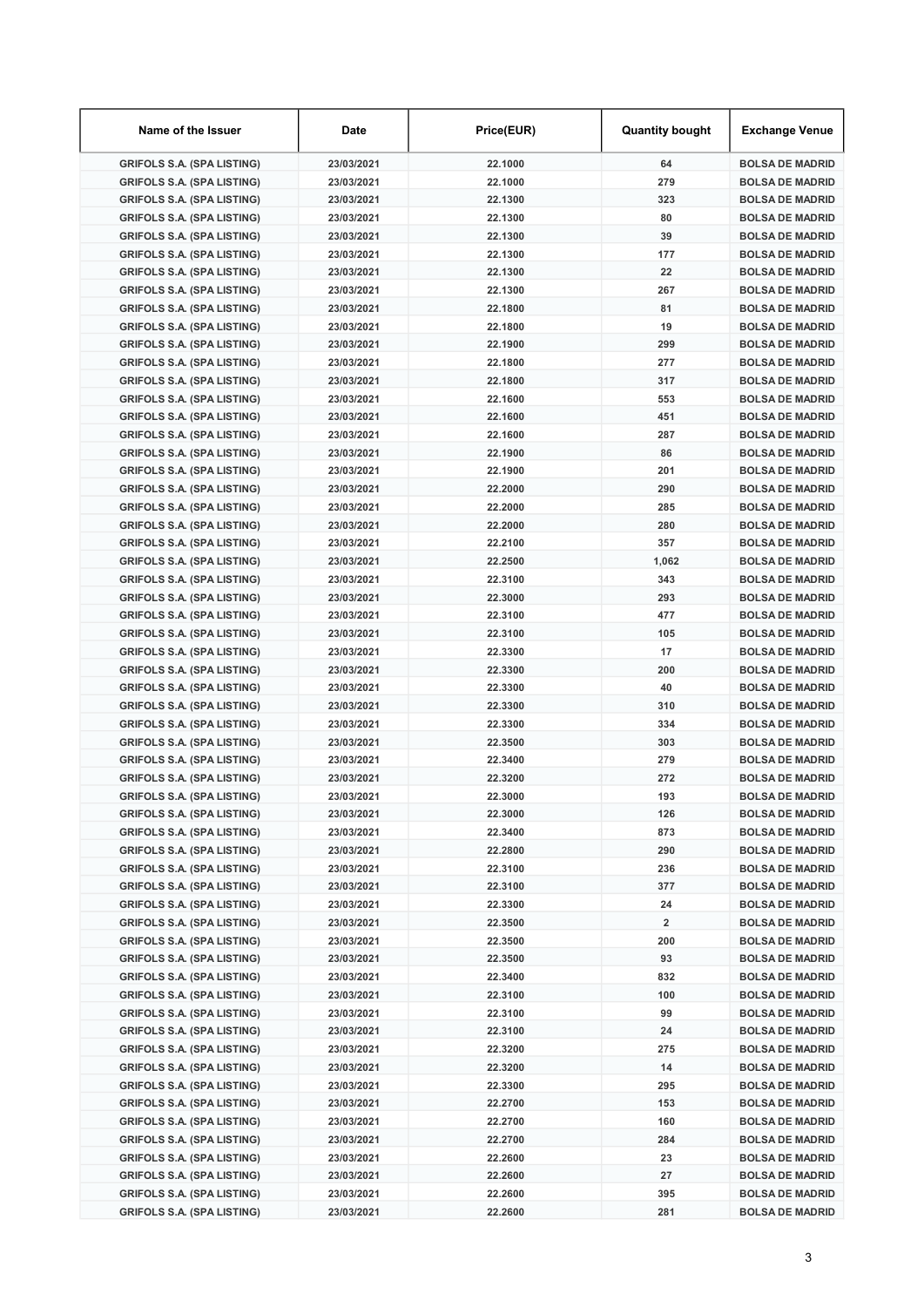| Name of the Issuer                | Date       | Price(EUR) | <b>Quantity bought</b> | Exchange Venue         |
|-----------------------------------|------------|------------|------------------------|------------------------|
| <b>GRIFOLS S.A. (SPA LISTING)</b> | 23/03/2021 | 22.2800    | 314                    | <b>BOLSA DE MADRID</b> |
| <b>GRIFOLS S.A. (SPA LISTING)</b> | 23/03/2021 | 22.3000    | 289                    | <b>BOLSA DE MADRID</b> |
| <b>GRIFOLS S.A. (SPA LISTING)</b> | 23/03/2021 | 22.2900    | 753                    | <b>BOLSA DE MADRID</b> |
| <b>GRIFOLS S.A. (SPA LISTING)</b> | 23/03/2021 | 22.3000    | 276                    | <b>BOLSA DE MADRID</b> |
| <b>GRIFOLS S.A. (SPA LISTING)</b> | 23/03/2021 | 22.3000    | 51                     | <b>BOLSA DE MADRID</b> |
| <b>GRIFOLS S.A. (SPA LISTING)</b> | 23/03/2021 | 22.3000    | 283                    | <b>BOLSA DE MADRID</b> |
| <b>GRIFOLS S.A. (SPA LISTING)</b> | 23/03/2021 | 22.3100    | 146                    | <b>BOLSA DE MADRID</b> |
| <b>GRIFOLS S.A. (SPA LISTING)</b> | 23/03/2021 | 22.3100    | 128                    | <b>BOLSA DE MADRID</b> |
| <b>GRIFOLS S.A. (SPA LISTING)</b> | 23/03/2021 | 22.3100    | 302                    | <b>BOLSA DE MADRID</b> |
| <b>GRIFOLS S.A. (SPA LISTING)</b> | 23/03/2021 | 22.3000    | 284                    | <b>BOLSA DE MADRID</b> |
| <b>GRIFOLS S.A. (SPA LISTING)</b> | 23/03/2021 | 22.2800    | 113                    | <b>BOLSA DE MADRID</b> |
| <b>GRIFOLS S.A. (SPA LISTING)</b> | 23/03/2021 | 22.2900    | 312                    | <b>BOLSA DE MADRID</b> |
| <b>GRIFOLS S.A. (SPA LISTING)</b> | 23/03/2021 | 22.2900    | 293                    | <b>BOLSA DE MADRID</b> |
| <b>GRIFOLS S.A. (SPA LISTING)</b> | 23/03/2021 | 22.3200    | 277                    | <b>BOLSA DE MADRID</b> |
| <b>GRIFOLS S.A. (SPA LISTING)</b> | 23/03/2021 | 22.3100    | 323                    | <b>BOLSA DE MADRID</b> |
| <b>GRIFOLS S.A. (SPA LISTING)</b> | 23/03/2021 | 22.2800    | 282                    | <b>BOLSA DE MADRID</b> |
|                                   |            |            | 274                    |                        |
| <b>GRIFOLS S.A. (SPA LISTING)</b> | 23/03/2021 | 22.2700    |                        | <b>BOLSA DE MADRID</b> |
| <b>GRIFOLS S.A. (SPA LISTING)</b> | 23/03/2021 | 22.2700    | 287                    | <b>BOLSA DE MADRID</b> |
| <b>GRIFOLS S.A. (SPA LISTING)</b> | 23/03/2021 | 22.2200    | 323                    | <b>BOLSA DE MADRID</b> |
| <b>GRIFOLS S.A. (SPA LISTING)</b> | 23/03/2021 | 22.1700    | 291                    | <b>BOLSA DE MADRID</b> |
| <b>GRIFOLS S.A. (SPA LISTING)</b> | 23/03/2021 | 22.1700    | 284                    | <b>BOLSA DE MADRID</b> |
| <b>GRIFOLS S.A. (SPA LISTING)</b> | 23/03/2021 | 22.1700    | 218                    | <b>BOLSA DE MADRID</b> |
| <b>GRIFOLS S.A. (SPA LISTING)</b> | 23/03/2021 | 22.1800    | 309                    | <b>BOLSA DE MADRID</b> |
| <b>GRIFOLS S.A. (SPA LISTING)</b> | 23/03/2021 | 22.1800    | 390                    | <b>BOLSA DE MADRID</b> |
| <b>GRIFOLS S.A. (SPA LISTING)</b> | 23/03/2021 | 22.1800    | 238                    | <b>BOLSA DE MADRID</b> |
| <b>GRIFOLS S.A. (SPA LISTING)</b> | 23/03/2021 | 22.1400    | 299                    | <b>BOLSA DE MADRID</b> |
| <b>GRIFOLS S.A. (SPA LISTING)</b> | 23/03/2021 | 22.1300    | 196                    | <b>BOLSA DE MADRID</b> |
| <b>GRIFOLS S.A. (SPA LISTING)</b> | 23/03/2021 | 22.1300    | 382                    | <b>BOLSA DE MADRID</b> |
| <b>GRIFOLS S.A. (SPA LISTING)</b> | 23/03/2021 | 22.1500    | 570                    | <b>BOLSA DE MADRID</b> |
| <b>GRIFOLS S.A. (SPA LISTING)</b> | 23/03/2021 | 22.1400    | 319                    | <b>BOLSA DE MADRID</b> |
| <b>GRIFOLS S.A. (SPA LISTING)</b> | 23/03/2021 | 22.1700    | 323                    | <b>BOLSA DE MADRID</b> |
| <b>GRIFOLS S.A. (SPA LISTING)</b> | 23/03/2021 | 22.1600    | 278                    | <b>BOLSA DE MADRID</b> |
| <b>GRIFOLS S.A. (SPA LISTING)</b> | 23/03/2021 | 22.1600    | 287                    | <b>BOLSA DE MADRID</b> |
| <b>GRIFOLS S.A. (SPA LISTING)</b> | 23/03/2021 | 22.1700    | 299                    | <b>BOLSA DE MADRID</b> |
| <b>GRIFOLS S.A. (SPA LISTING)</b> | 23/03/2021 | 22.1400    | 109                    | <b>BOLSA DE MADRID</b> |
| <b>GRIFOLS S.A. (SPA LISTING)</b> | 23/03/2021 | 22.1400    | 174                    | <b>BOLSA DE MADRID</b> |
| <b>GRIFOLS S.A. (SPA LISTING)</b> | 23/03/2021 | 22.1400    | 292                    | <b>BOLSA DE MADRID</b> |
| <b>GRIFOLS S.A. (SPA LISTING)</b> | 23/03/2021 | 22.1700    | 290                    | <b>BOLSA DE MADRID</b> |
| <b>GRIFOLS S.A. (SPA LISTING)</b> | 23/03/2021 | 22.1500    | 293                    | <b>BOLSA DE MADRID</b> |
| <b>GRIFOLS S.A. (SPA LISTING)</b> | 23/03/2021 | 22.1900    | $\overline{7}$         | <b>BOLSA DE MADRID</b> |
| <b>GRIFOLS S.A. (SPA LISTING)</b> | 23/03/2021 | 22.2100    | 41                     | <b>BOLSA DE MADRID</b> |
| <b>GRIFOLS S.A. (SPA LISTING)</b> | 23/03/2021 | 22.2100    | 180                    | <b>BOLSA DE MADRID</b> |
| <b>GRIFOLS S.A. (SPA LISTING)</b> | 23/03/2021 | 22.2100    | 670                    | <b>BOLSA DE MADRID</b> |
| <b>GRIFOLS S.A. (SPA LISTING)</b> | 23/03/2021 | 22.2100    | 781                    | <b>BOLSA DE MADRID</b> |
| <b>GRIFOLS S.A. (SPA LISTING)</b> | 23/03/2021 | 22.2100    | 5                      | <b>BOLSA DE MADRID</b> |
| <b>GRIFOLS S.A. (SPA LISTING)</b> | 23/03/2021 | 22.1800    | 538                    | <b>BOLSA DE MADRID</b> |
|                                   |            |            |                        |                        |
| <b>GRIFOLS S.A. (SPA LISTING)</b> | 23/03/2021 | 22.2300    | 393                    | <b>BOLSA DE MADRID</b> |
| <b>GRIFOLS S.A. (SPA LISTING)</b> | 23/03/2021 | 22.2300    | 593                    | <b>BOLSA DE MADRID</b> |
| <b>GRIFOLS S.A. (SPA LISTING)</b> | 23/03/2021 | 22.2300    | 527                    | <b>BOLSA DE MADRID</b> |
| <b>GRIFOLS S.A. (SPA LISTING)</b> | 23/03/2021 | 22.2400    | 590                    | <b>BOLSA DE MADRID</b> |
| <b>GRIFOLS S.A. (SPA LISTING)</b> | 23/03/2021 | 22.2300    | 304                    | <b>BOLSA DE MADRID</b> |
| <b>GRIFOLS S.A. (SPA LISTING)</b> | 23/03/2021 | 22.2600    | 527                    | <b>BOLSA DE MADRID</b> |
| <b>GRIFOLS S.A. (SPA LISTING)</b> | 23/03/2021 | 22.2600    | 32                     | <b>BOLSA DE MADRID</b> |
| <b>GRIFOLS S.A. (SPA LISTING)</b> | 23/03/2021 | 22.2300    | 389                    | <b>BOLSA DE MADRID</b> |
| <b>GRIFOLS S.A. (SPA LISTING)</b> | 23/03/2021 | 22.2300    | 144                    | <b>BOLSA DE MADRID</b> |
| <b>GRIFOLS S.A. (SPA LISTING)</b> | 23/03/2021 | 22.2300    | 247                    | <b>BOLSA DE MADRID</b> |
| <b>GRIFOLS S.A. (SPA LISTING)</b> | 23/03/2021 | 22.2300    | 287                    | <b>BOLSA DE MADRID</b> |
| <b>GRIFOLS S.A. (SPA LISTING)</b> | 23/03/2021 | 22.2300    | 470                    | <b>BOLSA DE MADRID</b> |
| <b>GRIFOLS S.A. (SPA LISTING)</b> | 23/03/2021 | 22.2700    | 276                    | <b>BOLSA DE MADRID</b> |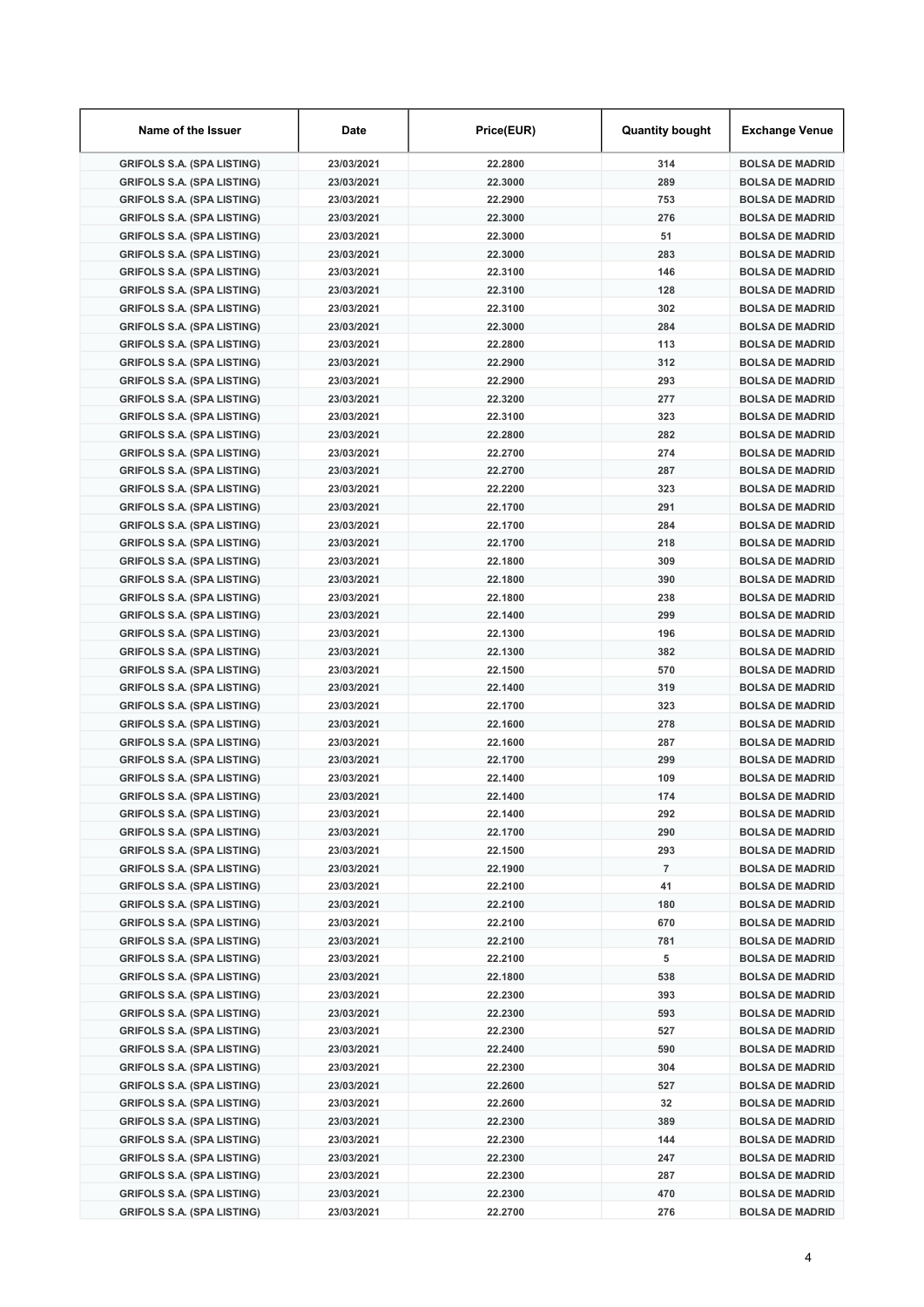| Name of the Issuer                | Date                     | Price(EUR)         | <b>Quantity bought</b>  | Exchange Venue                                   |
|-----------------------------------|--------------------------|--------------------|-------------------------|--------------------------------------------------|
| <b>GRIFOLS S.A. (SPA LISTING)</b> | 23/03/2021               | 22.2700            | 275                     | <b>BOLSA DE MADRID</b>                           |
| <b>GRIFOLS S.A. (SPA LISTING)</b> | 23/03/2021               | 22.2600            | 273                     | <b>BOLSA DE MADRID</b>                           |
| <b>GRIFOLS S.A. (SPA LISTING)</b> | 23/03/2021               | 22.2500            | 304                     | <b>BOLSA DE MADRID</b>                           |
| <b>GRIFOLS S.A. (SPA LISTING)</b> | 23/03/2021               | 22.2300            | 81                      | <b>BOLSA DE MADRID</b>                           |
| <b>GRIFOLS S.A. (SPA LISTING)</b> | 23/03/2021               | 22.2300            | 246                     | <b>BOLSA DE MADRID</b>                           |
| <b>GRIFOLS S.A. (SPA LISTING)</b> | 23/03/2021               | 22.2300            | 604                     | <b>BOLSA DE MADRID</b>                           |
| <b>GRIFOLS S.A. (SPA LISTING)</b> | 23/03/2021               | 22.2500            | 548                     | <b>BOLSA DE MADRID</b>                           |
| <b>GRIFOLS S.A. (SPA LISTING)</b> | 23/03/2021               | 22.2400            | 91                      | <b>BOLSA DE MADRID</b>                           |
| <b>GRIFOLS S.A. (SPA LISTING)</b> | 23/03/2021               | 22.2300            | 35                      | <b>BOLSA DE MADRID</b>                           |
| <b>GRIFOLS S.A. (SPA LISTING)</b> | 23/03/2021               | 22.2300            | 154                     | <b>BOLSA DE MADRID</b>                           |
| <b>GRIFOLS S.A. (SPA LISTING)</b> | 23/03/2021               | 22.2000            | 284                     | <b>BOLSA DE MADRID</b>                           |
| <b>GRIFOLS S.A. (SPA LISTING)</b> | 23/03/2021               | 22.1900            | 324                     | <b>BOLSA DE MADRID</b>                           |
| <b>GRIFOLS S.A. (SPA LISTING)</b> | 23/03/2021               | 22.1800            | 325                     | <b>BOLSA DE MADRID</b>                           |
| <b>GRIFOLS S.A. (SPA LISTING)</b> | 23/03/2021               | 22.2100            | 313                     | <b>BOLSA DE MADRID</b>                           |
| <b>GRIFOLS S.A. (SPA LISTING)</b> | 23/03/2021               | 22.2500            | 23                      | <b>BOLSA DE MADRID</b>                           |
| <b>GRIFOLS S.A. (SPA LISTING)</b> | 23/03/2021               | 22.2500            | 1,000                   | <b>BOLSA DE MADRID</b>                           |
| <b>GRIFOLS S.A. (SPA LISTING)</b> | 23/03/2021               | 22.2700            | 321                     | <b>BOLSA DE MADRID</b>                           |
| <b>GRIFOLS S.A. (SPA LISTING)</b> | 23/03/2021               | 22.2700            | 317                     | <b>BOLSA DE MADRID</b>                           |
| <b>GRIFOLS S.A. (SPA LISTING)</b> | 23/03/2021               | 22.2800            | 566                     | <b>BOLSA DE MADRID</b>                           |
| <b>GRIFOLS S.A. (SPA LISTING)</b> | 23/03/2021               | 22.2800            | 298                     | <b>BOLSA DE MADRID</b>                           |
| <b>GRIFOLS S.A. (SPA LISTING)</b> | 23/03/2021               | 22.2800            | 286                     | <b>BOLSA DE MADRID</b>                           |
| <b>GRIFOLS S.A. (SPA LISTING)</b> | 23/03/2021               | 22.2900            | 156                     | <b>BOLSA DE MADRID</b>                           |
| <b>GRIFOLS S.A. (SPA LISTING)</b> | 23/03/2021               | 22.2900            | 470                     | <b>BOLSA DE MADRID</b>                           |
| <b>GRIFOLS S.A. (SPA LISTING)</b> | 23/03/2021               | 22.2700            | $\overline{\mathbf{2}}$ | <b>BOLSA DE MADRID</b>                           |
| <b>GRIFOLS S.A. (SPA LISTING)</b> | 23/03/2021               | 22.2900            | 331                     | <b>BOLSA DE MADRID</b>                           |
| <b>GRIFOLS S.A. (SPA LISTING)</b> | 23/03/2021               | 22.2600            | 302                     | <b>BOLSA DE MADRID</b>                           |
| <b>GRIFOLS S.A. (SPA LISTING)</b> | 23/03/2021               | 22.2600            | 293                     | <b>BOLSA DE MADRID</b>                           |
| <b>GRIFOLS S.A. (SPA LISTING)</b> | 23/03/2021               | 22.2500            | 320                     | <b>BOLSA DE MADRID</b>                           |
| <b>GRIFOLS S.A. (SPA LISTING)</b> | 23/03/2021               | 22.2400            | 290                     | <b>BOLSA DE MADRID</b>                           |
|                                   |                          | 22.2600            | 344                     |                                                  |
| <b>GRIFOLS S.A. (SPA LISTING)</b> | 23/03/2021               |                    | 172                     | <b>BOLSA DE MADRID</b>                           |
| <b>GRIFOLS S.A. (SPA LISTING)</b> | 23/03/2021<br>23/03/2021 | 22.2600            | 179                     | <b>BOLSA DE MADRID</b>                           |
| <b>GRIFOLS S.A. (SPA LISTING)</b> |                          | 22.2600            |                         | <b>BOLSA DE MADRID</b><br><b>BOLSA DE MADRID</b> |
| <b>GRIFOLS S.A. (SPA LISTING)</b> | 23/03/2021               | 22.2900            | 325                     |                                                  |
| <b>GRIFOLS S.A. (SPA LISTING)</b> | 23/03/2021               | 22.2800            | 194                     | <b>BOLSA DE MADRID</b>                           |
| <b>GRIFOLS S.A. (SPA LISTING)</b> | 23/03/2021               | 22.2800<br>22.2700 | 109                     | <b>BOLSA DE MADRID</b>                           |
| <b>GRIFOLS S.A. (SPA LISTING)</b> | 23/03/2021               |                    | 418                     | <b>BOLSA DE MADRID</b>                           |
| <b>GRIFOLS S.A. (SPA LISTING)</b> | 23/03/2021               | 22.2700            | 138                     | <b>BOLSA DE MADRID</b>                           |
| <b>GRIFOLS S.A. (SPA LISTING)</b> | 23/03/2021               | 22.2600            | 291                     | <b>BOLSA DE MADRID</b>                           |
| <b>GRIFOLS S.A. (SPA LISTING)</b> | 23/03/2021               | 22.2600            | 794                     | <b>BOLSA DE MADRID</b>                           |
| <b>GRIFOLS S.A. (SPA LISTING)</b> | 23/03/2021               | 22.2600            | 103                     | <b>BOLSA DE MADRID</b>                           |
| <b>GRIFOLS S.A. (SPA LISTING)</b> | 23/03/2021               | 22.2400            | 278                     | <b>BOLSA DE MADRID</b>                           |
| <b>GRIFOLS S.A. (SPA LISTING)</b> | 23/03/2021               | 22.2700            | 665                     | <b>BOLSA DE MADRID</b>                           |
| <b>GRIFOLS S.A. (SPA LISTING)</b> | 23/03/2021               | 22.2700            | 276                     | <b>BOLSA DE MADRID</b>                           |
| <b>GRIFOLS S.A. (SPA LISTING)</b> | 23/03/2021               | 22.2400            | 8                       | <b>BOLSA DE MADRID</b>                           |
| <b>GRIFOLS S.A. (SPA LISTING)</b> | 23/03/2021               | 22.2400            | 44                      | <b>BOLSA DE MADRID</b>                           |
| <b>GRIFOLS S.A. (SPA LISTING)</b> | 24/03/2021               | 22.2600            | 141                     | <b>BOLSA DE MADRID</b>                           |
| <b>GRIFOLS S.A. (SPA LISTING)</b> | 24/03/2021               | 22.2600            | 144                     | <b>BOLSA DE MADRID</b>                           |
| <b>GRIFOLS S.A. (SPA LISTING)</b> | 24/03/2021               | 22.2600            | 12                      | <b>BOLSA DE MADRID</b>                           |
| <b>GRIFOLS S.A. (SPA LISTING)</b> | 24/03/2021               | 22.2600            | 49                      | <b>BOLSA DE MADRID</b>                           |
| <b>GRIFOLS S.A. (SPA LISTING)</b> | 24/03/2021               | 22.2600            | 239                     | <b>BOLSA DE MADRID</b>                           |
| <b>GRIFOLS S.A. (SPA LISTING)</b> | 24/03/2021               | 22.2600            | 286                     | <b>BOLSA DE MADRID</b>                           |
| <b>GRIFOLS S.A. (SPA LISTING)</b> | 24/03/2021               | 22.2600            | 265                     | <b>BOLSA DE MADRID</b>                           |
| <b>GRIFOLS S.A. (SPA LISTING)</b> | 24/03/2021               | 22.2600            | 14                      | <b>BOLSA DE MADRID</b>                           |
| <b>GRIFOLS S.A. (SPA LISTING)</b> | 24/03/2021               | 22.2200            | 209                     | <b>BOLSA DE MADRID</b>                           |
| <b>GRIFOLS S.A. (SPA LISTING)</b> | 24/03/2021               | 22.2300            | 282                     | <b>BOLSA DE MADRID</b>                           |
| <b>GRIFOLS S.A. (SPA LISTING)</b> | 24/03/2021               | 22.2300            | 278                     | <b>BOLSA DE MADRID</b>                           |
| <b>GRIFOLS S.A. (SPA LISTING)</b> | 24/03/2021               | 22.1500            | 9                       | <b>BOLSA DE MADRID</b>                           |
| <b>GRIFOLS S.A. (SPA LISTING)</b> | 24/03/2021               | 22.3500            | 437                     | <b>BOLSA DE MADRID</b>                           |
| <b>GRIFOLS S.A. (SPA LISTING)</b> | 24/03/2021               | 22.3500            | 248                     | <b>BOLSA DE MADRID</b>                           |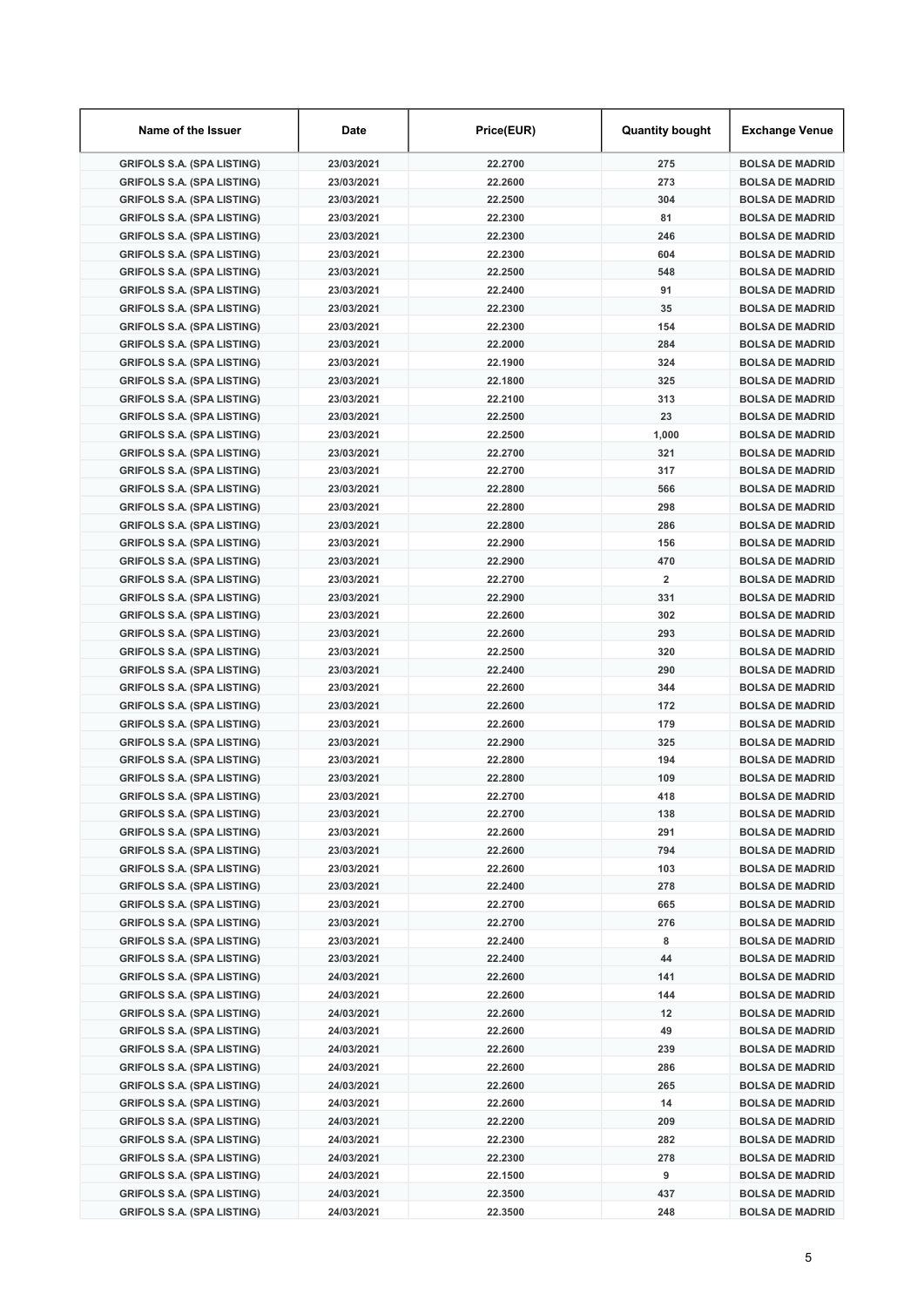| Name of the Issuer                | Date       | Price(EUR) | <b>Quantity bought</b> | Exchange Venue         |
|-----------------------------------|------------|------------|------------------------|------------------------|
| <b>GRIFOLS S.A. (SPA LISTING)</b> | 24/03/2021 | 22.3200    | 316                    | <b>BOLSA DE MADRID</b> |
| <b>GRIFOLS S.A. (SPA LISTING)</b> | 24/03/2021 | 22.3100    | 298                    | <b>BOLSA DE MADRID</b> |
| <b>GRIFOLS S.A. (SPA LISTING)</b> | 24/03/2021 | 22.3300    | 280                    | <b>BOLSA DE MADRID</b> |
| <b>GRIFOLS S.A. (SPA LISTING)</b> | 24/03/2021 | 22.3200    | 282                    | <b>BOLSA DE MADRID</b> |
| <b>GRIFOLS S.A. (SPA LISTING)</b> | 24/03/2021 | 22.3700    | 554                    | <b>BOLSA DE MADRID</b> |
| <b>GRIFOLS S.A. (SPA LISTING)</b> | 24/03/2021 | 22.3700    | 314                    | <b>BOLSA DE MADRID</b> |
| <b>GRIFOLS S.A. (SPA LISTING)</b> | 24/03/2021 | 22.3600    | 283                    | <b>BOLSA DE MADRID</b> |
| <b>GRIFOLS S.A. (SPA LISTING)</b> | 24/03/2021 | 22.3600    | 292                    | <b>BOLSA DE MADRID</b> |
| <b>GRIFOLS S.A. (SPA LISTING)</b> | 24/03/2021 | 22.3600    | 14                     | <b>BOLSA DE MADRID</b> |
| <b>GRIFOLS S.A. (SPA LISTING)</b> | 24/03/2021 | 22.3600    | 305                    | <b>BOLSA DE MADRID</b> |
| <b>GRIFOLS S.A. (SPA LISTING)</b> | 24/03/2021 | 22.4100    | 177                    | <b>BOLSA DE MADRID</b> |
| <b>GRIFOLS S.A. (SPA LISTING)</b> | 24/03/2021 | 22.4100    | 116                    | <b>BOLSA DE MADRID</b> |
| <b>GRIFOLS S.A. (SPA LISTING)</b> | 24/03/2021 | 22.3700    | 246                    | <b>BOLSA DE MADRID</b> |
| <b>GRIFOLS S.A. (SPA LISTING)</b> | 24/03/2021 | 22.3900    | 183                    | <b>BOLSA DE MADRID</b> |
| <b>GRIFOLS S.A. (SPA LISTING)</b> | 24/03/2021 | 22.4300    | 850                    | <b>BOLSA DE MADRID</b> |
| <b>GRIFOLS S.A. (SPA LISTING)</b> | 24/03/2021 | 22.4200    | 602                    | <b>BOLSA DE MADRID</b> |
| <b>GRIFOLS S.A. (SPA LISTING)</b> | 24/03/2021 | 22.4100    | 859                    | <b>BOLSA DE MADRID</b> |
| <b>GRIFOLS S.A. (SPA LISTING)</b> | 24/03/2021 | 22.4100    | 268                    | <b>BOLSA DE MADRID</b> |
| <b>GRIFOLS S.A. (SPA LISTING)</b> | 24/03/2021 | 22.3800    | 287                    | <b>BOLSA DE MADRID</b> |
| <b>GRIFOLS S.A. (SPA LISTING)</b> | 24/03/2021 | 22.3200    | 310                    | <b>BOLSA DE MADRID</b> |
| <b>GRIFOLS S.A. (SPA LISTING)</b> | 24/03/2021 | 22.3000    | 320                    | <b>BOLSA DE MADRID</b> |
| <b>GRIFOLS S.A. (SPA LISTING)</b> | 24/03/2021 | 22.3400    | 276                    | <b>BOLSA DE MADRID</b> |
| <b>GRIFOLS S.A. (SPA LISTING)</b> | 24/03/2021 | 22.3500    | 252                    | <b>BOLSA DE MADRID</b> |
| <b>GRIFOLS S.A. (SPA LISTING)</b> | 24/03/2021 | 22.3500    | 69                     | <b>BOLSA DE MADRID</b> |
| <b>GRIFOLS S.A. (SPA LISTING)</b> | 24/03/2021 | 22.3000    | 308                    | <b>BOLSA DE MADRID</b> |
| <b>GRIFOLS S.A. (SPA LISTING)</b> | 24/03/2021 | 22.3000    | 304                    | <b>BOLSA DE MADRID</b> |
| <b>GRIFOLS S.A. (SPA LISTING)</b> | 24/03/2021 | 22.3100    | 334                    | <b>BOLSA DE MADRID</b> |
| <b>GRIFOLS S.A. (SPA LISTING)</b> | 24/03/2021 | 22.3100    | 261                    | <b>BOLSA DE MADRID</b> |
| <b>GRIFOLS S.A. (SPA LISTING)</b> | 24/03/2021 | 22.3100    | 47                     | <b>BOLSA DE MADRID</b> |
| <b>GRIFOLS S.A. (SPA LISTING)</b> | 24/03/2021 | 22.2400    | 309                    | <b>BOLSA DE MADRID</b> |
| <b>GRIFOLS S.A. (SPA LISTING)</b> | 24/03/2021 | 22.2900    | 91                     | <b>BOLSA DE MADRID</b> |
| <b>GRIFOLS S.A. (SPA LISTING)</b> | 24/03/2021 | 22.2900    | 241                    | <b>BOLSA DE MADRID</b> |
| <b>GRIFOLS S.A. (SPA LISTING)</b> | 24/03/2021 | 22.2900    | 200                    | <b>BOLSA DE MADRID</b> |
| <b>GRIFOLS S.A. (SPA LISTING)</b> | 24/03/2021 | 22.2500    | 291                    | <b>BOLSA DE MADRID</b> |
| <b>GRIFOLS S.A. (SPA LISTING)</b> | 24/03/2021 | 22.2200    | 320                    | <b>BOLSA DE MADRID</b> |
| <b>GRIFOLS S.A. (SPA LISTING)</b> | 24/03/2021 | 22.1900    | 280                    | <b>BOLSA DE MADRID</b> |
| <b>GRIFOLS S.A. (SPA LISTING)</b> | 24/03/2021 | 22.0900    | 300                    | <b>BOLSA DE MADRID</b> |
| <b>GRIFOLS S.A. (SPA LISTING)</b> | 24/03/2021 | 22.1500    | 282                    | <b>BOLSA DE MADRID</b> |
| <b>GRIFOLS S.A. (SPA LISTING)</b> | 24/03/2021 | 22.1600    | 324                    | <b>BOLSA DE MADRID</b> |
| <b>GRIFOLS S.A. (SPA LISTING)</b> | 24/03/2021 | 22.1600    | 308                    | <b>BOLSA DE MADRID</b> |
| <b>GRIFOLS S.A. (SPA LISTING)</b> | 24/03/2021 | 22.1600    | 285                    | <b>BOLSA DE MADRID</b> |
| <b>GRIFOLS S.A. (SPA LISTING)</b> | 24/03/2021 | 22.1700    | 308                    | <b>BOLSA DE MADRID</b> |
| <b>GRIFOLS S.A. (SPA LISTING)</b> | 24/03/2021 | 22.1700    | 285                    | <b>BOLSA DE MADRID</b> |
| <b>GRIFOLS S.A. (SPA LISTING)</b> | 24/03/2021 | 22.1500    | 303                    | <b>BOLSA DE MADRID</b> |
| <b>GRIFOLS S.A. (SPA LISTING)</b> | 24/03/2021 | 22.2500    | 499                    | <b>BOLSA DE MADRID</b> |
| <b>GRIFOLS S.A. (SPA LISTING)</b> | 24/03/2021 | 22.2500    | 363                    | <b>BOLSA DE MADRID</b> |
| <b>GRIFOLS S.A. (SPA LISTING)</b> | 24/03/2021 | 22.2400    | 199                    | <b>BOLSA DE MADRID</b> |
| <b>GRIFOLS S.A. (SPA LISTING)</b> | 24/03/2021 | 22.2600    | 291                    | <b>BOLSA DE MADRID</b> |
| <b>GRIFOLS S.A. (SPA LISTING)</b> | 24/03/2021 | 22.2500    | 289                    | <b>BOLSA DE MADRID</b> |
| <b>GRIFOLS S.A. (SPA LISTING)</b> | 24/03/2021 | 22.2400    | 278                    | <b>BOLSA DE MADRID</b> |
| <b>GRIFOLS S.A. (SPA LISTING)</b> | 24/03/2021 | 22.2100    | 21                     | <b>BOLSA DE MADRID</b> |
| <b>GRIFOLS S.A. (SPA LISTING)</b> | 24/03/2021 | 22.2100    | 261                    | <b>BOLSA DE MADRID</b> |
| <b>GRIFOLS S.A. (SPA LISTING)</b> | 24/03/2021 | 22.1500    | 566                    | <b>BOLSA DE MADRID</b> |
| <b>GRIFOLS S.A. (SPA LISTING)</b> | 24/03/2021 | 22.1600    | 309                    | <b>BOLSA DE MADRID</b> |
| <b>GRIFOLS S.A. (SPA LISTING)</b> | 24/03/2021 | 22.1300    | 315                    | <b>BOLSA DE MADRID</b> |
| <b>GRIFOLS S.A. (SPA LISTING)</b> | 24/03/2021 | 22.1800    | 290                    | <b>BOLSA DE MADRID</b> |
| <b>GRIFOLS S.A. (SPA LISTING)</b> | 24/03/2021 | 22.2000    | 330                    | <b>BOLSA DE MADRID</b> |
| <b>GRIFOLS S.A. (SPA LISTING)</b> | 24/03/2021 | 22.1800    | 336                    | <b>BOLSA DE MADRID</b> |
| <b>GRIFOLS S.A. (SPA LISTING)</b> | 24/03/2021 | 22.2100    | 276                    | <b>BOLSA DE MADRID</b> |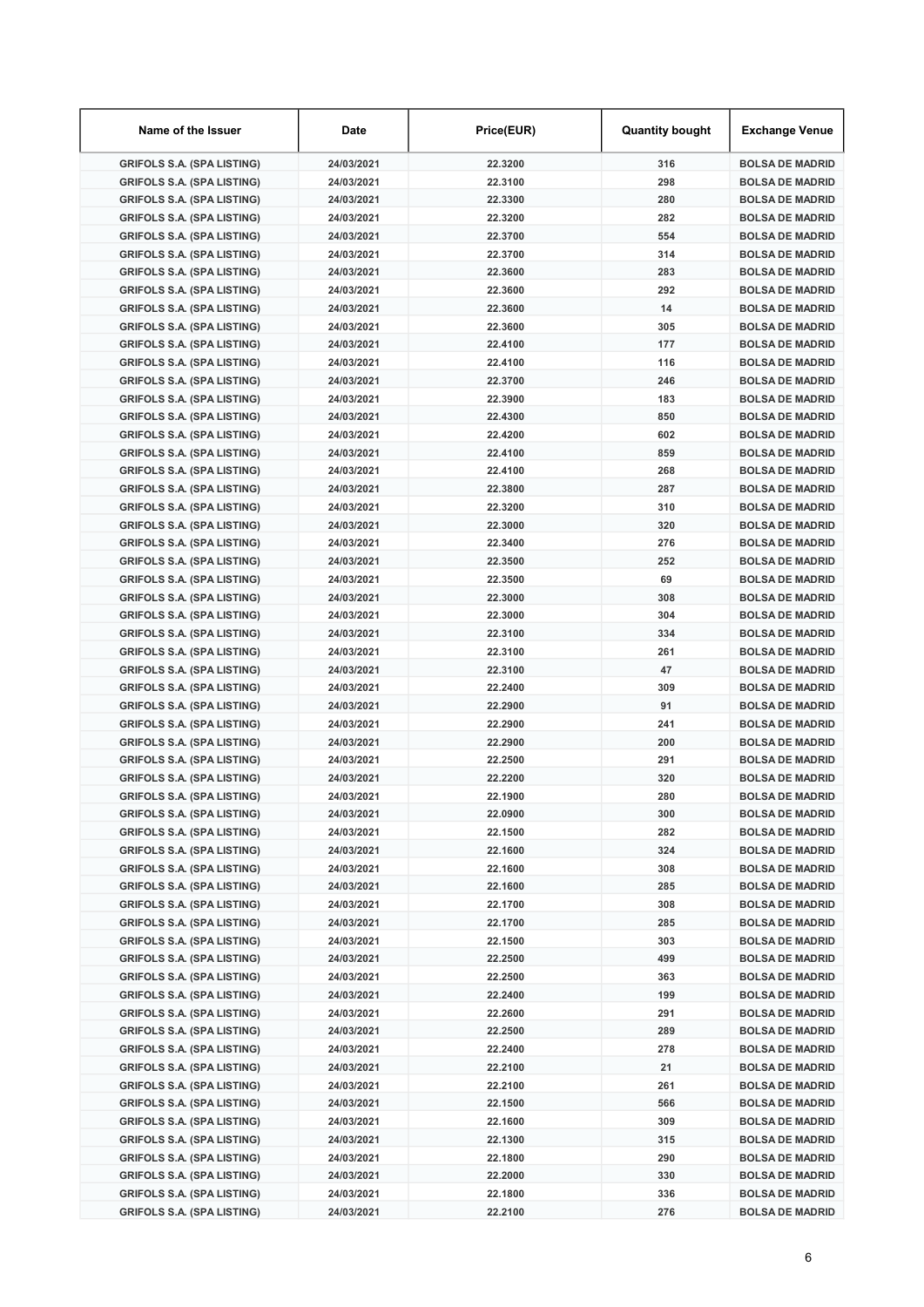| Name of the Issuer                | Date                     | Price(EUR)         | <b>Quantity bought</b> | <b>Exchange Venue</b>  |
|-----------------------------------|--------------------------|--------------------|------------------------|------------------------|
| <b>GRIFOLS S.A. (SPA LISTING)</b> | 24/03/2021               | 22.1900            | 299                    | <b>BOLSA DE MADRID</b> |
| <b>GRIFOLS S.A. (SPA LISTING)</b> | 24/03/2021               | 22.2000            | 273                    | <b>BOLSA DE MADRID</b> |
| <b>GRIFOLS S.A. (SPA LISTING)</b> | 24/03/2021               | 22.1900            | 320                    | <b>BOLSA DE MADRID</b> |
| <b>GRIFOLS S.A. (SPA LISTING)</b> | 24/03/2021               | 22.1800            | 41                     | <b>BOLSA DE MADRID</b> |
| <b>GRIFOLS S.A. (SPA LISTING)</b> | 24/03/2021               | 22.1800            | 30                     | <b>BOLSA DE MADRID</b> |
| <b>GRIFOLS S.A. (SPA LISTING)</b> | 24/03/2021               | 22.1800            | 30                     | <b>BOLSA DE MADRID</b> |
| <b>GRIFOLS S.A. (SPA LISTING)</b> | 24/03/2021               | 22.1800            | 212                    | <b>BOLSA DE MADRID</b> |
| <b>GRIFOLS S.A. (SPA LISTING)</b> | 24/03/2021               | 22.1600            | 299                    | <b>BOLSA DE MADRID</b> |
| <b>GRIFOLS S.A. (SPA LISTING)</b> | 24/03/2021               | 22.1800            | 280                    | <b>BOLSA DE MADRID</b> |
| <b>GRIFOLS S.A. (SPA LISTING)</b> | 24/03/2021               | 22.1900            | 182                    | <b>BOLSA DE MADRID</b> |
| <b>GRIFOLS S.A. (SPA LISTING)</b> | 24/03/2021               | 22.2300            | 560                    | <b>BOLSA DE MADRID</b> |
| <b>GRIFOLS S.A. (SPA LISTING)</b> | 24/03/2021               | 22.2300            | 282                    | <b>BOLSA DE MADRID</b> |
| <b>GRIFOLS S.A. (SPA LISTING)</b> | 24/03/2021               | 22.2100            | 306                    | <b>BOLSA DE MADRID</b> |
| <b>GRIFOLS S.A. (SPA LISTING)</b> | 24/03/2021               | 22.1900            | 55                     | <b>BOLSA DE MADRID</b> |
| <b>GRIFOLS S.A. (SPA LISTING)</b> | 24/03/2021               | 22.1900            | 23                     | <b>BOLSA DE MADRID</b> |
| <b>GRIFOLS S.A. (SPA LISTING)</b> | 24/03/2021               | 22.1900            | 252                    | <b>BOLSA DE MADRID</b> |
| <b>GRIFOLS S.A. (SPA LISTING)</b> | 24/03/2021               | 22.1800            | 576                    | <b>BOLSA DE MADRID</b> |
| <b>GRIFOLS S.A. (SPA LISTING)</b> | 24/03/2021               | 22.2300            | 291                    | <b>BOLSA DE MADRID</b> |
| <b>GRIFOLS S.A. (SPA LISTING)</b> | 24/03/2021               | 22.2200            | 306                    | <b>BOLSA DE MADRID</b> |
| <b>GRIFOLS S.A. (SPA LISTING)</b> | 24/03/2021               | 22.2200            | 304                    | <b>BOLSA DE MADRID</b> |
| <b>GRIFOLS S.A. (SPA LISTING)</b> | 24/03/2021               | 22.2200            | 276                    | <b>BOLSA DE MADRID</b> |
| <b>GRIFOLS S.A. (SPA LISTING)</b> | 24/03/2021               | 22.2200            | 280                    | <b>BOLSA DE MADRID</b> |
| <b>GRIFOLS S.A. (SPA LISTING)</b> | 24/03/2021               | 22.2100            | 263                    | <b>BOLSA DE MADRID</b> |
| <b>GRIFOLS S.A. (SPA LISTING)</b> | 24/03/2021               | 22.2100            | 35                     | <b>BOLSA DE MADRID</b> |
| <b>GRIFOLS S.A. (SPA LISTING)</b> | 24/03/2021               | 22.1900            | 294                    | <b>BOLSA DE MADRID</b> |
| <b>GRIFOLS S.A. (SPA LISTING)</b> | 24/03/2021               | 22.1900            | 297                    | <b>BOLSA DE MADRID</b> |
| <b>GRIFOLS S.A. (SPA LISTING)</b> | 24/03/2021               | 22.1500            | 165                    | <b>BOLSA DE MADRID</b> |
| <b>GRIFOLS S.A. (SPA LISTING)</b> | 24/03/2021               | 22.1500            | 158                    | <b>BOLSA DE MADRID</b> |
| <b>GRIFOLS S.A. (SPA LISTING)</b> | 24/03/2021               | 22.1500            | 289                    | <b>BOLSA DE MADRID</b> |
| <b>GRIFOLS S.A. (SPA LISTING)</b> | 24/03/2021               | 22.1500            | 236                    | <b>BOLSA DE MADRID</b> |
|                                   | 24/03/2021               | 22.1500            | 41                     | <b>BOLSA DE MADRID</b> |
| <b>GRIFOLS S.A. (SPA LISTING)</b> | 24/03/2021               |                    | 276                    | <b>BOLSA DE MADRID</b> |
| <b>GRIFOLS S.A. (SPA LISTING)</b> |                          | 22.1100<br>22.0400 | 296                    |                        |
| <b>GRIFOLS S.A. (SPA LISTING)</b> | 24/03/2021<br>24/03/2021 |                    | 301                    | <b>BOLSA DE MADRID</b> |
| <b>GRIFOLS S.A. (SPA LISTING)</b> | 24/03/2021               | 22.1000            |                        | <b>BOLSA DE MADRID</b> |
| <b>GRIFOLS S.A. (SPA LISTING)</b> | 24/03/2021               | 22.1000            | 281                    | <b>BOLSA DE MADRID</b> |
| <b>GRIFOLS S.A. (SPA LISTING)</b> |                          | 22.0800            | 96                     | <b>BOLSA DE MADRID</b> |
| <b>GRIFOLS S.A. (SPA LISTING)</b> | 24/03/2021               | 22.0800            | 567                    | <b>BOLSA DE MADRID</b> |
| <b>GRIFOLS S.A. (SPA LISTING)</b> | 24/03/2021               | 22.0800            | 598                    | <b>BOLSA DE MADRID</b> |
| <b>GRIFOLS S.A. (SPA LISTING)</b> | 24/03/2021               | 22.0800            | 295                    | <b>BOLSA DE MADRID</b> |
| <b>GRIFOLS S.A. (SPA LISTING)</b> | 24/03/2021               | 22.0700            | 266                    | <b>BOLSA DE MADRID</b> |
| <b>GRIFOLS S.A. (SPA LISTING)</b> | 24/03/2021               | 22.0500            | 309                    | <b>BOLSA DE MADRID</b> |
| <b>GRIFOLS S.A. (SPA LISTING)</b> | 24/03/2021               | 22.0900            | 571                    | <b>BOLSA DE MADRID</b> |
| <b>GRIFOLS S.A. (SPA LISTING)</b> | 24/03/2021               | 22.0900            | 311                    | <b>BOLSA DE MADRID</b> |
| <b>GRIFOLS S.A. (SPA LISTING)</b> | 24/03/2021               | 22.0600            | 295                    | <b>BOLSA DE MADRID</b> |
| <b>GRIFOLS S.A. (SPA LISTING)</b> | 24/03/2021               | 22.0700            | 301                    | <b>BOLSA DE MADRID</b> |
| <b>GRIFOLS S.A. (SPA LISTING)</b> | 24/03/2021               | 22.1000            | 10                     | <b>BOLSA DE MADRID</b> |
| <b>GRIFOLS S.A. (SPA LISTING)</b> | 24/03/2021               | 22.1000            | 596                    | <b>BOLSA DE MADRID</b> |
| <b>GRIFOLS S.A. (SPA LISTING)</b> | 24/03/2021               | 22.0800            | 279                    | <b>BOLSA DE MADRID</b> |
| <b>GRIFOLS S.A. (SPA LISTING)</b> | 24/03/2021               | 22.0700            | 552                    | <b>BOLSA DE MADRID</b> |
| <b>GRIFOLS S.A. (SPA LISTING)</b> | 24/03/2021               | 22.0700            | 305                    | <b>BOLSA DE MADRID</b> |
| <b>GRIFOLS S.A. (SPA LISTING)</b> | 24/03/2021               | 22.1000            | 27                     | <b>BOLSA DE MADRID</b> |
| <b>GRIFOLS S.A. (SPA LISTING)</b> | 24/03/2021               | 22.1000            | 60                     | <b>BOLSA DE MADRID</b> |
| <b>GRIFOLS S.A. (SPA LISTING)</b> | 24/03/2021               | 22.1000            | 229                    | <b>BOLSA DE MADRID</b> |
| <b>GRIFOLS S.A. (SPA LISTING)</b> | 24/03/2021               | 22.1400            | 286                    | <b>BOLSA DE MADRID</b> |
| <b>GRIFOLS S.A. (SPA LISTING)</b> | 24/03/2021               | 22.1400            | 301                    | <b>BOLSA DE MADRID</b> |
| <b>GRIFOLS S.A. (SPA LISTING)</b> | 24/03/2021               | 22.1000            | 100                    | <b>BOLSA DE MADRID</b> |
| <b>GRIFOLS S.A. (SPA LISTING)</b> | 24/03/2021               | 22.1000            | 22                     | <b>BOLSA DE MADRID</b> |
| <b>GRIFOLS S.A. (SPA LISTING)</b> | 24/03/2021               | 22.1000            | 2                      | <b>BOLSA DE MADRID</b> |
| <b>GRIFOLS S.A. (SPA LISTING)</b> | 24/03/2021               | 22.1000            | 3                      | <b>BOLSA DE MADRID</b> |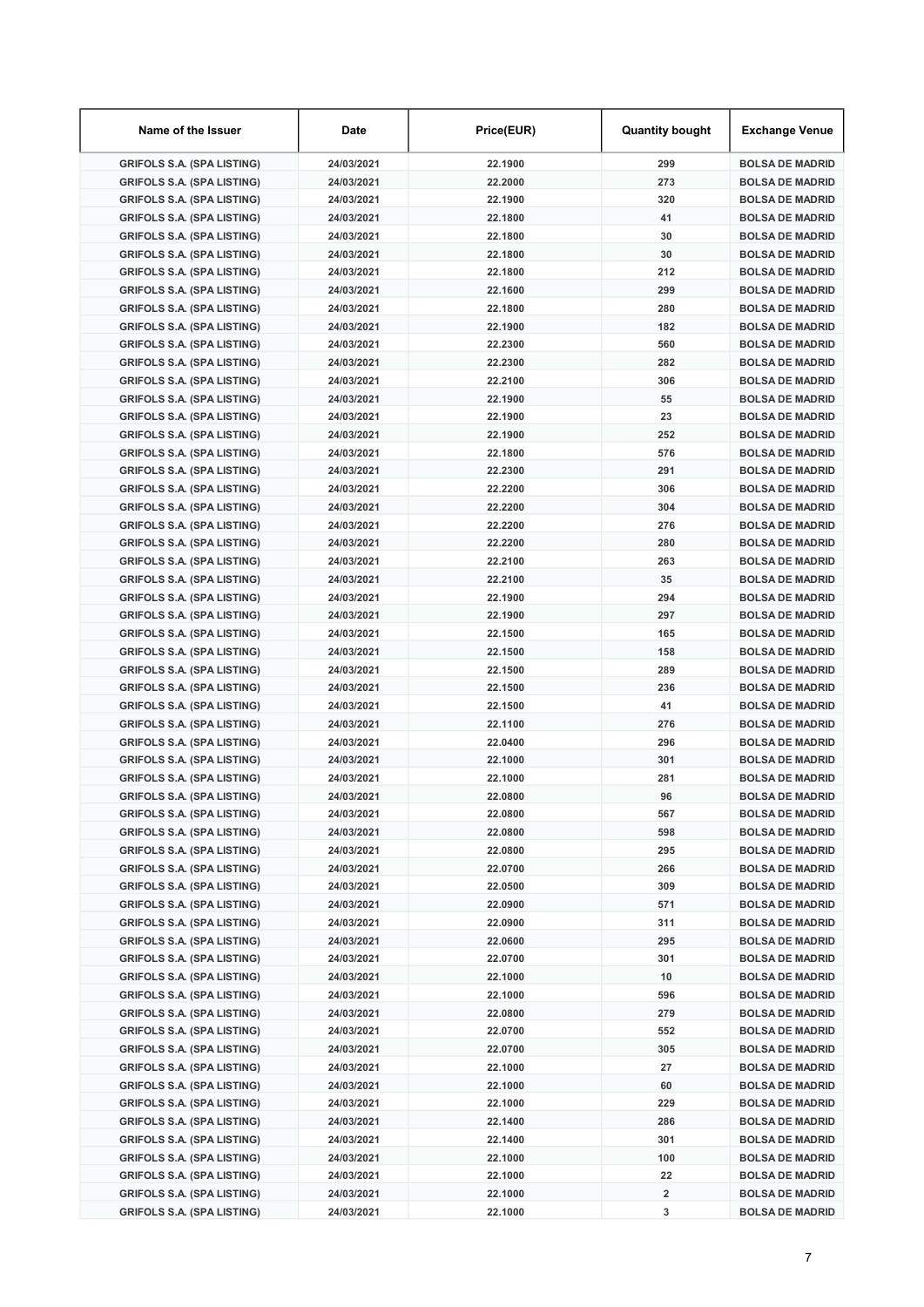| Name of the Issuer                | Date       | Price(EUR) | <b>Quantity bought</b> | Exchange Venue         |
|-----------------------------------|------------|------------|------------------------|------------------------|
| <b>GRIFOLS S.A. (SPA LISTING)</b> | 24/03/2021 | 22.1000    | 162                    | <b>BOLSA DE MADRID</b> |
| <b>GRIFOLS S.A. (SPA LISTING)</b> | 24/03/2021 | 22.1000    | 311                    | <b>BOLSA DE MADRID</b> |
| <b>GRIFOLS S.A. (SPA LISTING)</b> | 24/03/2021 | 22.1000    | 311                    | <b>BOLSA DE MADRID</b> |
| <b>GRIFOLS S.A. (SPA LISTING)</b> | 24/03/2021 | 22.1000    | 232                    | <b>BOLSA DE MADRID</b> |
| <b>GRIFOLS S.A. (SPA LISTING)</b> | 24/03/2021 | 22.0800    | 273                    | <b>BOLSA DE MADRID</b> |
| <b>GRIFOLS S.A. (SPA LISTING)</b> | 24/03/2021 | 22.0900    | 331                    | <b>BOLSA DE MADRID</b> |
| <b>GRIFOLS S.A. (SPA LISTING)</b> | 24/03/2021 | 22.0800    | 278                    | <b>BOLSA DE MADRID</b> |
| <b>GRIFOLS S.A. (SPA LISTING)</b> | 24/03/2021 | 22.0800    | 288                    | <b>BOLSA DE MADRID</b> |
| <b>GRIFOLS S.A. (SPA LISTING)</b> | 24/03/2021 | 22.0600    | 319                    | <b>BOLSA DE MADRID</b> |
| <b>GRIFOLS S.A. (SPA LISTING)</b> | 24/03/2021 | 22.0600    | 314                    | <b>BOLSA DE MADRID</b> |
| <b>GRIFOLS S.A. (SPA LISTING)</b> | 24/03/2021 | 22.0400    | 314                    | <b>BOLSA DE MADRID</b> |
| <b>GRIFOLS S.A. (SPA LISTING)</b> | 24/03/2021 | 22.1600    | 293                    | <b>BOLSA DE MADRID</b> |
| <b>GRIFOLS S.A. (SPA LISTING)</b> | 24/03/2021 | 22.1500    | 73                     | <b>BOLSA DE MADRID</b> |
| <b>GRIFOLS S.A. (SPA LISTING)</b> | 24/03/2021 | 22.1500    | 223                    | <b>BOLSA DE MADRID</b> |
| <b>GRIFOLS S.A. (SPA LISTING)</b> | 24/03/2021 | 22.3000    | 277                    | <b>BOLSA DE MADRID</b> |
| <b>GRIFOLS S.A. (SPA LISTING)</b> | 24/03/2021 | 22.2700    | 289                    | <b>BOLSA DE MADRID</b> |
|                                   |            |            |                        |                        |
| <b>GRIFOLS S.A. (SPA LISTING)</b> | 24/03/2021 | 22.2400    | 295                    | <b>BOLSA DE MADRID</b> |
| <b>GRIFOLS S.A. (SPA LISTING)</b> | 24/03/2021 | 22.2400    | 278                    | <b>BOLSA DE MADRID</b> |
| <b>GRIFOLS S.A. (SPA LISTING)</b> | 24/03/2021 | 22.2100    | 286                    | <b>BOLSA DE MADRID</b> |
| <b>GRIFOLS S.A. (SPA LISTING)</b> | 24/03/2021 | 22.2100    | 283                    | <b>BOLSA DE MADRID</b> |
| <b>GRIFOLS S.A. (SPA LISTING)</b> | 24/03/2021 | 22.2400    | 19                     | <b>BOLSA DE MADRID</b> |
| <b>GRIFOLS S.A. (SPA LISTING)</b> | 24/03/2021 | 22.2400    | 200                    | <b>BOLSA DE MADRID</b> |
| <b>GRIFOLS S.A. (SPA LISTING)</b> | 24/03/2021 | 22.2400    | 61                     | <b>BOLSA DE MADRID</b> |
| <b>GRIFOLS S.A. (SPA LISTING)</b> | 24/03/2021 | 22.2300    | 276                    | <b>BOLSA DE MADRID</b> |
| <b>GRIFOLS S.A. (SPA LISTING)</b> | 24/03/2021 | 22.2100    | 286                    | <b>BOLSA DE MADRID</b> |
| <b>GRIFOLS S.A. (SPA LISTING)</b> | 24/03/2021 | 22.2400    | 251                    | <b>BOLSA DE MADRID</b> |
| <b>GRIFOLS S.A. (SPA LISTING)</b> | 24/03/2021 | 22.2400    | 262                    | <b>BOLSA DE MADRID</b> |
| <b>GRIFOLS S.A. (SPA LISTING)</b> | 24/03/2021 | 22.2400    | 91                     | <b>BOLSA DE MADRID</b> |
| <b>GRIFOLS S.A. (SPA LISTING)</b> | 24/03/2021 | 22.2200    | 310                    | <b>BOLSA DE MADRID</b> |
| <b>GRIFOLS S.A. (SPA LISTING)</b> | 24/03/2021 | 22.2000    | 275                    | <b>BOLSA DE MADRID</b> |
| <b>GRIFOLS S.A. (SPA LISTING)</b> | 24/03/2021 | 22.2000    | 315                    | <b>BOLSA DE MADRID</b> |
| <b>GRIFOLS S.A. (SPA LISTING)</b> | 24/03/2021 | 22.2000    | 6                      | <b>BOLSA DE MADRID</b> |
| <b>GRIFOLS S.A. (SPA LISTING)</b> | 24/03/2021 | 22.1500    | 50                     | <b>BOLSA DE MADRID</b> |
| <b>GRIFOLS S.A. (SPA LISTING)</b> | 24/03/2021 | 22.1500    | 235                    | <b>BOLSA DE MADRID</b> |
| <b>GRIFOLS S.A. (SPA LISTING)</b> | 24/03/2021 | 22.1500    | 291                    | <b>BOLSA DE MADRID</b> |
| <b>GRIFOLS S.A. (SPA LISTING)</b> | 24/03/2021 | 22.2100    | 555                    | <b>BOLSA DE MADRID</b> |
| <b>GRIFOLS S.A. (SPA LISTING)</b> | 24/03/2021 | 22.2100    | 275                    | <b>BOLSA DE MADRID</b> |
| <b>GRIFOLS S.A. (SPA LISTING)</b> | 24/03/2021 | 22.2100    | 310                    | <b>BOLSA DE MADRID</b> |
| <b>GRIFOLS S.A. (SPA LISTING)</b> | 24/03/2021 | 22.2000    | 285                    | <b>BOLSA DE MADRID</b> |
| <b>GRIFOLS S.A. (SPA LISTING)</b> | 24/03/2021 | 22.1900    | 292                    | <b>BOLSA DE MADRID</b> |
| <b>GRIFOLS S.A. (SPA LISTING)</b> | 24/03/2021 | 22.1800    | 323                    | <b>BOLSA DE MADRID</b> |
| <b>GRIFOLS S.A. (SPA LISTING)</b> | 24/03/2021 | 22.1500    | 345                    | <b>BOLSA DE MADRID</b> |
| <b>GRIFOLS S.A. (SPA LISTING)</b> | 24/03/2021 | 22.1300    | 67                     | <b>BOLSA DE MADRID</b> |
| <b>GRIFOLS S.A. (SPA LISTING)</b> | 24/03/2021 | 22.1300    | 286                    | <b>BOLSA DE MADRID</b> |
| <b>GRIFOLS S.A. (SPA LISTING)</b> | 24/03/2021 | 22.1900    | 608                    | <b>BOLSA DE MADRID</b> |
|                                   | 24/03/2021 |            |                        |                        |
| <b>GRIFOLS S.A. (SPA LISTING)</b> |            | 22.1900    | 52                     | <b>BOLSA DE MADRID</b> |
| <b>GRIFOLS S.A. (SPA LISTING)</b> | 24/03/2021 | 22.1900    | 241                    | <b>BOLSA DE MADRID</b> |
| <b>GRIFOLS S.A. (SPA LISTING)</b> | 24/03/2021 | 22.1900    | 287                    | <b>BOLSA DE MADRID</b> |
| <b>GRIFOLS S.A. (SPA LISTING)</b> | 24/03/2021 | 22.1900    | 120                    | <b>BOLSA DE MADRID</b> |
| <b>GRIFOLS S.A. (SPA LISTING)</b> | 24/03/2021 | 22.1900    | 167                    | <b>BOLSA DE MADRID</b> |
| <b>GRIFOLS S.A. (SPA LISTING)</b> | 24/03/2021 | 22.1900    | 67                     | <b>BOLSA DE MADRID</b> |
| <b>GRIFOLS S.A. (SPA LISTING)</b> | 24/03/2021 | 22.2300    | 290                    | <b>BOLSA DE MADRID</b> |
| <b>GRIFOLS S.A. (SPA LISTING)</b> | 24/03/2021 | 22.2300    | 327                    | <b>BOLSA DE MADRID</b> |
| <b>GRIFOLS S.A. (SPA LISTING)</b> | 24/03/2021 | 22.1900    | 541                    | <b>BOLSA DE MADRID</b> |
| <b>GRIFOLS S.A. (SPA LISTING)</b> | 24/03/2021 | 22.2700    | 18                     | <b>BOLSA DE MADRID</b> |
| <b>GRIFOLS S.A. (SPA LISTING)</b> | 24/03/2021 | 22.2700    | 42                     | <b>BOLSA DE MADRID</b> |
| <b>GRIFOLS S.A. (SPA LISTING)</b> | 24/03/2021 | 22.2700    | 1,303                  | <b>BOLSA DE MADRID</b> |
| <b>GRIFOLS S.A. (SPA LISTING)</b> | 24/03/2021 | 22.2700    | 41                     | <b>BOLSA DE MADRID</b> |
| <b>GRIFOLS S.A. (SPA LISTING)</b> | 24/03/2021 | 22.2600    | 291                    | <b>BOLSA DE MADRID</b> |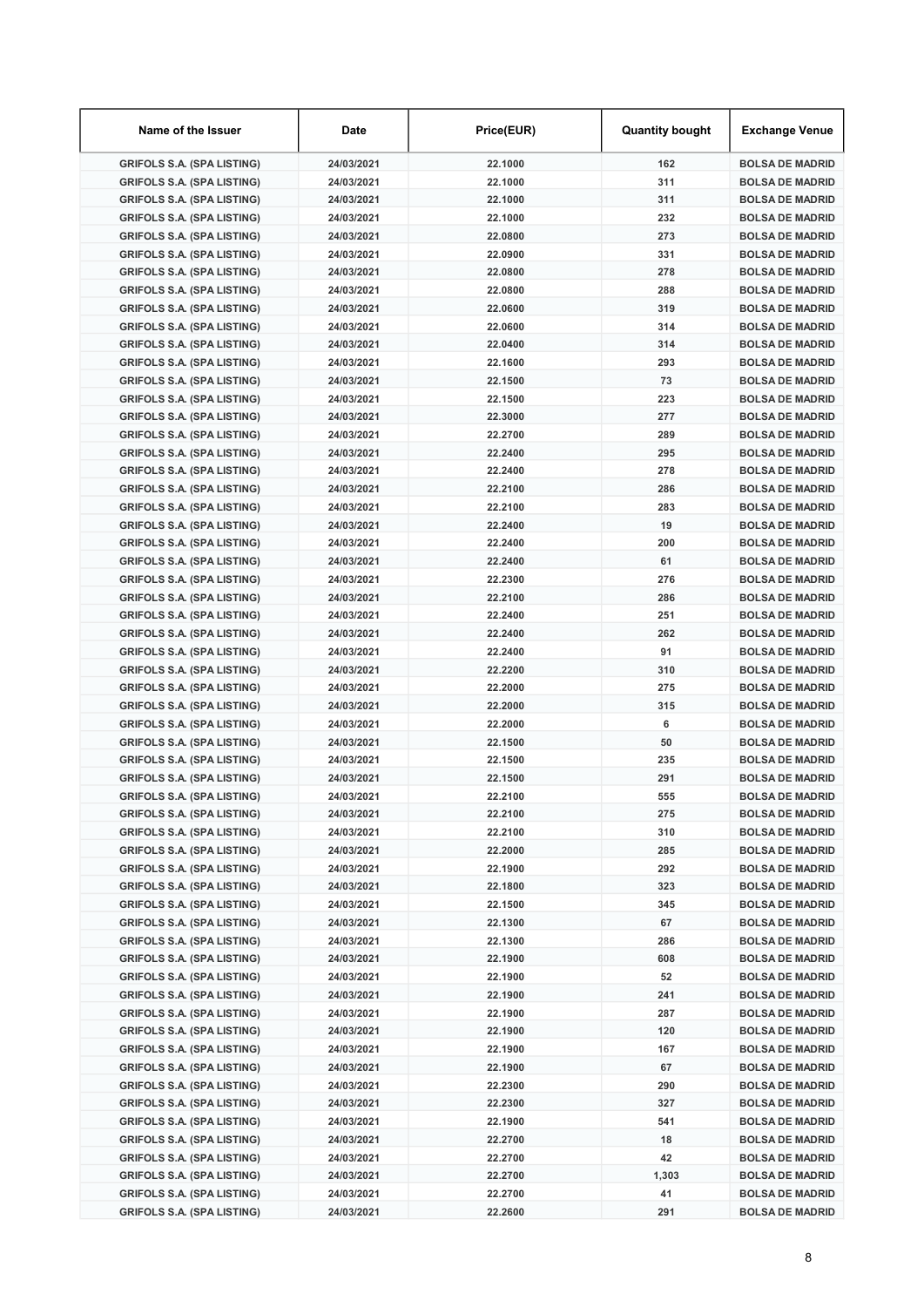| Name of the Issuer                                                     | Date                     | Price(EUR)         | <b>Quantity bought</b> | Exchange Venue                                   |
|------------------------------------------------------------------------|--------------------------|--------------------|------------------------|--------------------------------------------------|
| <b>GRIFOLS S.A. (SPA LISTING)</b>                                      | 24/03/2021               | 22.2600            | 286                    | <b>BOLSA DE MADRID</b>                           |
| <b>GRIFOLS S.A. (SPA LISTING)</b>                                      | 24/03/2021               | 22.2800            | 316                    | <b>BOLSA DE MADRID</b>                           |
| <b>GRIFOLS S.A. (SPA LISTING)</b>                                      | 24/03/2021               | 22.2800            | 303                    | <b>BOLSA DE MADRID</b>                           |
| <b>GRIFOLS S.A. (SPA LISTING)</b>                                      | 24/03/2021               | 22.2900            | 308                    | <b>BOLSA DE MADRID</b>                           |
| <b>GRIFOLS S.A. (SPA LISTING)</b>                                      | 24/03/2021               | 22.2900            | 28                     | <b>BOLSA DE MADRID</b>                           |
| <b>GRIFOLS S.A. (SPA LISTING)</b>                                      | 24/03/2021               | 22.2900            | 200                    | <b>BOLSA DE MADRID</b>                           |
| <b>GRIFOLS S.A. (SPA LISTING)</b>                                      | 24/03/2021               | 22.2900            | 86                     | <b>BOLSA DE MADRID</b>                           |
| <b>GRIFOLS S.A. (SPA LISTING)</b>                                      | 24/03/2021               | 22.2700            | 272                    | <b>BOLSA DE MADRID</b>                           |
| <b>GRIFOLS S.A. (SPA LISTING)</b>                                      | 24/03/2021               | 22.3000            | 207                    | <b>BOLSA DE MADRID</b>                           |
| <b>GRIFOLS S.A. (SPA LISTING)</b>                                      | 24/03/2021               | 22.3000            | 84                     | <b>BOLSA DE MADRID</b>                           |
| <b>GRIFOLS S.A. (SPA LISTING)</b>                                      | 24/03/2021               | 22.2900            | 26                     | <b>BOLSA DE MADRID</b>                           |
| <b>GRIFOLS S.A. (SPA LISTING)</b>                                      | 24/03/2021               | 22.2900            | 255                    | <b>BOLSA DE MADRID</b>                           |
| <b>GRIFOLS S.A. (SPA LISTING)</b>                                      | 24/03/2021               | 22.3000            | 284                    | <b>BOLSA DE MADRID</b>                           |
| <b>GRIFOLS S.A. (SPA LISTING)</b>                                      | 24/03/2021               | 22.2900            | 23                     | <b>BOLSA DE MADRID</b>                           |
| <b>GRIFOLS S.A. (SPA LISTING)</b>                                      | 24/03/2021               | 22.2900            | 303                    | <b>BOLSA DE MADRID</b>                           |
| <b>GRIFOLS S.A. (SPA LISTING)</b>                                      | 24/03/2021               | 22.2900            | 324                    | <b>BOLSA DE MADRID</b>                           |
| <b>GRIFOLS S.A. (SPA LISTING)</b>                                      | 24/03/2021               | 22.3000            | 641                    | <b>BOLSA DE MADRID</b>                           |
| <b>GRIFOLS S.A. (SPA LISTING)</b>                                      | 24/03/2021               | 22.2900            | 281                    | <b>BOLSA DE MADRID</b>                           |
| <b>GRIFOLS S.A. (SPA LISTING)</b>                                      | 24/03/2021               | 22.3000            | 546                    | <b>BOLSA DE MADRID</b>                           |
| <b>GRIFOLS S.A. (SPA LISTING)</b>                                      | 24/03/2021               | 22.3100            | 303                    | <b>BOLSA DE MADRID</b>                           |
| <b>GRIFOLS S.A. (SPA LISTING)</b>                                      | 24/03/2021               | 22.3000            | 300                    | <b>BOLSA DE MADRID</b>                           |
| <b>GRIFOLS S.A. (SPA LISTING)</b>                                      | 24/03/2021               | 22.3400            | 409                    | <b>BOLSA DE MADRID</b>                           |
| <b>GRIFOLS S.A. (SPA LISTING)</b>                                      | 24/03/2021               | 22.3400            | $\overline{7}$         | <b>BOLSA DE MADRID</b>                           |
| <b>GRIFOLS S.A. (SPA LISTING)</b>                                      | 24/03/2021               | 22.3400            | 30                     | <b>BOLSA DE MADRID</b>                           |
| <b>GRIFOLS S.A. (SPA LISTING)</b>                                      | 24/03/2021               | 22.3400            | 233                    | <b>BOLSA DE MADRID</b>                           |
| <b>GRIFOLS S.A. (SPA LISTING)</b>                                      | 24/03/2021               | 22.3400            | 547                    | <b>BOLSA DE MADRID</b>                           |
| <b>GRIFOLS S.A. (SPA LISTING)</b>                                      | 24/03/2021               | 22.3600            | 285                    | <b>BOLSA DE MADRID</b>                           |
| <b>GRIFOLS S.A. (SPA LISTING)</b>                                      | 24/03/2021               | 22.3600            | 317                    | <b>BOLSA DE MADRID</b>                           |
| <b>GRIFOLS S.A. (SPA LISTING)</b>                                      | 24/03/2021               | 22.3700            | 832                    | <b>BOLSA DE MADRID</b>                           |
| <b>GRIFOLS S.A. (SPA LISTING)</b>                                      | 24/03/2021               | 22.3600            | 314                    | <b>BOLSA DE MADRID</b>                           |
| <b>GRIFOLS S.A. (SPA LISTING)</b>                                      | 24/03/2021               | 22.3600            | 323                    | <b>BOLSA DE MADRID</b>                           |
| <b>GRIFOLS S.A. (SPA LISTING)</b>                                      | 24/03/2021               | 22.3700            | 12                     | <b>BOLSA DE MADRID</b>                           |
| <b>GRIFOLS S.A. (SPA LISTING)</b>                                      | 24/03/2021               | 22.3700            | 609                    | <b>BOLSA DE MADRID</b>                           |
| <b>GRIFOLS S.A. (SPA LISTING)</b>                                      | 24/03/2021               | 22.4100            | 320                    | <b>BOLSA DE MADRID</b>                           |
| <b>GRIFOLS S.A. (SPA LISTING)</b>                                      | 24/03/2021               | 22.3700            | 281                    | <b>BOLSA DE MADRID</b>                           |
| <b>GRIFOLS S.A. (SPA LISTING)</b>                                      | 24/03/2021               | 22.3700            | 281                    | <b>BOLSA DE MADRID</b>                           |
| <b>GRIFOLS S.A. (SPA LISTING)</b>                                      | 24/03/2021               | 22.3300            | 293                    | <b>BOLSA DE MADRID</b>                           |
| <b>GRIFOLS S.A. (SPA LISTING)</b>                                      | 24/03/2021               | 22.3300            | 275                    | <b>BOLSA DE MADRID</b>                           |
| <b>GRIFOLS S.A. (SPA LISTING)</b>                                      | 24/03/2021               | 22.3200            | 274                    | <b>BOLSA DE MADRID</b>                           |
| <b>GRIFOLS S.A. (SPA LISTING)</b>                                      | 24/03/2021               | 22.3200            | 71                     | <b>BOLSA DE MADRID</b>                           |
| <b>GRIFOLS S.A. (SPA LISTING)</b>                                      | 24/03/2021               | 22.3200            | 217                    | <b>BOLSA DE MADRID</b>                           |
| <b>GRIFOLS S.A. (SPA LISTING)</b>                                      |                          | 22.3100            | 300                    | <b>BOLSA DE MADRID</b>                           |
| <b>GRIFOLS S.A. (SPA LISTING)</b>                                      | 24/03/2021<br>24/03/2021 | 22.3000            | 274                    |                                                  |
|                                                                        |                          |                    |                        | <b>BOLSA DE MADRID</b>                           |
| <b>GRIFOLS S.A. (SPA LISTING)</b>                                      | 24/03/2021               | 22.2800            | 121                    | <b>BOLSA DE MADRID</b>                           |
| <b>GRIFOLS S.A. (SPA LISTING)</b>                                      | 24/03/2021               | 22.2800            | 156                    | <b>BOLSA DE MADRID</b>                           |
| <b>GRIFOLS S.A. (SPA LISTING)</b>                                      | 24/03/2021               | 22.2800            | 295                    | <b>BOLSA DE MADRID</b>                           |
| <b>GRIFOLS S.A. (SPA LISTING)</b>                                      | 24/03/2021               | 22.3000            | 565                    | <b>BOLSA DE MADRID</b>                           |
| <b>GRIFOLS S.A. (SPA LISTING)</b>                                      | 24/03/2021               | 22.2800            | 295                    | <b>BOLSA DE MADRID</b>                           |
| <b>GRIFOLS S.A. (SPA LISTING)</b>                                      | 24/03/2021               | 22.3100            | 329                    | <b>BOLSA DE MADRID</b>                           |
| <b>GRIFOLS S.A. (SPA LISTING)</b><br><b>GRIFOLS S.A. (SPA LISTING)</b> | 24/03/2021               | 22.3100<br>22.1600 | 351<br>303             | <b>BOLSA DE MADRID</b>                           |
| <b>GRIFOLS S.A. (SPA LISTING)</b>                                      | 25/03/2021<br>25/03/2021 | 22.1600            | 308                    | <b>BOLSA DE MADRID</b><br><b>BOLSA DE MADRID</b> |
| <b>GRIFOLS S.A. (SPA LISTING)</b>                                      | 25/03/2021               | 22.1600            | 220                    | <b>BOLSA DE MADRID</b>                           |
| <b>GRIFOLS S.A. (SPA LISTING)</b>                                      | 25/03/2021               | 22.1600            | 335                    | <b>BOLSA DE MADRID</b>                           |
| <b>GRIFOLS S.A. (SPA LISTING)</b>                                      | 25/03/2021               | 22.1600            | 52                     | <b>BOLSA DE MADRID</b>                           |
| <b>GRIFOLS S.A. (SPA LISTING)</b>                                      | 25/03/2021               | 22.2000            | 625                    | <b>BOLSA DE MADRID</b>                           |
| <b>GRIFOLS S.A. (SPA LISTING)</b>                                      | 25/03/2021               | 22.1900            | 87                     | <b>BOLSA DE MADRID</b>                           |
| <b>GRIFOLS S.A. (SPA LISTING)</b>                                      | 25/03/2021               | 22.1900            | 139                    | <b>BOLSA DE MADRID</b>                           |
| <b>GRIFOLS S.A. (SPA LISTING)</b>                                      | 25/03/2021               | 22.1900            | 55                     | <b>BOLSA DE MADRID</b>                           |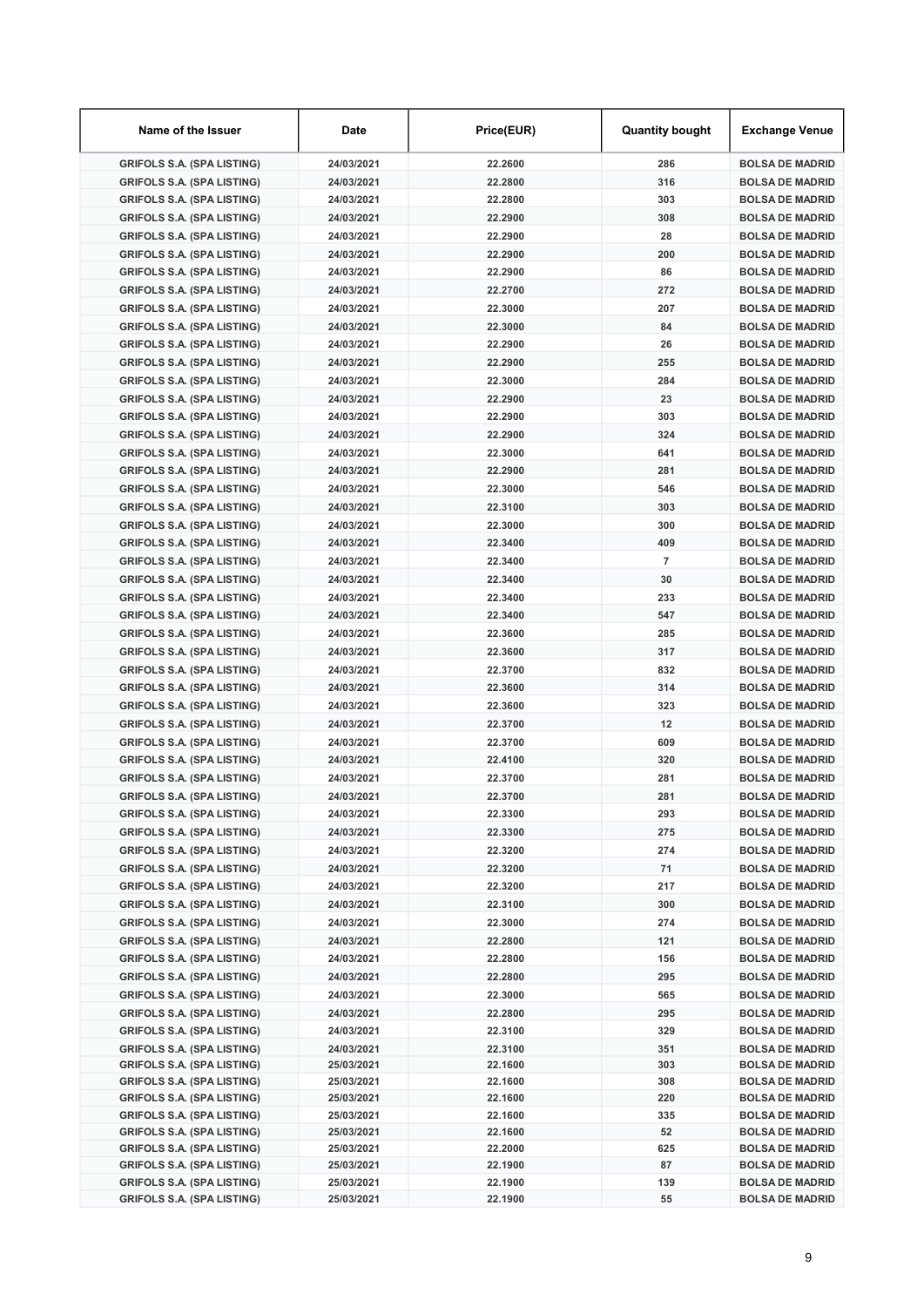| Name of the Issuer                                                     | Date                     | Price(EUR)         | <b>Quantity bought</b> | <b>Exchange Venue</b>                            |
|------------------------------------------------------------------------|--------------------------|--------------------|------------------------|--------------------------------------------------|
| <b>GRIFOLS S.A. (SPA LISTING)</b>                                      | 25/03/2021               | 22.1200            | 276                    | <b>BOLSA DE MADRID</b>                           |
| <b>GRIFOLS S.A. (SPA LISTING)</b>                                      | 25/03/2021               | 22.0500            | 123                    | <b>BOLSA DE MADRID</b>                           |
| <b>GRIFOLS S.A. (SPA LISTING)</b>                                      | 25/03/2021               | 22.0500            | 177                    | <b>BOLSA DE MADRID</b>                           |
| <b>GRIFOLS S.A. (SPA LISTING)</b>                                      | 25/03/2021               | 22.0300            | 108                    | <b>BOLSA DE MADRID</b>                           |
| <b>GRIFOLS S.A. (SPA LISTING)</b>                                      | 25/03/2021               | 22.0300            | 236                    | <b>BOLSA DE MADRID</b>                           |
| <b>GRIFOLS S.A. (SPA LISTING)</b>                                      | 25/03/2021               | 22.2200            | 38                     | <b>BOLSA DE MADRID</b>                           |
| <b>GRIFOLS S.A. (SPA LISTING)</b>                                      | 25/03/2021               | 22.2200            | 543                    | <b>BOLSA DE MADRID</b>                           |
| <b>GRIFOLS S.A. (SPA LISTING)</b>                                      | 25/03/2021               | 22.1900            | 187                    | <b>BOLSA DE MADRID</b>                           |
| <b>GRIFOLS S.A. (SPA LISTING)</b>                                      | 25/03/2021               | 22.2900            | 314                    | <b>BOLSA DE MADRID</b>                           |
| <b>GRIFOLS S.A. (SPA LISTING)</b>                                      | 25/03/2021               | 22.2800            | 295                    | <b>BOLSA DE MADRID</b>                           |
| <b>GRIFOLS S.A. (SPA LISTING)</b>                                      | 25/03/2021               | 22.3000            | 5                      | <b>BOLSA DE MADRID</b>                           |
| <b>GRIFOLS S.A. (SPA LISTING)</b>                                      | 25/03/2021               | 22.2800            | 73                     | <b>BOLSA DE MADRID</b>                           |
| <b>GRIFOLS S.A. (SPA LISTING)</b>                                      | 25/03/2021               | 22.3000            | 537                    | <b>BOLSA DE MADRID</b>                           |
| <b>GRIFOLS S.A. (SPA LISTING)</b>                                      | 25/03/2021               | 22.3000            | 339                    | <b>BOLSA DE MADRID</b>                           |
| <b>GRIFOLS S.A. (SPA LISTING)</b>                                      | 25/03/2021               | 22.3300            | 225                    | <b>BOLSA DE MADRID</b>                           |
| <b>GRIFOLS S.A. (SPA LISTING)</b>                                      | 25/03/2021               | 22.4500            | 622                    | <b>BOLSA DE MADRID</b>                           |
| <b>GRIFOLS S.A. (SPA LISTING)</b>                                      | 25/03/2021               | 22.4100            | 6                      | <b>BOLSA DE MADRID</b>                           |
| <b>GRIFOLS S.A. (SPA LISTING)</b>                                      | 25/03/2021               | 22.3800            | 315                    | <b>BOLSA DE MADRID</b>                           |
| <b>GRIFOLS S.A. (SPA LISTING)</b>                                      | 25/03/2021               | 22.3500            | 58                     | <b>BOLSA DE MADRID</b>                           |
| <b>GRIFOLS S.A. (SPA LISTING)</b>                                      | 25/03/2021               | 22.3500            | 273                    | <b>BOLSA DE MADRID</b>                           |
| <b>GRIFOLS S.A. (SPA LISTING)</b>                                      | 25/03/2021               | 22.3500            | 284                    | <b>BOLSA DE MADRID</b>                           |
| <b>GRIFOLS S.A. (SPA LISTING)</b>                                      | 25/03/2021               | 22.3900            | 41                     | <b>BOLSA DE MADRID</b>                           |
| <b>GRIFOLS S.A. (SPA LISTING)</b>                                      | 25/03/2021               | 22.3900            | 32                     | <b>BOLSA DE MADRID</b>                           |
| <b>GRIFOLS S.A. (SPA LISTING)</b>                                      | 25/03/2021               | 22.3900            | 200                    | <b>BOLSA DE MADRID</b>                           |
| <b>GRIFOLS S.A. (SPA LISTING)</b>                                      | 25/03/2021               | 22.3900            | 1,015                  | <b>BOLSA DE MADRID</b>                           |
| <b>GRIFOLS S.A. (SPA LISTING)</b>                                      | 25/03/2021               | 22.3600            | 313                    | <b>BOLSA DE MADRID</b>                           |
| <b>GRIFOLS S.A. (SPA LISTING)</b>                                      | 25/03/2021               | 22.3600            | 285                    | <b>BOLSA DE MADRID</b>                           |
| <b>GRIFOLS S.A. (SPA LISTING)</b>                                      | 25/03/2021               | 22.3500            | 294                    | <b>BOLSA DE MADRID</b>                           |
| <b>GRIFOLS S.A. (SPA LISTING)</b>                                      | 25/03/2021               | 22.3600            | 149                    | <b>BOLSA DE MADRID</b>                           |
| <b>GRIFOLS S.A. (SPA LISTING)</b>                                      | 25/03/2021               | 22.3600            | 133<br>296             | <b>BOLSA DE MADRID</b>                           |
| <b>GRIFOLS S.A. (SPA LISTING)</b>                                      | 25/03/2021               | 22.3100<br>22.4000 | 340                    | <b>BOLSA DE MADRID</b>                           |
| <b>GRIFOLS S.A. (SPA LISTING)</b>                                      | 25/03/2021<br>25/03/2021 | 22.3800            | 652                    | <b>BOLSA DE MADRID</b><br><b>BOLSA DE MADRID</b> |
| <b>GRIFOLS S.A. (SPA LISTING)</b><br><b>GRIFOLS S.A. (SPA LISTING)</b> | 25/03/2021               | 22.3800            | 317                    | <b>BOLSA DE MADRID</b>                           |
| <b>GRIFOLS S.A. (SPA LISTING)</b>                                      | 25/03/2021               | 22.4200            | 308                    | <b>BOLSA DE MADRID</b>                           |
| <b>GRIFOLS S.A. (SPA LISTING)</b>                                      | 25/03/2021               | 22.4200            | 308                    | <b>BOLSA DE MADRID</b>                           |
| <b>GRIFOLS S.A. (SPA LISTING)</b>                                      | 25/03/2021               | 22.4200            | 285                    | <b>BOLSA DE MADRID</b>                           |
| <b>GRIFOLS S.A. (SPA LISTING)</b>                                      | 25/03/2021               | 22.4700            | 330                    | <b>BOLSA DE MADRID</b>                           |
| <b>GRIFOLS S.A. (SPA LISTING)</b>                                      | 25/03/2021               | 22.4400            | 290                    | <b>BOLSA DE MADRID</b>                           |
| <b>GRIFOLS S.A. (SPA LISTING)</b>                                      | 25/03/2021               | 22.4100            | 288                    | <b>BOLSA DE MADRID</b>                           |
| <b>GRIFOLS S.A. (SPA LISTING)</b>                                      | 25/03/2021               | 22.4100            | 288                    | <b>BOLSA DE MADRID</b>                           |
| <b>GRIFOLS S.A. (SPA LISTING)</b>                                      | 25/03/2021               | 22.4300            | 289                    | <b>BOLSA DE MADRID</b>                           |
| <b>GRIFOLS S.A. (SPA LISTING)</b>                                      | 25/03/2021               | 22.4300            | 311                    | <b>BOLSA DE MADRID</b>                           |
| <b>GRIFOLS S.A. (SPA LISTING)</b>                                      | 25/03/2021               | 22.4100            | 284                    | <b>BOLSA DE MADRID</b>                           |
| <b>GRIFOLS S.A. (SPA LISTING)</b>                                      | 25/03/2021               | 22.4200            | 341                    | <b>BOLSA DE MADRID</b>                           |
| <b>GRIFOLS S.A. (SPA LISTING)</b>                                      | 25/03/2021               | 22.3800            | 593                    | <b>BOLSA DE MADRID</b>                           |
| <b>GRIFOLS S.A. (SPA LISTING)</b>                                      | 25/03/2021               | 22.3800            | 277                    | <b>BOLSA DE MADRID</b>                           |
| <b>GRIFOLS S.A. (SPA LISTING)</b>                                      | 25/03/2021               | 22.3800            | 291                    | <b>BOLSA DE MADRID</b>                           |
| <b>GRIFOLS S.A. (SPA LISTING)</b>                                      | 25/03/2021               | 22.3800            | 303                    | <b>BOLSA DE MADRID</b>                           |
| <b>GRIFOLS S.A. (SPA LISTING)</b>                                      | 25/03/2021               | 22.3900            | 292                    | <b>BOLSA DE MADRID</b>                           |
| <b>GRIFOLS S.A. (SPA LISTING)</b>                                      | 25/03/2021               | 22.3900            | 297                    | <b>BOLSA DE MADRID</b>                           |
| <b>GRIFOLS S.A. (SPA LISTING)</b>                                      | 25/03/2021               | 22.3900            | 258                    | <b>BOLSA DE MADRID</b>                           |
| <b>GRIFOLS S.A. (SPA LISTING)</b>                                      | 25/03/2021               | 22.3800            | 282                    | <b>BOLSA DE MADRID</b>                           |
| <b>GRIFOLS S.A. (SPA LISTING)</b>                                      | 25/03/2021               | 22.3800            | 316                    | <b>BOLSA DE MADRID</b>                           |
| <b>GRIFOLS S.A. (SPA LISTING)</b>                                      | 25/03/2021               | 22.3700            | 307                    | <b>BOLSA DE MADRID</b>                           |
| <b>GRIFOLS S.A. (SPA LISTING)</b>                                      | 25/03/2021               | 22.3900            | 321                    | <b>BOLSA DE MADRID</b>                           |
| <b>GRIFOLS S.A. (SPA LISTING)</b>                                      | 25/03/2021               | 22.3800            | 334                    | <b>BOLSA DE MADRID</b>                           |
| <b>GRIFOLS S.A. (SPA LISTING)</b>                                      | 25/03/2021               | 22.3800            | 127                    | <b>BOLSA DE MADRID</b>                           |
| <b>GRIFOLS S.A. (SPA LISTING)</b>                                      | 25/03/2021               | 22.3800            | 191                    | <b>BOLSA DE MADRID</b>                           |
| <b>GRIFOLS S.A. (SPA LISTING)</b>                                      | 25/03/2021               | 22.3700            | 333                    | <b>BOLSA DE MADRID</b>                           |
| <b>GRIFOLS S.A. (SPA LISTING)</b>                                      | 25/03/2021               | 22.4400            | 323                    | <b>BOLSA DE MADRID</b>                           |
| <b>GRIFOLS S.A. (SPA LISTING)</b>                                      | 25/03/2021               | 22.4400            | 317                    | <b>BOLSA DE MADRID</b>                           |
| <b>GRIFOLS S.A. (SPA LISTING)</b>                                      | 25/03/2021               | 22.4700            | 297                    | <b>BOLSA DE MADRID</b>                           |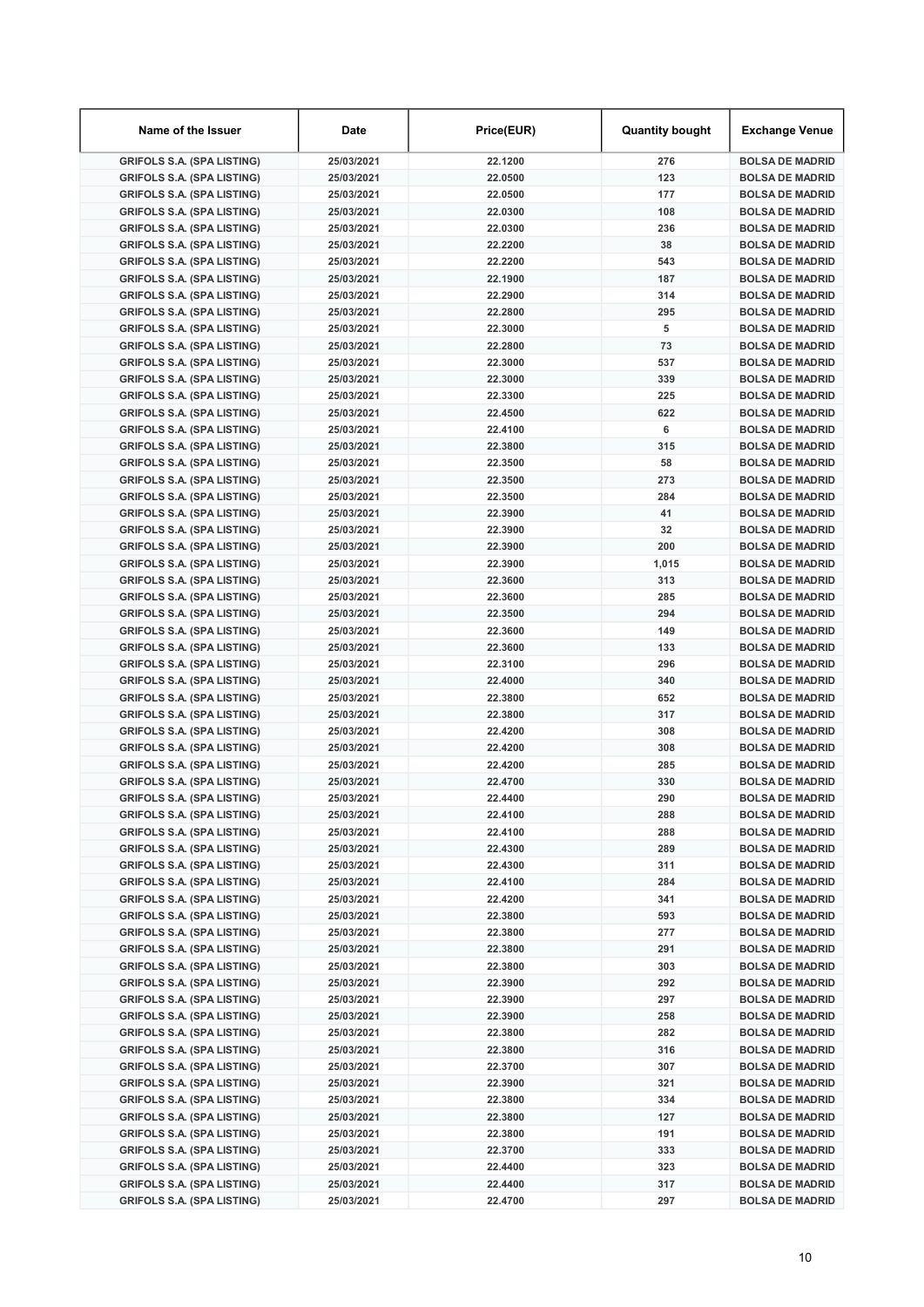| Name of the Issuer                                                     | Date                     | Price(EUR)         | <b>Quantity bought</b>  | <b>Exchange Venue</b>                            |
|------------------------------------------------------------------------|--------------------------|--------------------|-------------------------|--------------------------------------------------|
| <b>GRIFOLS S.A. (SPA LISTING)</b>                                      | 25/03/2021               | 22.4900            | 302                     | <b>BOLSA DE MADRID</b>                           |
| <b>GRIFOLS S.A. (SPA LISTING)</b>                                      | 25/03/2021               | 22.6100            | 322                     | <b>BOLSA DE MADRID</b>                           |
| <b>GRIFOLS S.A. (SPA LISTING)</b>                                      | 25/03/2021               | 22.6200            | $\overline{\mathbf{4}}$ | <b>BOLSA DE MADRID</b>                           |
| <b>GRIFOLS S.A. (SPA LISTING)</b>                                      | 25/03/2021               | 22.6000            | 293                     | <b>BOLSA DE MADRID</b>                           |
| <b>GRIFOLS S.A. (SPA LISTING)</b>                                      | 25/03/2021               | 22.5900            | 288                     | <b>BOLSA DE MADRID</b>                           |
| <b>GRIFOLS S.A. (SPA LISTING)</b>                                      | 25/03/2021               | 22.5900            | 289                     | <b>BOLSA DE MADRID</b>                           |
| <b>GRIFOLS S.A. (SPA LISTING)</b>                                      | 25/03/2021               | 22.5900            | 179                     | <b>BOLSA DE MADRID</b>                           |
| <b>GRIFOLS S.A. (SPA LISTING)</b>                                      | 25/03/2021               | 22.6200            | 127                     | <b>BOLSA DE MADRID</b>                           |
| <b>GRIFOLS S.A. (SPA LISTING)</b>                                      | 25/03/2021               | 22.6200            | 410                     | <b>BOLSA DE MADRID</b>                           |
| <b>GRIFOLS S.A. (SPA LISTING)</b>                                      | 25/03/2021               | 22.6200            | 82                      | <b>BOLSA DE MADRID</b>                           |
| <b>GRIFOLS S.A. (SPA LISTING)</b>                                      | 25/03/2021               | 22.6000            | 292                     | <b>BOLSA DE MADRID</b>                           |
| <b>GRIFOLS S.A. (SPA LISTING)</b>                                      | 25/03/2021               | 22.6000            | 278                     | <b>BOLSA DE MADRID</b>                           |
| <b>GRIFOLS S.A. (SPA LISTING)</b>                                      | 25/03/2021               | 22.5500            | 291                     | <b>BOLSA DE MADRID</b>                           |
| <b>GRIFOLS S.A. (SPA LISTING)</b>                                      | 25/03/2021               | 22.5500            | 304                     | <b>BOLSA DE MADRID</b>                           |
| <b>GRIFOLS S.A. (SPA LISTING)</b>                                      | 25/03/2021               | 22.5400            | 276                     | <b>BOLSA DE MADRID</b>                           |
| <b>GRIFOLS S.A. (SPA LISTING)</b>                                      | 25/03/2021               | 22.5600            | 334                     | <b>BOLSA DE MADRID</b>                           |
| <b>GRIFOLS S.A. (SPA LISTING)</b><br><b>GRIFOLS S.A. (SPA LISTING)</b> | 25/03/2021               | 22.6000<br>22.6300 | 304<br>291              | <b>BOLSA DE MADRID</b><br><b>BOLSA DE MADRID</b> |
| <b>GRIFOLS S.A. (SPA LISTING)</b>                                      | 25/03/2021<br>25/03/2021 | 22.6200            | 283                     | <b>BOLSA DE MADRID</b>                           |
| <b>GRIFOLS S.A. (SPA LISTING)</b>                                      | 25/03/2021               | 22.6200            | 291                     | <b>BOLSA DE MADRID</b>                           |
| <b>GRIFOLS S.A. (SPA LISTING)</b>                                      | 25/03/2021               | 22.5900            | 8                       | <b>BOLSA DE MADRID</b>                           |
| <b>GRIFOLS S.A. (SPA LISTING)</b>                                      | 25/03/2021               | 22.5700            | 306                     | <b>BOLSA DE MADRID</b>                           |
| <b>GRIFOLS S.A. (SPA LISTING)</b>                                      | 25/03/2021               | 22.5500            | 284                     | <b>BOLSA DE MADRID</b>                           |
| <b>GRIFOLS S.A. (SPA LISTING)</b>                                      | 25/03/2021               | 22.5300            | 295                     | <b>BOLSA DE MADRID</b>                           |
| <b>GRIFOLS S.A. (SPA LISTING)</b>                                      | 25/03/2021               | 22.5100            | 12                      | <b>BOLSA DE MADRID</b>                           |
| <b>GRIFOLS S.A. (SPA LISTING)</b>                                      | 25/03/2021               | 22.5100            | 282                     | <b>BOLSA DE MADRID</b>                           |
| <b>GRIFOLS S.A. (SPA LISTING)</b>                                      | 25/03/2021               | 22.5000            | 300                     | <b>BOLSA DE MADRID</b>                           |
| <b>GRIFOLS S.A. (SPA LISTING)</b>                                      | 25/03/2021               | 22.3900            | 296                     | <b>BOLSA DE MADRID</b>                           |
| <b>GRIFOLS S.A. (SPA LISTING)</b>                                      | 25/03/2021               | 22.3700            | 294                     | <b>BOLSA DE MADRID</b>                           |
| <b>GRIFOLS S.A. (SPA LISTING)</b>                                      | 25/03/2021               | 22.3900            | 277                     | <b>BOLSA DE MADRID</b>                           |
| <b>GRIFOLS S.A. (SPA LISTING)</b>                                      | 25/03/2021               | 22.3600            | 285                     | <b>BOLSA DE MADRID</b>                           |
| <b>GRIFOLS S.A. (SPA LISTING)</b>                                      | 25/03/2021               | 22.3000            | 270                     | <b>BOLSA DE MADRID</b>                           |
| <b>GRIFOLS S.A. (SPA LISTING)</b>                                      | 25/03/2021               | 22.3000            | 74                      | <b>BOLSA DE MADRID</b>                           |
| <b>GRIFOLS S.A. (SPA LISTING)</b>                                      | 25/03/2021               | 22.3200            | 44                      | <b>BOLSA DE MADRID</b>                           |
| <b>GRIFOLS S.A. (SPA LISTING)</b>                                      | 25/03/2021               | 22.3200            | 248                     | <b>BOLSA DE MADRID</b>                           |
| <b>GRIFOLS S.A. (SPA LISTING)</b>                                      | 25/03/2021               | 22.3500            | 32                      | <b>BOLSA DE MADRID</b>                           |
| <b>GRIFOLS S.A. (SPA LISTING)</b>                                      | 25/03/2021               | 22.3500            | 253                     | <b>BOLSA DE MADRID</b>                           |
| <b>GRIFOLS S.A. (SPA LISTING)</b>                                      | 25/03/2021               | 22.2700            | 300                     | <b>BOLSA DE MADRID</b>                           |
| <b>GRIFOLS S.A. (SPA LISTING)</b>                                      | 25/03/2021               | 22.2600            | 296                     | <b>BOLSA DE MADRID</b>                           |
| <b>GRIFOLS S.A. (SPA LISTING)</b>                                      | 25/03/2021               | 22.2900            | 276                     | <b>BOLSA DE MADRID</b>                           |
| <b>GRIFOLS S.A. (SPA LISTING)</b>                                      | 25/03/2021               | 22.2800            | 318                     | <b>BOLSA DE MADRID</b>                           |
| <b>GRIFOLS S.A. (SPA LISTING)</b>                                      | 25/03/2021               | 22.2900            | 429                     | <b>BOLSA DE MADRID</b>                           |
| <b>GRIFOLS S.A. (SPA LISTING)</b>                                      | 25/03/2021               | 22.2900            | 583                     | <b>BOLSA DE MADRID</b>                           |
| <b>GRIFOLS S.A. (SPA LISTING)</b>                                      | 25/03/2021               | 22.2500            | 286                     | <b>BOLSA DE MADRID</b>                           |
| <b>GRIFOLS S.A. (SPA LISTING)</b>                                      | 25/03/2021               | 22.2900            | 328                     | <b>BOLSA DE MADRID</b>                           |
| <b>GRIFOLS S.A. (SPA LISTING)</b>                                      | 25/03/2021               | 22.3600            | 139                     | <b>BOLSA DE MADRID</b>                           |
| <b>GRIFOLS S.A. (SPA LISTING)</b>                                      | 25/03/2021               | 22.3600            | 454                     | <b>BOLSA DE MADRID</b>                           |
| <b>GRIFOLS S.A. (SPA LISTING)</b>                                      | 25/03/2021               | 22.3300            | 135                     | <b>BOLSA DE MADRID</b>                           |
| <b>GRIFOLS S.A. (SPA LISTING)</b>                                      | 25/03/2021               | 22.3300            | 100                     | <b>BOLSA DE MADRID</b>                           |
| <b>GRIFOLS S.A. (SPA LISTING)</b>                                      | 25/03/2021               | 22.3300            | 63                      | <b>BOLSA DE MADRID</b>                           |
| <b>GRIFOLS S.A. (SPA LISTING)</b>                                      | 25/03/2021               | 22.3900            | 305                     | <b>BOLSA DE MADRID</b>                           |
| <b>GRIFOLS S.A. (SPA LISTING)</b>                                      | 25/03/2021               | 22.3500            | 286                     | <b>BOLSA DE MADRID</b>                           |
| <b>GRIFOLS S.A. (SPA LISTING)</b><br><b>GRIFOLS S.A. (SPA LISTING)</b> | 25/03/2021               | 22.3800<br>22.3700 | 290<br>287              | <b>BOLSA DE MADRID</b>                           |
| <b>GRIFOLS S.A. (SPA LISTING)</b>                                      | 25/03/2021<br>25/03/2021 | 22.3900            | 296                     | <b>BOLSA DE MADRID</b><br><b>BOLSA DE MADRID</b> |
| <b>GRIFOLS S.A. (SPA LISTING)</b>                                      | 25/03/2021               | 22.3800            | 285                     | <b>BOLSA DE MADRID</b>                           |
| <b>GRIFOLS S.A. (SPA LISTING)</b>                                      | 25/03/2021               | 22.4000            | 279                     | <b>BOLSA DE MADRID</b>                           |
| <b>GRIFOLS S.A. (SPA LISTING)</b>                                      | 25/03/2021               | 22.4000            | 608                     | <b>BOLSA DE MADRID</b>                           |
| <b>GRIFOLS S.A. (SPA LISTING)</b>                                      | 25/03/2021               | 22.3900            | 302                     | <b>BOLSA DE MADRID</b>                           |
| <b>GRIFOLS S.A. (SPA LISTING)</b>                                      | 25/03/2021               | 22.4100            | 95                      | <b>BOLSA DE MADRID</b>                           |
| <b>GRIFOLS S.A. (SPA LISTING)</b>                                      | 25/03/2021               | 22.4100            | 191                     | <b>BOLSA DE MADRID</b>                           |
| <b>GRIFOLS S.A. (SPA LISTING)</b>                                      | 25/03/2021               | 22.4100            | 289                     | <b>BOLSA DE MADRID</b>                           |
| <b>GRIFOLS S.A. (SPA LISTING)</b>                                      | 25/03/2021               | 22.4100            | 1                       | <b>BOLSA DE MADRID</b>                           |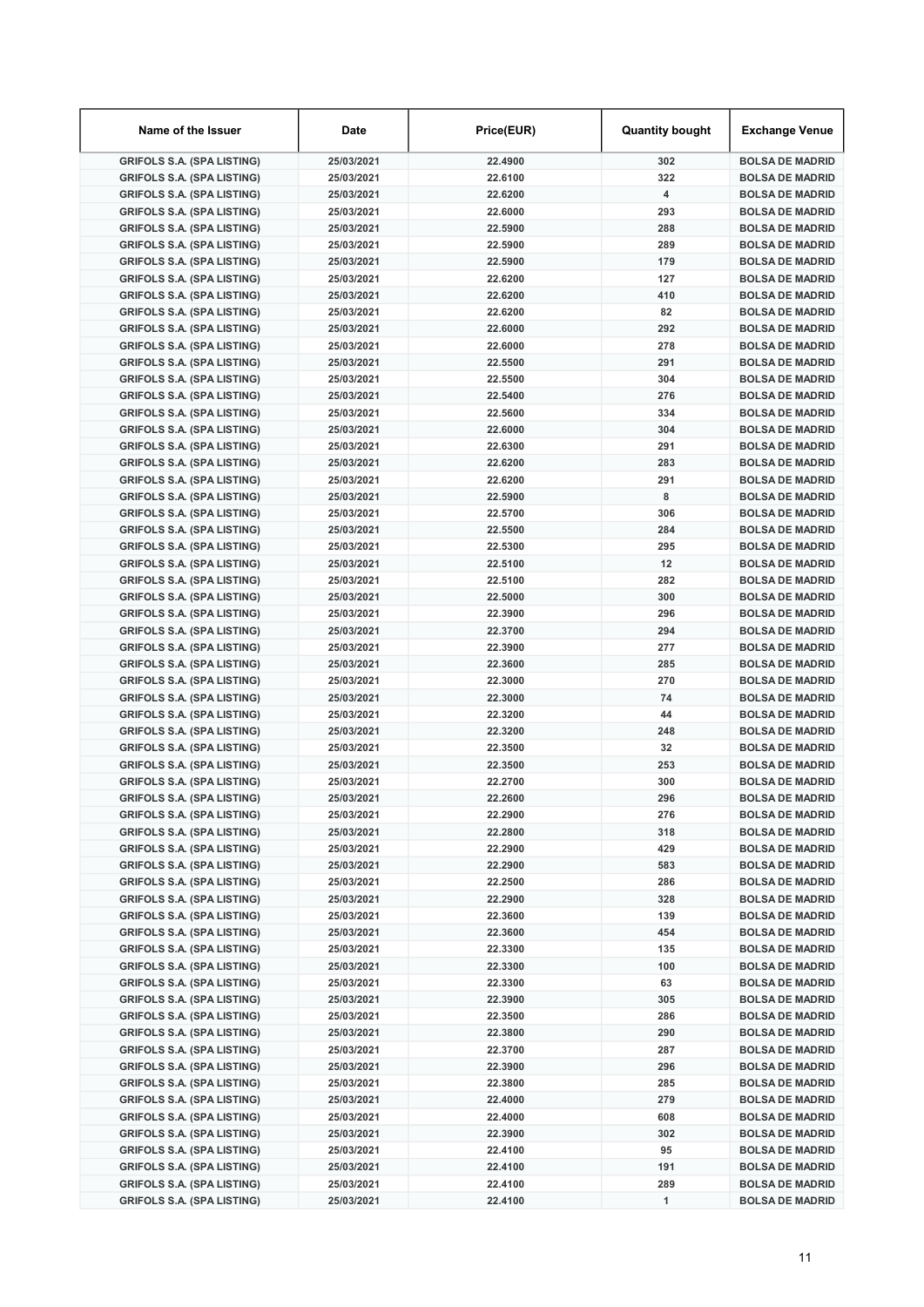| Name of the Issuer                                                     | Date                     | Price(EUR)         | <b>Quantity bought</b> | <b>Exchange Venue</b>                            |
|------------------------------------------------------------------------|--------------------------|--------------------|------------------------|--------------------------------------------------|
| <b>GRIFOLS S.A. (SPA LISTING)</b>                                      | 25/03/2021               | 22.4100            | 41                     | <b>BOLSA DE MADRID</b>                           |
| <b>GRIFOLS S.A. (SPA LISTING)</b>                                      | 25/03/2021               | 22.4100            | 266                    | <b>BOLSA DE MADRID</b>                           |
| <b>GRIFOLS S.A. (SPA LISTING)</b>                                      | 25/03/2021               | 22.3900            | 292                    | <b>BOLSA DE MADRID</b>                           |
| <b>GRIFOLS S.A. (SPA LISTING)</b>                                      | 25/03/2021               | 22.3900            | 296                    | <b>BOLSA DE MADRID</b>                           |
| <b>GRIFOLS S.A. (SPA LISTING)</b>                                      | 25/03/2021               | 22.4200            | 343                    | <b>BOLSA DE MADRID</b>                           |
| <b>GRIFOLS S.A. (SPA LISTING)</b>                                      | 25/03/2021               | 22.4200            | 321                    | <b>BOLSA DE MADRID</b>                           |
| <b>GRIFOLS S.A. (SPA LISTING)</b>                                      | 25/03/2021               | 22.3900            | 290                    | <b>BOLSA DE MADRID</b>                           |
| <b>GRIFOLS S.A. (SPA LISTING)</b>                                      | 25/03/2021               | 22.4400            | 312                    | <b>BOLSA DE MADRID</b>                           |
| <b>GRIFOLS S.A. (SPA LISTING)</b>                                      | 25/03/2021               | 22.4600            | 303                    | <b>BOLSA DE MADRID</b>                           |
| <b>GRIFOLS S.A. (SPA LISTING)</b>                                      | 25/03/2021               | 22.4200            | 602                    | <b>BOLSA DE MADRID</b>                           |
| <b>GRIFOLS S.A. (SPA LISTING)</b>                                      | 25/03/2021               | 22.4100            | 64                     | <b>BOLSA DE MADRID</b>                           |
| <b>GRIFOLS S.A. (SPA LISTING)</b>                                      | 25/03/2021               | 22.4100            | 219                    | <b>BOLSA DE MADRID</b>                           |
| <b>GRIFOLS S.A. (SPA LISTING)</b>                                      | 25/03/2021               | 22.3800            | 317                    | <b>BOLSA DE MADRID</b>                           |
| <b>GRIFOLS S.A. (SPA LISTING)</b>                                      | 25/03/2021               | 22.3900            | 81                     | <b>BOLSA DE MADRID</b>                           |
| <b>GRIFOLS S.A. (SPA LISTING)</b>                                      | 25/03/2021               | 22.3800            | 605                    | <b>BOLSA DE MADRID</b>                           |
| <b>GRIFOLS S.A. (SPA LISTING)</b>                                      | 25/03/2021               | 22.3600            | 275                    | <b>BOLSA DE MADRID</b>                           |
| <b>GRIFOLS S.A. (SPA LISTING)</b><br><b>GRIFOLS S.A. (SPA LISTING)</b> | 25/03/2021               | 22.4100            | 309<br>281             | <b>BOLSA DE MADRID</b><br><b>BOLSA DE MADRID</b> |
| <b>GRIFOLS S.A. (SPA LISTING)</b>                                      | 25/03/2021<br>25/03/2021 | 22.4100<br>22.3600 | 14                     | <b>BOLSA DE MADRID</b>                           |
| <b>GRIFOLS S.A. (SPA LISTING)</b>                                      | 25/03/2021               | 22.3700            | 290                    | <b>BOLSA DE MADRID</b>                           |
| <b>GRIFOLS S.A. (SPA LISTING)</b>                                      | 25/03/2021               | 22.3500            | 888                    | <b>BOLSA DE MADRID</b>                           |
| <b>GRIFOLS S.A. (SPA LISTING)</b>                                      | 25/03/2021               | 22.3700            | $\overline{2}$         | <b>BOLSA DE MADRID</b>                           |
| <b>GRIFOLS S.A. (SPA LISTING)</b>                                      | 25/03/2021               | 22.3700            | 319                    | <b>BOLSA DE MADRID</b>                           |
| <b>GRIFOLS S.A. (SPA LISTING)</b>                                      | 25/03/2021               | 22.4100            | 311                    | <b>BOLSA DE MADRID</b>                           |
| <b>GRIFOLS S.A. (SPA LISTING)</b>                                      | 25/03/2021               | 22.4100            | 60                     | <b>BOLSA DE MADRID</b>                           |
| <b>GRIFOLS S.A. (SPA LISTING)</b>                                      | 25/03/2021               | 22.4100            | 274                    | <b>BOLSA DE MADRID</b>                           |
| <b>GRIFOLS S.A. (SPA LISTING)</b>                                      | 25/03/2021               | 22.4100            | 274                    | <b>BOLSA DE MADRID</b>                           |
| <b>GRIFOLS S.A. (SPA LISTING)</b>                                      | 25/03/2021               | 22.4100            | 291                    | <b>BOLSA DE MADRID</b>                           |
| <b>GRIFOLS S.A. (SPA LISTING)</b>                                      | 25/03/2021               | 22.4100            | 6                      | <b>BOLSA DE MADRID</b>                           |
| <b>GRIFOLS S.A. (SPA LISTING)</b>                                      | 25/03/2021               | 22.4100            | 210                    | <b>BOLSA DE MADRID</b>                           |
| <b>GRIFOLS S.A. (SPA LISTING)</b>                                      | 25/03/2021               | 22.4100            | 170                    | <b>BOLSA DE MADRID</b>                           |
| <b>GRIFOLS S.A. (SPA LISTING)</b>                                      | 25/03/2021               | 22.4100            | 132                    | <b>BOLSA DE MADRID</b>                           |
| <b>GRIFOLS S.A. (SPA LISTING)</b>                                      | 25/03/2021               | 22.4000            | 198                    | <b>BOLSA DE MADRID</b>                           |
| <b>GRIFOLS S.A. (SPA LISTING)</b>                                      | 25/03/2021               | 22.4000            | 106                    | <b>BOLSA DE MADRID</b>                           |
| <b>GRIFOLS S.A. (SPA LISTING)</b>                                      | 25/03/2021               | 22.3500            | 288                    | <b>BOLSA DE MADRID</b>                           |
| <b>GRIFOLS S.A. (SPA LISTING)</b>                                      | 25/03/2021               | 22.3900            | 303                    | <b>BOLSA DE MADRID</b>                           |
| <b>GRIFOLS S.A. (SPA LISTING)</b>                                      | 25/03/2021               | 22.4000            | 9                      | <b>BOLSA DE MADRID</b>                           |
| <b>GRIFOLS S.A. (SPA LISTING)</b>                                      | 25/03/2021               | 22.4000            | 60                     | <b>BOLSA DE MADRID</b>                           |
| <b>GRIFOLS S.A. (SPA LISTING)</b>                                      | 25/03/2021               | 22.4000            | 241                    | <b>BOLSA DE MADRID</b>                           |
| <b>GRIFOLS S.A. (SPA LISTING)</b>                                      | 25/03/2021               | 22.4200            | 63                     | <b>BOLSA DE MADRID</b>                           |
| <b>GRIFOLS S.A. (SPA LISTING)</b>                                      | 25/03/2021               | 22.4200            | 295                    | <b>BOLSA DE MADRID</b>                           |
| <b>GRIFOLS S.A. (SPA LISTING)</b>                                      | 25/03/2021               | 22.4400            | 182                    | <b>BOLSA DE MADRID</b>                           |
| <b>GRIFOLS S.A. (SPA LISTING)</b>                                      | 25/03/2021               | 22.4400            | 432                    | <b>BOLSA DE MADRID</b>                           |
| <b>GRIFOLS S.A. (SPA LISTING)</b>                                      | 25/03/2021               | 22.4400            | 283                    | <b>BOLSA DE MADRID</b>                           |
| <b>GRIFOLS S.A. (SPA LISTING)</b>                                      | 25/03/2021               | 22.3900            | 296                    | <b>BOLSA DE MADRID</b>                           |
| <b>GRIFOLS S.A. (SPA LISTING)</b>                                      | 25/03/2021               | 22.4100            | 292                    | <b>BOLSA DE MADRID</b>                           |
| <b>GRIFOLS S.A. (SPA LISTING)</b>                                      | 25/03/2021               | 22.4500            | 299                    | <b>BOLSA DE MADRID</b>                           |
| <b>GRIFOLS S.A. (SPA LISTING)</b>                                      | 25/03/2021               | 22.4600            | 131                    | <b>BOLSA DE MADRID</b>                           |
| <b>GRIFOLS S.A. (SPA LISTING)</b>                                      | 25/03/2021               | 22.4500            | 332                    | <b>BOLSA DE MADRID</b>                           |
| <b>GRIFOLS S.A. (SPA LISTING)</b>                                      | 25/03/2021               | 22.4300            | 283                    | <b>BOLSA DE MADRID</b>                           |
| <b>GRIFOLS S.A. (SPA LISTING)</b>                                      | 25/03/2021               | 22.4700            | 304                    | <b>BOLSA DE MADRID</b>                           |
| <b>GRIFOLS S.A. (SPA LISTING)</b>                                      | 25/03/2021               | 22.5100            | 278                    | <b>BOLSA DE MADRID</b>                           |
| <b>GRIFOLS S.A. (SPA LISTING)</b><br><b>GRIFOLS S.A. (SPA LISTING)</b> | 25/03/2021               | 22.5200<br>22.5600 | 300<br>581             | <b>BOLSA DE MADRID</b>                           |
| <b>GRIFOLS S.A. (SPA LISTING)</b>                                      | 25/03/2021<br>25/03/2021 | 22.5500            | 450                    | <b>BOLSA DE MADRID</b><br><b>BOLSA DE MADRID</b> |
| <b>GRIFOLS S.A. (SPA LISTING)</b>                                      | 25/03/2021               | 22.5500            | 119                    | <b>BOLSA DE MADRID</b>                           |
| <b>GRIFOLS S.A. (SPA LISTING)</b>                                      | 25/03/2021               | 22.5300            | 294                    | <b>BOLSA DE MADRID</b>                           |
| <b>GRIFOLS S.A. (SPA LISTING)</b>                                      | 25/03/2021               | 22.5100            | 301                    | <b>BOLSA DE MADRID</b>                           |
| <b>GRIFOLS S.A. (SPA LISTING)</b>                                      | 25/03/2021               | 22.4900            | 309                    | <b>BOLSA DE MADRID</b>                           |
| <b>GRIFOLS S.A. (SPA LISTING)</b>                                      | 25/03/2021               | 22.5100            | 338                    | <b>BOLSA DE MADRID</b>                           |
| <b>GRIFOLS S.A. (SPA LISTING)</b>                                      | 25/03/2021               | 22.4800            | 66                     | <b>BOLSA DE MADRID</b>                           |
| <b>GRIFOLS S.A. (SPA LISTING)</b>                                      | 25/03/2021               | 22.4800            | 228                    | <b>BOLSA DE MADRID</b>                           |
| <b>GRIFOLS S.A. (SPA LISTING)</b>                                      | 25/03/2021               | 22.4600            | 573                    | <b>BOLSA DE MADRID</b>                           |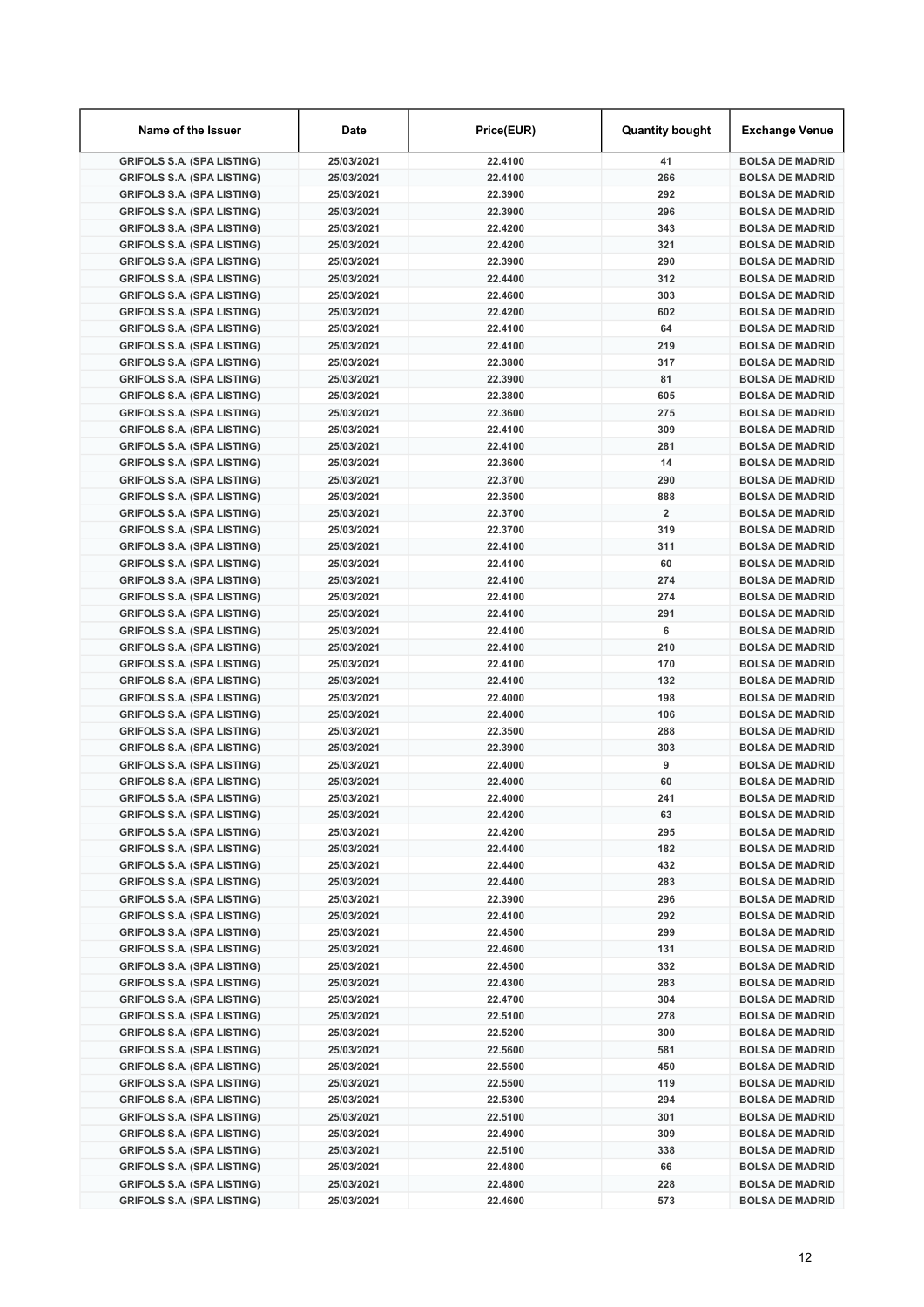| Name of the Issuer                                                     | Date                     | Price(EUR)         | <b>Quantity bought</b> | <b>Exchange Venue</b>                            |
|------------------------------------------------------------------------|--------------------------|--------------------|------------------------|--------------------------------------------------|
| <b>GRIFOLS S.A. (SPA LISTING)</b>                                      | 25/03/2021               | 22.4600            | 58                     | <b>BOLSA DE MADRID</b>                           |
| <b>GRIFOLS S.A. (SPA LISTING)</b>                                      | 25/03/2021               | 22.4500            | 329                    | <b>BOLSA DE MADRID</b>                           |
| <b>GRIFOLS S.A. (SPA LISTING)</b>                                      | 25/03/2021               | 22.4500            | 318                    | <b>BOLSA DE MADRID</b>                           |
| <b>GRIFOLS S.A. (SPA LISTING)</b>                                      | 25/03/2021               | 22.4400            | 159                    | <b>BOLSA DE MADRID</b>                           |
| <b>GRIFOLS S.A. (SPA LISTING)</b>                                      | 25/03/2021               | 22.4400            | 135                    | <b>BOLSA DE MADRID</b>                           |
| <b>GRIFOLS S.A. (SPA LISTING)</b>                                      | 25/03/2021               | 22.4400            | 124                    | <b>BOLSA DE MADRID</b>                           |
| <b>GRIFOLS S.A. (SPA LISTING)</b>                                      | 25/03/2021               | 22.4400            | 176                    | <b>BOLSA DE MADRID</b>                           |
| <b>GRIFOLS S.A. (SPA LISTING)</b>                                      | 25/03/2021               | 22.4500            | 317                    | <b>BOLSA DE MADRID</b>                           |
| <b>GRIFOLS S.A. (SPA LISTING)</b>                                      | 25/03/2021               | 22.4500            | 141                    | <b>BOLSA DE MADRID</b>                           |
| <b>GRIFOLS S.A. (SPA LISTING)</b>                                      | 25/03/2021               | 22.4500            | 167                    | <b>BOLSA DE MADRID</b>                           |
| <b>GRIFOLS S.A. (SPA LISTING)</b>                                      | 25/03/2021               | 22.4300            | 287                    | <b>BOLSA DE MADRID</b>                           |
| <b>GRIFOLS S.A. (SPA LISTING)</b>                                      | 25/03/2021               | 22.4600            | 287                    | <b>BOLSA DE MADRID</b>                           |
| <b>GRIFOLS S.A. (SPA LISTING)</b>                                      | 25/03/2021               | 22.4500            | 313                    | <b>BOLSA DE MADRID</b>                           |
| <b>GRIFOLS S.A. (SPA LISTING)</b>                                      | 25/03/2021               | 22.4600            | 34                     | <b>BOLSA DE MADRID</b>                           |
| <b>GRIFOLS S.A. (SPA LISTING)</b>                                      | 25/03/2021               | 22.4600            | 242                    | <b>BOLSA DE MADRID</b>                           |
| <b>GRIFOLS S.A. (SPA LISTING)</b>                                      | 25/03/2021               | 22.4900            | 834                    | <b>BOLSA DE MADRID</b>                           |
| <b>GRIFOLS S.A. (SPA LISTING)</b>                                      | 25/03/2021               | 22.4900<br>22.5200 | 303<br>338             | <b>BOLSA DE MADRID</b><br><b>BOLSA DE MADRID</b> |
| <b>GRIFOLS S.A. (SPA LISTING)</b><br><b>GRIFOLS S.A. (SPA LISTING)</b> | 25/03/2021<br>25/03/2021 | 22.5200            | 312                    | <b>BOLSA DE MADRID</b>                           |
| <b>GRIFOLS S.A. (SPA LISTING)</b>                                      | 25/03/2021               | 22.5000            | 285                    | <b>BOLSA DE MADRID</b>                           |
| <b>GRIFOLS S.A. (SPA LISTING)</b>                                      | 25/03/2021               | 22.5000            | 25                     | <b>BOLSA DE MADRID</b>                           |
| <b>GRIFOLS S.A. (SPA LISTING)</b>                                      | 25/03/2021               | 22.5000            | 280                    | <b>BOLSA DE MADRID</b>                           |
| <b>GRIFOLS S.A. (SPA LISTING)</b>                                      | 25/03/2021               | 22.5000            | 314                    | <b>BOLSA DE MADRID</b>                           |
| <b>GRIFOLS S.A. (SPA LISTING)</b>                                      | 25/03/2021               | 22.5000            | 253                    | <b>BOLSA DE MADRID</b>                           |
| <b>GRIFOLS S.A. (SPA LISTING)</b>                                      | 25/03/2021               | 22.5000            | 349                    | <b>BOLSA DE MADRID</b>                           |
| <b>GRIFOLS S.A. (SPA LISTING)</b>                                      | 25/03/2021               | 22.5000            | 276                    | <b>BOLSA DE MADRID</b>                           |
| <b>GRIFOLS S.A. (SPA LISTING)</b>                                      | 25/03/2021               | 22.5500            | 332                    | <b>BOLSA DE MADRID</b>                           |
| <b>GRIFOLS S.A. (SPA LISTING)</b>                                      | 25/03/2021               | 22.5500            | 293                    | <b>BOLSA DE MADRID</b>                           |
| <b>GRIFOLS S.A. (SPA LISTING)</b>                                      | 25/03/2021               | 22.5600            | 136                    | <b>BOLSA DE MADRID</b>                           |
| <b>GRIFOLS S.A. (SPA LISTING)</b>                                      | 25/03/2021               | 22.5500            | 181                    | <b>BOLSA DE MADRID</b>                           |
| <b>GRIFOLS S.A. (SPA LISTING)</b>                                      | 25/03/2021               | 22.5500            | 118                    | <b>BOLSA DE MADRID</b>                           |
| <b>GRIFOLS S.A. (SPA LISTING)</b>                                      | 25/03/2021               | 22.5500            | 287                    | <b>BOLSA DE MADRID</b>                           |
| <b>GRIFOLS S.A. (SPA LISTING)</b>                                      | 25/03/2021               | 22.5300            | 330                    | <b>BOLSA DE MADRID</b>                           |
| <b>GRIFOLS S.A. (SPA LISTING)</b>                                      | 25/03/2021               | 22.5600            | 848                    | <b>BOLSA DE MADRID</b>                           |
| <b>GRIFOLS S.A. (SPA LISTING)</b>                                      | 25/03/2021               | 22.5600            | 339                    | <b>BOLSA DE MADRID</b>                           |
| <b>GRIFOLS S.A. (SPA LISTING)</b>                                      | 25/03/2021               | 22.5700            | 526                    | <b>BOLSA DE MADRID</b>                           |
| <b>GRIFOLS S.A. (SPA LISTING)</b>                                      | 26/03/2021               | 22.5900            | 17                     | <b>BOLSA DE MADRID</b>                           |
| <b>GRIFOLS S.A. (SPA LISTING)</b>                                      | 26/03/2021               | 22.5900            | 200                    | <b>BOLSA DE MADRID</b>                           |
| <b>GRIFOLS S.A. (SPA LISTING)</b>                                      | 26/03/2021               | 22.5900            | 61                     | <b>BOLSA DE MADRID</b>                           |
| <b>GRIFOLS S.A. (SPA LISTING)</b>                                      | 26/03/2021               | 22.5900            | 275                    | <b>BOLSA DE MADRID</b>                           |
| <b>GRIFOLS S.A. (SPA LISTING)</b>                                      | 26/03/2021               | 22.5900            | 210                    | <b>BOLSA DE MADRID</b>                           |
| <b>GRIFOLS S.A. (SPA LISTING)</b>                                      | 26/03/2021               | 22.5900            | 80                     | <b>BOLSA DE MADRID</b>                           |
| <b>GRIFOLS S.A. (SPA LISTING)</b>                                      | 26/03/2021               | 22.5900            | 289                    | <b>BOLSA DE MADRID</b>                           |
| <b>GRIFOLS S.A. (SPA LISTING)</b>                                      | 26/03/2021               | 22.6200            | 250                    | <b>BOLSA DE MADRID</b>                           |
| <b>GRIFOLS S.A. (SPA LISTING)</b>                                      | 26/03/2021               | 22.6900            | 286                    | <b>BOLSA DE MADRID</b>                           |
| <b>GRIFOLS S.A. (SPA LISTING)</b>                                      | 26/03/2021               | 22.6900            | 56                     | <b>BOLSA DE MADRID</b>                           |
| <b>GRIFOLS S.A. (SPA LISTING)</b>                                      | 26/03/2021               | 22.6900            | 242                    | <b>BOLSA DE MADRID</b>                           |
| <b>GRIFOLS S.A. (SPA LISTING)</b>                                      | 26/03/2021               | 22.6900            | 289                    | <b>BOLSA DE MADRID</b>                           |
| <b>GRIFOLS S.A. (SPA LISTING)</b>                                      | 26/03/2021               | 22.6300            | 156                    | <b>BOLSA DE MADRID</b>                           |
| <b>GRIFOLS S.A. (SPA LISTING)</b>                                      | 26/03/2021               | 22.6100            | 330<br>337             | <b>BOLSA DE MADRID</b>                           |
| <b>GRIFOLS S.A. (SPA LISTING)</b>                                      | 26/03/2021               | 22.6100            |                        | <b>BOLSA DE MADRID</b>                           |
| <b>GRIFOLS S.A. (SPA LISTING)</b><br><b>GRIFOLS S.A. (SPA LISTING)</b> | 26/03/2021<br>26/03/2021 | 22.6500<br>22.6500 | 290<br>290             | <b>BOLSA DE MADRID</b><br><b>BOLSA DE MADRID</b> |
| <b>GRIFOLS S.A. (SPA LISTING)</b>                                      | 26/03/2021               | 22.6100            | 323                    | <b>BOLSA DE MADRID</b>                           |
| <b>GRIFOLS S.A. (SPA LISTING)</b>                                      | 26/03/2021               | 22.6100            | 323                    | <b>BOLSA DE MADRID</b>                           |
| <b>GRIFOLS S.A. (SPA LISTING)</b>                                      | 26/03/2021               | 22.6100            | 330                    | <b>BOLSA DE MADRID</b>                           |
| <b>GRIFOLS S.A. (SPA LISTING)</b>                                      | 26/03/2021               | 22.6100            | 323                    | <b>BOLSA DE MADRID</b>                           |
| <b>GRIFOLS S.A. (SPA LISTING)</b>                                      | 26/03/2021               | 22.6100            | 104                    | <b>BOLSA DE MADRID</b>                           |
| <b>GRIFOLS S.A. (SPA LISTING)</b>                                      | 26/03/2021               | 22.6400            | 259                    | <b>BOLSA DE MADRID</b>                           |
| <b>GRIFOLS S.A. (SPA LISTING)</b>                                      | 26/03/2021               | 22.6400            | 187                    | <b>BOLSA DE MADRID</b>                           |
| <b>GRIFOLS S.A. (SPA LISTING)</b>                                      | 26/03/2021               | 22.6400            | 125                    | <b>BOLSA DE MADRID</b>                           |
| <b>GRIFOLS S.A. (SPA LISTING)</b>                                      | 26/03/2021               | 22.6000            | 288                    | <b>BOLSA DE MADRID</b>                           |
| <b>GRIFOLS S.A. (SPA LISTING)</b>                                      | 26/03/2021               | 22.6000            | 584                    | <b>BOLSA DE MADRID</b>                           |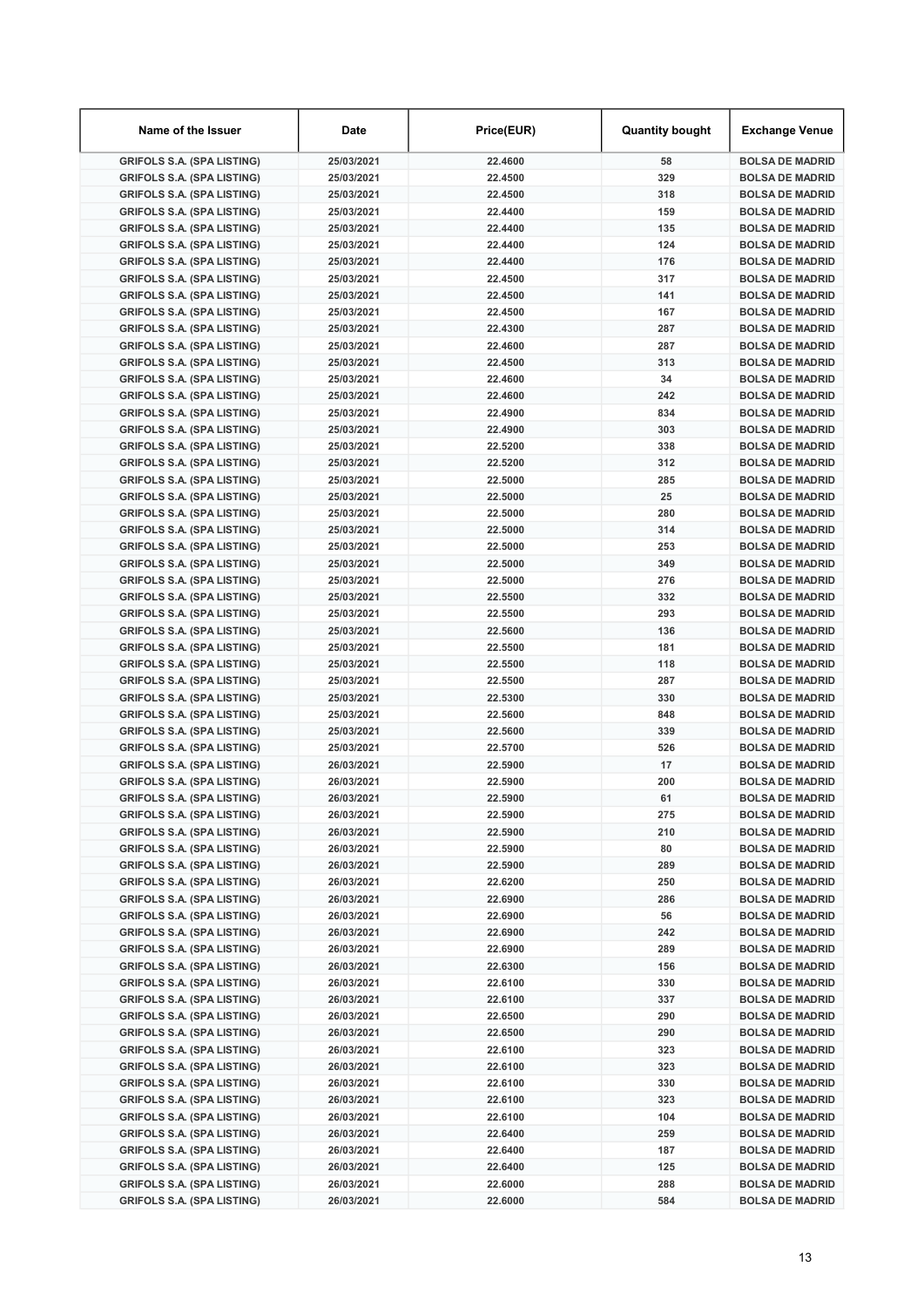| Name of the Issuer                                                     | Date                     | Price(EUR)         | <b>Quantity bought</b> | <b>Exchange Venue</b>                            |
|------------------------------------------------------------------------|--------------------------|--------------------|------------------------|--------------------------------------------------|
| <b>GRIFOLS S.A. (SPA LISTING)</b>                                      | 26/03/2021               | 22.5900            | 294                    | <b>BOLSA DE MADRID</b>                           |
| <b>GRIFOLS S.A. (SPA LISTING)</b>                                      | 26/03/2021               | 22.5500            | 308                    | <b>BOLSA DE MADRID</b>                           |
| <b>GRIFOLS S.A. (SPA LISTING)</b>                                      | 26/03/2021               | 22.5400            | 602                    | <b>BOLSA DE MADRID</b>                           |
| <b>GRIFOLS S.A. (SPA LISTING)</b>                                      | 26/03/2021               | 22.5800            | 138                    | <b>BOLSA DE MADRID</b>                           |
| <b>GRIFOLS S.A. (SPA LISTING)</b>                                      | 26/03/2021               | 22.5800            | 617                    | <b>BOLSA DE MADRID</b>                           |
| <b>GRIFOLS S.A. (SPA LISTING)</b>                                      | 26/03/2021               | 22.5800            | 544                    | <b>BOLSA DE MADRID</b>                           |
| <b>GRIFOLS S.A. (SPA LISTING)</b>                                      | 26/03/2021               | 22.6100            | 283                    | <b>BOLSA DE MADRID</b>                           |
| <b>GRIFOLS S.A. (SPA LISTING)</b>                                      | 26/03/2021               | 22.6200            | 252                    | <b>BOLSA DE MADRID</b>                           |
| <b>GRIFOLS S.A. (SPA LISTING)</b>                                      | 26/03/2021               | 22.6200            | 61                     | <b>BOLSA DE MADRID</b>                           |
| <b>GRIFOLS S.A. (SPA LISTING)</b>                                      | 26/03/2021               | 22.6200            | 313                    | <b>BOLSA DE MADRID</b>                           |
| <b>GRIFOLS S.A. (SPA LISTING)</b>                                      | 26/03/2021               | 22.7000            | 312                    | <b>BOLSA DE MADRID</b>                           |
| <b>GRIFOLS S.A. (SPA LISTING)</b>                                      | 26/03/2021               | 22.7100            | 583                    | <b>BOLSA DE MADRID</b>                           |
| <b>GRIFOLS S.A. (SPA LISTING)</b>                                      | 26/03/2021               | 22.7100            | 308                    | <b>BOLSA DE MADRID</b>                           |
| <b>GRIFOLS S.A. (SPA LISTING)</b>                                      | 26/03/2021               | 22.7300            | 156                    | <b>BOLSA DE MADRID</b>                           |
| <b>GRIFOLS S.A. (SPA LISTING)</b>                                      | 26/03/2021               | 22.7300            | 35                     | <b>BOLSA DE MADRID</b>                           |
| <b>GRIFOLS S.A. (SPA LISTING)</b>                                      | 26/03/2021               | 22.7300            | 349                    | <b>BOLSA DE MADRID</b>                           |
| <b>GRIFOLS S.A. (SPA LISTING)</b>                                      | 26/03/2021               | 22.7300            | 314                    | <b>BOLSA DE MADRID</b>                           |
| <b>GRIFOLS S.A. (SPA LISTING)</b>                                      | 26/03/2021               | 22.7300            | $\overline{7}$         | <b>BOLSA DE MADRID</b>                           |
| <b>GRIFOLS S.A. (SPA LISTING)</b>                                      | 26/03/2021               | 22.7000            | 306                    | <b>BOLSA DE MADRID</b>                           |
| <b>GRIFOLS S.A. (SPA LISTING)</b>                                      | 26/03/2021               | 22.7000            | 319                    | <b>BOLSA DE MADRID</b>                           |
| <b>GRIFOLS S.A. (SPA LISTING)</b>                                      | 26/03/2021               | 22.6900            | 310                    | <b>BOLSA DE MADRID</b>                           |
| <b>GRIFOLS S.A. (SPA LISTING)</b>                                      | 26/03/2021               | 22.6800            | 309                    | <b>BOLSA DE MADRID</b>                           |
| <b>GRIFOLS S.A. (SPA LISTING)</b>                                      | 26/03/2021               | 22.6900            | 300                    | <b>BOLSA DE MADRID</b>                           |
| <b>GRIFOLS S.A. (SPA LISTING)</b>                                      | 26/03/2021               | 22.7300            | 141                    | <b>BOLSA DE MADRID</b>                           |
| <b>GRIFOLS S.A. (SPA LISTING)</b>                                      | 26/03/2021               | 22.7300            | 422                    | <b>BOLSA DE MADRID</b>                           |
| <b>GRIFOLS S.A. (SPA LISTING)</b>                                      | 26/03/2021               | 22.7300            | 310                    | <b>BOLSA DE MADRID</b>                           |
| <b>GRIFOLS S.A. (SPA LISTING)</b>                                      | 26/03/2021               | 22.7100            | 301                    | <b>BOLSA DE MADRID</b>                           |
| <b>GRIFOLS S.A. (SPA LISTING)</b>                                      | 26/03/2021               | 22.6900            | 292                    | <b>BOLSA DE MADRID</b>                           |
| <b>GRIFOLS S.A. (SPA LISTING)</b>                                      | 26/03/2021               | 22.6800            | 304                    | <b>BOLSA DE MADRID</b>                           |
| <b>GRIFOLS S.A. (SPA LISTING)</b>                                      | 26/03/2021               | 22.6600            | 359                    | <b>BOLSA DE MADRID</b>                           |
| <b>GRIFOLS S.A. (SPA LISTING)</b>                                      | 26/03/2021               | 22.6500            | 25                     | <b>BOLSA DE MADRID</b>                           |
| <b>GRIFOLS S.A. (SPA LISTING)</b>                                      | 26/03/2021               | 22.6500            | 317                    | <b>BOLSA DE MADRID</b>                           |
| <b>GRIFOLS S.A. (SPA LISTING)</b>                                      | 26/03/2021               | 22.6700            | 617                    | <b>BOLSA DE MADRID</b>                           |
| <b>GRIFOLS S.A. (SPA LISTING)</b>                                      | 26/03/2021               | 22.6800            | 49                     | <b>BOLSA DE MADRID</b>                           |
| <b>GRIFOLS S.A. (SPA LISTING)</b>                                      | 26/03/2021               | 22.6800            | 24                     | <b>BOLSA DE MADRID</b>                           |
| <b>GRIFOLS S.A. (SPA LISTING)</b><br><b>GRIFOLS S.A. (SPA LISTING)</b> | 26/03/2021<br>26/03/2021 | 22.6800<br>22.6400 | 235<br>5               | <b>BOLSA DE MADRID</b>                           |
| <b>GRIFOLS S.A. (SPA LISTING)</b>                                      | 26/03/2021               | 22.6400            | 357                    | <b>BOLSA DE MADRID</b><br><b>BOLSA DE MADRID</b> |
| <b>GRIFOLS S.A. (SPA LISTING)</b>                                      | 26/03/2021               | 22.6400            | 286                    | <b>BOLSA DE MADRID</b>                           |
| <b>GRIFOLS S.A. (SPA LISTING)</b>                                      | 26/03/2021               | 22.6400            | 296                    | <b>BOLSA DE MADRID</b>                           |
| <b>GRIFOLS S.A. (SPA LISTING)</b>                                      | 26/03/2021               | 22.6600            | 290                    | <b>BOLSA DE MADRID</b>                           |
| <b>GRIFOLS S.A. (SPA LISTING)</b>                                      | 26/03/2021               | 22.6600            | 297                    | <b>BOLSA DE MADRID</b>                           |
| <b>GRIFOLS S.A. (SPA LISTING)</b>                                      | 26/03/2021               | 22.7200            | 33                     | <b>BOLSA DE MADRID</b>                           |
| <b>GRIFOLS S.A. (SPA LISTING)</b>                                      | 26/03/2021               | 22.7200            | 549                    | <b>BOLSA DE MADRID</b>                           |
| <b>GRIFOLS S.A. (SPA LISTING)</b>                                      | 26/03/2021               | 22.7300            | 277                    | <b>BOLSA DE MADRID</b>                           |
| <b>GRIFOLS S.A. (SPA LISTING)</b>                                      | 26/03/2021               | 22.7300            | 254                    | <b>BOLSA DE MADRID</b>                           |
| <b>GRIFOLS S.A. (SPA LISTING)</b>                                      | 26/03/2021               | 22.7300            | 51                     | <b>BOLSA DE MADRID</b>                           |
| <b>GRIFOLS S.A. (SPA LISTING)</b>                                      | 26/03/2021               | 22.7800            | 334                    | <b>BOLSA DE MADRID</b>                           |
| <b>GRIFOLS S.A. (SPA LISTING)</b>                                      | 26/03/2021               | 22.8100            | 291                    | <b>BOLSA DE MADRID</b>                           |
| <b>GRIFOLS S.A. (SPA LISTING)</b>                                      | 26/03/2021               | 22.8000            | 323                    | <b>BOLSA DE MADRID</b>                           |
| <b>GRIFOLS S.A. (SPA LISTING)</b>                                      | 26/03/2021               | 22.8000            | 301                    | <b>BOLSA DE MADRID</b>                           |
| <b>GRIFOLS S.A. (SPA LISTING)</b>                                      | 26/03/2021               | 22.8900            | 306                    | <b>BOLSA DE MADRID</b>                           |
| <b>GRIFOLS S.A. (SPA LISTING)</b>                                      | 26/03/2021               | 22.8800            | 298                    | <b>BOLSA DE MADRID</b>                           |
| <b>GRIFOLS S.A. (SPA LISTING)</b>                                      | 26/03/2021               | 22.8200            | 287                    | <b>BOLSA DE MADRID</b>                           |
| <b>GRIFOLS S.A. (SPA LISTING)</b>                                      | 26/03/2021               | 22.8100            | 292                    | <b>BOLSA DE MADRID</b>                           |
| <b>GRIFOLS S.A. (SPA LISTING)</b>                                      | 26/03/2021               | 22.7900            | 305                    | <b>BOLSA DE MADRID</b>                           |
| <b>GRIFOLS S.A. (SPA LISTING)</b>                                      | 26/03/2021               | 22.7700            | 312                    | <b>BOLSA DE MADRID</b>                           |
| <b>GRIFOLS S.A. (SPA LISTING)</b>                                      | 26/03/2021               | 22.8000            | 313                    | <b>BOLSA DE MADRID</b>                           |
| <b>GRIFOLS S.A. (SPA LISTING)</b>                                      | 26/03/2021               | 22.7900            | 277                    | <b>BOLSA DE MADRID</b>                           |
| <b>GRIFOLS S.A. (SPA LISTING)</b>                                      | 26/03/2021               | 22.7700            | 288                    | <b>BOLSA DE MADRID</b>                           |
| <b>GRIFOLS S.A. (SPA LISTING)</b>                                      | 26/03/2021               | 22.7900            | 333                    | <b>BOLSA DE MADRID</b>                           |
| <b>GRIFOLS S.A. (SPA LISTING)</b>                                      | 26/03/2021               | 22.7700            | 299                    | <b>BOLSA DE MADRID</b>                           |
| <b>GRIFOLS S.A. (SPA LISTING)</b>                                      | 26/03/2021               | 22.7400            | 4                      | <b>BOLSA DE MADRID</b>                           |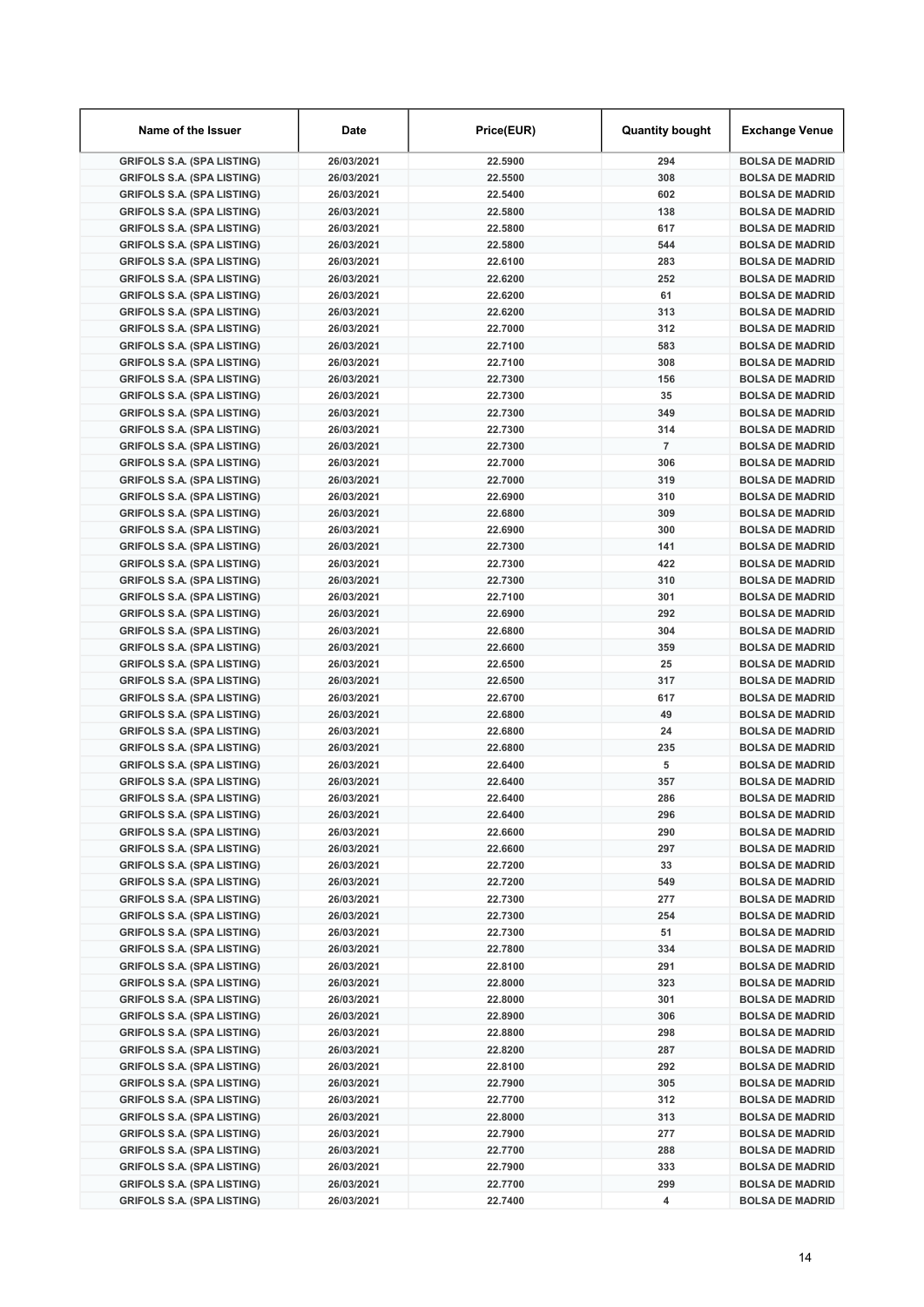| Name of the Issuer                                                     | Date                     | Price(EUR)         | <b>Quantity bought</b> | <b>Exchange Venue</b>                            |
|------------------------------------------------------------------------|--------------------------|--------------------|------------------------|--------------------------------------------------|
| <b>GRIFOLS S.A. (SPA LISTING)</b>                                      | 26/03/2021               | 22.7400            | 298                    | <b>BOLSA DE MADRID</b>                           |
| <b>GRIFOLS S.A. (SPA LISTING)</b>                                      | 26/03/2021               | 22.7900            | 604                    | <b>BOLSA DE MADRID</b>                           |
| <b>GRIFOLS S.A. (SPA LISTING)</b>                                      | 26/03/2021               | 22.8200            | 46                     | <b>BOLSA DE MADRID</b>                           |
| <b>GRIFOLS S.A. (SPA LISTING)</b>                                      | 26/03/2021               | 22.8200            | 196                    | <b>BOLSA DE MADRID</b>                           |
| <b>GRIFOLS S.A. (SPA LISTING)</b>                                      | 26/03/2021               | 22.8200            | 109                    | <b>BOLSA DE MADRID</b>                           |
| <b>GRIFOLS S.A. (SPA LISTING)</b>                                      | 26/03/2021               | 22.8100            | 326                    | <b>BOLSA DE MADRID</b>                           |
| <b>GRIFOLS S.A. (SPA LISTING)</b>                                      | 26/03/2021               | 22.7800            | 308                    | <b>BOLSA DE MADRID</b>                           |
| <b>GRIFOLS S.A. (SPA LISTING)</b>                                      | 26/03/2021               | 22.7800            | 298                    | <b>BOLSA DE MADRID</b>                           |
| <b>GRIFOLS S.A. (SPA LISTING)</b>                                      | 26/03/2021               | 22.8300            | 327                    | <b>BOLSA DE MADRID</b>                           |
| <b>GRIFOLS S.A. (SPA LISTING)</b>                                      | 26/03/2021               | 22.7900            | 291                    | <b>BOLSA DE MADRID</b>                           |
| <b>GRIFOLS S.A. (SPA LISTING)</b>                                      | 26/03/2021               | 22.7900            | 280                    | <b>BOLSA DE MADRID</b>                           |
| <b>GRIFOLS S.A. (SPA LISTING)</b>                                      | 26/03/2021               | 22.8100            | 304                    | <b>BOLSA DE MADRID</b>                           |
| <b>GRIFOLS S.A. (SPA LISTING)</b>                                      | 26/03/2021               | 22.8100            | 303                    | <b>BOLSA DE MADRID</b>                           |
| <b>GRIFOLS S.A. (SPA LISTING)</b>                                      | 26/03/2021               | 22.8100            | 47                     | <b>BOLSA DE MADRID</b>                           |
| <b>GRIFOLS S.A. (SPA LISTING)</b>                                      | 26/03/2021               | 22.8100            | 261                    | <b>BOLSA DE MADRID</b>                           |
| <b>GRIFOLS S.A. (SPA LISTING)</b>                                      | 26/03/2021               | 22.8100            | 293                    | <b>BOLSA DE MADRID</b>                           |
| <b>GRIFOLS S.A. (SPA LISTING)</b>                                      | 26/03/2021               | 22.7900            | 52<br>142              | <b>BOLSA DE MADRID</b><br><b>BOLSA DE MADRID</b> |
| <b>GRIFOLS S.A. (SPA LISTING)</b><br><b>GRIFOLS S.A. (SPA LISTING)</b> | 26/03/2021<br>26/03/2021 | 22.7900<br>22.7900 | 129                    | <b>BOLSA DE MADRID</b>                           |
| <b>GRIFOLS S.A. (SPA LISTING)</b>                                      | 26/03/2021               | 22.7800            | 610                    | <b>BOLSA DE MADRID</b>                           |
| <b>GRIFOLS S.A. (SPA LISTING)</b>                                      | 26/03/2021               | 22.7800            | 303                    | <b>BOLSA DE MADRID</b>                           |
| <b>GRIFOLS S.A. (SPA LISTING)</b>                                      | 26/03/2021               | 22.7500            | 127                    | <b>BOLSA DE MADRID</b>                           |
| <b>GRIFOLS S.A. (SPA LISTING)</b>                                      | 26/03/2021               | 22.7700            | 592                    | <b>BOLSA DE MADRID</b>                           |
| <b>GRIFOLS S.A. (SPA LISTING)</b>                                      | 26/03/2021               | 22.8100            | 297                    | <b>BOLSA DE MADRID</b>                           |
| <b>GRIFOLS S.A. (SPA LISTING)</b>                                      | 26/03/2021               | 22.8000            | 97                     | <b>BOLSA DE MADRID</b>                           |
| <b>GRIFOLS S.A. (SPA LISTING)</b>                                      | 26/03/2021               | 22.8000            | 199                    | <b>BOLSA DE MADRID</b>                           |
| <b>GRIFOLS S.A. (SPA LISTING)</b>                                      | 26/03/2021               | 22.8200            | 295                    | <b>BOLSA DE MADRID</b>                           |
| <b>GRIFOLS S.A. (SPA LISTING)</b>                                      | 26/03/2021               | 22.8200            | 288                    | <b>BOLSA DE MADRID</b>                           |
| <b>GRIFOLS S.A. (SPA LISTING)</b>                                      | 26/03/2021               | 22.8500            | 197                    | <b>BOLSA DE MADRID</b>                           |
| <b>GRIFOLS S.A. (SPA LISTING)</b>                                      | 26/03/2021               | 23.0700            | 319                    | <b>BOLSA DE MADRID</b>                           |
| <b>GRIFOLS S.A. (SPA LISTING)</b>                                      | 26/03/2021               | 23.0600            | 277                    | <b>BOLSA DE MADRID</b>                           |
| <b>GRIFOLS S.A. (SPA LISTING)</b>                                      | 26/03/2021               | 22.9800            | 292                    | <b>BOLSA DE MADRID</b>                           |
| <b>GRIFOLS S.A. (SPA LISTING)</b>                                      | 26/03/2021               | 22.9700            | 280                    | <b>BOLSA DE MADRID</b>                           |
| <b>GRIFOLS S.A. (SPA LISTING)</b>                                      | 26/03/2021               | 23.0100            | 302                    | <b>BOLSA DE MADRID</b>                           |
| <b>GRIFOLS S.A. (SPA LISTING)</b>                                      | 26/03/2021               | 23.1000            | 221                    | <b>BOLSA DE MADRID</b>                           |
| <b>GRIFOLS S.A. (SPA LISTING)</b>                                      | 26/03/2021               | 23.1000            | 88                     | <b>BOLSA DE MADRID</b>                           |
| <b>GRIFOLS S.A. (SPA LISTING)</b>                                      | 26/03/2021               | 22.9900            | 306                    | <b>BOLSA DE MADRID</b>                           |
| <b>GRIFOLS S.A. (SPA LISTING)</b>                                      | 26/03/2021               | 22.9700            | 291                    | <b>BOLSA DE MADRID</b>                           |
| <b>GRIFOLS S.A. (SPA LISTING)</b>                                      | 26/03/2021               | 22.9800            | 281                    | <b>BOLSA DE MADRID</b>                           |
| <b>GRIFOLS S.A. (SPA LISTING)</b>                                      | 26/03/2021               | 22.9100            | 128                    | <b>BOLSA DE MADRID</b>                           |
| <b>GRIFOLS S.A. (SPA LISTING)</b>                                      | 26/03/2021               | 22.9100            | 278                    | <b>BOLSA DE MADRID</b>                           |
| <b>GRIFOLS S.A. (SPA LISTING)</b>                                      | 26/03/2021               | 22.7900            | 194                    | <b>BOLSA DE MADRID</b>                           |
| <b>GRIFOLS S.A. (SPA LISTING)</b>                                      | 26/03/2021               | 22.7900            | 108                    | <b>BOLSA DE MADRID</b>                           |
| <b>GRIFOLS S.A. (SPA LISTING)</b>                                      | 26/03/2021               | 22.7800            | 330                    | <b>BOLSA DE MADRID</b>                           |
| <b>GRIFOLS S.A. (SPA LISTING)</b>                                      | 26/03/2021               | 22.7200            | 288                    | <b>BOLSA DE MADRID</b>                           |
| <b>GRIFOLS S.A. (SPA LISTING)</b>                                      | 26/03/2021               | 22.7200            | 285                    | <b>BOLSA DE MADRID</b>                           |
| <b>GRIFOLS S.A. (SPA LISTING)</b>                                      | 26/03/2021               | 22.7200            | 42                     | <b>BOLSA DE MADRID</b>                           |
| <b>GRIFOLS S.A. (SPA LISTING)</b>                                      | 26/03/2021               | 22.7700            | 344                    | <b>BOLSA DE MADRID</b>                           |
| <b>GRIFOLS S.A. (SPA LISTING)</b>                                      | 26/03/2021               | 22.7700            | 665                    | <b>BOLSA DE MADRID</b>                           |
| <b>GRIFOLS S.A. (SPA LISTING)</b>                                      | 26/03/2021               | 22.7700            | 270                    | <b>BOLSA DE MADRID</b>                           |
| <b>GRIFOLS S.A. (SPA LISTING)</b>                                      | 26/03/2021               | 22.7600            | 100                    | <b>BOLSA DE MADRID</b>                           |
| <b>GRIFOLS S.A. (SPA LISTING)</b>                                      | 26/03/2021               | 22.7200            | 22                     | <b>BOLSA DE MADRID</b>                           |
| <b>GRIFOLS S.A. (SPA LISTING)</b><br><b>GRIFOLS S.A. (SPA LISTING)</b> | 26/03/2021               | 22.7200            | 253<br>11              | <b>BOLSA DE MADRID</b>                           |
| <b>GRIFOLS S.A. (SPA LISTING)</b>                                      | 26/03/2021<br>26/03/2021 | 22.7200<br>22.7100 | 279                    | <b>BOLSA DE MADRID</b><br><b>BOLSA DE MADRID</b> |
| <b>GRIFOLS S.A. (SPA LISTING)</b>                                      | 26/03/2021               | 22.7100            | 603                    | <b>BOLSA DE MADRID</b>                           |
| <b>GRIFOLS S.A. (SPA LISTING)</b>                                      | 26/03/2021               | 22.7100            | 285                    | <b>BOLSA DE MADRID</b>                           |
| <b>GRIFOLS S.A. (SPA LISTING)</b>                                      | 26/03/2021               | 22.7400            | 401                    | <b>BOLSA DE MADRID</b>                           |
| <b>GRIFOLS S.A. (SPA LISTING)</b>                                      | 26/03/2021               | 22.7400            | 197                    | <b>BOLSA DE MADRID</b>                           |
| <b>GRIFOLS S.A. (SPA LISTING)</b>                                      | 26/03/2021               | 22.7300            | 295                    | <b>BOLSA DE MADRID</b>                           |
| <b>GRIFOLS S.A. (SPA LISTING)</b>                                      | 26/03/2021               | 22.7300            | 281                    | <b>BOLSA DE MADRID</b>                           |
| <b>GRIFOLS S.A. (SPA LISTING)</b>                                      | 26/03/2021               | 22.7200            | 282                    | <b>BOLSA DE MADRID</b>                           |
| <b>GRIFOLS S.A. (SPA LISTING)</b>                                      | 26/03/2021               | 22.7200            | 278                    | <b>BOLSA DE MADRID</b>                           |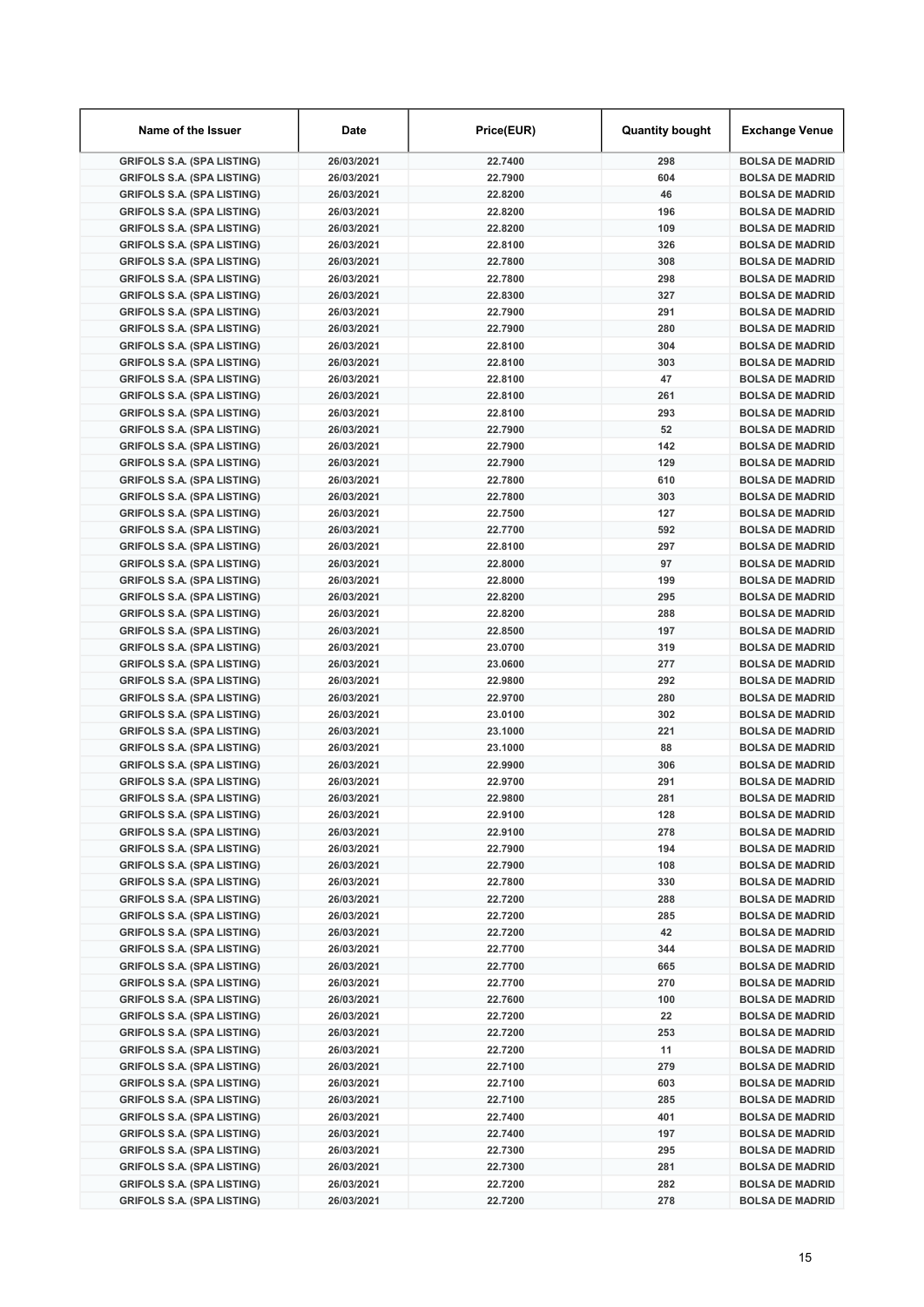| Name of the Issuer                                                     | Date                     | Price(EUR)         | <b>Quantity bought</b> | <b>Exchange Venue</b>                            |
|------------------------------------------------------------------------|--------------------------|--------------------|------------------------|--------------------------------------------------|
| <b>GRIFOLS S.A. (SPA LISTING)</b>                                      | 26/03/2021               | 22.7100            | 291                    | <b>BOLSA DE MADRID</b>                           |
| <b>GRIFOLS S.A. (SPA LISTING)</b>                                      | 26/03/2021               | 22.7900            | 285                    | <b>BOLSA DE MADRID</b>                           |
| <b>GRIFOLS S.A. (SPA LISTING)</b>                                      | 26/03/2021               | 22.7900            | 290                    | <b>BOLSA DE MADRID</b>                           |
| <b>GRIFOLS S.A. (SPA LISTING)</b>                                      | 26/03/2021               | 22.8100            | 273                    | <b>BOLSA DE MADRID</b>                           |
| <b>GRIFOLS S.A. (SPA LISTING)</b>                                      | 26/03/2021               | 22.8100            | 72                     | <b>BOLSA DE MADRID</b>                           |
| <b>GRIFOLS S.A. (SPA LISTING)</b>                                      | 26/03/2021               | 22.8100            | 218                    | <b>BOLSA DE MADRID</b>                           |
| <b>GRIFOLS S.A. (SPA LISTING)</b>                                      | 26/03/2021               | 22.8000            | 291                    | <b>BOLSA DE MADRID</b>                           |
| <b>GRIFOLS S.A. (SPA LISTING)</b>                                      | 26/03/2021               | 22.8000            | 25                     | <b>BOLSA DE MADRID</b>                           |
| <b>GRIFOLS S.A. (SPA LISTING)</b>                                      | 26/03/2021               | 22.8000            | 22                     | <b>BOLSA DE MADRID</b>                           |
| <b>GRIFOLS S.A. (SPA LISTING)</b>                                      | 26/03/2021               | 22.8000            | 243                    | <b>BOLSA DE MADRID</b>                           |
| <b>GRIFOLS S.A. (SPA LISTING)</b>                                      | 26/03/2021               | 22.8000            | 47                     | <b>BOLSA DE MADRID</b>                           |
| <b>GRIFOLS S.A. (SPA LISTING)</b>                                      | 26/03/2021               | 22.8200            | 276                    | <b>BOLSA DE MADRID</b>                           |
| <b>GRIFOLS S.A. (SPA LISTING)</b>                                      | 26/03/2021               | 22.8100            | 292                    | <b>BOLSA DE MADRID</b>                           |
| <b>GRIFOLS S.A. (SPA LISTING)</b>                                      | 26/03/2021               | 22.8200            | 500                    | <b>BOLSA DE MADRID</b>                           |
| <b>GRIFOLS S.A. (SPA LISTING)</b>                                      | 26/03/2021               | 22.8200            | 114                    | <b>BOLSA DE MADRID</b>                           |
| <b>GRIFOLS S.A. (SPA LISTING)</b>                                      | 26/03/2021               | 22.8000            | 317                    | <b>BOLSA DE MADRID</b>                           |
| <b>GRIFOLS S.A. (SPA LISTING)</b>                                      | 26/03/2021               | 22.7800            | 339                    | <b>BOLSA DE MADRID</b>                           |
| <b>GRIFOLS S.A. (SPA LISTING)</b>                                      | 26/03/2021               | 22.7800            | 286                    | <b>BOLSA DE MADRID</b>                           |
| <b>GRIFOLS S.A. (SPA LISTING)</b>                                      | 26/03/2021               | 22.7800            | 257                    | <b>BOLSA DE MADRID</b>                           |
| <b>GRIFOLS S.A. (SPA LISTING)</b>                                      | 26/03/2021               | 22.7700            | 299                    | <b>BOLSA DE MADRID</b>                           |
| <b>GRIFOLS S.A. (SPA LISTING)</b>                                      | 26/03/2021               | 22.7600            | 292                    | <b>BOLSA DE MADRID</b>                           |
| <b>GRIFOLS S.A. (SPA LISTING)</b>                                      | 26/03/2021               | 22.7600            | 647                    | <b>BOLSA DE MADRID</b>                           |
| <b>GRIFOLS S.A. (SPA LISTING)</b>                                      | 26/03/2021               | 22.7600            | 302                    | <b>BOLSA DE MADRID</b>                           |
| <b>GRIFOLS S.A. (SPA LISTING)</b>                                      | 26/03/2021               | 22.7400            | 298                    | <b>BOLSA DE MADRID</b>                           |
| <b>GRIFOLS S.A. (SPA LISTING)</b>                                      | 26/03/2021               | 22.8200            | 341                    | <b>BOLSA DE MADRID</b>                           |
| <b>GRIFOLS S.A. (SPA LISTING)</b>                                      | 26/03/2021               | 22.8200            | 341                    | <b>BOLSA DE MADRID</b>                           |
| <b>GRIFOLS S.A. (SPA LISTING)</b>                                      | 26/03/2021               | 22.8200            | 199                    | <b>BOLSA DE MADRID</b>                           |
| <b>GRIFOLS S.A. (SPA LISTING)</b>                                      | 26/03/2021               | 22.8600            | 302                    | <b>BOLSA DE MADRID</b>                           |
| <b>GRIFOLS S.A. (SPA LISTING)</b>                                      | 26/03/2021               | 22.8600            | 586                    | <b>BOLSA DE MADRID</b>                           |
| <b>GRIFOLS S.A. (SPA LISTING)</b>                                      | 26/03/2021               | 22.8600            | 110                    | <b>BOLSA DE MADRID</b>                           |
| <b>GRIFOLS S.A. (SPA LISTING)</b>                                      | 26/03/2021               | 22.8600            | 169                    | <b>BOLSA DE MADRID</b>                           |
| <b>GRIFOLS S.A. (SPA LISTING)</b>                                      | 26/03/2021               | 22.8600            | 601                    | <b>BOLSA DE MADRID</b>                           |
| <b>GRIFOLS S.A. (SPA LISTING)</b>                                      | 26/03/2021               | 22.8600            | 280                    | <b>BOLSA DE MADRID</b>                           |
| <b>GRIFOLS S.A. (SPA LISTING)</b>                                      | 26/03/2021               | 22.8500            | 279                    | <b>BOLSA DE MADRID</b>                           |
| <b>GRIFOLS S.A. (SPA LISTING)</b>                                      | 26/03/2021               | 22.8500            | 409                    | <b>BOLSA DE MADRID</b>                           |
| <b>GRIFOLS S.A. (SPA LISTING)</b>                                      | 26/03/2021               | 22.8500            | 446                    | <b>BOLSA DE MADRID</b>                           |
| <b>GRIFOLS S.A. (SPA LISTING)</b>                                      | 26/03/2021               | 22.8500            | 18                     | <b>BOLSA DE MADRID</b>                           |
| <b>GRIFOLS S.A. (SPA LISTING)</b><br><b>GRIFOLS S.A. (SPA LISTING)</b> | 26/03/2021<br>26/03/2021 | 22.8500<br>22.8500 | 11<br>331              | <b>BOLSA DE MADRID</b><br><b>BOLSA DE MADRID</b> |
|                                                                        |                          |                    | 228                    |                                                  |
| <b>GRIFOLS S.A. (SPA LISTING)</b>                                      | 26/03/2021<br>26/03/2021 | 22.8500            |                        | <b>BOLSA DE MADRID</b>                           |
| <b>GRIFOLS S.A. (SPA LISTING)</b>                                      | 26/03/2021               | 22.8500            | 105                    | <b>BOLSA DE MADRID</b>                           |
| <b>GRIFOLS S.A. (SPA LISTING)</b><br><b>GRIFOLS S.A. (SPA LISTING)</b> | 26/03/2021               | 22.8800            | 310<br>304             | <b>BOLSA DE MADRID</b><br><b>BOLSA DE MADRID</b> |
| <b>GRIFOLS S.A. (SPA LISTING)</b>                                      | 26/03/2021               | 22.8900<br>22.8900 | 280                    | <b>BOLSA DE MADRID</b>                           |
| <b>GRIFOLS S.A. (SPA LISTING)</b>                                      | 26/03/2021               | 22.8700            | 9                      | <b>BOLSA DE MADRID</b>                           |
| <b>GRIFOLS S.A. (SPA LISTING)</b>                                      | 26/03/2021               | 22.8600            | 576                    | <b>BOLSA DE MADRID</b>                           |
| <b>GRIFOLS S.A. (SPA LISTING)</b>                                      | 26/03/2021               | 22.8600            | 304                    | <b>BOLSA DE MADRID</b>                           |
| <b>GRIFOLS S.A. (SPA LISTING)</b>                                      | 26/03/2021               | 22.8700            | 288                    | <b>BOLSA DE MADRID</b>                           |
| <b>GRIFOLS S.A. (SPA LISTING)</b>                                      | 26/03/2021               | 22.8800            | 287                    | <b>BOLSA DE MADRID</b>                           |
| <b>GRIFOLS S.A. (SPA LISTING)</b>                                      | 26/03/2021               | 22.8700            | 482                    | <b>BOLSA DE MADRID</b>                           |
| <b>GRIFOLS S.A. (SPA LISTING)</b>                                      | 29/03/2021               | 22.8600            | 322                    | <b>BOLSA DE MADRID</b>                           |
| <b>GRIFOLS S.A. (SPA LISTING)</b>                                      | 29/03/2021               | 22.8600            | 276                    | <b>BOLSA DE MADRID</b>                           |
| <b>GRIFOLS S.A. (SPA LISTING)</b>                                      | 29/03/2021               | 22.8600            | 287                    | <b>BOLSA DE MADRID</b>                           |
| <b>GRIFOLS S.A. (SPA LISTING)</b>                                      | 29/03/2021               | 22.9800            | 293                    | <b>BOLSA DE MADRID</b>                           |
| <b>GRIFOLS S.A. (SPA LISTING)</b>                                      | 29/03/2021               | 22.9800            | 349                    | <b>BOLSA DE MADRID</b>                           |
| <b>GRIFOLS S.A. (SPA LISTING)</b>                                      | 29/03/2021               | 23.0000            | 285                    | <b>BOLSA DE MADRID</b>                           |
| <b>GRIFOLS S.A. (SPA LISTING)</b>                                      | 29/03/2021               | 23.0000            | 282                    | <b>BOLSA DE MADRID</b>                           |
| <b>GRIFOLS S.A. (SPA LISTING)</b>                                      | 29/03/2021               | 23.0200            | 275                    | <b>BOLSA DE MADRID</b>                           |
| <b>GRIFOLS S.A. (SPA LISTING)</b>                                      | 29/03/2021               | 23.0200            | 294                    | <b>BOLSA DE MADRID</b>                           |
| <b>GRIFOLS S.A. (SPA LISTING)</b>                                      | 29/03/2021               | 23.0200            | 291                    | <b>BOLSA DE MADRID</b>                           |
| <b>GRIFOLS S.A. (SPA LISTING)</b>                                      | 29/03/2021               | 23.0200            | 200                    | <b>BOLSA DE MADRID</b>                           |
| <b>GRIFOLS S.A. (SPA LISTING)</b>                                      | 29/03/2021               | 23.0200            | 210                    | <b>BOLSA DE MADRID</b>                           |
| <b>GRIFOLS S.A. (SPA LISTING)</b>                                      | 29/03/2021               | 23.0200            | 100                    | <b>BOLSA DE MADRID</b>                           |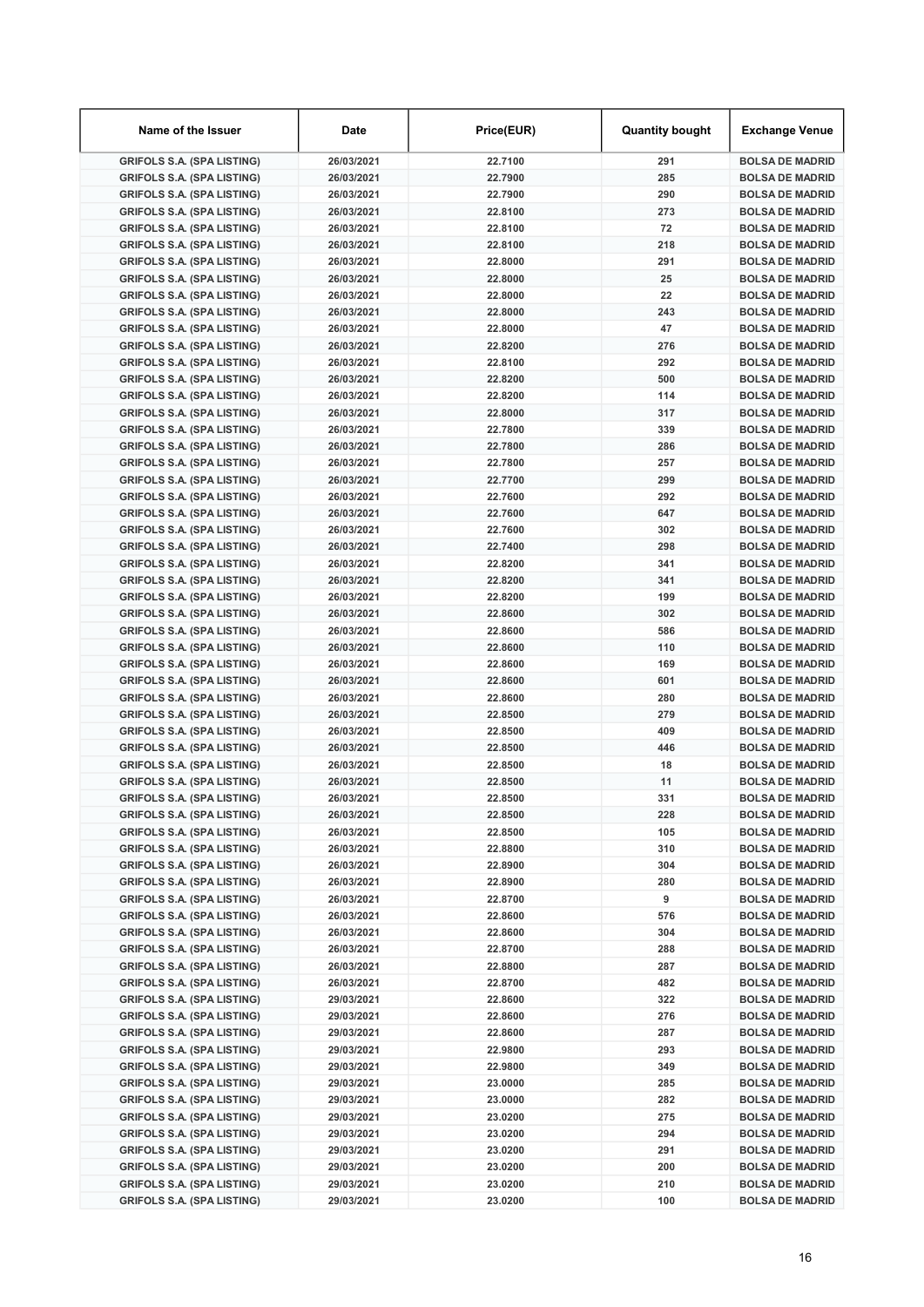| Name of the Issuer                                                     | Date                     | Price(EUR)         | <b>Quantity bought</b> | <b>Exchange Venue</b>                            |
|------------------------------------------------------------------------|--------------------------|--------------------|------------------------|--------------------------------------------------|
| <b>GRIFOLS S.A. (SPA LISTING)</b>                                      | 29/03/2021               | 23.0500            | 297                    | <b>BOLSA DE MADRID</b>                           |
| <b>GRIFOLS S.A. (SPA LISTING)</b>                                      | 29/03/2021               | 23.0500            | 270                    | <b>BOLSA DE MADRID</b>                           |
| <b>GRIFOLS S.A. (SPA LISTING)</b>                                      | 29/03/2021               | 23.0500            | 12                     | <b>BOLSA DE MADRID</b>                           |
| <b>GRIFOLS S.A. (SPA LISTING)</b>                                      | 29/03/2021               | 23.0800            | 579                    | <b>BOLSA DE MADRID</b>                           |
| <b>GRIFOLS S.A. (SPA LISTING)</b>                                      | 29/03/2021               | 23.0700            | 288                    | <b>BOLSA DE MADRID</b>                           |
| <b>GRIFOLS S.A. (SPA LISTING)</b>                                      | 29/03/2021               | 23.0400            | 169                    | <b>BOLSA DE MADRID</b>                           |
| <b>GRIFOLS S.A. (SPA LISTING)</b>                                      | 29/03/2021               | 23.0400            | 310                    | <b>BOLSA DE MADRID</b>                           |
| <b>GRIFOLS S.A. (SPA LISTING)</b>                                      | 29/03/2021               | 23.0400            | 937                    | <b>BOLSA DE MADRID</b>                           |
| <b>GRIFOLS S.A. (SPA LISTING)</b>                                      | 29/03/2021               | 23.1000            | 53                     | <b>BOLSA DE MADRID</b>                           |
| <b>GRIFOLS S.A. (SPA LISTING)</b>                                      | 29/03/2021               | 23.0900            | 82                     | <b>BOLSA DE MADRID</b>                           |
| <b>GRIFOLS S.A. (SPA LISTING)</b>                                      | 29/03/2021               | 23.0900            | 304                    | <b>BOLSA DE MADRID</b>                           |
| <b>GRIFOLS S.A. (SPA LISTING)</b>                                      | 29/03/2021               | 23.0900            | 221                    | <b>BOLSA DE MADRID</b>                           |
| <b>GRIFOLS S.A. (SPA LISTING)</b>                                      | 29/03/2021               | 23.0900            | 1                      | <b>BOLSA DE MADRID</b>                           |
| <b>GRIFOLS S.A. (SPA LISTING)</b>                                      | 29/03/2021               | 23.0900            | 1                      | <b>BOLSA DE MADRID</b>                           |
| <b>GRIFOLS S.A. (SPA LISTING)</b>                                      | 29/03/2021               | 23.0900            | 303                    | <b>BOLSA DE MADRID</b>                           |
| <b>GRIFOLS S.A. (SPA LISTING)</b>                                      | 29/03/2021               | 23.0900            | 225                    | <b>BOLSA DE MADRID</b>                           |
| <b>GRIFOLS S.A. (SPA LISTING)</b><br><b>GRIFOLS S.A. (SPA LISTING)</b> | 29/03/2021               | 23.0900            | 568<br>299             | <b>BOLSA DE MADRID</b><br><b>BOLSA DE MADRID</b> |
| <b>GRIFOLS S.A. (SPA LISTING)</b>                                      | 29/03/2021<br>29/03/2021 | 23.1000<br>23.0600 | 316                    | <b>BOLSA DE MADRID</b>                           |
| <b>GRIFOLS S.A. (SPA LISTING)</b>                                      | 29/03/2021               | 23.0600            | 302                    | <b>BOLSA DE MADRID</b>                           |
| <b>GRIFOLS S.A. (SPA LISTING)</b>                                      | 29/03/2021               | 23.0200            | 271                    | <b>BOLSA DE MADRID</b>                           |
| <b>GRIFOLS S.A. (SPA LISTING)</b>                                      | 29/03/2021               | 23.0200            | 17                     | <b>BOLSA DE MADRID</b>                           |
| <b>GRIFOLS S.A. (SPA LISTING)</b>                                      | 29/03/2021               | 23.0200            | 296                    | <b>BOLSA DE MADRID</b>                           |
| <b>GRIFOLS S.A. (SPA LISTING)</b>                                      | 29/03/2021               | 23.0100            | 107                    | <b>BOLSA DE MADRID</b>                           |
| <b>GRIFOLS S.A. (SPA LISTING)</b>                                      | 29/03/2021               | 23.0100            | 256                    | <b>BOLSA DE MADRID</b>                           |
| <b>GRIFOLS S.A. (SPA LISTING)</b>                                      | 29/03/2021               | 23.0100            | 361                    | <b>BOLSA DE MADRID</b>                           |
| <b>GRIFOLS S.A. (SPA LISTING)</b>                                      | 29/03/2021               | 23.0000            | 180                    | <b>BOLSA DE MADRID</b>                           |
| <b>GRIFOLS S.A. (SPA LISTING)</b>                                      | 29/03/2021               | 23.0000            | 95                     | <b>BOLSA DE MADRID</b>                           |
| <b>GRIFOLS S.A. (SPA LISTING)</b>                                      | 29/03/2021               | 23.0000            | 276                    | <b>BOLSA DE MADRID</b>                           |
| <b>GRIFOLS S.A. (SPA LISTING)</b>                                      | 29/03/2021               | 22.9500            | 297                    | <b>BOLSA DE MADRID</b>                           |
| <b>GRIFOLS S.A. (SPA LISTING)</b>                                      | 29/03/2021               | 22.9300            | 296                    | <b>BOLSA DE MADRID</b>                           |
| <b>GRIFOLS S.A. (SPA LISTING)</b>                                      | 29/03/2021               | 23.0000            | 290                    | <b>BOLSA DE MADRID</b>                           |
| <b>GRIFOLS S.A. (SPA LISTING)</b>                                      | 29/03/2021               | 23.0000            | 299                    | <b>BOLSA DE MADRID</b>                           |
| <b>GRIFOLS S.A. (SPA LISTING)</b>                                      | 29/03/2021               | 23.0300            | 586                    | <b>BOLSA DE MADRID</b>                           |
| <b>GRIFOLS S.A. (SPA LISTING)</b>                                      | 29/03/2021               | 23.0700            | 597                    | <b>BOLSA DE MADRID</b>                           |
| <b>GRIFOLS S.A. (SPA LISTING)</b>                                      | 29/03/2021               | 23.0600            | 59                     | <b>BOLSA DE MADRID</b>                           |
| <b>GRIFOLS S.A. (SPA LISTING)</b>                                      | 29/03/2021               | 23.0900            | 279                    | <b>BOLSA DE MADRID</b>                           |
| <b>GRIFOLS S.A. (SPA LISTING)</b>                                      | 29/03/2021               | 23.0900            | 156                    | <b>BOLSA DE MADRID</b>                           |
| <b>GRIFOLS S.A. (SPA LISTING)</b>                                      | 29/03/2021               | 23.1000            | 429                    | <b>BOLSA DE MADRID</b>                           |
| <b>GRIFOLS S.A. (SPA LISTING)</b>                                      | 29/03/2021               | 23.1000            | 460                    | <b>BOLSA DE MADRID</b>                           |
| <b>GRIFOLS S.A. (SPA LISTING)</b>                                      | 29/03/2021               | 23.1000            | 85                     | <b>BOLSA DE MADRID</b>                           |
| <b>GRIFOLS S.A. (SPA LISTING)</b>                                      | 29/03/2021               | 23.1000            | 58                     | <b>BOLSA DE MADRID</b>                           |
| <b>GRIFOLS S.A. (SPA LISTING)</b>                                      | 29/03/2021               | 23.1200            | 311                    | <b>BOLSA DE MADRID</b>                           |
| <b>GRIFOLS S.A. (SPA LISTING)</b>                                      | 29/03/2021               | 23.0800            | 302                    | <b>BOLSA DE MADRID</b>                           |
| <b>GRIFOLS S.A. (SPA LISTING)</b>                                      | 29/03/2021               | 23.0100            | 169                    | <b>BOLSA DE MADRID</b>                           |
| <b>GRIFOLS S.A. (SPA LISTING)</b>                                      | 29/03/2021               | 23.0100            | 137                    | <b>BOLSA DE MADRID</b>                           |
| <b>GRIFOLS S.A. (SPA LISTING)</b>                                      | 29/03/2021               | 23.0200            | 277                    | <b>BOLSA DE MADRID</b>                           |
| <b>GRIFOLS S.A. (SPA LISTING)</b>                                      | 29/03/2021               | 23.0400            | 1                      | <b>BOLSA DE MADRID</b>                           |
| <b>GRIFOLS S.A. (SPA LISTING)</b>                                      | 29/03/2021               | 23.0400            | 29                     | <b>BOLSA DE MADRID</b>                           |
| <b>GRIFOLS S.A. (SPA LISTING)</b>                                      | 29/03/2021               | 23.0400            | 556                    | <b>BOLSA DE MADRID</b>                           |
| <b>GRIFOLS S.A. (SPA LISTING)</b>                                      | 29/03/2021               | 23.0100            | 31                     | <b>BOLSA DE MADRID</b>                           |
| <b>GRIFOLS S.A. (SPA LISTING)</b>                                      | 29/03/2021               | 23.0000            | 295                    | <b>BOLSA DE MADRID</b>                           |
| <b>GRIFOLS S.A. (SPA LISTING)</b><br><b>GRIFOLS S.A. (SPA LISTING)</b> | 29/03/2021               | 23.0200            | 1<br>276               | <b>BOLSA DE MADRID</b>                           |
| <b>GRIFOLS S.A. (SPA LISTING)</b>                                      | 29/03/2021<br>29/03/2021 | 23.0200<br>23.0400 | 300                    | <b>BOLSA DE MADRID</b><br><b>BOLSA DE MADRID</b> |
| <b>GRIFOLS S.A. (SPA LISTING)</b>                                      | 29/03/2021               | 23.0300            | 140                    | <b>BOLSA DE MADRID</b>                           |
| <b>GRIFOLS S.A. (SPA LISTING)</b>                                      | 29/03/2021               | 23.0300            | 787                    | <b>BOLSA DE MADRID</b>                           |
| <b>GRIFOLS S.A. (SPA LISTING)</b>                                      | 29/03/2021               | 23.0100            | 626                    | <b>BOLSA DE MADRID</b>                           |
| <b>GRIFOLS S.A. (SPA LISTING)</b>                                      | 29/03/2021               | 23.0000            | 275                    | <b>BOLSA DE MADRID</b>                           |
| <b>GRIFOLS S.A. (SPA LISTING)</b>                                      | 29/03/2021               | 23.0100            | 321                    | <b>BOLSA DE MADRID</b>                           |
| <b>GRIFOLS S.A. (SPA LISTING)</b>                                      | 29/03/2021               | 22.9800            | 94                     | <b>BOLSA DE MADRID</b>                           |
| <b>GRIFOLS S.A. (SPA LISTING)</b>                                      | 29/03/2021               | 22.9800            | 287                    | <b>BOLSA DE MADRID</b>                           |
| <b>GRIFOLS S.A. (SPA LISTING)</b>                                      | 29/03/2021               | 23.0200            | 845                    | <b>BOLSA DE MADRID</b>                           |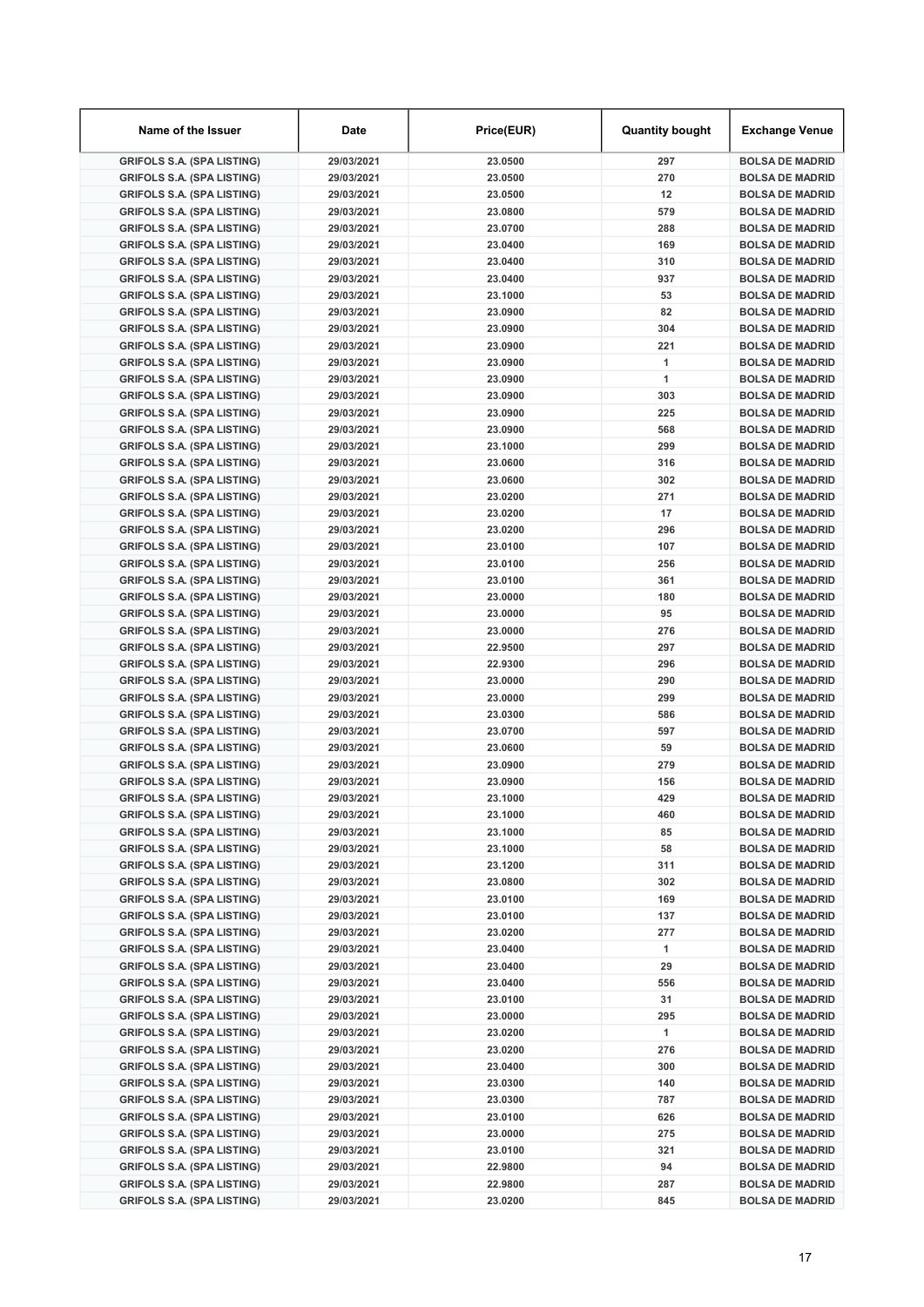| Name of the Issuer                                                     | Date                     | Price(EUR)         | <b>Quantity bought</b> | <b>Exchange Venue</b>                            |
|------------------------------------------------------------------------|--------------------------|--------------------|------------------------|--------------------------------------------------|
| <b>GRIFOLS S.A. (SPA LISTING)</b>                                      | 29/03/2021               | 23.0000            | 287                    | <b>BOLSA DE MADRID</b>                           |
| <b>GRIFOLS S.A. (SPA LISTING)</b>                                      | 29/03/2021               | 22.9900            | 303                    | <b>BOLSA DE MADRID</b>                           |
| <b>GRIFOLS S.A. (SPA LISTING)</b>                                      | 29/03/2021               | 22.9900            | 113                    | <b>BOLSA DE MADRID</b>                           |
| <b>GRIFOLS S.A. (SPA LISTING)</b>                                      | 29/03/2021               | 22.9900            | 167                    | <b>BOLSA DE MADRID</b>                           |
| <b>GRIFOLS S.A. (SPA LISTING)</b>                                      | 29/03/2021               | 22.9900            | 276                    | <b>BOLSA DE MADRID</b>                           |
| <b>GRIFOLS S.A. (SPA LISTING)</b>                                      | 29/03/2021               | 22.9800            | 288                    | <b>BOLSA DE MADRID</b>                           |
| <b>GRIFOLS S.A. (SPA LISTING)</b>                                      | 29/03/2021               | 22.9800            | 306                    | <b>BOLSA DE MADRID</b>                           |
| <b>GRIFOLS S.A. (SPA LISTING)</b>                                      | 29/03/2021               | 22.9800            | 319                    | <b>BOLSA DE MADRID</b>                           |
| <b>GRIFOLS S.A. (SPA LISTING)</b>                                      | 29/03/2021               | 22.9800            | 113                    | <b>BOLSA DE MADRID</b>                           |
| <b>GRIFOLS S.A. (SPA LISTING)</b>                                      | 29/03/2021               | 22.9800            | 192                    | <b>BOLSA DE MADRID</b>                           |
| <b>GRIFOLS S.A. (SPA LISTING)</b>                                      | 29/03/2021               | 22.9800            | 15                     | <b>BOLSA DE MADRID</b>                           |
| <b>GRIFOLS S.A. (SPA LISTING)</b>                                      | 29/03/2021               | 22.9700            | 590                    | <b>BOLSA DE MADRID</b>                           |
| <b>GRIFOLS S.A. (SPA LISTING)</b>                                      | 29/03/2021               | 22.9700            | 335                    | <b>BOLSA DE MADRID</b>                           |
| <b>GRIFOLS S.A. (SPA LISTING)</b>                                      | 29/03/2021               | 22.9300            | 305                    | <b>BOLSA DE MADRID</b>                           |
| <b>GRIFOLS S.A. (SPA LISTING)</b>                                      | 29/03/2021               | 22.9000            | 171                    | <b>BOLSA DE MADRID</b>                           |
| <b>GRIFOLS S.A. (SPA LISTING)</b>                                      | 29/03/2021               | 22.9000            | 112                    | <b>BOLSA DE MADRID</b>                           |
| <b>GRIFOLS S.A. (SPA LISTING)</b>                                      | 29/03/2021               | 22.8800            | 274                    | <b>BOLSA DE MADRID</b>                           |
| <b>GRIFOLS S.A. (SPA LISTING)</b>                                      | 29/03/2021               | 22.9200            | 200                    | <b>BOLSA DE MADRID</b>                           |
| <b>GRIFOLS S.A. (SPA LISTING)</b>                                      | 29/03/2021               | 22.9200            | 53                     | <b>BOLSA DE MADRID</b>                           |
| <b>GRIFOLS S.A. (SPA LISTING)</b>                                      | 29/03/2021               | 22.9200            | 59                     | <b>BOLSA DE MADRID</b>                           |
| <b>GRIFOLS S.A. (SPA LISTING)</b>                                      | 29/03/2021               | 22.9100            | 271                    | <b>BOLSA DE MADRID</b>                           |
| <b>GRIFOLS S.A. (SPA LISTING)</b>                                      | 29/03/2021               | 22.9100            | 324                    | <b>BOLSA DE MADRID</b>                           |
| <b>GRIFOLS S.A. (SPA LISTING)</b>                                      | 29/03/2021               | 22.9100            | 345                    | <b>BOLSA DE MADRID</b>                           |
| <b>GRIFOLS S.A. (SPA LISTING)</b>                                      | 29/03/2021               | 22.9100            | 339                    | <b>BOLSA DE MADRID</b>                           |
| <b>GRIFOLS S.A. (SPA LISTING)</b>                                      | 29/03/2021               | 22.9100            | 281                    | <b>BOLSA DE MADRID</b>                           |
| <b>GRIFOLS S.A. (SPA LISTING)</b>                                      | 29/03/2021               | 22.8700            | 287                    | <b>BOLSA DE MADRID</b>                           |
| <b>GRIFOLS S.A. (SPA LISTING)</b>                                      | 29/03/2021               | 22.8600            | 314                    | <b>BOLSA DE MADRID</b>                           |
| <b>GRIFOLS S.A. (SPA LISTING)</b>                                      | 29/03/2021               | 22.8700            | 588                    | <b>BOLSA DE MADRID</b>                           |
| <b>GRIFOLS S.A. (SPA LISTING)</b>                                      | 29/03/2021               | 22.9600            | 568                    | <b>BOLSA DE MADRID</b>                           |
| <b>GRIFOLS S.A. (SPA LISTING)</b>                                      | 29/03/2021               | 22.9500            | 284                    | <b>BOLSA DE MADRID</b>                           |
| <b>GRIFOLS S.A. (SPA LISTING)</b>                                      | 29/03/2021               | 22.9200            | 293                    | <b>BOLSA DE MADRID</b>                           |
| <b>GRIFOLS S.A. (SPA LISTING)</b>                                      | 29/03/2021               | 22.9000            | 289                    | <b>BOLSA DE MADRID</b>                           |
| <b>GRIFOLS S.A. (SPA LISTING)</b>                                      | 29/03/2021               | 22.8800            | 299                    | <b>BOLSA DE MADRID</b>                           |
| <b>GRIFOLS S.A. (SPA LISTING)</b>                                      | 29/03/2021               | 22.8700            | 11                     | <b>BOLSA DE MADRID</b>                           |
| <b>GRIFOLS S.A. (SPA LISTING)</b>                                      | 29/03/2021               | 22.8700            | 314                    | <b>BOLSA DE MADRID</b>                           |
| <b>GRIFOLS S.A. (SPA LISTING)</b>                                      | 29/03/2021               | 22.8600            | 274                    | <b>BOLSA DE MADRID</b>                           |
| <b>GRIFOLS S.A. (SPA LISTING)</b>                                      | 29/03/2021               | 22.8700            | 52                     | <b>BOLSA DE MADRID</b>                           |
| <b>GRIFOLS S.A. (SPA LISTING)</b>                                      | 29/03/2021               | 22.8700            | 78                     | <b>BOLSA DE MADRID</b>                           |
| <b>GRIFOLS S.A. (SPA LISTING)</b>                                      | 29/03/2021               | 22.8600            | 83                     | <b>BOLSA DE MADRID</b>                           |
| <b>GRIFOLS S.A. (SPA LISTING)</b>                                      | 29/03/2021               | 22.8800            | 302                    | <b>BOLSA DE MADRID</b>                           |
| <b>GRIFOLS S.A. (SPA LISTING)</b>                                      | 29/03/2021               | 22.8800            | 326                    | <b>BOLSA DE MADRID</b>                           |
| <b>GRIFOLS S.A. (SPA LISTING)</b>                                      | 29/03/2021               | 22.9000            | 294                    | <b>BOLSA DE MADRID</b>                           |
| <b>GRIFOLS S.A. (SPA LISTING)</b>                                      | 29/03/2021               | 22.9000            | 278                    | <b>BOLSA DE MADRID</b>                           |
| <b>GRIFOLS S.A. (SPA LISTING)</b>                                      | 29/03/2021               | 22.8900            | 300                    | <b>BOLSA DE MADRID</b>                           |
| <b>GRIFOLS S.A. (SPA LISTING)</b>                                      | 29/03/2021               | 22.8800            | 312                    | <b>BOLSA DE MADRID</b>                           |
| <b>GRIFOLS S.A. (SPA LISTING)</b>                                      | 29/03/2021               | 22.8700            | 280                    | <b>BOLSA DE MADRID</b>                           |
| <b>GRIFOLS S.A. (SPA LISTING)</b>                                      | 29/03/2021               | 22.8400            | 148                    | <b>BOLSA DE MADRID</b>                           |
| <b>GRIFOLS S.A. (SPA LISTING)</b>                                      | 29/03/2021               | 22.8400            | 149                    | <b>BOLSA DE MADRID</b>                           |
| <b>GRIFOLS S.A. (SPA LISTING)</b>                                      | 29/03/2021               | 22.8400            | 556                    | <b>BOLSA DE MADRID</b>                           |
| <b>GRIFOLS S.A. (SPA LISTING)</b>                                      | 29/03/2021               | 22.8300            | 309                    | <b>BOLSA DE MADRID</b>                           |
| <b>GRIFOLS S.A. (SPA LISTING)</b>                                      | 29/03/2021               | 22.8000            | 65                     | <b>BOLSA DE MADRID</b>                           |
| <b>GRIFOLS S.A. (SPA LISTING)</b>                                      | 29/03/2021               | 22.8000            | 227                    | <b>BOLSA DE MADRID</b>                           |
| <b>GRIFOLS S.A. (SPA LISTING)</b>                                      | 29/03/2021               | 22.8000            | 315                    | <b>BOLSA DE MADRID</b>                           |
| <b>GRIFOLS S.A. (SPA LISTING)</b>                                      | 29/03/2021               | 22.7800            | 16                     | <b>BOLSA DE MADRID</b>                           |
| <b>GRIFOLS S.A. (SPA LISTING)</b>                                      | 29/03/2021               | 22.7700            | 562                    | <b>BOLSA DE MADRID</b>                           |
| <b>GRIFOLS S.A. (SPA LISTING)</b>                                      | 29/03/2021               | 22.7400            | 324                    | <b>BOLSA DE MADRID</b>                           |
| <b>GRIFOLS S.A. (SPA LISTING)</b>                                      | 29/03/2021               | 22.7000            | 289                    | <b>BOLSA DE MADRID</b>                           |
| <b>GRIFOLS S.A. (SPA LISTING)</b>                                      | 29/03/2021               | 22.6900            | 59                     | <b>BOLSA DE MADRID</b>                           |
| <b>GRIFOLS S.A. (SPA LISTING)</b>                                      | 29/03/2021               | 22.6900            | 243                    | <b>BOLSA DE MADRID</b>                           |
| <b>GRIFOLS S.A. (SPA LISTING)</b>                                      | 29/03/2021               | 22.6900<br>22.6700 | 276<br>288             | <b>BOLSA DE MADRID</b>                           |
| <b>GRIFOLS S.A. (SPA LISTING)</b><br><b>GRIFOLS S.A. (SPA LISTING)</b> | 29/03/2021<br>29/03/2021 | 22.6900            | 291                    | <b>BOLSA DE MADRID</b><br><b>BOLSA DE MADRID</b> |
| <b>GRIFOLS S.A. (SPA LISTING)</b>                                      | 29/03/2021               | 22.7300            | 321                    | <b>BOLSA DE MADRID</b>                           |
|                                                                        |                          |                    |                        |                                                  |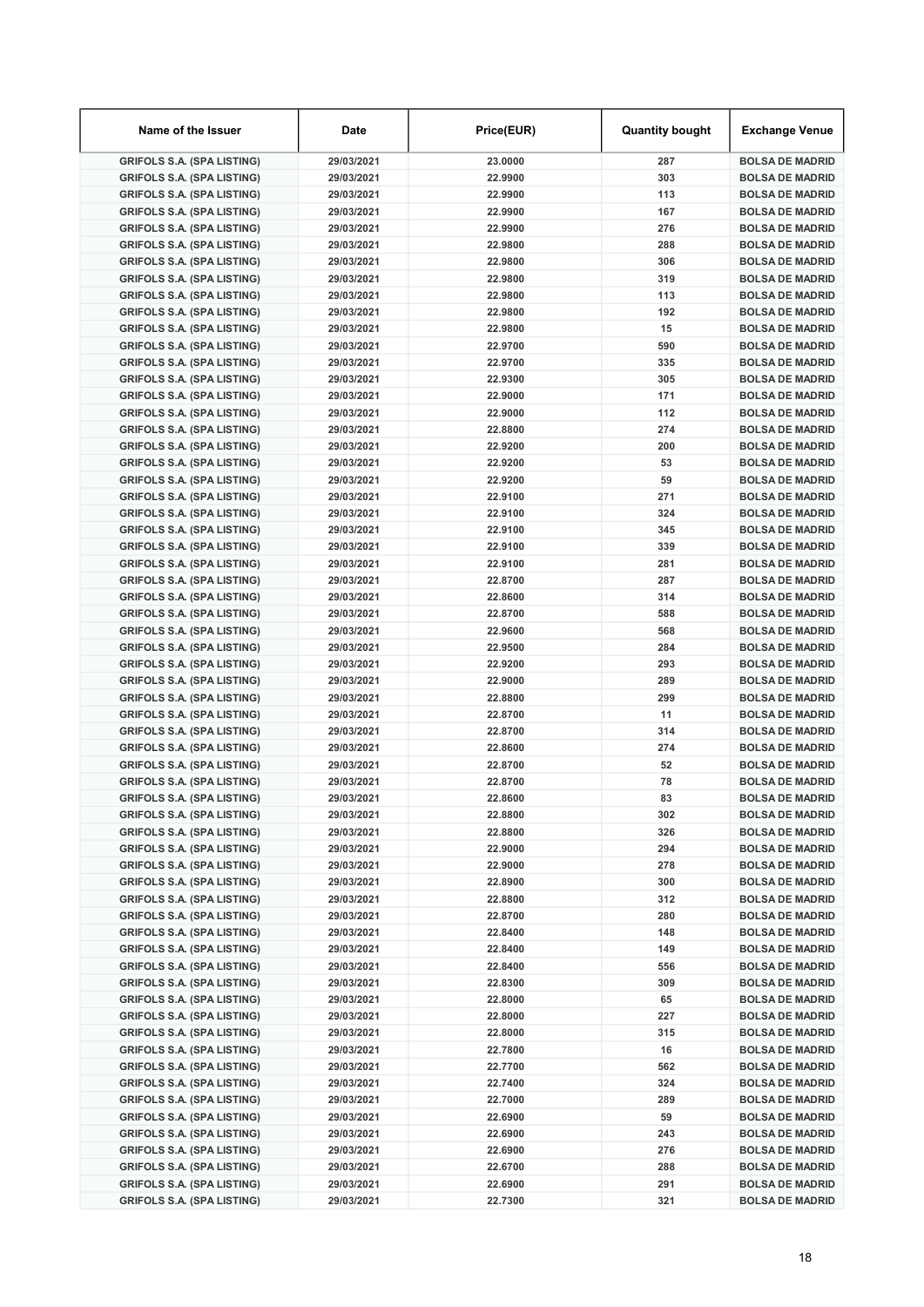| Name of the Issuer                                                     | Date                     | Price(EUR)         | <b>Quantity bought</b> | <b>Exchange Venue</b>                            |
|------------------------------------------------------------------------|--------------------------|--------------------|------------------------|--------------------------------------------------|
| <b>GRIFOLS S.A. (SPA LISTING)</b>                                      | 29/03/2021               | 22.7300            | 367                    | <b>BOLSA DE MADRID</b>                           |
| <b>GRIFOLS S.A. (SPA LISTING)</b>                                      | 29/03/2021               | 22.7200            | 8                      | <b>BOLSA DE MADRID</b>                           |
| <b>GRIFOLS S.A. (SPA LISTING)</b>                                      | 29/03/2021               | 22.7400            | 575                    | <b>BOLSA DE MADRID</b>                           |
| <b>GRIFOLS S.A. (SPA LISTING)</b>                                      | 29/03/2021               | 22.7600            | 373                    | <b>BOLSA DE MADRID</b>                           |
| <b>GRIFOLS S.A. (SPA LISTING)</b>                                      | 29/03/2021               | 22.7600            | 181                    | <b>BOLSA DE MADRID</b>                           |
| <b>GRIFOLS S.A. (SPA LISTING)</b>                                      | 29/03/2021               | 22.7600            | 78                     | <b>BOLSA DE MADRID</b>                           |
| <b>GRIFOLS S.A. (SPA LISTING)</b>                                      | 29/03/2021               | 22.7600            | 214                    | <b>BOLSA DE MADRID</b>                           |
| <b>GRIFOLS S.A. (SPA LISTING)</b>                                      | 29/03/2021               | 22.7400            | 262                    | <b>BOLSA DE MADRID</b>                           |
| <b>GRIFOLS S.A. (SPA LISTING)</b>                                      | 29/03/2021               | 22.7400            | 372                    | <b>BOLSA DE MADRID</b>                           |
| <b>GRIFOLS S.A. (SPA LISTING)</b>                                      | 29/03/2021               | 22.8000            | 259                    | <b>BOLSA DE MADRID</b>                           |
| <b>GRIFOLS S.A. (SPA LISTING)</b>                                      | 29/03/2021               | 22.8000            | 283                    | <b>BOLSA DE MADRID</b>                           |
| <b>GRIFOLS S.A. (SPA LISTING)</b>                                      | 29/03/2021               | 22.8200            | 339                    | <b>BOLSA DE MADRID</b>                           |
| <b>GRIFOLS S.A. (SPA LISTING)</b>                                      | 29/03/2021               | 22.7900            | 354                    | <b>BOLSA DE MADRID</b>                           |
| <b>GRIFOLS S.A. (SPA LISTING)</b>                                      | 29/03/2021               | 22.7700            | 551                    | <b>BOLSA DE MADRID</b>                           |
| <b>GRIFOLS S.A. (SPA LISTING)</b>                                      | 29/03/2021               | 22.7800            | 324                    | <b>BOLSA DE MADRID</b>                           |
| <b>GRIFOLS S.A. (SPA LISTING)</b>                                      | 29/03/2021               | 22.8300            | 908                    | <b>BOLSA DE MADRID</b>                           |
| <b>GRIFOLS S.A. (SPA LISTING)</b>                                      | 29/03/2021               | 22.8200            | 319                    | <b>BOLSA DE MADRID</b>                           |
| <b>GRIFOLS S.A. (SPA LISTING)</b>                                      | 29/03/2021               | 22.8200            | 68                     | <b>BOLSA DE MADRID</b>                           |
| <b>GRIFOLS S.A. (SPA LISTING)</b>                                      | 29/03/2021               | 22.8200            | 219                    | <b>BOLSA DE MADRID</b>                           |
| <b>GRIFOLS S.A. (SPA LISTING)</b>                                      | 29/03/2021               | 22.8300            | 296                    | <b>BOLSA DE MADRID</b>                           |
| <b>GRIFOLS S.A. (SPA LISTING)</b>                                      | 29/03/2021               | 22.8000            | 30                     | <b>BOLSA DE MADRID</b>                           |
| <b>GRIFOLS S.A. (SPA LISTING)</b>                                      | 29/03/2021               | 22.8000            | 24                     | <b>BOLSA DE MADRID</b>                           |
| <b>GRIFOLS S.A. (SPA LISTING)</b>                                      | 29/03/2021               | 22.8000            | 24                     | <b>BOLSA DE MADRID</b>                           |
| <b>GRIFOLS S.A. (SPA LISTING)</b>                                      | 29/03/2021               | 22.8000            | 14                     | <b>BOLSA DE MADRID</b>                           |
| <b>GRIFOLS S.A. (SPA LISTING)</b>                                      | 29/03/2021               | 22.8000            | 115                    | <b>BOLSA DE MADRID</b>                           |
| <b>GRIFOLS S.A. (SPA LISTING)</b>                                      | 29/03/2021               | 22.8000            | 14                     | <b>BOLSA DE MADRID</b>                           |
| <b>GRIFOLS S.A. (SPA LISTING)</b>                                      | 29/03/2021               | 22.8000            | 24                     | <b>BOLSA DE MADRID</b>                           |
| <b>GRIFOLS S.A. (SPA LISTING)</b>                                      | 29/03/2021               | 22.8000            | 48                     | <b>BOLSA DE MADRID</b>                           |
| <b>GRIFOLS S.A. (SPA LISTING)</b>                                      | 29/03/2021               | 22.8400            | 150                    | <b>BOLSA DE MADRID</b>                           |
| <b>GRIFOLS S.A. (SPA LISTING)</b>                                      | 29/03/2021               | 22.8400            | 312                    | <b>BOLSA DE MADRID</b>                           |
| <b>GRIFOLS S.A. (SPA LISTING)</b>                                      | 29/03/2021               | 22.8400            | 396                    | <b>BOLSA DE MADRID</b>                           |
| <b>GRIFOLS S.A. (SPA LISTING)</b>                                      | 29/03/2021               | 22.8300            | 282                    | <b>BOLSA DE MADRID</b>                           |
| <b>GRIFOLS S.A. (SPA LISTING)</b>                                      | 29/03/2021               | 22.8200            | 30                     | <b>BOLSA DE MADRID</b>                           |
| <b>GRIFOLS S.A. (SPA LISTING)</b>                                      | 29/03/2021               | 22.8200            | 120                    | <b>BOLSA DE MADRID</b>                           |
| <b>GRIFOLS S.A. (SPA LISTING)</b>                                      | 29/03/2021               | 22.8200            | 119                    | <b>BOLSA DE MADRID</b>                           |
| <b>GRIFOLS S.A. (SPA LISTING)</b>                                      | 29/03/2021               | 22.8200            | 10                     | <b>BOLSA DE MADRID</b>                           |
| <b>GRIFOLS S.A. (SPA LISTING)</b>                                      | 29/03/2021               | 22.8000            | 190                    | <b>BOLSA DE MADRID</b>                           |
| <b>GRIFOLS S.A. (SPA LISTING)</b>                                      | 29/03/2021               | 22.8000<br>22.8000 | 116                    | <b>BOLSA DE MADRID</b>                           |
| <b>GRIFOLS S.A. (SPA LISTING)</b>                                      | 29/03/2021               |                    | 313                    | <b>BOLSA DE MADRID</b>                           |
| <b>GRIFOLS S.A. (SPA LISTING)</b>                                      | 29/03/2021               | 22.8000            | 589                    | <b>BOLSA DE MADRID</b>                           |
| <b>GRIFOLS S.A. (SPA LISTING)</b>                                      | 29/03/2021<br>29/03/2021 | 22.7900            | 328                    | <b>BOLSA DE MADRID</b><br><b>BOLSA DE MADRID</b> |
| <b>GRIFOLS S.A. (SPA LISTING)</b><br><b>GRIFOLS S.A. (SPA LISTING)</b> |                          | 22.8000<br>22.8000 | 200<br>83              | <b>BOLSA DE MADRID</b>                           |
| <b>GRIFOLS S.A. (SPA LISTING)</b>                                      | 29/03/2021<br>29/03/2021 | 22.7900            | 1,162                  | <b>BOLSA DE MADRID</b>                           |
| <b>GRIFOLS S.A. (SPA LISTING)</b>                                      | 29/03/2021               | 22.8100            | 123                    | <b>BOLSA DE MADRID</b>                           |
| <b>GRIFOLS S.A. (SPA LISTING)</b>                                      | 29/03/2021               | 22.8100            | 149                    | <b>BOLSA DE MADRID</b>                           |
| <b>GRIFOLS S.A. (SPA LISTING)</b>                                      | 29/03/2021               | 22.8000            | 234                    | <b>BOLSA DE MADRID</b>                           |
| <b>GRIFOLS S.A. (SPA LISTING)</b>                                      | 29/03/2021               | 22.7900            | 23                     | <b>BOLSA DE MADRID</b>                           |
| <b>GRIFOLS S.A. (SPA LISTING)</b>                                      | 29/03/2021               | 22.7900            | 16                     | <b>BOLSA DE MADRID</b>                           |
| <b>GRIFOLS S.A. (SPA LISTING)</b>                                      | 29/03/2021               | 22.8400            | 320                    | <b>BOLSA DE MADRID</b>                           |
| <b>GRIFOLS S.A. (SPA LISTING)</b>                                      | 29/03/2021               | 22.8500            | 277                    | <b>BOLSA DE MADRID</b>                           |
| <b>GRIFOLS S.A. (SPA LISTING)</b>                                      | 29/03/2021               | 22.8600            | 611                    | <b>BOLSA DE MADRID</b>                           |
| <b>GRIFOLS S.A. (SPA LISTING)</b>                                      | 29/03/2021               | 22.8600            | 283                    | <b>BOLSA DE MADRID</b>                           |
| <b>GRIFOLS S.A. (SPA LISTING)</b>                                      | 29/03/2021               | 22.8600            | 740                    | <b>BOLSA DE MADRID</b>                           |
| <b>GRIFOLS S.A. (SPA LISTING)</b>                                      | 29/03/2021               | 22.8500            | 276                    | <b>BOLSA DE MADRID</b>                           |
| <b>GRIFOLS S.A. (SPA LISTING)</b>                                      | 29/03/2021               | 22.8500            | 276                    | <b>BOLSA DE MADRID</b>                           |
| <b>GRIFOLS S.A. (SPA LISTING)</b>                                      | 29/03/2021               | 22.8500            | 279                    | <b>BOLSA DE MADRID</b>                           |
| <b>GRIFOLS S.A. (SPA LISTING)</b>                                      | 29/03/2021               | 22.8400            | 284                    | <b>BOLSA DE MADRID</b>                           |
| <b>GRIFOLS S.A. (SPA LISTING)</b>                                      | 29/03/2021               | 22.8400            | 275                    | <b>BOLSA DE MADRID</b>                           |
| <b>GRIFOLS S.A. (SPA LISTING)</b>                                      | 29/03/2021               | 22.8900            | 631                    | <b>BOLSA DE MADRID</b>                           |
| <b>GRIFOLS S.A. (SPA LISTING)</b>                                      | 29/03/2021               | 22.9200            | 330                    | <b>BOLSA DE MADRID</b>                           |
| <b>GRIFOLS S.A. (SPA LISTING)</b>                                      | 29/03/2021               | 22.9200            | 218                    | <b>BOLSA DE MADRID</b>                           |
| <b>GRIFOLS S.A. (SPA LISTING)</b>                                      | 29/03/2021               | 22.9200            | 420                    | <b>BOLSA DE MADRID</b>                           |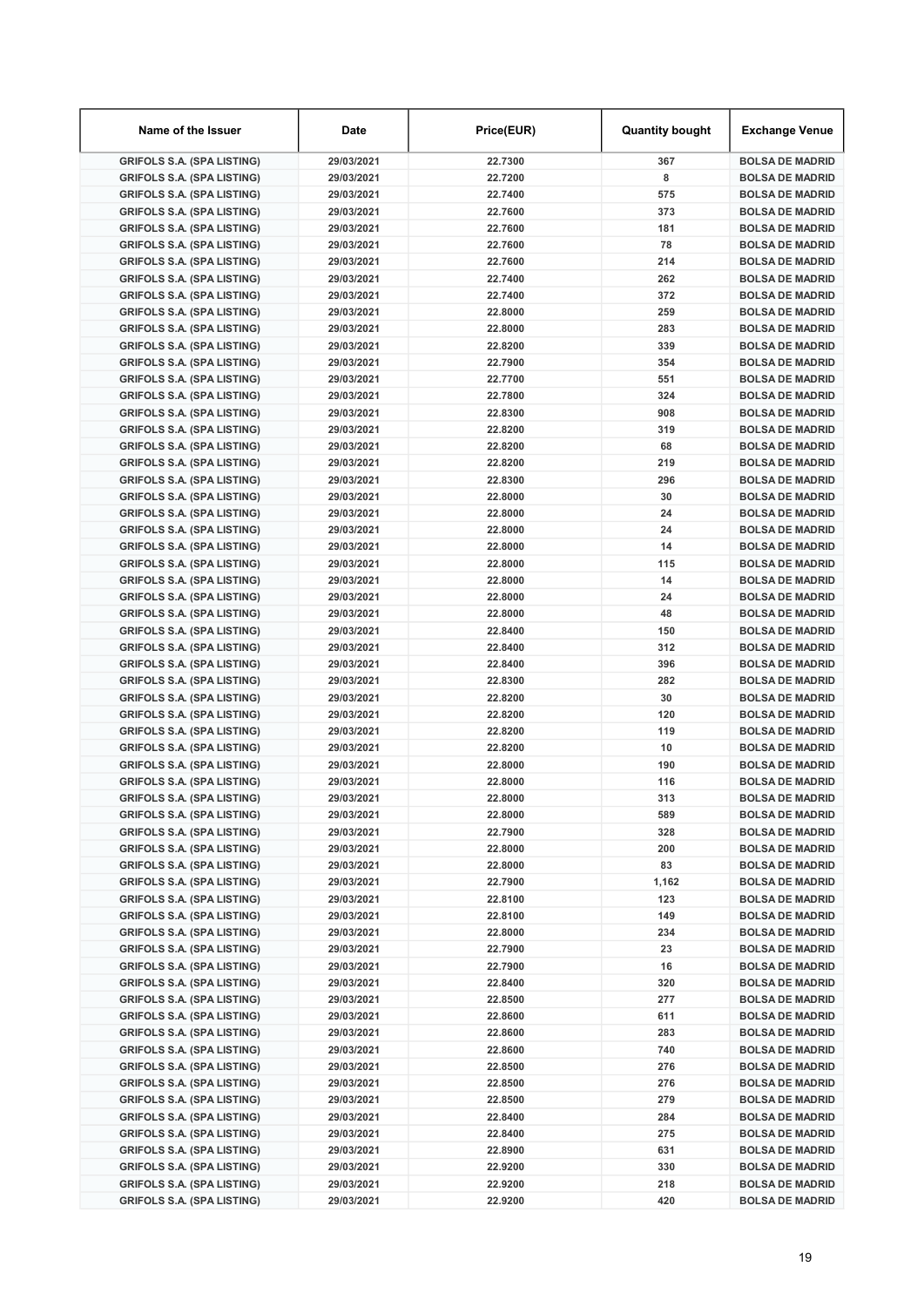| Name of the Issuer                | <b>Date</b> | Price(EUR) | <b>Quantity bought</b> | <b>Exchange Venue</b>  |
|-----------------------------------|-------------|------------|------------------------|------------------------|
| <b>GRIFOLS S.A. (SPA LISTING)</b> | 29/03/2021  | 22.9200    | 395                    | <b>BOLSA DE MADRID</b> |
| <b>GRIFOLS S.A. (SPA LISTING)</b> | 29/03/2021  | 22.9200    | 19                     | <b>BOLSA DE MADRID</b> |
| <b>GRIFOLS S.A. (SPA LISTING)</b> | 29/03/2021  | 22.9200    | 110                    | <b>BOLSA DE MADRID</b> |
| <b>GRIFOLS S.A. (SPA LISTING)</b> | 29/03/2021  | 22.9200    | 420                    | <b>BOLSA DE MADRID</b> |
| <b>GRIFOLS S.A. (SPA LISTING)</b> | 29/03/2021  | 22.9200    | 270                    | <b>BOLSA DE MADRID</b> |
| <b>GRIFOLS S.A. (SPA LISTING)</b> | 29/03/2021  | 22.9200    | 46                     | <b>BOLSA DE MADRID</b> |
| <b>GRIFOLS S.A. (SPA LISTING)</b> | 29/03/2021  | 22.9200    | 180                    | <b>BOLSA DE MADRID</b> |
| <b>GRIFOLS S.A. (SPA LISTING)</b> | 29/03/2021  | 22.8900    | 79                     | <b>BOLSA DE MADRID</b> |
| <b>GRIFOLS S.A. (SPA LISTING)</b> | 29/03/2021  | 22.8900    | 211                    | <b>BOLSA DE MADRID</b> |
| <b>GRIFOLS S.A. (SPA LISTING)</b> | 29/03/2021  | 22.9100    | 868                    | <b>BOLSA DE MADRID</b> |
| <b>GRIFOLS S.A. (SPA LISTING)</b> | 29/03/2021  | 22.9000    | 254                    | <b>BOLSA DE MADRID</b> |
| <b>GRIFOLS S.A. (SPA LISTING)</b> | 29/03/2021  | 22.9000    | 31                     | <b>BOLSA DE MADRID</b> |
| <b>GRIFOLS S.A. (SPA LISTING)</b> | 29/03/2021  | 22.8900    | 165                    | <b>BOLSA DE MADRID</b> |
| <b>GRIFOLS S.A. (SPA LISTING)</b> | 29/03/2021  | 22.8900    | 139                    | <b>BOLSA DE MADRID</b> |
| <b>GRIFOLS S.A. (SPA LISTING)</b> | 29/03/2021  | 22.8900    | 312                    | <b>BOLSA DE MADRID</b> |
| <b>GRIFOLS S.A. (SPA LISTING)</b> | 29/03/2021  | 22.9000    | 330                    | <b>BOLSA DE MADRID</b> |
| <b>GRIFOLS S.A. (SPA LISTING)</b> | 29/03/2021  | 22.9000    | 420                    | <b>BOLSA DE MADRID</b> |
| <b>GRIFOLS S.A. (SPA LISTING)</b> | 29/03/2021  | 22.9000    | 736                    | <b>BOLSA DE MADRID</b> |
| <b>GRIFOLS S.A. (SPA LISTING)</b> | 29/03/2021  | 22.9300    | 1,277                  | <b>BOLSA DE MADRID</b> |
| <b>GRIFOLS S.A. (SPA LISTING)</b> | 29/03/2021  | 22.9300    | 2,058                  | <b>BOLSA DE MADRID</b> |
| <b>GRIFOLS S.A. (SPA LISTING)</b> | 29/03/2021  | 22.9000    | 298                    | <b>BOLSA DE MADRID</b> |
| <b>GRIFOLS S.A. (SPA LISTING)</b> | 29/03/2021  | 22.9000    | 291                    | <b>BOLSA DE MADRID</b> |
| <b>GRIFOLS S.A. (SPA LISTING)</b> | 29/03/2021  | 22.9000    | $\overline{7}$         | <b>BOLSA DE MADRID</b> |
| <b>GRIFOLS S.A. (SPA LISTING)</b> | 29/03/2021  | 22.9000    | 109                    | <b>BOLSA DE MADRID</b> |
| <b>GRIFOLS S.A. (SPA LISTING)</b> | 29/03/2021  | 22.9000    | 348                    | <b>BOLSA DE MADRID</b> |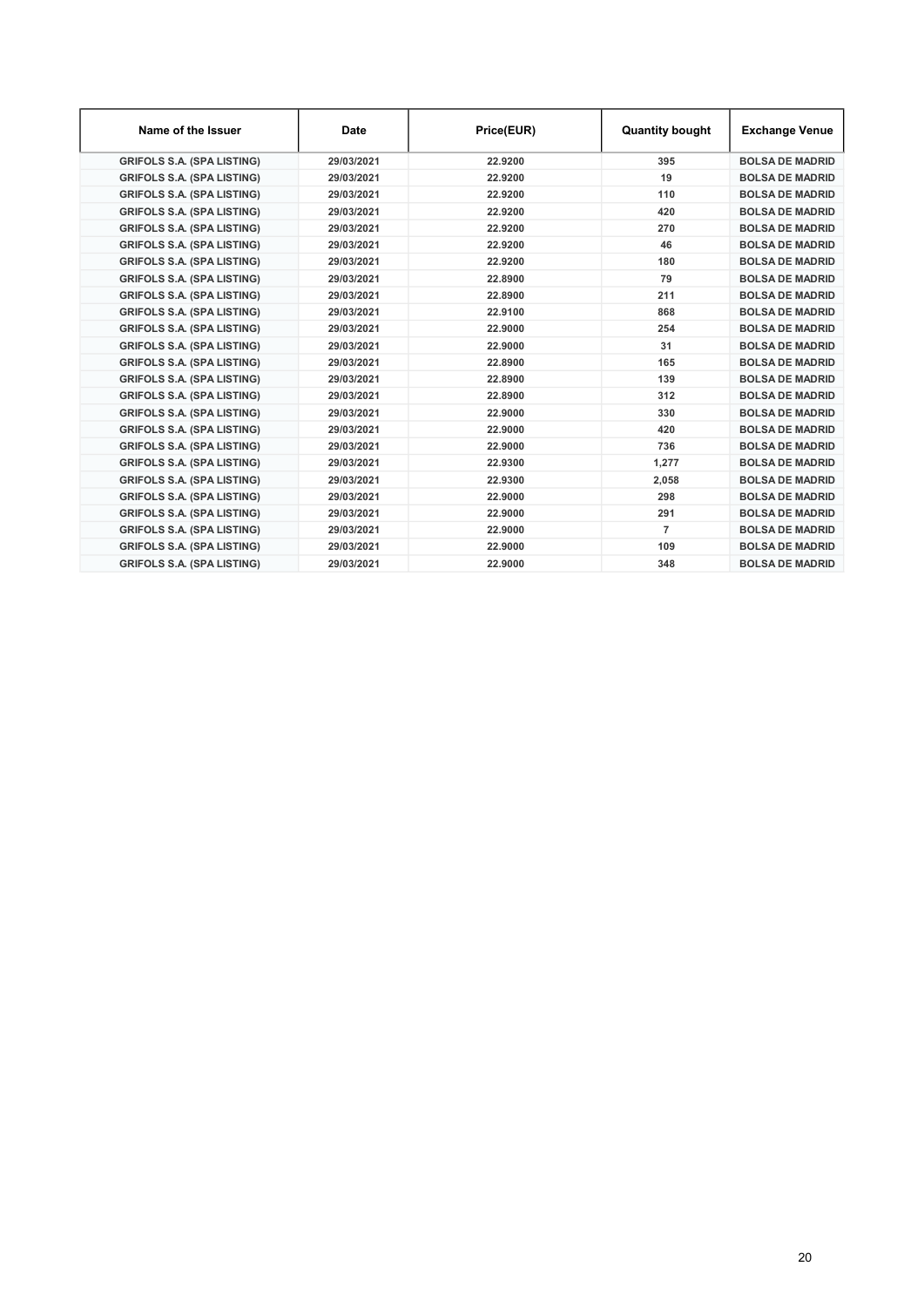# **GRIFOLS**

ANNEX II

#### Individual trade details:

| Name of the Issuer                        | Date       | Price(EUR) | <b>Quantity bought</b> | <b>Exchange Venue</b>  |
|-------------------------------------------|------------|------------|------------------------|------------------------|
| <b>GRIFOLS S.A. CLASE B (SPA LISTING)</b> | 23/03/2021 | 13.5600    | 779                    | <b>BOLSA DE MADRID</b> |
| <b>GRIFOLS S.A. CLASE B (SPA LISTING)</b> | 23/03/2021 | 13.6600    | 137                    | <b>BOLSA DE MADRID</b> |
| <b>GRIFOLS S.A. CLASE B (SPA LISTING)</b> | 23/03/2021 | 13.6600    | 100                    | <b>BOLSA DE MADRID</b> |
| <b>GRIFOLS S.A. CLASE B (SPA LISTING)</b> | 23/03/2021 | 13.6600    | 134                    | <b>BOLSA DE MADRID</b> |
| <b>GRIFOLS S.A. CLASE B (SPA LISTING)</b> | 23/03/2021 | 13.6800    | 486                    | <b>BOLSA DE MADRID</b> |
| <b>GRIFOLS S.A. CLASE B (SPA LISTING)</b> | 23/03/2021 | 13.6800    | 650                    | <b>BOLSA DE MADRID</b> |
| <b>GRIFOLS S.A. CLASE B (SPA LISTING)</b> | 23/03/2021 | 13.6800    | 32                     | <b>BOLSA DE MADRID</b> |
| <b>GRIFOLS S.A. CLASE B (SPA LISTING)</b> | 23/03/2021 | 13.6800    | 361                    | <b>BOLSA DE MADRID</b> |
| <b>GRIFOLS S.A. CLASE B (SPA LISTING)</b> | 23/03/2021 | 13.6800    | 381                    | <b>BOLSA DE MADRID</b> |
| <b>GRIFOLS S.A. CLASE B (SPA LISTING)</b> | 23/03/2021 | 13.7400    | 388                    | <b>BOLSA DE MADRID</b> |
| <b>GRIFOLS S.A. CLASE B (SPA LISTING)</b> | 23/03/2021 | 13.7400    | 173                    | <b>BOLSA DE MADRID</b> |
| <b>GRIFOLS S.A. CLASE B (SPA LISTING)</b> | 23/03/2021 | 13.7400    | 215                    | <b>BOLSA DE MADRID</b> |
| <b>GRIFOLS S.A. CLASE B (SPA LISTING)</b> | 23/03/2021 | 13.7400    | 215                    | <b>BOLSA DE MADRID</b> |
| <b>GRIFOLS S.A. CLASE B (SPA LISTING)</b> | 23/03/2021 | 13.7400    | 68                     | <b>BOLSA DE MADRID</b> |
| <b>GRIFOLS S.A. CLASE B (SPA LISTING)</b> | 23/03/2021 | 13.6600    | 280                    | <b>BOLSA DE MADRID</b> |
| <b>GRIFOLS S.A. CLASE B (SPA LISTING)</b> | 23/03/2021 | 13.7000    | 356                    | <b>BOLSA DE MADRID</b> |
| <b>GRIFOLS S.A. CLASE B (SPA LISTING)</b> | 23/03/2021 | 13.7000    | 12                     | <b>BOLSA DE MADRID</b> |
| <b>GRIFOLS S.A. CLASE B (SPA LISTING)</b> | 23/03/2021 | 13.7200    | 169                    | <b>BOLSA DE MADRID</b> |
| <b>GRIFOLS S.A. CLASE B (SPA LISTING)</b> | 23/03/2021 | 13.7200    | 370                    | <b>BOLSA DE MADRID</b> |
| <b>GRIFOLS S.A. CLASE B (SPA LISTING)</b> | 23/03/2021 | 13.7600    | 24                     | <b>BOLSA DE MADRID</b> |
| <b>GRIFOLS S.A. CLASE B (SPA LISTING)</b> | 23/03/2021 | 13.7600    | 352                    | <b>BOLSA DE MADRID</b> |
| <b>GRIFOLS S.A. CLASE B (SPA LISTING)</b> | 23/03/2021 | 13.7800    | 503                    | <b>BOLSA DE MADRID</b> |
| <b>GRIFOLS S.A. CLASE B (SPA LISTING)</b> | 23/03/2021 | 13.7800    | 100                    | <b>BOLSA DE MADRID</b> |
| <b>GRIFOLS S.A. CLASE B (SPA LISTING)</b> | 23/03/2021 | 13.7800    | 300                    | <b>BOLSA DE MADRID</b> |
| <b>GRIFOLS S.A. CLASE B (SPA LISTING)</b> | 23/03/2021 | 13.7800    | 335                    | <b>BOLSA DE MADRID</b> |
| <b>GRIFOLS S.A. CLASE B (SPA LISTING)</b> | 23/03/2021 | 13.7800    | $\overline{7}$         | <b>BOLSA DE MADRID</b> |
| <b>GRIFOLS S.A. CLASE B (SPA LISTING)</b> | 23/03/2021 | 13.7800    | 544                    | <b>BOLSA DE MADRID</b> |
| <b>GRIFOLS S.A. CLASE B (SPA LISTING)</b> | 23/03/2021 | 13.7800    | 117                    | <b>BOLSA DE MADRID</b> |
| <b>GRIFOLS S.A. CLASE B (SPA LISTING)</b> | 23/03/2021 | 13.7600    | 571                    | <b>BOLSA DE MADRID</b> |
| <b>GRIFOLS S.A. CLASE B (SPA LISTING)</b> | 23/03/2021 | 13.7600    | 5                      | <b>BOLSA DE MADRID</b> |
| <b>GRIFOLS S.A. CLASE B (SPA LISTING)</b> | 23/03/2021 | 13.7600    | 70                     | <b>BOLSA DE MADRID</b> |
| <b>GRIFOLS S.A. CLASE B (SPA LISTING)</b> | 23/03/2021 | 13.7600    | 312                    | <b>BOLSA DE MADRID</b> |
| <b>GRIFOLS S.A. CLASE B (SPA LISTING)</b> | 23/03/2021 | 13.7600    | 24                     | <b>BOLSA DE MADRID</b> |
| <b>GRIFOLS S.A. CLASE B (SPA LISTING)</b> | 23/03/2021 | 13.7600    | 75                     | <b>BOLSA DE MADRID</b> |
| <b>GRIFOLS S.A. CLASE B (SPA LISTING)</b> | 23/03/2021 | 13.8000    | 355                    | <b>BOLSA DE MADRID</b> |
| <b>GRIFOLS S.A. CLASE B (SPA LISTING)</b> | 23/03/2021 | 13.8000    | 265                    | <b>BOLSA DE MADRID</b> |
| <b>GRIFOLS S.A. CLASE B (SPA LISTING)</b> | 23/03/2021 | 13.8000    | 100                    | <b>BOLSA DE MADRID</b> |
| <b>GRIFOLS S.A. CLASE B (SPA LISTING)</b> | 23/03/2021 | 13.8000    | 13                     | <b>BOLSA DE MADRID</b> |
| <b>GRIFOLS S.A. CLASE B (SPA LISTING)</b> | 23/03/2021 | 13.7800    | 235                    | <b>BOLSA DE MADRID</b> |
| <b>GRIFOLS S.A. CLASE B (SPA LISTING)</b> | 23/03/2021 | 13.7800    | 111                    | <b>BOLSA DE MADRID</b> |
| <b>GRIFOLS S.A. CLASE B (SPA LISTING)</b> | 23/03/2021 | 13.7800    | 84                     | <b>BOLSA DE MADRID</b> |
| <b>GRIFOLS S.A. CLASE B (SPA LISTING)</b> | 23/03/2021 | 13.7800    | 48                     | <b>BOLSA DE MADRID</b> |
| <b>GRIFOLS S.A. CLASE B (SPA LISTING)</b> | 23/03/2021 | 13.7800    | 183                    | <b>BOLSA DE MADRID</b> |
| <b>GRIFOLS S.A. CLASE B (SPA LISTING)</b> | 23/03/2021 | 13.7800    | 233                    | <b>BOLSA DE MADRID</b> |
| <b>GRIFOLS S.A. CLASE B (SPA LISTING)</b> | 23/03/2021 | 13.7800    | 66                     | <b>BOLSA DE MADRID</b> |
| <b>GRIFOLS S.A. CLASE B (SPA LISTING)</b> | 23/03/2021 | 13.7800    | 80                     | <b>BOLSA DE MADRID</b> |
| <b>GRIFOLS S.A. CLASE B (SPA LISTING)</b> | 23/03/2021 | 13.7800    | 379                    | <b>BOLSA DE MADRID</b> |
| <b>GRIFOLS S.A. CLASE B (SPA LISTING)</b> | 23/03/2021 | 13.8000    | 318                    | <b>BOLSA DE MADRID</b> |
| <b>GRIFOLS S.A. CLASE B (SPA LISTING)</b> | 23/03/2021 | 13.8000    | 98                     | <b>BOLSA DE MADRID</b> |
| <b>GRIFOLS S.A. CLASE B (SPA LISTING)</b> | 23/03/2021 | 13.8200    | 363                    | <b>BOLSA DE MADRID</b> |
| <b>GRIFOLS S.A. CLASE B (SPA LISTING)</b> | 23/03/2021 | 13.8400    | 360                    | <b>BOLSA DE MADRID</b> |
| <b>GRIFOLS S.A. CLASE B (SPA LISTING)</b> | 23/03/2021 | 13.9200    | 366                    | <b>BOLSA DE MADRID</b> |
|                                           |            |            |                        |                        |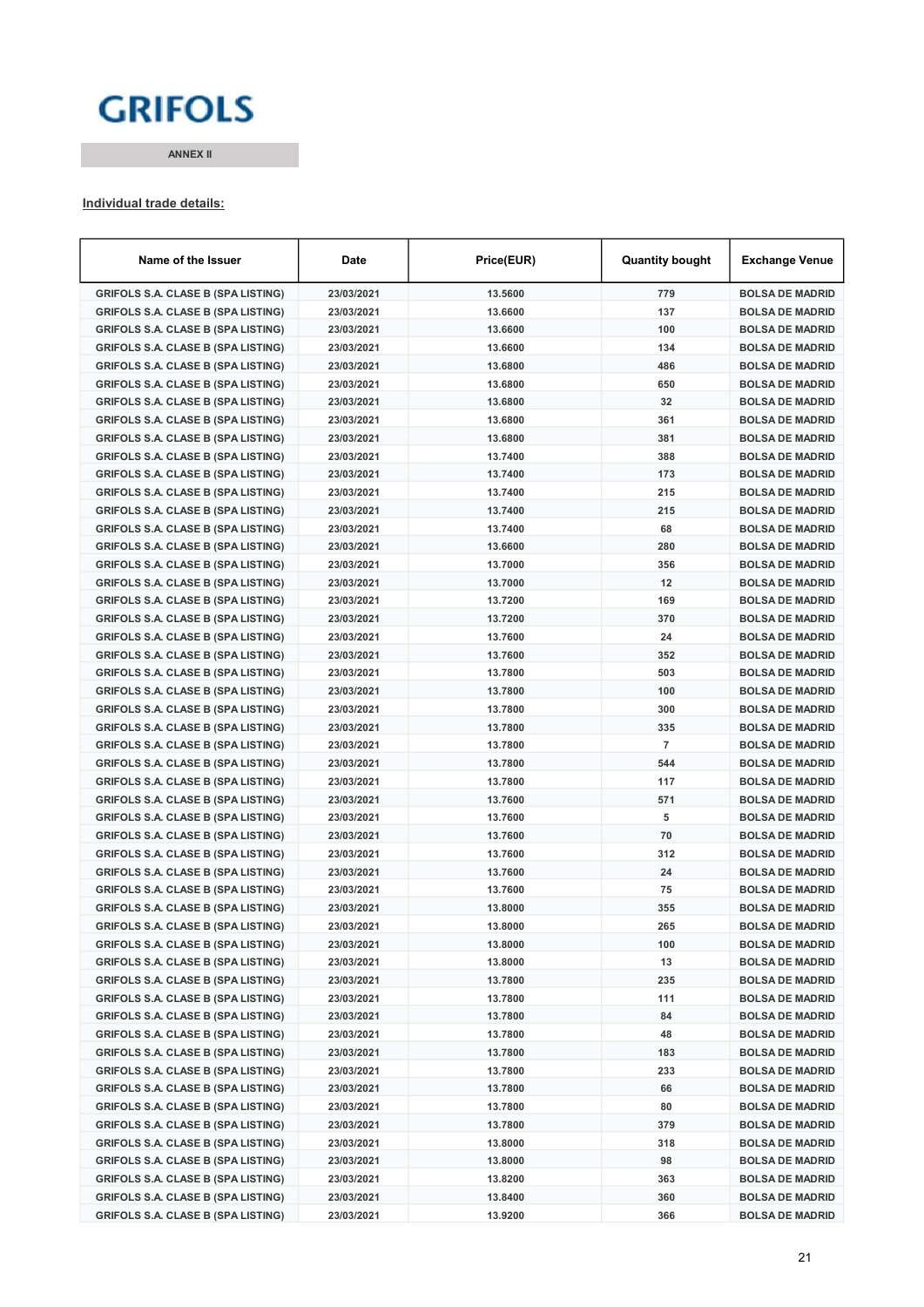| Name of the Issuer                        | <b>Date</b> | Price(EUR) | <b>Quantity bought</b> | Exchange Venue         |
|-------------------------------------------|-------------|------------|------------------------|------------------------|
| <b>GRIFOLS S.A. CLASE B (SPA LISTING)</b> | 23/03/2021  | 13.8800    | 800                    | <b>BOLSA DE MADRID</b> |
| <b>GRIFOLS S.A. CLASE B (SPA LISTING)</b> | 23/03/2021  | 13.8800    | 284                    | <b>BOLSA DE MADRID</b> |
| <b>GRIFOLS S.A. CLASE B (SPA LISTING)</b> | 23/03/2021  | 13,8800    | 346                    | <b>BOLSA DE MADRID</b> |
| <b>GRIFOLS S.A. CLASE B (SPA LISTING)</b> | 23/03/2021  | 13.9000    | 707                    | <b>BOLSA DE MADRID</b> |
| <b>GRIFOLS S.A. CLASE B (SPA LISTING)</b> | 23/03/2021  | 13.9000    | 168                    | <b>BOLSA DE MADRID</b> |
| <b>GRIFOLS S.A. CLASE B (SPA LISTING)</b> | 23/03/2021  | 13.9000    | 176                    | <b>BOLSA DE MADRID</b> |
| <b>GRIFOLS S.A. CLASE B (SPA LISTING)</b> | 23/03/2021  | 13,8600    | 169                    | <b>BOLSA DE MADRID</b> |
| <b>GRIFOLS S.A. CLASE B (SPA LISTING)</b> | 23/03/2021  | 13.9400    | 151                    | <b>BOLSA DE MADRID</b> |
| <b>GRIFOLS S.A. CLASE B (SPA LISTING)</b> | 23/03/2021  | 13.9400    | 300                    | <b>BOLSA DE MADRID</b> |
| <b>GRIFOLS S.A. CLASE B (SPA LISTING)</b> | 23/03/2021  | 13.9400    | 70                     | <b>BOLSA DE MADRID</b> |
| <b>GRIFOLS S.A. CLASE B (SPA LISTING)</b> | 23/03/2021  | 13.9200    | 80                     | <b>BOLSA DE MADRID</b> |
| <b>GRIFOLS S.A. CLASE B (SPA LISTING)</b> | 23/03/2021  | 13.9600    | 153                    | <b>BOLSA DE MADRID</b> |
| <b>GRIFOLS S.A. CLASE B (SPA LISTING)</b> | 23/03/2021  | 13.9600    | 211                    | <b>BOLSA DE MADRID</b> |
| <b>GRIFOLS S.A. CLASE B (SPA LISTING)</b> | 23/03/2021  | 13.9200    | 834                    | <b>BOLSA DE MADRID</b> |
| <b>GRIFOLS S.A. CLASE B (SPA LISTING)</b> | 23/03/2021  | 13.9200    | 100                    | <b>BOLSA DE MADRID</b> |
| <b>GRIFOLS S.A. CLASE B (SPA LISTING)</b> | 23/03/2021  | 13.9200    | 109                    | <b>BOLSA DE MADRID</b> |
| <b>GRIFOLS S.A. CLASE B (SPA LISTING)</b> | 23/03/2021  | 13.9200    | 389                    | <b>BOLSA DE MADRID</b> |
| <b>GRIFOLS S.A. CLASE B (SPA LISTING)</b> | 23/03/2021  | 13.9200    | 55                     | <b>BOLSA DE MADRID</b> |
| <b>GRIFOLS S.A. CLASE B (SPA LISTING)</b> | 23/03/2021  | 13.9200    | 100                    | <b>BOLSA DE MADRID</b> |
| <b>GRIFOLS S.A. CLASE B (SPA LISTING)</b> | 23/03/2021  | 13.9200    | 100                    | <b>BOLSA DE MADRID</b> |
| <b>GRIFOLS S.A. CLASE B (SPA LISTING)</b> | 23/03/2021  | 13.9200    | 100                    | <b>BOLSA DE MADRID</b> |
| <b>GRIFOLS S.A. CLASE B (SPA LISTING)</b> | 23/03/2021  | 13.9200    | 3                      | <b>BOLSA DE MADRID</b> |
| <b>GRIFOLS S.A. CLASE B (SPA LISTING)</b> | 23/03/2021  | 13.9400    | 364                    | <b>BOLSA DE MADRID</b> |
| <b>GRIFOLS S.A. CLASE B (SPA LISTING)</b> | 23/03/2021  | 13.9400    | 167                    | <b>BOLSA DE MADRID</b> |
| <b>GRIFOLS S.A. CLASE B (SPA LISTING)</b> | 23/03/2021  | 13.9400    | 181                    | <b>BOLSA DE MADRID</b> |
| <b>GRIFOLS S.A. CLASE B (SPA LISTING)</b> | 23/03/2021  | 13.9400    | 364                    | <b>BOLSA DE MADRID</b> |
| <b>GRIFOLS S.A. CLASE B (SPA LISTING)</b> | 23/03/2021  | 13.9400    | 353                    | <b>BOLSA DE MADRID</b> |
| <b>GRIFOLS S.A. CLASE B (SPA LISTING)</b> | 23/03/2021  | 13.9000    | 354                    | <b>BOLSA DE MADRID</b> |
| <b>GRIFOLS S.A. CLASE B (SPA LISTING)</b> | 23/03/2021  | 13.9000    | 8                      | <b>BOLSA DE MADRID</b> |
| <b>GRIFOLS S.A. CLASE B (SPA LISTING)</b> | 23/03/2021  | 13.9000    | 346                    | <b>BOLSA DE MADRID</b> |
| <b>GRIFOLS S.A. CLASE B (SPA LISTING)</b> | 23/03/2021  | 13.9000    | 342                    | <b>BOLSA DE MADRID</b> |
| <b>GRIFOLS S.A. CLASE B (SPA LISTING)</b> | 23/03/2021  | 13.9200    | 363                    | <b>BOLSA DE MADRID</b> |
| <b>GRIFOLS S.A. CLASE B (SPA LISTING)</b> | 23/03/2021  | 13,8800    | 401                    | <b>BOLSA DE MADRID</b> |
| <b>GRIFOLS S.A. CLASE B (SPA LISTING)</b> | 23/03/2021  | 13.8600    | 384                    | <b>BOLSA DE MADRID</b> |
| <b>GRIFOLS S.A. CLASE B (SPA LISTING)</b> | 23/03/2021  | 13.8600    | 385                    | <b>BOLSA DE MADRID</b> |
| <b>GRIFOLS S.A. CLASE B (SPA LISTING)</b> | 23/03/2021  | 13,8600    | 184                    | <b>BOLSA DE MADRID</b> |
| <b>GRIFOLS S.A. CLASE B (SPA LISTING)</b> | 23/03/2021  | 13.8600    | 174                    | <b>BOLSA DE MADRID</b> |
| <b>GRIFOLS S.A. CLASE B (SPA LISTING)</b> | 23/03/2021  | 13.8600    | 350                    | <b>BOLSA DE MADRID</b> |
| <b>GRIFOLS S.A. CLASE B (SPA LISTING)</b> | 23/03/2021  | 13.8400    | 342                    | <b>BOLSA DE MADRID</b> |
| <b>GRIFOLS S.A. CLASE B (SPA LISTING)</b> | 23/03/2021  | 13.8600    | 694                    | <b>BOLSA DE MADRID</b> |
| <b>GRIFOLS S.A. CLASE B (SPA LISTING)</b> | 23/03/2021  | 13.8600    | 404                    | <b>BOLSA DE MADRID</b> |
| <b>GRIFOLS S.A. CLASE B (SPA LISTING)</b> | 23/03/2021  | 13.8400    | 43                     | <b>BOLSA DE MADRID</b> |
| <b>GRIFOLS S.A. CLASE B (SPA LISTING)</b> | 23/03/2021  | 13.8400    | 100                    | <b>BOLSA DE MADRID</b> |
| <b>GRIFOLS S.A. CLASE B (SPA LISTING)</b> | 23/03/2021  | 13.8200    | 206                    | <b>BOLSA DE MADRID</b> |
| <b>GRIFOLS S.A. CLASE B (SPA LISTING)</b> | 23/03/2021  | 13.8200    | 159                    | <b>BOLSA DE MADRID</b> |
| <b>GRIFOLS S.A. CLASE B (SPA LISTING)</b> | 23/03/2021  | 13.8200    | 358                    | <b>BOLSA DE MADRID</b> |
| <b>GRIFOLS S.A. CLASE B (SPA LISTING)</b> | 23/03/2021  | 13.9000    | 52                     | <b>BOLSA DE MADRID</b> |
| <b>GRIFOLS S.A. CLASE B (SPA LISTING)</b> | 23/03/2021  | 13.9000    | 200                    | <b>BOLSA DE MADRID</b> |
| <b>GRIFOLS S.A. CLASE B (SPA LISTING)</b> | 23/03/2021  | 13.9000    | 48                     | <b>BOLSA DE MADRID</b> |
| <b>GRIFOLS S.A. CLASE B (SPA LISTING)</b> | 23/03/2021  | 13.9000    | 200                    | <b>BOLSA DE MADRID</b> |
| <b>GRIFOLS S.A. CLASE B (SPA LISTING)</b> | 23/03/2021  | 13.9000    | 153                    | <b>BOLSA DE MADRID</b> |
| <b>GRIFOLS S.A. CLASE B (SPA LISTING)</b> | 23/03/2021  | 13.8800    | 310                    | <b>BOLSA DE MADRID</b> |
| <b>GRIFOLS S.A. CLASE B (SPA LISTING)</b> | 23/03/2021  | 13.8800    | 85                     | <b>BOLSA DE MADRID</b> |
| <b>GRIFOLS S.A. CLASE B (SPA LISTING)</b> | 23/03/2021  | 13.8800    | 17                     | <b>BOLSA DE MADRID</b> |
| <b>GRIFOLS S.A. CLASE B (SPA LISTING)</b> | 23/03/2021  | 13.8800    | 100                    | <b>BOLSA DE MADRID</b> |
| <b>GRIFOLS S.A. CLASE B (SPA LISTING)</b> | 23/03/2021  | 13.8800    | 100                    | <b>BOLSA DE MADRID</b> |
| <b>GRIFOLS S.A. CLASE B (SPA LISTING)</b> | 23/03/2021  | 13.8800    | 140                    | <b>BOLSA DE MADRID</b> |
| <b>GRIFOLS S.A. CLASE B (SPA LISTING)</b> | 23/03/2021  | 13.8600    | 390                    | <b>BOLSA DE MADRID</b> |
| <b>GRIFOLS S.A. CLASE B (SPA LISTING)</b> | 23/03/2021  | 13.8600    | 721                    | <b>BOLSA DE MADRID</b> |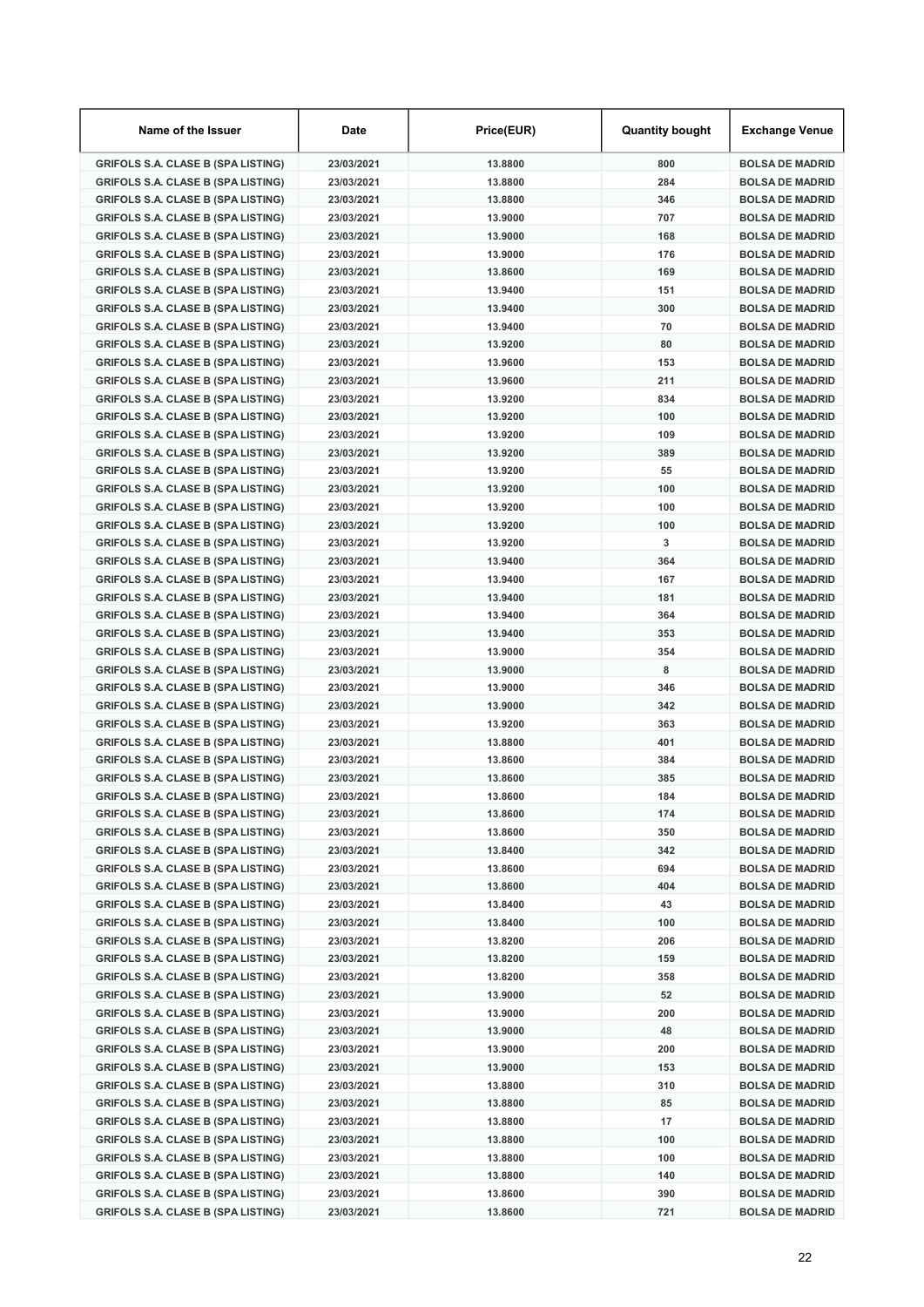| Name of the Issuer                        | Date       | Price(EUR) | <b>Quantity bought</b> | Exchange Venue         |
|-------------------------------------------|------------|------------|------------------------|------------------------|
| <b>GRIFOLS S.A. CLASE B (SPA LISTING)</b> | 23/03/2021 | 13.8600    | 77                     | <b>BOLSA DE MADRID</b> |
| <b>GRIFOLS S.A. CLASE B (SPA LISTING)</b> | 23/03/2021 | 13.8600    | 200                    | <b>BOLSA DE MADRID</b> |
| <b>GRIFOLS S.A. CLASE B (SPA LISTING)</b> | 23/03/2021 | 13,8600    | 90                     | <b>BOLSA DE MADRID</b> |
| <b>GRIFOLS S.A. CLASE B (SPA LISTING)</b> | 23/03/2021 | 13.8600    | 980                    | <b>BOLSA DE MADRID</b> |
| <b>GRIFOLS S.A. CLASE B (SPA LISTING)</b> | 23/03/2021 | 13.8600    | 86                     | <b>BOLSA DE MADRID</b> |
| <b>GRIFOLS S.A. CLASE B (SPA LISTING)</b> | 23/03/2021 | 13.8600    | 353                    | <b>BOLSA DE MADRID</b> |
| <b>GRIFOLS S.A. CLASE B (SPA LISTING)</b> | 23/03/2021 | 13.8600    | 230                    | <b>BOLSA DE MADRID</b> |
| <b>GRIFOLS S.A. CLASE B (SPA LISTING)</b> | 23/03/2021 | 13.8600    | 109                    | <b>BOLSA DE MADRID</b> |
| <b>GRIFOLS S.A. CLASE B (SPA LISTING)</b> | 23/03/2021 | 13.8400    | 773                    | <b>BOLSA DE MADRID</b> |
| <b>GRIFOLS S.A. CLASE B (SPA LISTING)</b> | 23/03/2021 | 13.9600    | 930                    | <b>BOLSA DE MADRID</b> |
| <b>GRIFOLS S.A. CLASE B (SPA LISTING)</b> | 23/03/2021 | 13.9600    | 3                      | <b>BOLSA DE MADRID</b> |
| <b>GRIFOLS S.A. CLASE B (SPA LISTING)</b> | 23/03/2021 | 13.9600    | 364                    | <b>BOLSA DE MADRID</b> |
| <b>GRIFOLS S.A. CLASE B (SPA LISTING)</b> | 23/03/2021 | 13.9800    | 99                     | <b>BOLSA DE MADRID</b> |
| <b>GRIFOLS S.A. CLASE B (SPA LISTING)</b> | 23/03/2021 | 13.9800    | 200                    | <b>BOLSA DE MADRID</b> |
| <b>GRIFOLS S.A. CLASE B (SPA LISTING)</b> | 23/03/2021 | 13.9800    | 54                     | <b>BOLSA DE MADRID</b> |
| <b>GRIFOLS S.A. CLASE B (SPA LISTING)</b> | 23/03/2021 | 13.9800    | 27                     | <b>BOLSA DE MADRID</b> |
| <b>GRIFOLS S.A. CLASE B (SPA LISTING)</b> | 23/03/2021 | 13.9800    | 340                    | <b>BOLSA DE MADRID</b> |
| <b>GRIFOLS S.A. CLASE B (SPA LISTING)</b> | 23/03/2021 | 13.9600    | 358                    | <b>BOLSA DE MADRID</b> |
| <b>GRIFOLS S.A. CLASE B (SPA LISTING)</b> | 23/03/2021 | 13.9600    | 1,087                  | <b>BOLSA DE MADRID</b> |
| <b>GRIFOLS S.A. CLASE B (SPA LISTING)</b> | 23/03/2021 | 13.9800    | 1,413                  | <b>BOLSA DE MADRID</b> |
| <b>GRIFOLS S.A. CLASE B (SPA LISTING)</b> | 23/03/2021 | 13.9600    | 381                    | <b>BOLSA DE MADRID</b> |
| <b>GRIFOLS S.A. CLASE B (SPA LISTING)</b> | 23/03/2021 | 13.9600    | 370                    | <b>BOLSA DE MADRID</b> |
| <b>GRIFOLS S.A. CLASE B (SPA LISTING)</b> | 23/03/2021 | 13.9600    | 453                    | <b>BOLSA DE MADRID</b> |
| <b>GRIFOLS S.A. CLASE B (SPA LISTING)</b> | 23/03/2021 | 13.9600    | 40                     | <b>BOLSA DE MADRID</b> |
| <b>GRIFOLS S.A. CLASE B (SPA LISTING)</b> | 23/03/2021 | 13.9600    | 114                    | <b>BOLSA DE MADRID</b> |
| <b>GRIFOLS S.A. CLASE B (SPA LISTING)</b> | 24/03/2021 | 13.9400    | 385                    | <b>BOLSA DE MADRID</b> |
| <b>GRIFOLS S.A. CLASE B (SPA LISTING)</b> | 24/03/2021 | 14.1000    | 439                    | <b>BOLSA DE MADRID</b> |
| <b>GRIFOLS S.A. CLASE B (SPA LISTING)</b> | 24/03/2021 | 14.0800    | 364                    | <b>BOLSA DE MADRID</b> |
| <b>GRIFOLS S.A. CLASE B (SPA LISTING)</b> | 24/03/2021 | 14.0800    | 135                    | <b>BOLSA DE MADRID</b> |
| <b>GRIFOLS S.A. CLASE B (SPA LISTING)</b> | 24/03/2021 | 14.0800    | 154                    | <b>BOLSA DE MADRID</b> |
| <b>GRIFOLS S.A. CLASE B (SPA LISTING)</b> | 24/03/2021 | 14.0800    | 120                    | <b>BOLSA DE MADRID</b> |
| <b>GRIFOLS S.A. CLASE B (SPA LISTING)</b> | 24/03/2021 | 14.2000    | 305                    | <b>BOLSA DE MADRID</b> |
| <b>GRIFOLS S.A. CLASE B (SPA LISTING)</b> | 24/03/2021 | 14.2000    | 22                     | <b>BOLSA DE MADRID</b> |
| <b>GRIFOLS S.A. CLASE B (SPA LISTING)</b> | 24/03/2021 | 14.1200    | 55                     | <b>BOLSA DE MADRID</b> |
| <b>GRIFOLS S.A. CLASE B (SPA LISTING)</b> | 24/03/2021 | 14.1200    | 300                    | <b>BOLSA DE MADRID</b> |
| <b>GRIFOLS S.A. CLASE B (SPA LISTING)</b> | 24/03/2021 | 14.1200    | 300                    | <b>BOLSA DE MADRID</b> |
| <b>GRIFOLS S.A. CLASE B (SPA LISTING)</b> | 24/03/2021 | 14.1200    | 76                     | <b>BOLSA DE MADRID</b> |
| <b>GRIFOLS S.A. CLASE B (SPA LISTING)</b> | 24/03/2021 | 14.1400    | 470                    | <b>BOLSA DE MADRID</b> |
| <b>GRIFOLS S.A. CLASE B (SPA LISTING)</b> | 24/03/2021 | 14.1200    | 386                    | <b>BOLSA DE MADRID</b> |
| <b>GRIFOLS S.A. CLASE B (SPA LISTING)</b> | 24/03/2021 | 14.0800    | 393                    | <b>BOLSA DE MADRID</b> |
| <b>GRIFOLS S.A. CLASE B (SPA LISTING)</b> | 24/03/2021 | 14.1000    | 410                    | <b>BOLSA DE MADRID</b> |
| <b>GRIFOLS S.A. CLASE B (SPA LISTING)</b> | 24/03/2021 | 14.1800    | 232                    | <b>BOLSA DE MADRID</b> |
| <b>GRIFOLS S.A. CLASE B (SPA LISTING)</b> | 24/03/2021 | 14.1800    | 209                    | <b>BOLSA DE MADRID</b> |
| <b>GRIFOLS S.A. CLASE B (SPA LISTING)</b> | 24/03/2021 | 14.2000    | 364                    | <b>BOLSA DE MADRID</b> |
| <b>GRIFOLS S.A. CLASE B (SPA LISTING)</b> | 24/03/2021 | 14.2000    | 1                      | <b>BOLSA DE MADRID</b> |
| <b>GRIFOLS S.A. CLASE B (SPA LISTING)</b> | 24/03/2021 | 14.2000    | 3                      | <b>BOLSA DE MADRID</b> |
| <b>GRIFOLS S.A. CLASE B (SPA LISTING)</b> | 24/03/2021 | 14.2000    | 7                      | <b>BOLSA DE MADRID</b> |
| <b>GRIFOLS S.A. CLASE B (SPA LISTING)</b> | 24/03/2021 | 14.2000    | 47                     | <b>BOLSA DE MADRID</b> |
| <b>GRIFOLS S.A. CLASE B (SPA LISTING)</b> | 24/03/2021 | 14.2200    | 8                      | <b>BOLSA DE MADRID</b> |
| <b>GRIFOLS S.A. CLASE B (SPA LISTING)</b> | 24/03/2021 | 14.2200    | 37                     | <b>BOLSA DE MADRID</b> |
| <b>GRIFOLS S.A. CLASE B (SPA LISTING)</b> | 24/03/2021 | 14.2200    | $\overline{7}$         | <b>BOLSA DE MADRID</b> |
| <b>GRIFOLS S.A. CLASE B (SPA LISTING)</b> | 24/03/2021 | 14.2200    | 258                    | <b>BOLSA DE MADRID</b> |
| <b>GRIFOLS S.A. CLASE B (SPA LISTING)</b> | 24/03/2021 | 14.2200    | 41                     | <b>BOLSA DE MADRID</b> |
| <b>GRIFOLS S.A. CLASE B (SPA LISTING)</b> | 24/03/2021 | 14.2200    | 65                     | <b>BOLSA DE MADRID</b> |
| <b>GRIFOLS S.A. CLASE B (SPA LISTING)</b> | 24/03/2021 | 14.2200    | 66                     | <b>BOLSA DE MADRID</b> |
| <b>GRIFOLS S.A. CLASE B (SPA LISTING)</b> | 24/03/2021 | 14.2400    | 365                    | <b>BOLSA DE MADRID</b> |
| <b>GRIFOLS S.A. CLASE B (SPA LISTING)</b> | 24/03/2021 | 14.2000    | 372                    | <b>BOLSA DE MADRID</b> |
| <b>GRIFOLS S.A. CLASE B (SPA LISTING)</b> | 24/03/2021 | 14.1200    | 372                    | <b>BOLSA DE MADRID</b> |
| <b>GRIFOLS S.A. CLASE B (SPA LISTING)</b> | 24/03/2021 | 14.2400    | 3                      | <b>BOLSA DE MADRID</b> |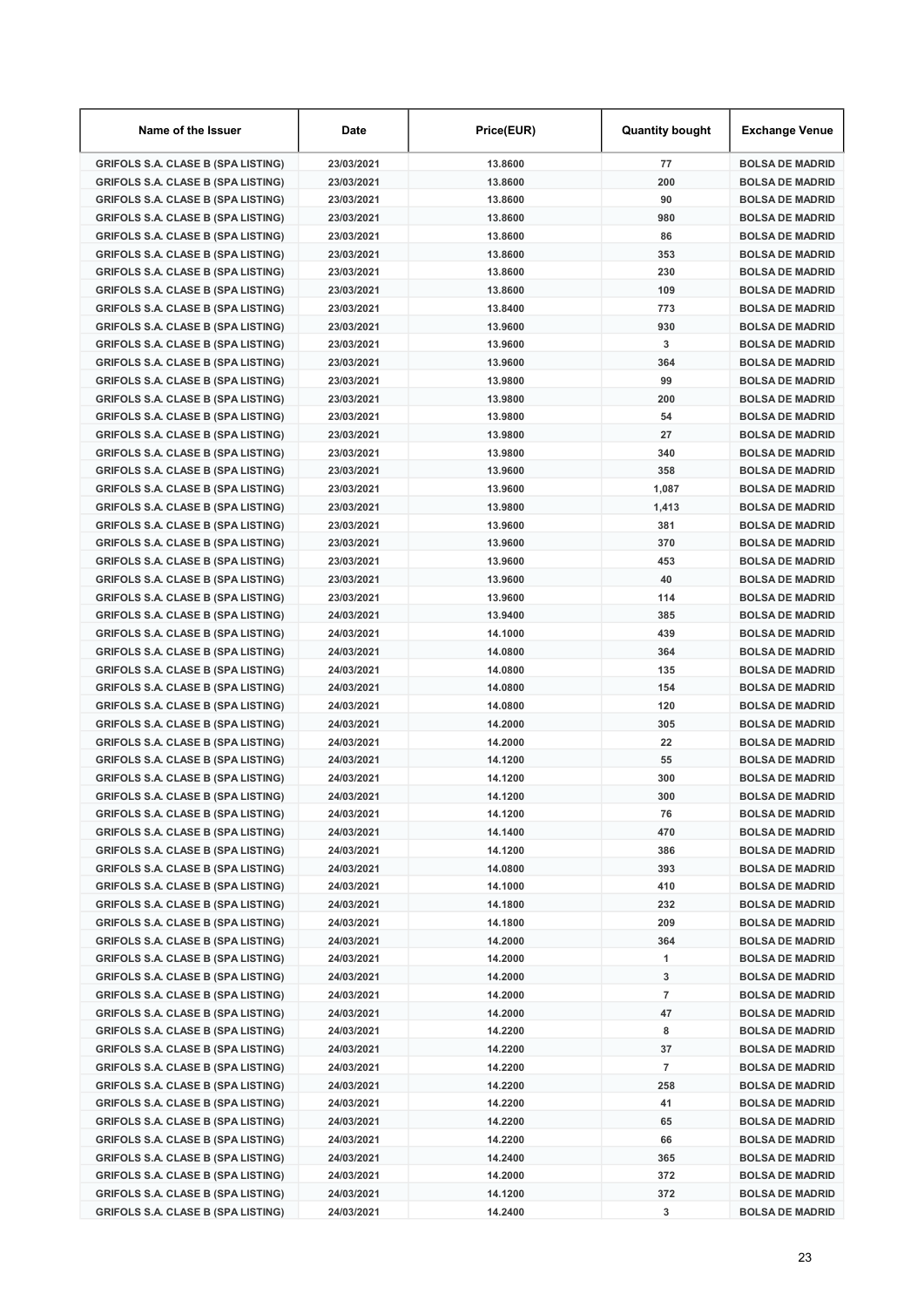| Name of the Issuer                        | Date       | Price(EUR) | <b>Quantity bought</b> | Exchange Venue         |
|-------------------------------------------|------------|------------|------------------------|------------------------|
| <b>GRIFOLS S.A. CLASE B (SPA LISTING)</b> | 24/03/2021 | 14.2400    | 363                    | <b>BOLSA DE MADRID</b> |
| <b>GRIFOLS S.A. CLASE B (SPA LISTING)</b> | 24/03/2021 | 14.2000    | 28                     | <b>BOLSA DE MADRID</b> |
| <b>GRIFOLS S.A. CLASE B (SPA LISTING)</b> | 24/03/2021 | 14.2000    | 179                    | <b>BOLSA DE MADRID</b> |
| <b>GRIFOLS S.A. CLASE B (SPA LISTING)</b> | 24/03/2021 | 14.2000    | 178                    | <b>BOLSA DE MADRID</b> |
| <b>GRIFOLS S.A. CLASE B (SPA LISTING)</b> | 24/03/2021 | 14.2200    | 11                     | <b>BOLSA DE MADRID</b> |
| <b>GRIFOLS S.A. CLASE B (SPA LISTING)</b> | 24/03/2021 | 14.2200    | 76                     | <b>BOLSA DE MADRID</b> |
| <b>GRIFOLS S.A. CLASE B (SPA LISTING)</b> | 24/03/2021 | 14.2200    | 16                     | <b>BOLSA DE MADRID</b> |
| <b>GRIFOLS S.A. CLASE B (SPA LISTING)</b> | 24/03/2021 | 14.2200    | 3                      | <b>BOLSA DE MADRID</b> |
| <b>GRIFOLS S.A. CLASE B (SPA LISTING)</b> | 24/03/2021 | 14.2400    | 14                     | <b>BOLSA DE MADRID</b> |
| <b>GRIFOLS S.A. CLASE B (SPA LISTING)</b> | 24/03/2021 | 14.2800    | 10                     | <b>BOLSA DE MADRID</b> |
| <b>GRIFOLS S.A. CLASE B (SPA LISTING)</b> | 24/03/2021 | 14.2800    | $\overline{2}$         | <b>BOLSA DE MADRID</b> |
| <b>GRIFOLS S.A. CLASE B (SPA LISTING)</b> | 24/03/2021 | 14.2800    | 181                    | <b>BOLSA DE MADRID</b> |
| <b>GRIFOLS S.A. CLASE B (SPA LISTING)</b> | 24/03/2021 | 14.2800    | 53                     | <b>BOLSA DE MADRID</b> |
| <b>GRIFOLS S.A. CLASE B (SPA LISTING)</b> | 24/03/2021 | 14.2800    | 13                     | <b>BOLSA DE MADRID</b> |
| <b>GRIFOLS S.A. CLASE B (SPA LISTING)</b> | 24/03/2021 | 14.2800    | 106                    | <b>BOLSA DE MADRID</b> |
| <b>GRIFOLS S.A. CLASE B (SPA LISTING)</b> | 24/03/2021 | 14.2800    | 19                     | <b>BOLSA DE MADRID</b> |
| <b>GRIFOLS S.A. CLASE B (SPA LISTING)</b> | 24/03/2021 | 14.3000    | 28                     | <b>BOLSA DE MADRID</b> |
| <b>GRIFOLS S.A. CLASE B (SPA LISTING)</b> | 24/03/2021 | 14.3000    | 14                     | <b>BOLSA DE MADRID</b> |
| <b>GRIFOLS S.A. CLASE B (SPA LISTING)</b> | 24/03/2021 | 14.2400    | 214                    | <b>BOLSA DE MADRID</b> |
| <b>GRIFOLS S.A. CLASE B (SPA LISTING)</b> | 24/03/2021 | 14.2400    | 83                     | <b>BOLSA DE MADRID</b> |
| <b>GRIFOLS S.A. CLASE B (SPA LISTING)</b> | 24/03/2021 | 14.2400    | 16                     | <b>BOLSA DE MADRID</b> |
| <b>GRIFOLS S.A. CLASE B (SPA LISTING)</b> | 24/03/2021 | 14.2200    | 41                     | <b>BOLSA DE MADRID</b> |
| <b>GRIFOLS S.A. CLASE B (SPA LISTING)</b> | 24/03/2021 | 14.2200    | 48                     | <b>BOLSA DE MADRID</b> |
| <b>GRIFOLS S.A. CLASE B (SPA LISTING)</b> | 24/03/2021 | 14.2200    | 10                     | <b>BOLSA DE MADRID</b> |
| <b>GRIFOLS S.A. CLASE B (SPA LISTING)</b> | 24/03/2021 | 14.2200    | 5                      | <b>BOLSA DE MADRID</b> |
| <b>GRIFOLS S.A. CLASE B (SPA LISTING)</b> | 24/03/2021 | 14.2200    | $\overline{2}$         | <b>BOLSA DE MADRID</b> |
| <b>GRIFOLS S.A. CLASE B (SPA LISTING)</b> | 24/03/2021 | 14.2200    | 63                     | <b>BOLSA DE MADRID</b> |
| <b>GRIFOLS S.A. CLASE B (SPA LISTING)</b> | 24/03/2021 | 14.2200    | 13                     | <b>BOLSA DE MADRID</b> |
| <b>GRIFOLS S.A. CLASE B (SPA LISTING)</b> | 24/03/2021 | 14.2200    | 3                      | <b>BOLSA DE MADRID</b> |
| <b>GRIFOLS S.A. CLASE B (SPA LISTING)</b> | 24/03/2021 | 14.2400    | 8                      | <b>BOLSA DE MADRID</b> |
| <b>GRIFOLS S.A. CLASE B (SPA LISTING)</b> | 24/03/2021 | 14.2400    | 41                     | <b>BOLSA DE MADRID</b> |
| <b>GRIFOLS S.A. CLASE B (SPA LISTING)</b> | 24/03/2021 | 14.2400    | 43                     | <b>BOLSA DE MADRID</b> |
| <b>GRIFOLS S.A. CLASE B (SPA LISTING)</b> | 24/03/2021 | 14.2400    | 47                     | <b>BOLSA DE MADRID</b> |
| <b>GRIFOLS S.A. CLASE B (SPA LISTING)</b> | 24/03/2021 | 14.2400    | 47                     | <b>BOLSA DE MADRID</b> |
| <b>GRIFOLS S.A. CLASE B (SPA LISTING)</b> | 24/03/2021 | 14.2400    | 47                     | <b>BOLSA DE MADRID</b> |
| <b>GRIFOLS S.A. CLASE B (SPA LISTING)</b> | 24/03/2021 | 14.2400    | 47                     | <b>BOLSA DE MADRID</b> |
| <b>GRIFOLS S.A. CLASE B (SPA LISTING)</b> | 24/03/2021 | 14.2400    | 5                      | <b>BOLSA DE MADRID</b> |
| <b>GRIFOLS S.A. CLASE B (SPA LISTING)</b> | 24/03/2021 | 14.2400    | 99                     | <b>BOLSA DE MADRID</b> |
| <b>GRIFOLS S.A. CLASE B (SPA LISTING)</b> | 24/03/2021 | 14.3000    | 317                    | <b>BOLSA DE MADRID</b> |
| <b>GRIFOLS S.A. CLASE B (SPA LISTING)</b> | 24/03/2021 | 14.2600    | 311                    | <b>BOLSA DE MADRID</b> |
| <b>GRIFOLS S.A. CLASE B (SPA LISTING)</b> | 24/03/2021 | 14.2600    | 113                    | <b>BOLSA DE MADRID</b> |
| <b>GRIFOLS S.A. CLASE B (SPA LISTING)</b> | 24/03/2021 | 14.3000    | 160                    | <b>BOLSA DE MADRID</b> |
| <b>GRIFOLS S.A. CLASE B (SPA LISTING)</b> | 24/03/2021 | 14.3000    | 32                     | <b>BOLSA DE MADRID</b> |
| <b>GRIFOLS S.A. CLASE B (SPA LISTING)</b> | 24/03/2021 | 14.3000    | 6                      | <b>BOLSA DE MADRID</b> |
| <b>GRIFOLS S.A. CLASE B (SPA LISTING)</b> | 24/03/2021 | 14.3000    | 1                      | <b>BOLSA DE MADRID</b> |
| <b>GRIFOLS S.A. CLASE B (SPA LISTING)</b> | 24/03/2021 | 14.3000    | 1                      | <b>BOLSA DE MADRID</b> |
| <b>GRIFOLS S.A. CLASE B (SPA LISTING)</b> | 24/03/2021 | 14.3000    | 45                     | <b>BOLSA DE MADRID</b> |
| <b>GRIFOLS S.A. CLASE B (SPA LISTING)</b> | 24/03/2021 | 14.3000    | 45                     | <b>BOLSA DE MADRID</b> |
| <b>GRIFOLS S.A. CLASE B (SPA LISTING)</b> | 24/03/2021 | 14.3000    | 18                     | <b>BOLSA DE MADRID</b> |
| <b>GRIFOLS S.A. CLASE B (SPA LISTING)</b> | 24/03/2021 | 14.3000    | 3                      | <b>BOLSA DE MADRID</b> |
| <b>GRIFOLS S.A. CLASE B (SPA LISTING)</b> | 24/03/2021 | 14.3000    | 1                      | <b>BOLSA DE MADRID</b> |
| <b>GRIFOLS S.A. CLASE B (SPA LISTING)</b> | 24/03/2021 | 14.3000    | 12                     | <b>BOLSA DE MADRID</b> |
| <b>GRIFOLS S.A. CLASE B (SPA LISTING)</b> | 24/03/2021 | 14.3000    | 216                    | <b>BOLSA DE MADRID</b> |
| <b>GRIFOLS S.A. CLASE B (SPA LISTING)</b> | 24/03/2021 | 14.3000    | 200                    | <b>BOLSA DE MADRID</b> |
| <b>GRIFOLS S.A. CLASE B (SPA LISTING)</b> | 24/03/2021 | 14.3000    | 276                    | <b>BOLSA DE MADRID</b> |
| <b>GRIFOLS S.A. CLASE B (SPA LISTING)</b> | 24/03/2021 | 14.3000    | 341                    | <b>BOLSA DE MADRID</b> |
| <b>GRIFOLS S.A. CLASE B (SPA LISTING)</b> | 24/03/2021 | 14.2600    | 27                     | <b>BOLSA DE MADRID</b> |
| <b>GRIFOLS S.A. CLASE B (SPA LISTING)</b> | 24/03/2021 | 14.2600    | 402                    | <b>BOLSA DE MADRID</b> |
| <b>GRIFOLS S.A. CLASE B (SPA LISTING)</b> | 24/03/2021 | 14.3000    | 156                    | <b>BOLSA DE MADRID</b> |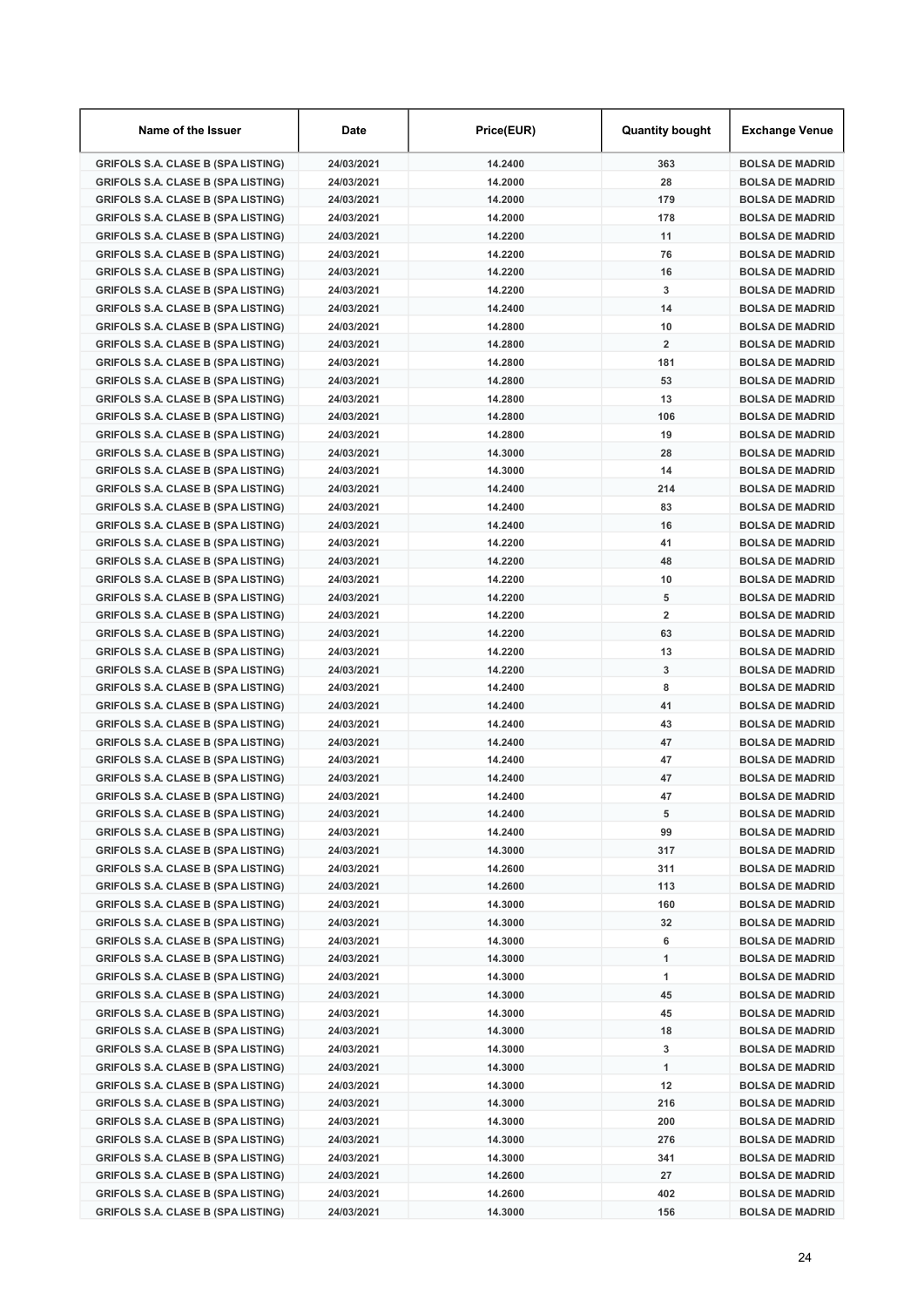| Name of the Issuer                        | Date       | Price(EUR) | <b>Quantity bought</b> | Exchange Venue         |
|-------------------------------------------|------------|------------|------------------------|------------------------|
| <b>GRIFOLS S.A. CLASE B (SPA LISTING)</b> | 24/03/2021 | 14.3000    | 181                    | <b>BOLSA DE MADRID</b> |
| <b>GRIFOLS S.A. CLASE B (SPA LISTING)</b> | 24/03/2021 | 14.3000    | 79                     | <b>BOLSA DE MADRID</b> |
| <b>GRIFOLS S.A. CLASE B (SPA LISTING)</b> | 24/03/2021 | 14.2800    | 208                    | <b>BOLSA DE MADRID</b> |
| <b>GRIFOLS S.A. CLASE B (SPA LISTING)</b> | 24/03/2021 | 14.2800    | 3                      | <b>BOLSA DE MADRID</b> |
| <b>GRIFOLS S.A. CLASE B (SPA LISTING)</b> | 24/03/2021 | 14.2800    | 215                    | <b>BOLSA DE MADRID</b> |
| <b>GRIFOLS S.A. CLASE B (SPA LISTING)</b> | 24/03/2021 | 14.3000    | 192                    | <b>BOLSA DE MADRID</b> |
| <b>GRIFOLS S.A. CLASE B (SPA LISTING)</b> | 24/03/2021 | 14.3000    | 143                    | <b>BOLSA DE MADRID</b> |
| <b>GRIFOLS S.A. CLASE B (SPA LISTING)</b> | 24/03/2021 | 14.3000    | 26                     | <b>BOLSA DE MADRID</b> |
| <b>GRIFOLS S.A. CLASE B (SPA LISTING)</b> | 24/03/2021 | 14.3000    | 63                     | <b>BOLSA DE MADRID</b> |
| <b>GRIFOLS S.A. CLASE B (SPA LISTING)</b> | 24/03/2021 | 14.2600    | 165                    | <b>BOLSA DE MADRID</b> |
| <b>GRIFOLS S.A. CLASE B (SPA LISTING)</b> | 24/03/2021 | 14.2600    | 26                     | <b>BOLSA DE MADRID</b> |
| <b>GRIFOLS S.A. CLASE B (SPA LISTING)</b> | 24/03/2021 | 14.2600    | 6                      | <b>BOLSA DE MADRID</b> |
| <b>GRIFOLS S.A. CLASE B (SPA LISTING)</b> | 24/03/2021 | 14.2600    | 1                      | <b>BOLSA DE MADRID</b> |
| <b>GRIFOLS S.A. CLASE B (SPA LISTING)</b> | 24/03/2021 | 14.2400    | 63                     | <b>BOLSA DE MADRID</b> |
| <b>GRIFOLS S.A. CLASE B (SPA LISTING)</b> | 24/03/2021 | 14.2400    | 372                    | <b>BOLSA DE MADRID</b> |
| <b>GRIFOLS S.A. CLASE B (SPA LISTING)</b> | 24/03/2021 | 14.2400    | 284                    | <b>BOLSA DE MADRID</b> |
| <b>GRIFOLS S.A. CLASE B (SPA LISTING)</b> | 24/03/2021 | 14.2200    | 239                    | <b>BOLSA DE MADRID</b> |
| <b>GRIFOLS S.A. CLASE B (SPA LISTING)</b> | 24/03/2021 | 14.2600    | 135                    | <b>BOLSA DE MADRID</b> |
| <b>GRIFOLS S.A. CLASE B (SPA LISTING)</b> | 24/03/2021 | 14.2600    | 172                    | <b>BOLSA DE MADRID</b> |
| <b>GRIFOLS S.A. CLASE B (SPA LISTING)</b> | 24/03/2021 | 14.2600    | 373                    | <b>BOLSA DE MADRID</b> |
| <b>GRIFOLS S.A. CLASE B (SPA LISTING)</b> | 24/03/2021 | 14.2600    | 68                     | <b>BOLSA DE MADRID</b> |
| <b>GRIFOLS S.A. CLASE B (SPA LISTING)</b> | 24/03/2021 | 14.1600    | 135                    | <b>BOLSA DE MADRID</b> |
| <b>GRIFOLS S.A. CLASE B (SPA LISTING)</b> | 24/03/2021 | 14.1600    | 33                     | <b>BOLSA DE MADRID</b> |
| <b>GRIFOLS S.A. CLASE B (SPA LISTING)</b> | 24/03/2021 | 14.1600    | 33                     | <b>BOLSA DE MADRID</b> |
| <b>GRIFOLS S.A. CLASE B (SPA LISTING)</b> | 24/03/2021 | 14.1600    | 19                     | <b>BOLSA DE MADRID</b> |
| <b>GRIFOLS S.A. CLASE B (SPA LISTING)</b> | 24/03/2021 | 14.1400    | 70                     | <b>BOLSA DE MADRID</b> |
| <b>GRIFOLS S.A. CLASE B (SPA LISTING)</b> | 24/03/2021 | 14.1400    | 53                     | <b>BOLSA DE MADRID</b> |
| <b>GRIFOLS S.A. CLASE B (SPA LISTING)</b> | 24/03/2021 | 14.1600    | 99                     | <b>BOLSA DE MADRID</b> |
| <b>GRIFOLS S.A. CLASE B (SPA LISTING)</b> | 24/03/2021 | 14.1600    | 249                    | <b>BOLSA DE MADRID</b> |
| <b>GRIFOLS S.A. CLASE B (SPA LISTING)</b> | 24/03/2021 | 14.1600    | 165                    | <b>BOLSA DE MADRID</b> |
| <b>GRIFOLS S.A. CLASE B (SPA LISTING)</b> | 24/03/2021 | 14.1600    | 210                    | <b>BOLSA DE MADRID</b> |
| <b>GRIFOLS S.A. CLASE B (SPA LISTING)</b> | 24/03/2021 | 14.1600    | 107                    | <b>BOLSA DE MADRID</b> |
| <b>GRIFOLS S.A. CLASE B (SPA LISTING)</b> | 24/03/2021 | 14.1400    | 350                    | <b>BOLSA DE MADRID</b> |
| <b>GRIFOLS S.A. CLASE B (SPA LISTING)</b> | 24/03/2021 | 14.1400    | 20                     | <b>BOLSA DE MADRID</b> |
| <b>GRIFOLS S.A. CLASE B (SPA LISTING)</b> | 24/03/2021 | 14.3200    | 85                     | <b>BOLSA DE MADRID</b> |
| <b>GRIFOLS S.A. CLASE B (SPA LISTING)</b> | 24/03/2021 | 14.3200    | 313                    | <b>BOLSA DE MADRID</b> |
| <b>GRIFOLS S.A. CLASE B (SPA LISTING)</b> | 24/03/2021 | 14.3200    | 22                     | <b>BOLSA DE MADRID</b> |
| <b>GRIFOLS S.A. CLASE B (SPA LISTING)</b> | 24/03/2021 | 14.3000    | 1                      | <b>BOLSA DE MADRID</b> |
| <b>GRIFOLS S.A. CLASE B (SPA LISTING)</b> | 24/03/2021 | 14.3000    | 89                     | <b>BOLSA DE MADRID</b> |
| <b>GRIFOLS S.A. CLASE B (SPA LISTING)</b> | 24/03/2021 | 14.3000    | 19                     | <b>BOLSA DE MADRID</b> |
| <b>GRIFOLS S.A. CLASE B (SPA LISTING)</b> | 24/03/2021 | 14.3000    | 41                     | <b>BOLSA DE MADRID</b> |
| <b>GRIFOLS S.A. CLASE B (SPA LISTING)</b> | 24/03/2021 | 14.3000    | 41                     | <b>BOLSA DE MADRID</b> |
| <b>GRIFOLS S.A. CLASE B (SPA LISTING)</b> | 24/03/2021 | 14.3000    | 293                    | <b>BOLSA DE MADRID</b> |
| <b>GRIFOLS S.A. CLASE B (SPA LISTING)</b> | 24/03/2021 | 14.3000    | 428                    | <b>BOLSA DE MADRID</b> |
| <b>GRIFOLS S.A. CLASE B (SPA LISTING)</b> | 24/03/2021 | 14.3000    | 75                     | <b>BOLSA DE MADRID</b> |
| <b>GRIFOLS S.A. CLASE B (SPA LISTING)</b> | 24/03/2021 | 14.3000    | 336                    | <b>BOLSA DE MADRID</b> |
| <b>GRIFOLS S.A. CLASE B (SPA LISTING)</b> | 24/03/2021 | 14.3000    | 1                      | <b>BOLSA DE MADRID</b> |
| <b>GRIFOLS S.A. CLASE B (SPA LISTING)</b> | 24/03/2021 | 14.2600    | 200                    | <b>BOLSA DE MADRID</b> |
| <b>GRIFOLS S.A. CLASE B (SPA LISTING)</b> | 24/03/2021 | 14.2600    | 87                     | <b>BOLSA DE MADRID</b> |
| <b>GRIFOLS S.A. CLASE B (SPA LISTING)</b> | 24/03/2021 | 14.2600    | 29                     | <b>BOLSA DE MADRID</b> |
| <b>GRIFOLS S.A. CLASE B (SPA LISTING)</b> | 24/03/2021 | 14.2600    | 70                     | <b>BOLSA DE MADRID</b> |
| <b>GRIFOLS S.A. CLASE B (SPA LISTING)</b> | 24/03/2021 | 14.2600    | 41                     | <b>BOLSA DE MADRID</b> |
| <b>GRIFOLS S.A. CLASE B (SPA LISTING)</b> | 24/03/2021 | 14.2600    | 11                     | <b>BOLSA DE MADRID</b> |
| <b>GRIFOLS S.A. CLASE B (SPA LISTING)</b> | 24/03/2021 | 14.2600    | 30                     | <b>BOLSA DE MADRID</b> |
| <b>GRIFOLS S.A. CLASE B (SPA LISTING)</b> | 24/03/2021 | 14.2600    | 400                    | <b>BOLSA DE MADRID</b> |
| <b>GRIFOLS S.A. CLASE B (SPA LISTING)</b> | 24/03/2021 | 14.2400    | 392                    | <b>BOLSA DE MADRID</b> |
| <b>GRIFOLS S.A. CLASE B (SPA LISTING)</b> | 24/03/2021 | 14.3200    | 121                    | <b>BOLSA DE MADRID</b> |
| <b>GRIFOLS S.A. CLASE B (SPA LISTING)</b> | 24/03/2021 | 14.3200    | 40                     | <b>BOLSA DE MADRID</b> |
| <b>GRIFOLS S.A. CLASE B (SPA LISTING)</b> | 24/03/2021 | 14.3200    | 40                     | <b>BOLSA DE MADRID</b> |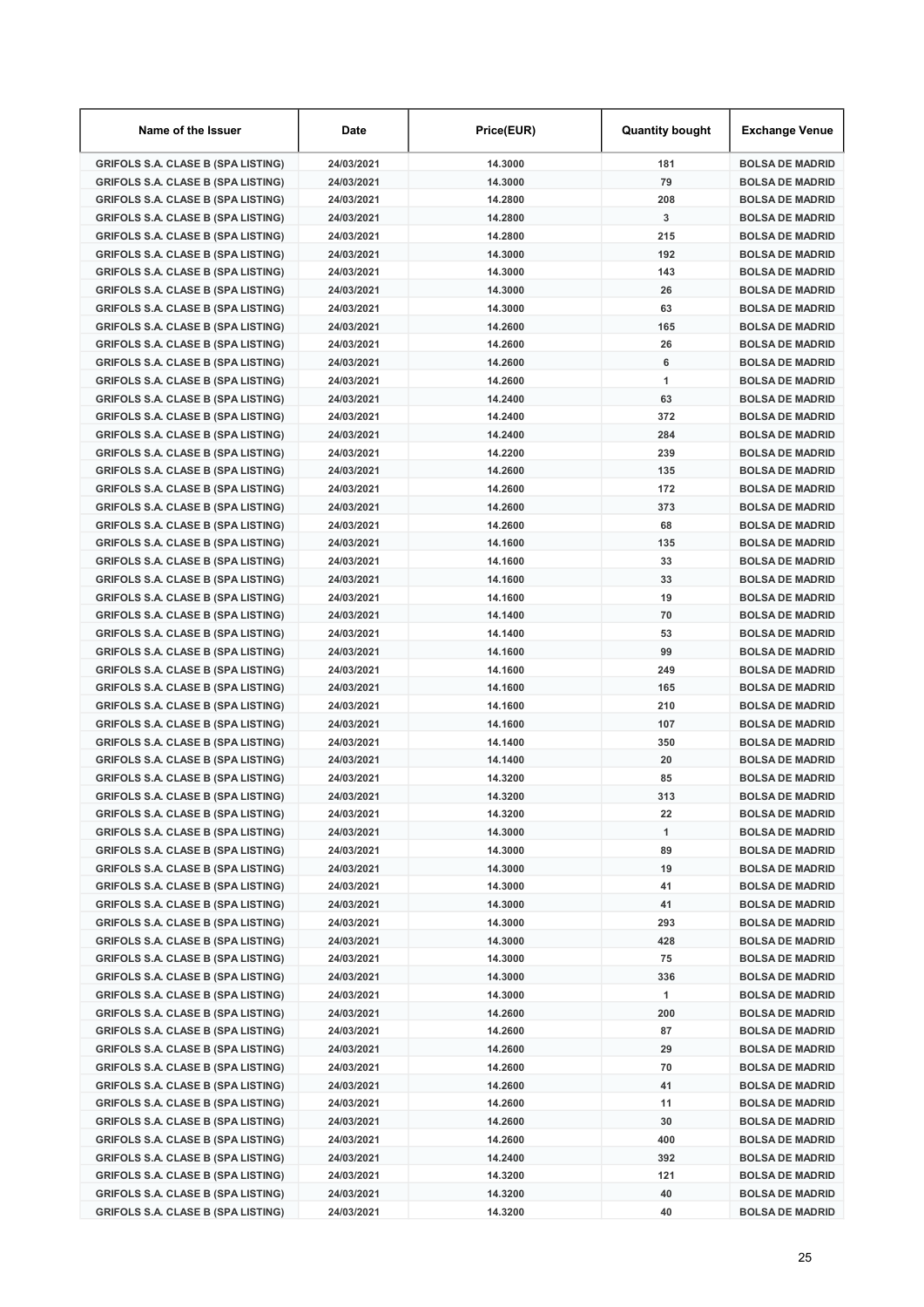| Name of the Issuer                        | Date       | Price(EUR) | <b>Quantity bought</b>  | Exchange Venue         |
|-------------------------------------------|------------|------------|-------------------------|------------------------|
| <b>GRIFOLS S.A. CLASE B (SPA LISTING)</b> | 24/03/2021 | 14.3200    | 48                      | <b>BOLSA DE MADRID</b> |
| <b>GRIFOLS S.A. CLASE B (SPA LISTING)</b> | 24/03/2021 | 14.3200    | 125                     | <b>BOLSA DE MADRID</b> |
| <b>GRIFOLS S.A. CLASE B (SPA LISTING)</b> | 24/03/2021 | 14.3200    | 131                     | <b>BOLSA DE MADRID</b> |
| <b>GRIFOLS S.A. CLASE B (SPA LISTING)</b> | 24/03/2021 | 14.3200    | 34                      | <b>BOLSA DE MADRID</b> |
| <b>GRIFOLS S.A. CLASE B (SPA LISTING)</b> | 24/03/2021 | 14.3400    | 411                     | <b>BOLSA DE MADRID</b> |
| <b>GRIFOLS S.A. CLASE B (SPA LISTING)</b> | 24/03/2021 | 14.3000    | 45                      | <b>BOLSA DE MADRID</b> |
| <b>GRIFOLS S.A. CLASE B (SPA LISTING)</b> | 24/03/2021 | 14.3000    | 140                     | <b>BOLSA DE MADRID</b> |
| <b>GRIFOLS S.A. CLASE B (SPA LISTING)</b> | 24/03/2021 | 14.3000    | 60                      | <b>BOLSA DE MADRID</b> |
| <b>GRIFOLS S.A. CLASE B (SPA LISTING)</b> | 24/03/2021 | 14.3000    | 18                      | <b>BOLSA DE MADRID</b> |
| <b>GRIFOLS S.A. CLASE B (SPA LISTING)</b> | 24/03/2021 | 14.3000    | 65                      | <b>BOLSA DE MADRID</b> |
| <b>GRIFOLS S.A. CLASE B (SPA LISTING)</b> | 24/03/2021 | 14.3000    | 19                      | <b>BOLSA DE MADRID</b> |
| <b>GRIFOLS S.A. CLASE B (SPA LISTING)</b> | 24/03/2021 | 14.3000    | 3                       | <b>BOLSA DE MADRID</b> |
| <b>GRIFOLS S.A. CLASE B (SPA LISTING)</b> | 24/03/2021 | 14.3000    | 27                      | <b>BOLSA DE MADRID</b> |
| <b>GRIFOLS S.A. CLASE B (SPA LISTING)</b> | 24/03/2021 | 14.3000    | 19                      | <b>BOLSA DE MADRID</b> |
| <b>GRIFOLS S.A. CLASE B (SPA LISTING)</b> | 24/03/2021 | 14.3000    | 17                      | <b>BOLSA DE MADRID</b> |
| <b>GRIFOLS S.A. CLASE B (SPA LISTING)</b> | 24/03/2021 | 14.3000    | 20                      | <b>BOLSA DE MADRID</b> |
| <b>GRIFOLS S.A. CLASE B (SPA LISTING)</b> | 24/03/2021 | 14.3000    | 20                      | <b>BOLSA DE MADRID</b> |
| <b>GRIFOLS S.A. CLASE B (SPA LISTING)</b> | 24/03/2021 | 14.3000    | 20                      | <b>BOLSA DE MADRID</b> |
| <b>GRIFOLS S.A. CLASE B (SPA LISTING)</b> | 24/03/2021 | 14.3000    | 15                      | <b>BOLSA DE MADRID</b> |
| <b>GRIFOLS S.A. CLASE B (SPA LISTING)</b> | 24/03/2021 | 14.3000    | 12                      | <b>BOLSA DE MADRID</b> |
| <b>GRIFOLS S.A. CLASE B (SPA LISTING)</b> | 24/03/2021 | 14.3000    | 61                      | <b>BOLSA DE MADRID</b> |
| <b>GRIFOLS S.A. CLASE B (SPA LISTING)</b> | 24/03/2021 | 14.3000    | 25                      | <b>BOLSA DE MADRID</b> |
| <b>GRIFOLS S.A. CLASE B (SPA LISTING)</b> | 24/03/2021 | 14.3000    | 59                      | <b>BOLSA DE MADRID</b> |
| <b>GRIFOLS S.A. CLASE B (SPA LISTING)</b> | 24/03/2021 | 14.3000    | 16                      | <b>BOLSA DE MADRID</b> |
| <b>GRIFOLS S.A. CLASE B (SPA LISTING)</b> | 24/03/2021 | 14.3000    | 10                      | <b>BOLSA DE MADRID</b> |
| <b>GRIFOLS S.A. CLASE B (SPA LISTING)</b> | 24/03/2021 | 14.3400    | 28                      | <b>BOLSA DE MADRID</b> |
| <b>GRIFOLS S.A. CLASE B (SPA LISTING)</b> | 24/03/2021 | 14.3400    | 28                      | <b>BOLSA DE MADRID</b> |
| <b>GRIFOLS S.A. CLASE B (SPA LISTING)</b> | 24/03/2021 | 14.3400    | 291                     | <b>BOLSA DE MADRID</b> |
| <b>GRIFOLS S.A. CLASE B (SPA LISTING)</b> | 24/03/2021 | 14.3400    | 58                      | <b>BOLSA DE MADRID</b> |
| <b>GRIFOLS S.A. CLASE B (SPA LISTING)</b> | 24/03/2021 | 14.3400    | 11                      | <b>BOLSA DE MADRID</b> |
| <b>GRIFOLS S.A. CLASE B (SPA LISTING)</b> | 24/03/2021 | 14.3400    | $\overline{\mathbf{2}}$ | <b>BOLSA DE MADRID</b> |
| <b>GRIFOLS S.A. CLASE B (SPA LISTING)</b> | 24/03/2021 | 14.3400    | 1                       | <b>BOLSA DE MADRID</b> |
| <b>GRIFOLS S.A. CLASE B (SPA LISTING)</b> | 24/03/2021 | 14.3400    | 6                       | <b>BOLSA DE MADRID</b> |
| <b>GRIFOLS S.A. CLASE B (SPA LISTING)</b> | 24/03/2021 | 14.3400    | 419                     | <b>BOLSA DE MADRID</b> |
| <b>GRIFOLS S.A. CLASE B (SPA LISTING)</b> | 24/03/2021 | 14.3600    | 423                     | <b>BOLSA DE MADRID</b> |
| <b>GRIFOLS S.A. CLASE B (SPA LISTING)</b> | 24/03/2021 | 14.3600    | 1                       | <b>BOLSA DE MADRID</b> |
| <b>GRIFOLS S.A. CLASE B (SPA LISTING)</b> | 24/03/2021 | 14.3400    | 45                      | <b>BOLSA DE MADRID</b> |
| <b>GRIFOLS S.A. CLASE B (SPA LISTING)</b> | 24/03/2021 | 14.3400    | 45                      | <b>BOLSA DE MADRID</b> |
| <b>GRIFOLS S.A. CLASE B (SPA LISTING)</b> | 24/03/2021 | 14.3400    | 24                      | <b>BOLSA DE MADRID</b> |
| <b>GRIFOLS S.A. CLASE B (SPA LISTING)</b> | 24/03/2021 | 14.3400    | 117                     | <b>BOLSA DE MADRID</b> |
| <b>GRIFOLS S.A. CLASE B (SPA LISTING)</b> | 24/03/2021 | 14.3400    | 28                      | <b>BOLSA DE MADRID</b> |
| <b>GRIFOLS S.A. CLASE B (SPA LISTING)</b> | 24/03/2021 | 14.3400    | 50                      | <b>BOLSA DE MADRID</b> |
| <b>GRIFOLS S.A. CLASE B (SPA LISTING)</b> | 24/03/2021 | 14.3400    | 62                      | <b>BOLSA DE MADRID</b> |
| <b>GRIFOLS S.A. CLASE B (SPA LISTING)</b> | 24/03/2021 | 14.3200    | 112                     | <b>BOLSA DE MADRID</b> |
| <b>GRIFOLS S.A. CLASE B (SPA LISTING)</b> | 24/03/2021 | 14.3200    | 319                     | <b>BOLSA DE MADRID</b> |
| <b>GRIFOLS S.A. CLASE B (SPA LISTING)</b> | 24/03/2021 | 14.3400    | 303                     | <b>BOLSA DE MADRID</b> |
| <b>GRIFOLS S.A. CLASE B (SPA LISTING)</b> | 24/03/2021 | 14.3400    | 93                      | <b>BOLSA DE MADRID</b> |
| <b>GRIFOLS S.A. CLASE B (SPA LISTING)</b> | 24/03/2021 | 14.3400    | 17                      | <b>BOLSA DE MADRID</b> |
| <b>GRIFOLS S.A. CLASE B (SPA LISTING)</b> | 24/03/2021 | 14.3400    | 15                      | <b>BOLSA DE MADRID</b> |
| <b>GRIFOLS S.A. CLASE B (SPA LISTING)</b> | 24/03/2021 | 14.3400    | 15                      | <b>BOLSA DE MADRID</b> |
| <b>GRIFOLS S.A. CLASE B (SPA LISTING)</b> | 24/03/2021 | 14.3400    | 56                      | <b>BOLSA DE MADRID</b> |
| <b>GRIFOLS S.A. CLASE B (SPA LISTING)</b> | 24/03/2021 | 14.3400    | 17                      | <b>BOLSA DE MADRID</b> |
| <b>GRIFOLS S.A. CLASE B (SPA LISTING)</b> | 24/03/2021 | 14.3800    | 100                     | <b>BOLSA DE MADRID</b> |
| <b>GRIFOLS S.A. CLASE B (SPA LISTING)</b> | 24/03/2021 | 14.3800    | 401                     | <b>BOLSA DE MADRID</b> |
| <b>GRIFOLS S.A. CLASE B (SPA LISTING)</b> | 24/03/2021 | 14.3400    | 14                      | <b>BOLSA DE MADRID</b> |
| <b>GRIFOLS S.A. CLASE B (SPA LISTING)</b> | 24/03/2021 | 14.3400    | 31                      | <b>BOLSA DE MADRID</b> |
| <b>GRIFOLS S.A. CLASE B (SPA LISTING)</b> | 24/03/2021 | 14.3400    | 31                      | <b>BOLSA DE MADRID</b> |
| <b>GRIFOLS S.A. CLASE B (SPA LISTING)</b> | 24/03/2021 | 14.3400    | 31                      | <b>BOLSA DE MADRID</b> |
| <b>GRIFOLS S.A. CLASE B (SPA LISTING)</b> | 24/03/2021 | 14.3400    | 30                      | <b>BOLSA DE MADRID</b> |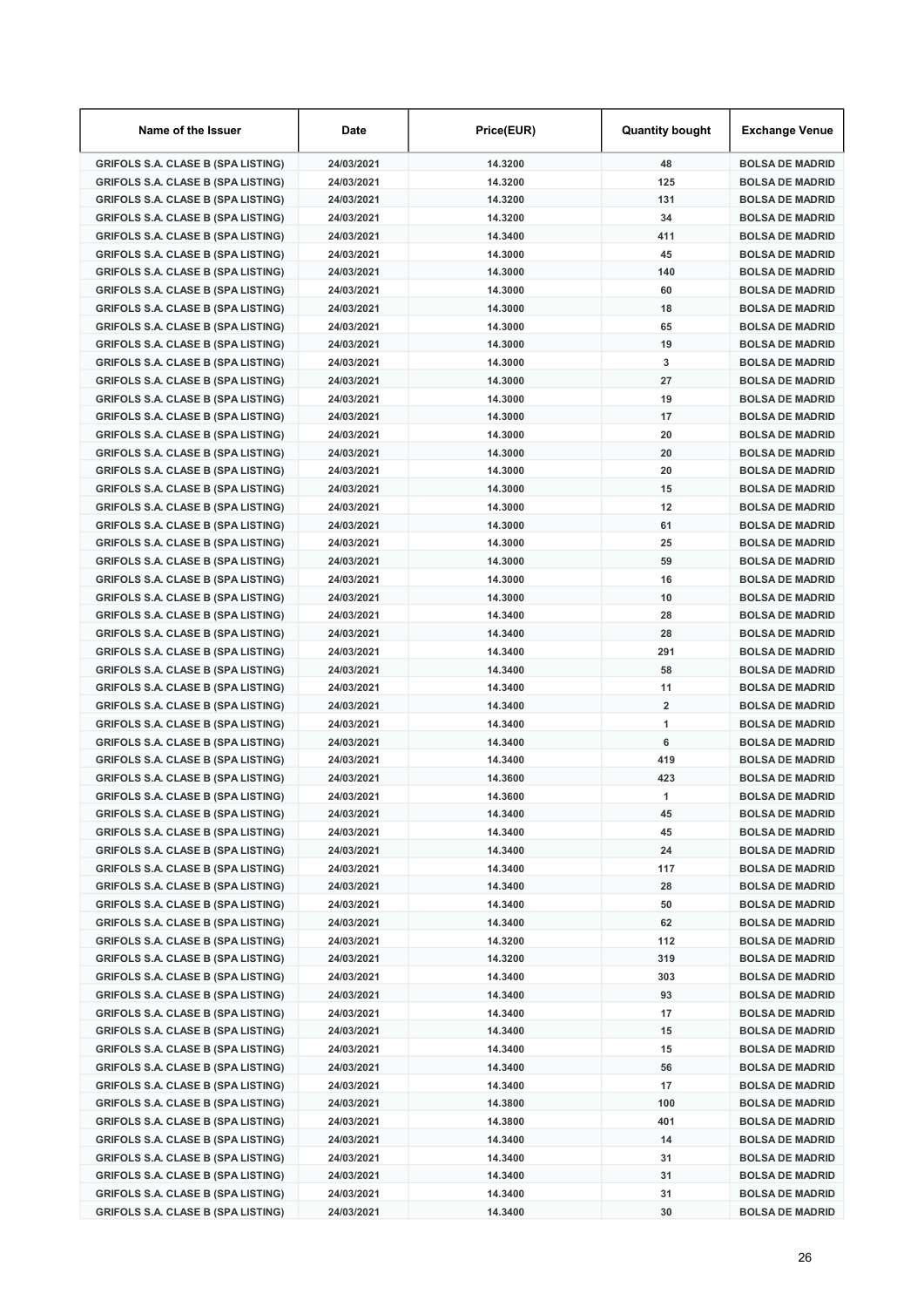| Name of the Issuer                        | Date       | Price(EUR) | <b>Quantity bought</b> | Exchange Venue         |
|-------------------------------------------|------------|------------|------------------------|------------------------|
| <b>GRIFOLS S.A. CLASE B (SPA LISTING)</b> | 24/03/2021 | 14.3400    | 31                     | <b>BOLSA DE MADRID</b> |
| <b>GRIFOLS S.A. CLASE B (SPA LISTING)</b> | 24/03/2021 | 14.3400    | 31                     | <b>BOLSA DE MADRID</b> |
| <b>GRIFOLS S.A. CLASE B (SPA LISTING)</b> | 24/03/2021 | 14.3400    | 31                     | <b>BOLSA DE MADRID</b> |
| <b>GRIFOLS S.A. CLASE B (SPA LISTING)</b> | 24/03/2021 | 14.3400    | 31                     | <b>BOLSA DE MADRID</b> |
| <b>GRIFOLS S.A. CLASE B (SPA LISTING)</b> | 24/03/2021 | 14.3400    | 29                     | <b>BOLSA DE MADRID</b> |
| <b>GRIFOLS S.A. CLASE B (SPA LISTING)</b> | 24/03/2021 | 14.3400    | $\overline{2}$         | <b>BOLSA DE MADRID</b> |
| <b>GRIFOLS S.A. CLASE B (SPA LISTING)</b> | 24/03/2021 | 14.3400    | 39                     | <b>BOLSA DE MADRID</b> |
| <b>GRIFOLS S.A. CLASE B (SPA LISTING)</b> | 24/03/2021 | 14.3400    | 31                     | <b>BOLSA DE MADRID</b> |
| <b>GRIFOLS S.A. CLASE B (SPA LISTING)</b> | 24/03/2021 | 14.3400    | 30                     | <b>BOLSA DE MADRID</b> |
| <b>GRIFOLS S.A. CLASE B (SPA LISTING)</b> | 24/03/2021 | 14.3400    | 31                     | <b>BOLSA DE MADRID</b> |
| <b>GRIFOLS S.A. CLASE B (SPA LISTING)</b> | 24/03/2021 | 14.3400    | 31                     | <b>BOLSA DE MADRID</b> |
| <b>GRIFOLS S.A. CLASE B (SPA LISTING)</b> | 24/03/2021 | 14.3400    | 31                     | <b>BOLSA DE MADRID</b> |
| <b>GRIFOLS S.A. CLASE B (SPA LISTING)</b> | 24/03/2021 | 14.3400    | 99                     | <b>BOLSA DE MADRID</b> |
| <b>GRIFOLS S.A. CLASE B (SPA LISTING)</b> | 24/03/2021 | 14.3400    | 93                     | <b>BOLSA DE MADRID</b> |
| <b>GRIFOLS S.A. CLASE B (SPA LISTING)</b> | 24/03/2021 | 14.3400    | 380                    | <b>BOLSA DE MADRID</b> |
| <b>GRIFOLS S.A. CLASE B (SPA LISTING)</b> | 24/03/2021 | 14.3400    | 378                    | <b>BOLSA DE MADRID</b> |
| <b>GRIFOLS S.A. CLASE B (SPA LISTING)</b> | 24/03/2021 | 14.3400    | 53                     | <b>BOLSA DE MADRID</b> |
| <b>GRIFOLS S.A. CLASE B (SPA LISTING)</b> | 24/03/2021 | 14.3400    | 19                     | <b>BOLSA DE MADRID</b> |
| <b>GRIFOLS S.A. CLASE B (SPA LISTING)</b> | 24/03/2021 | 14.3400    | 18                     | <b>BOLSA DE MADRID</b> |
| <b>GRIFOLS S.A. CLASE B (SPA LISTING)</b> | 24/03/2021 | 14.3400    | 23                     | <b>BOLSA DE MADRID</b> |
| <b>GRIFOLS S.A. CLASE B (SPA LISTING)</b> | 24/03/2021 | 14.3400    | 25                     | <b>BOLSA DE MADRID</b> |
| <b>GRIFOLS S.A. CLASE B (SPA LISTING)</b> | 24/03/2021 | 14.3400    | 25                     | <b>BOLSA DE MADRID</b> |
| <b>GRIFOLS S.A. CLASE B (SPA LISTING)</b> | 24/03/2021 | 14.3400    | 53                     | <b>BOLSA DE MADRID</b> |
| <b>GRIFOLS S.A. CLASE B (SPA LISTING)</b> | 24/03/2021 | 14.3400    | 54                     | <b>BOLSA DE MADRID</b> |
| <b>GRIFOLS S.A. CLASE B (SPA LISTING)</b> | 24/03/2021 | 14.3400    | 17                     | <b>BOLSA DE MADRID</b> |
| <b>GRIFOLS S.A. CLASE B (SPA LISTING)</b> | 24/03/2021 | 14.3600    | 378                    | <b>BOLSA DE MADRID</b> |
| <b>GRIFOLS S.A. CLASE B (SPA LISTING)</b> | 24/03/2021 | 14.3600    | 217                    | <b>BOLSA DE MADRID</b> |
| <b>GRIFOLS S.A. CLASE B (SPA LISTING)</b> | 24/03/2021 | 14.3600    | 256                    | <b>BOLSA DE MADRID</b> |
| <b>GRIFOLS S.A. CLASE B (SPA LISTING)</b> | 24/03/2021 | 14.3600    | 25                     | <b>BOLSA DE MADRID</b> |
| <b>GRIFOLS S.A. CLASE B (SPA LISTING)</b> | 24/03/2021 | 14.3600    | 25                     | <b>BOLSA DE MADRID</b> |
| <b>GRIFOLS S.A. CLASE B (SPA LISTING)</b> | 24/03/2021 | 14.3600    | 24                     | <b>BOLSA DE MADRID</b> |
| <b>GRIFOLS S.A. CLASE B (SPA LISTING)</b> | 24/03/2021 | 14.3600    | 25                     | <b>BOLSA DE MADRID</b> |
| <b>GRIFOLS S.A. CLASE B (SPA LISTING)</b> | 24/03/2021 | 14.3600    | 25                     | <b>BOLSA DE MADRID</b> |
| <b>GRIFOLS S.A. CLASE B (SPA LISTING)</b> | 24/03/2021 | 14.3600    | 127                    | <b>BOLSA DE MADRID</b> |
| <b>GRIFOLS S.A. CLASE B (SPA LISTING)</b> | 24/03/2021 | 14.3400    | 100                    | <b>BOLSA DE MADRID</b> |
| <b>GRIFOLS S.A. CLASE B (SPA LISTING)</b> | 24/03/2021 | 14.3200    | 200                    | <b>BOLSA DE MADRID</b> |
| <b>GRIFOLS S.A. CLASE B (SPA LISTING)</b> | 24/03/2021 | 14.3200    | 50                     | <b>BOLSA DE MADRID</b> |
| <b>GRIFOLS S.A. CLASE B (SPA LISTING)</b> | 24/03/2021 | 14.3200    | 42                     | <b>BOLSA DE MADRID</b> |
| <b>GRIFOLS S.A. CLASE B (SPA LISTING)</b> | 24/03/2021 | 14.3400    | 100                    | <b>BOLSA DE MADRID</b> |
| <b>GRIFOLS S.A. CLASE B (SPA LISTING)</b> | 24/03/2021 | 14.3400    | 100                    | <b>BOLSA DE MADRID</b> |
| <b>GRIFOLS S.A. CLASE B (SPA LISTING)</b> | 24/03/2021 | 14.3400    | 50                     | <b>BOLSA DE MADRID</b> |
| <b>GRIFOLS S.A. CLASE B (SPA LISTING)</b> | 24/03/2021 | 14.3400    | 42                     | <b>BOLSA DE MADRID</b> |
| <b>GRIFOLS S.A. CLASE B (SPA LISTING)</b> | 24/03/2021 | 14.3400    | 8                      | <b>BOLSA DE MADRID</b> |
| <b>GRIFOLS S.A. CLASE B (SPA LISTING)</b> | 24/03/2021 | 14.3400    | 192                    | <b>BOLSA DE MADRID</b> |
| <b>GRIFOLS S.A. CLASE B (SPA LISTING)</b> | 24/03/2021 | 14.3200    | 100                    | <b>BOLSA DE MADRID</b> |
| <b>GRIFOLS S.A. CLASE B (SPA LISTING)</b> | 24/03/2021 | 14.3200    | 100                    | <b>BOLSA DE MADRID</b> |
| <b>GRIFOLS S.A. CLASE B (SPA LISTING)</b> | 24/03/2021 | 14.3200    | 100                    | <b>BOLSA DE MADRID</b> |
| <b>GRIFOLS S.A. CLASE B (SPA LISTING)</b> | 24/03/2021 | 14.3200    | 100                    | <b>BOLSA DE MADRID</b> |
| <b>GRIFOLS S.A. CLASE B (SPA LISTING)</b> | 24/03/2021 | 14.3200    | 100                    | <b>BOLSA DE MADRID</b> |
| <b>GRIFOLS S.A. CLASE B (SPA LISTING)</b> | 24/03/2021 | 14.3200    | 100                    | <b>BOLSA DE MADRID</b> |
| <b>GRIFOLS S.A. CLASE B (SPA LISTING)</b> | 24/03/2021 | 14.3200    | 100                    | <b>BOLSA DE MADRID</b> |
| <b>GRIFOLS S.A. CLASE B (SPA LISTING)</b> | 24/03/2021 | 14.3200    | 100                    | <b>BOLSA DE MADRID</b> |
| <b>GRIFOLS S.A. CLASE B (SPA LISTING)</b> | 24/03/2021 | 14.3400    | 200                    | <b>BOLSA DE MADRID</b> |
| <b>GRIFOLS S.A. CLASE B (SPA LISTING)</b> | 24/03/2021 | 14.3000    | 213                    | <b>BOLSA DE MADRID</b> |
| <b>GRIFOLS S.A. CLASE B (SPA LISTING)</b> | 24/03/2021 | 14.3400    | 102                    | <b>BOLSA DE MADRID</b> |
| <b>GRIFOLS S.A. CLASE B (SPA LISTING)</b> | 24/03/2021 | 14.3400    | 19                     | <b>BOLSA DE MADRID</b> |
| <b>GRIFOLS S.A. CLASE B (SPA LISTING)</b> | 24/03/2021 | 14.3400    | 427                    | <b>BOLSA DE MADRID</b> |
| <b>GRIFOLS S.A. CLASE B (SPA LISTING)</b> | 24/03/2021 | 14.3400    | 394                    | <b>BOLSA DE MADRID</b> |
| <b>GRIFOLS S.A. CLASE B (SPA LISTING)</b> | 24/03/2021 | 14.3400    | 1,155                  | <b>BOLSA DE MADRID</b> |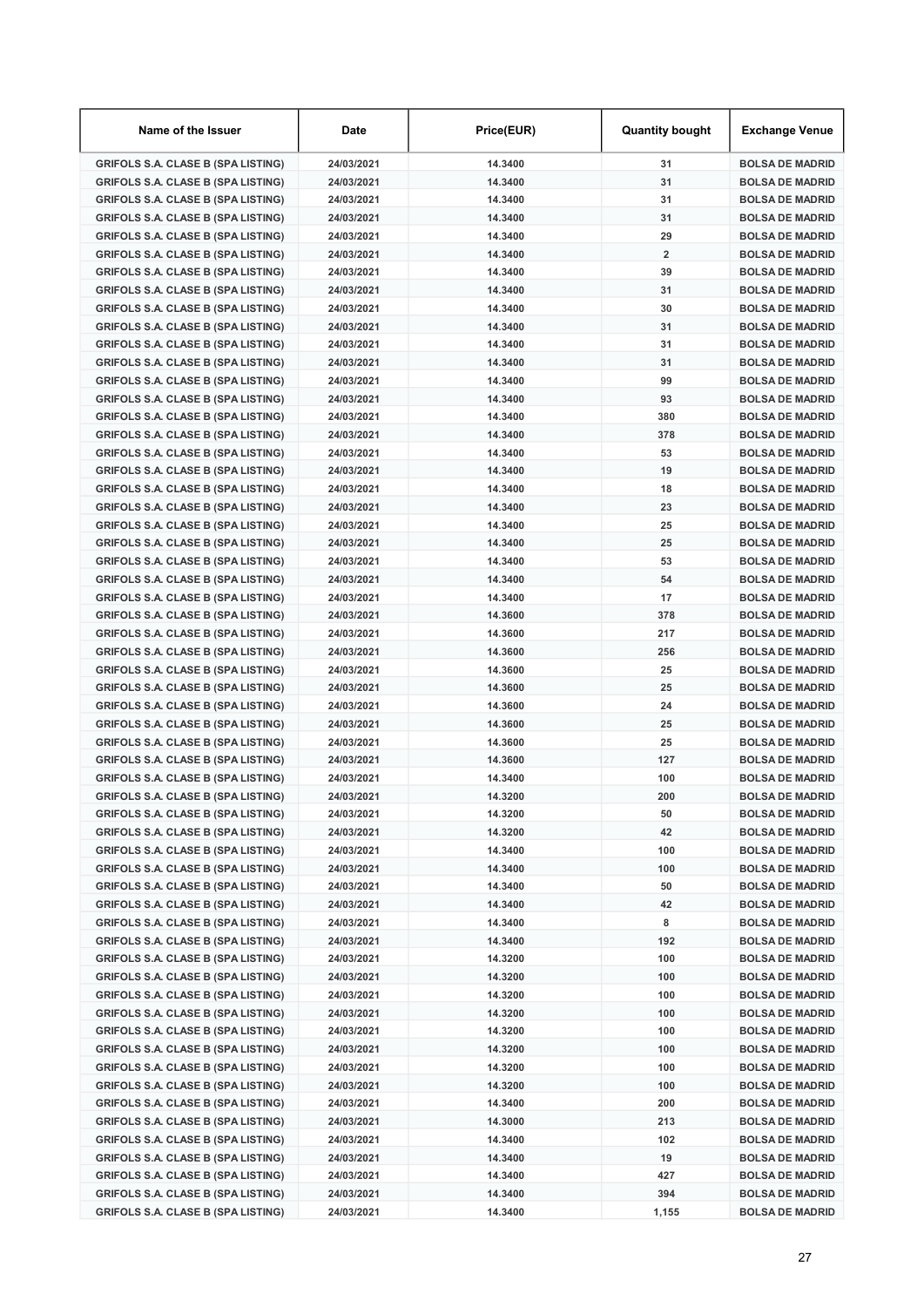| Name of the Issuer                                                                     | Date                     | Price(EUR)         | <b>Quantity bought</b>  | Exchange Venue                                   |
|----------------------------------------------------------------------------------------|--------------------------|--------------------|-------------------------|--------------------------------------------------|
| <b>GRIFOLS S.A. CLASE B (SPA LISTING)</b>                                              | 24/03/2021               | 14.3400            | 411                     | <b>BOLSA DE MADRID</b>                           |
| <b>GRIFOLS S.A. CLASE B (SPA LISTING)</b>                                              | 24/03/2021               | 14.3400            | 33                      | <b>BOLSA DE MADRID</b>                           |
| <b>GRIFOLS S.A. CLASE B (SPA LISTING)</b>                                              | 24/03/2021               | 14.3600            | 100                     | <b>BOLSA DE MADRID</b>                           |
| <b>GRIFOLS S.A. CLASE B (SPA LISTING)</b>                                              | 24/03/2021               | 14.3600            | 3                       | <b>BOLSA DE MADRID</b>                           |
| <b>GRIFOLS S.A. CLASE B (SPA LISTING)</b>                                              | 24/03/2021               | 14.3600            | 280                     | <b>BOLSA DE MADRID</b>                           |
| <b>GRIFOLS S.A. CLASE B (SPA LISTING)</b>                                              | 24/03/2021               | 14.3600            | 14                      | <b>BOLSA DE MADRID</b>                           |
| <b>GRIFOLS S.A. CLASE B (SPA LISTING)</b>                                              | 24/03/2021               | 14.3400            | 375                     | <b>BOLSA DE MADRID</b>                           |
| <b>GRIFOLS S.A. CLASE B (SPA LISTING)</b>                                              | 24/03/2021               | 14.3400            | 56                      | <b>BOLSA DE MADRID</b>                           |
| <b>GRIFOLS S.A. CLASE B (SPA LISTING)</b>                                              | 24/03/2021               | 14.3600            | 200                     | <b>BOLSA DE MADRID</b>                           |
| <b>GRIFOLS S.A. CLASE B (SPA LISTING)</b>                                              | 24/03/2021               | 14.3600            | 100                     | <b>BOLSA DE MADRID</b>                           |
| <b>GRIFOLS S.A. CLASE B (SPA LISTING)</b>                                              | 24/03/2021               | 14.3600            | 103                     | <b>BOLSA DE MADRID</b>                           |
| <b>GRIFOLS S.A. CLASE B (SPA LISTING)</b>                                              | 24/03/2021               | 14.3600            | 265                     | <b>BOLSA DE MADRID</b>                           |
| <b>GRIFOLS S.A. CLASE B (SPA LISTING)</b>                                              | 24/03/2021               | 14.3600            | 278                     | <b>BOLSA DE MADRID</b>                           |
| <b>GRIFOLS S.A. CLASE B (SPA LISTING)</b>                                              | 24/03/2021               | 14.3600            | 194                     | <b>BOLSA DE MADRID</b>                           |
| <b>GRIFOLS S.A. CLASE B (SPA LISTING)</b>                                              | 24/03/2021               | 14.3400            | 386                     | <b>BOLSA DE MADRID</b>                           |
| <b>GRIFOLS S.A. CLASE B (SPA LISTING)</b>                                              | 24/03/2021               | 14.3400            | 16                      | <b>BOLSA DE MADRID</b>                           |
| <b>GRIFOLS S.A. CLASE B (SPA LISTING)</b>                                              | 24/03/2021               | 14.3400            | 331                     | <b>BOLSA DE MADRID</b>                           |
| <b>GRIFOLS S.A. CLASE B (SPA LISTING)</b>                                              | 24/03/2021               | 14.3400            | 57                      | <b>BOLSA DE MADRID</b>                           |
| <b>GRIFOLS S.A. CLASE B (SPA LISTING)</b>                                              | 24/03/2021               | 14.3400            | 243                     | <b>BOLSA DE MADRID</b>                           |
| <b>GRIFOLS S.A. CLASE B (SPA LISTING)</b>                                              | 24/03/2021               | 14.3400            | 130                     | <b>BOLSA DE MADRID</b>                           |
| <b>GRIFOLS S.A. CLASE B (SPA LISTING)</b>                                              | 24/03/2021               | 14.3400            | 102                     | <b>BOLSA DE MADRID</b>                           |
| <b>GRIFOLS S.A. CLASE B (SPA LISTING)</b>                                              | 24/03/2021               | 14.3800            | 200                     | <b>BOLSA DE MADRID</b>                           |
| <b>GRIFOLS S.A. CLASE B (SPA LISTING)</b>                                              | 24/03/2021               | 14.3800            | 100                     | <b>BOLSA DE MADRID</b>                           |
| <b>GRIFOLS S.A. CLASE B (SPA LISTING)</b>                                              | 24/03/2021               | 14.3800            | 121                     | <b>BOLSA DE MADRID</b>                           |
| <b>GRIFOLS S.A. CLASE B (SPA LISTING)</b>                                              | 24/03/2021               | 14.3600            | 400                     | <b>BOLSA DE MADRID</b>                           |
| <b>GRIFOLS S.A. CLASE B (SPA LISTING)</b>                                              | 24/03/2021               | 14.3600            | 336                     | <b>BOLSA DE MADRID</b>                           |
| <b>GRIFOLS S.A. CLASE B (SPA LISTING)</b>                                              | 24/03/2021               | 14.3600            | 290                     | <b>BOLSA DE MADRID</b>                           |
| <b>GRIFOLS S.A. CLASE B (SPA LISTING)</b>                                              | 24/03/2021               | 14.3600            | 315                     | <b>BOLSA DE MADRID</b>                           |
|                                                                                        | 24/03/2021               | 14.3600            | 130                     | <b>BOLSA DE MADRID</b>                           |
| <b>GRIFOLS S.A. CLASE B (SPA LISTING)</b><br><b>GRIFOLS S.A. CLASE B (SPA LISTING)</b> | 25/03/2021               | 14.2200            | 100                     | <b>BOLSA DE MADRID</b>                           |
| <b>GRIFOLS S.A. CLASE B (SPA LISTING)</b>                                              | 25/03/2021               | 14.2200            | 400                     | <b>BOLSA DE MADRID</b>                           |
| <b>GRIFOLS S.A. CLASE B (SPA LISTING)</b>                                              | 25/03/2021               | 14.2200            | 240                     | <b>BOLSA DE MADRID</b>                           |
| <b>GRIFOLS S.A. CLASE B (SPA LISTING)</b>                                              | 25/03/2021               | 14.2200            | 373                     | <b>BOLSA DE MADRID</b>                           |
| <b>GRIFOLS S.A. CLASE B (SPA LISTING)</b>                                              | 25/03/2021               | 14.2000            | 48                      | <b>BOLSA DE MADRID</b>                           |
| <b>GRIFOLS S.A. CLASE B (SPA LISTING)</b>                                              | 25/03/2021               | 14.2000            | 335                     | <b>BOLSA DE MADRID</b>                           |
| <b>GRIFOLS S.A. CLASE B (SPA LISTING)</b>                                              | 25/03/2021               | 14.2800            | 721                     | <b>BOLSA DE MADRID</b>                           |
| <b>GRIFOLS S.A. CLASE B (SPA LISTING)</b>                                              | 25/03/2021               | 14.2800            | 416                     | <b>BOLSA DE MADRID</b>                           |
| <b>GRIFOLS S.A. CLASE B (SPA LISTING)</b>                                              | 25/03/2021               | 14.3200            | 496                     | <b>BOLSA DE MADRID</b>                           |
| <b>GRIFOLS S.A. CLASE B (SPA LISTING)</b>                                              | 25/03/2021               | 14.3600            | $\overline{\mathbf{2}}$ | <b>BOLSA DE MADRID</b>                           |
| <b>GRIFOLS S.A. CLASE B (SPA LISTING)</b>                                              | 25/03/2021               | 14.3600            | 255                     | <b>BOLSA DE MADRID</b>                           |
| <b>GRIFOLS S.A. CLASE B (SPA LISTING)</b>                                              | 25/03/2021               | 14.3600            | $\overline{\mathbf{2}}$ | <b>BOLSA DE MADRID</b>                           |
| <b>GRIFOLS S.A. CLASE B (SPA LISTING)</b>                                              | 25/03/2021               | 14.3600            | 21                      | <b>BOLSA DE MADRID</b>                           |
| <b>GRIFOLS S.A. CLASE B (SPA LISTING)</b>                                              | 25/03/2021               | 14.3600            | 234                     | <b>BOLSA DE MADRID</b>                           |
| <b>GRIFOLS S.A. CLASE B (SPA LISTING)</b><br><b>GRIFOLS S.A. CLASE B (SPA LISTING)</b> | 25/03/2021<br>25/03/2021 | 14.3600<br>14.3600 | 184<br>255              | <b>BOLSA DE MADRID</b><br><b>BOLSA DE MADRID</b> |
| <b>GRIFOLS S.A. CLASE B (SPA LISTING)</b>                                              | 25/03/2021               | 14.3600            | 26                      | <b>BOLSA DE MADRID</b>                           |
| <b>GRIFOLS S.A. CLASE B (SPA LISTING)</b>                                              | 25/03/2021               | 14.3400            | $\overline{\mathbf{2}}$ | <b>BOLSA DE MADRID</b>                           |
| <b>GRIFOLS S.A. CLASE B (SPA LISTING)</b>                                              | 25/03/2021               | 14.3400            | 2                       | <b>BOLSA DE MADRID</b>                           |
| <b>GRIFOLS S.A. CLASE B (SPA LISTING)</b>                                              | 25/03/2021               | 14.3400            | 306                     | <b>BOLSA DE MADRID</b>                           |
| <b>GRIFOLS S.A. CLASE B (SPA LISTING)</b>                                              | 25/03/2021               | 14.3400            | 369                     | <b>BOLSA DE MADRID</b>                           |
| <b>GRIFOLS S.A. CLASE B (SPA LISTING)</b>                                              | 25/03/2021               | 14.3400            | 234                     | <b>BOLSA DE MADRID</b>                           |
| <b>GRIFOLS S.A. CLASE B (SPA LISTING)</b>                                              | 25/03/2021               | 14.4200            | 282                     | <b>BOLSA DE MADRID</b>                           |
| <b>GRIFOLS S.A. CLASE B (SPA LISTING)</b>                                              | 25/03/2021               | 14.4200            | 100                     | <b>BOLSA DE MADRID</b>                           |
| <b>GRIFOLS S.A. CLASE B (SPA LISTING)</b>                                              | 25/03/2021               | 14.4200            | 100                     | <b>BOLSA DE MADRID</b>                           |
| <b>GRIFOLS S.A. CLASE B (SPA LISTING)</b>                                              | 25/03/2021               | 14.4200            | 343                     | <b>BOLSA DE MADRID</b>                           |
| <b>GRIFOLS S.A. CLASE B (SPA LISTING)</b>                                              | 25/03/2021               | 14.4200            | 221                     | <b>BOLSA DE MADRID</b>                           |
| <b>GRIFOLS S.A. CLASE B (SPA LISTING)</b>                                              | 25/03/2021               | 14.4200            | 282                     | <b>BOLSA DE MADRID</b>                           |
| <b>GRIFOLS S.A. CLASE B (SPA LISTING)</b>                                              | 25/03/2021               | 14.4200            | 88                      | <b>BOLSA DE MADRID</b>                           |
| <b>GRIFOLS S.A. CLASE B (SPA LISTING)</b>                                              | 25/03/2021               | 14.4200            | 308                     | <b>BOLSA DE MADRID</b>                           |
| <b>GRIFOLS S.A. CLASE B (SPA LISTING)</b>                                              | 25/03/2021               | 14.4200<br>14.4600 | 76<br>366               | <b>BOLSA DE MADRID</b>                           |
| <b>GRIFOLS S.A. CLASE B (SPA LISTING)</b>                                              | 25/03/2021               |                    |                         | <b>BOLSA DE MADRID</b>                           |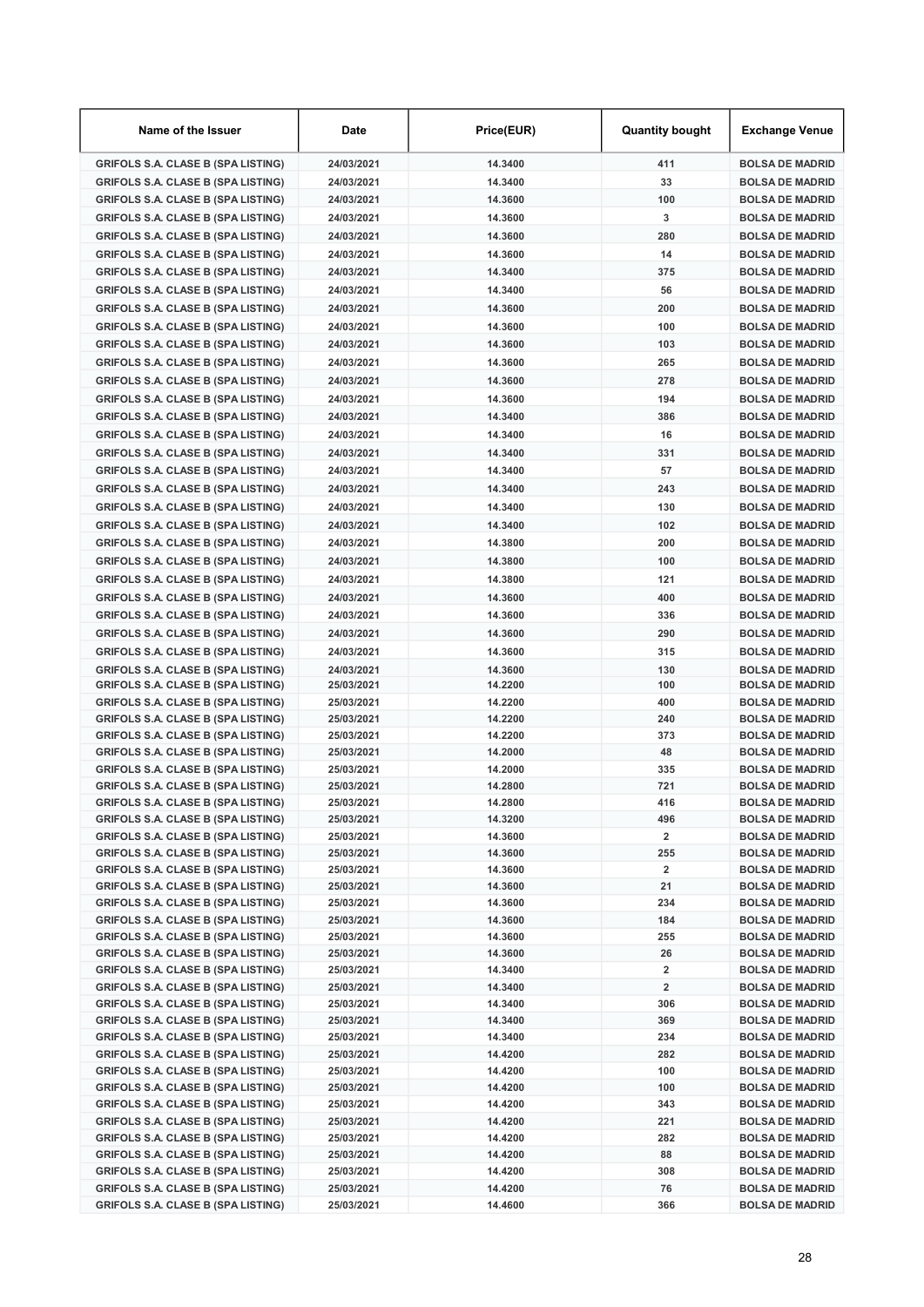| Name of the Issuer                                                                     | <b>Date</b>              | Price(EUR)         | <b>Quantity bought</b> | Exchange Venue                                   |
|----------------------------------------------------------------------------------------|--------------------------|--------------------|------------------------|--------------------------------------------------|
| <b>GRIFOLS S.A. CLASE B (SPA LISTING)</b>                                              | 25/03/2021               | 14.4200            | 436                    | <b>BOLSA DE MADRID</b>                           |
| <b>GRIFOLS S.A. CLASE B (SPA LISTING)</b>                                              | 25/03/2021               | 14.4200            | 409                    | <b>BOLSA DE MADRID</b>                           |
| <b>GRIFOLS S.A. CLASE B (SPA LISTING)</b>                                              | 25/03/2021               | 14.4200            | 300                    | <b>BOLSA DE MADRID</b>                           |
| <b>GRIFOLS S.A. CLASE B (SPA LISTING)</b>                                              | 25/03/2021               | 14.4200            | 300                    | <b>BOLSA DE MADRID</b>                           |
| <b>GRIFOLS S.A. CLASE B (SPA LISTING)</b>                                              | 25/03/2021               | 14.4400            | 257                    | <b>BOLSA DE MADRID</b>                           |
| <b>GRIFOLS S.A. CLASE B (SPA LISTING)</b>                                              | 25/03/2021               | 14.4400            | 155                    | <b>BOLSA DE MADRID</b>                           |
| <b>GRIFOLS S.A. CLASE B (SPA LISTING)</b>                                              | 25/03/2021               | 14.4400            | 10                     | <b>BOLSA DE MADRID</b>                           |
| <b>GRIFOLS S.A. CLASE B (SPA LISTING)</b>                                              | 25/03/2021               | 14.4400            | 300                    | <b>BOLSA DE MADRID</b>                           |
| <b>GRIFOLS S.A. CLASE B (SPA LISTING)</b>                                              | 25/03/2021               | 14.4400            | 110                    | <b>BOLSA DE MADRID</b>                           |
| <b>GRIFOLS S.A. CLASE B (SPA LISTING)</b>                                              | 25/03/2021               | 14.4200            | 300                    | <b>BOLSA DE MADRID</b>                           |
| <b>GRIFOLS S.A. CLASE B (SPA LISTING)</b>                                              | 25/03/2021               | 14.4200            | 300                    | <b>BOLSA DE MADRID</b>                           |
| <b>GRIFOLS S.A. CLASE B (SPA LISTING)</b>                                              | 25/03/2021               | 14.4200            | 353                    | <b>BOLSA DE MADRID</b>                           |
| <b>GRIFOLS S.A. CLASE B (SPA LISTING)</b>                                              | 25/03/2021               | 14.5200            | 350                    | <b>BOLSA DE MADRID</b>                           |
| <b>GRIFOLS S.A. CLASE B (SPA LISTING)</b>                                              | 25/03/2021               | 14.5200            | 70                     | <b>BOLSA DE MADRID</b>                           |
| <b>GRIFOLS S.A. CLASE B (SPA LISTING)</b>                                              | 25/03/2021               | 14.5200            | 180                    | <b>BOLSA DE MADRID</b>                           |
| <b>GRIFOLS S.A. CLASE B (SPA LISTING)</b>                                              | 25/03/2021               | 14.5200            | 186                    | <b>BOLSA DE MADRID</b>                           |
| <b>GRIFOLS S.A. CLASE B (SPA LISTING)</b>                                              | 25/03/2021               | 14.4800            | 380                    | <b>BOLSA DE MADRID</b>                           |
| <b>GRIFOLS S.A. CLASE B (SPA LISTING)</b>                                              | 25/03/2021               | 14.4800            | 378                    | <b>BOLSA DE MADRID</b>                           |
| <b>GRIFOLS S.A. CLASE B (SPA LISTING)</b>                                              | 25/03/2021               | 14.5200            | 415                    | <b>BOLSA DE MADRID</b>                           |
| <b>GRIFOLS S.A. CLASE B (SPA LISTING)</b>                                              | 25/03/2021               | 14.5200            | 85                     | <b>BOLSA DE MADRID</b>                           |
| <b>GRIFOLS S.A. CLASE B (SPA LISTING)</b>                                              | 25/03/2021               | 14.5200            | 100                    | <b>BOLSA DE MADRID</b>                           |
| <b>GRIFOLS S.A. CLASE B (SPA LISTING)</b>                                              | 25/03/2021               | 14.5200            | 100                    | <b>BOLSA DE MADRID</b>                           |
| <b>GRIFOLS S.A. CLASE B (SPA LISTING)</b>                                              | 25/03/2021               | 14.5200            | 125                    | <b>BOLSA DE MADRID</b>                           |
| <b>GRIFOLS S.A. CLASE B (SPA LISTING)</b>                                              | 25/03/2021               | 14.5200            | 397                    | <b>BOLSA DE MADRID</b>                           |
| <b>GRIFOLS S.A. CLASE B (SPA LISTING)</b>                                              | 25/03/2021               | 14.5000            | 138                    | <b>BOLSA DE MADRID</b>                           |
| <b>GRIFOLS S.A. CLASE B (SPA LISTING)</b>                                              | 25/03/2021               | 14.4800            | 500                    | <b>BOLSA DE MADRID</b>                           |
| <b>GRIFOLS S.A. CLASE B (SPA LISTING)</b>                                              | 25/03/2021               | 14.4800            | 186                    | <b>BOLSA DE MADRID</b>                           |
| <b>GRIFOLS S.A. CLASE B (SPA LISTING)</b>                                              | 25/03/2021               | 14.4600            | 750                    | <b>BOLSA DE MADRID</b>                           |
| <b>GRIFOLS S.A. CLASE B (SPA LISTING)</b>                                              | 25/03/2021               | 14.5000            | 366                    | <b>BOLSA DE MADRID</b>                           |
| <b>GRIFOLS S.A. CLASE B (SPA LISTING)</b>                                              | 25/03/2021               | 14.5000            | 448                    | <b>BOLSA DE MADRID</b>                           |
| <b>GRIFOLS S.A. CLASE B (SPA LISTING)</b>                                              | 25/03/2021               | 14.4200            | 428                    | <b>BOLSA DE MADRID</b>                           |
| <b>GRIFOLS S.A. CLASE B (SPA LISTING)</b>                                              | 25/03/2021               | 14.3800            | 431                    | <b>BOLSA DE MADRID</b>                           |
| <b>GRIFOLS S.A. CLASE B (SPA LISTING)</b>                                              | 25/03/2021               | 14.4400<br>14.4400 | 405<br>354             | <b>BOLSA DE MADRID</b><br><b>BOLSA DE MADRID</b> |
| <b>GRIFOLS S.A. CLASE B (SPA LISTING)</b>                                              | 25/03/2021<br>25/03/2021 | 14.4400            | 412                    | <b>BOLSA DE MADRID</b>                           |
| <b>GRIFOLS S.A. CLASE B (SPA LISTING)</b><br><b>GRIFOLS S.A. CLASE B (SPA LISTING)</b> | 25/03/2021               | 14.4400            | 397                    | <b>BOLSA DE MADRID</b>                           |
| <b>GRIFOLS S.A. CLASE B (SPA LISTING)</b>                                              | 25/03/2021               | 14.4800            | 762                    | <b>BOLSA DE MADRID</b>                           |
| <b>GRIFOLS S.A. CLASE B (SPA LISTING)</b>                                              | 25/03/2021               | 14.4800            | 400                    | <b>BOLSA DE MADRID</b>                           |
| <b>GRIFOLS S.A. CLASE B (SPA LISTING)</b>                                              | 25/03/2021               | 14.4800            | 404                    | <b>BOLSA DE MADRID</b>                           |
| <b>GRIFOLS S.A. CLASE B (SPA LISTING)</b>                                              | 25/03/2021               | 14.5000            | 24                     | <b>BOLSA DE MADRID</b>                           |
| <b>GRIFOLS S.A. CLASE B (SPA LISTING)</b>                                              | 25/03/2021               | 14.5000            | 378                    | <b>BOLSA DE MADRID</b>                           |
| <b>GRIFOLS S.A. CLASE B (SPA LISTING)</b>                                              | 25/03/2021               | 14.5000            | 85                     | <b>BOLSA DE MADRID</b>                           |
| <b>GRIFOLS S.A. CLASE B (SPA LISTING)</b>                                              | 25/03/2021               | 14.5000            | 367                    | <b>BOLSA DE MADRID</b>                           |
| <b>GRIFOLS S.A. CLASE B (SPA LISTING)</b>                                              | 25/03/2021               | 14.5000            | 813                    | <b>BOLSA DE MADRID</b>                           |
| <b>GRIFOLS S.A. CLASE B (SPA LISTING)</b>                                              | 25/03/2021               | 14.5000            | 369                    | <b>BOLSA DE MADRID</b>                           |
| <b>GRIFOLS S.A. CLASE B (SPA LISTING)</b>                                              | 25/03/2021               | 14.5400            | 393                    | <b>BOLSA DE MADRID</b>                           |
| <b>GRIFOLS S.A. CLASE B (SPA LISTING)</b>                                              | 25/03/2021               | 14.5400            | 273                    | <b>BOLSA DE MADRID</b>                           |
| <b>GRIFOLS S.A. CLASE B (SPA LISTING)</b>                                              | 25/03/2021               | 14.5400            | 136                    | <b>BOLSA DE MADRID</b>                           |
| <b>GRIFOLS S.A. CLASE B (SPA LISTING)</b>                                              | 25/03/2021               | 14.5600            | 361                    | <b>BOLSA DE MADRID</b>                           |
| <b>GRIFOLS S.A. CLASE B (SPA LISTING)</b>                                              | 25/03/2021               | 14.5400            | 399                    | <b>BOLSA DE MADRID</b>                           |
| <b>GRIFOLS S.A. CLASE B (SPA LISTING)</b>                                              | 25/03/2021               | 14.5400            | 385                    | <b>BOLSA DE MADRID</b>                           |
| <b>GRIFOLS S.A. CLASE B (SPA LISTING)</b>                                              | 25/03/2021               | 14.5200            | 117                    | <b>BOLSA DE MADRID</b>                           |
| <b>GRIFOLS S.A. CLASE B (SPA LISTING)</b>                                              | 25/03/2021               | 14.5400            | 30                     | <b>BOLSA DE MADRID</b>                           |
| <b>GRIFOLS S.A. CLASE B (SPA LISTING)</b>                                              | 25/03/2021               | 14.5400            | 177                    | <b>BOLSA DE MADRID</b>                           |
| <b>GRIFOLS S.A. CLASE B (SPA LISTING)</b>                                              | 25/03/2021               | 14.5400            | 189                    | <b>BOLSA DE MADRID</b>                           |
| <b>GRIFOLS S.A. CLASE B (SPA LISTING)</b>                                              | 25/03/2021               | 14.5400            | 5                      | <b>BOLSA DE MADRID</b>                           |
| <b>GRIFOLS S.A. CLASE B (SPA LISTING)</b>                                              | 25/03/2021               | 14.5400            | 158                    | <b>BOLSA DE MADRID</b>                           |
| <b>GRIFOLS S.A. CLASE B (SPA LISTING)</b>                                              | 25/03/2021               | 14.5400            | 70                     | <b>BOLSA DE MADRID</b>                           |
| <b>GRIFOLS S.A. CLASE B (SPA LISTING)</b>                                              | 25/03/2021               | 14.5400            | 158                    | <b>BOLSA DE MADRID</b>                           |
| <b>GRIFOLS S.A. CLASE B (SPA LISTING)</b>                                              | 25/03/2021               | 14.5400            | 5                      | <b>BOLSA DE MADRID</b>                           |
| <b>GRIFOLS S.A. CLASE B (SPA LISTING)</b>                                              | 25/03/2021               | 14.5400            | 153                    | <b>BOLSA DE MADRID</b>                           |
| <b>GRIFOLS S.A. CLASE B (SPA LISTING)</b>                                              | 25/03/2021               | 14.5400            | 59                     | <b>BOLSA DE MADRID</b>                           |
| <b>GRIFOLS S.A. CLASE B (SPA LISTING)</b>                                              | 25/03/2021               | 14.5400            | 158                    | <b>BOLSA DE MADRID</b>                           |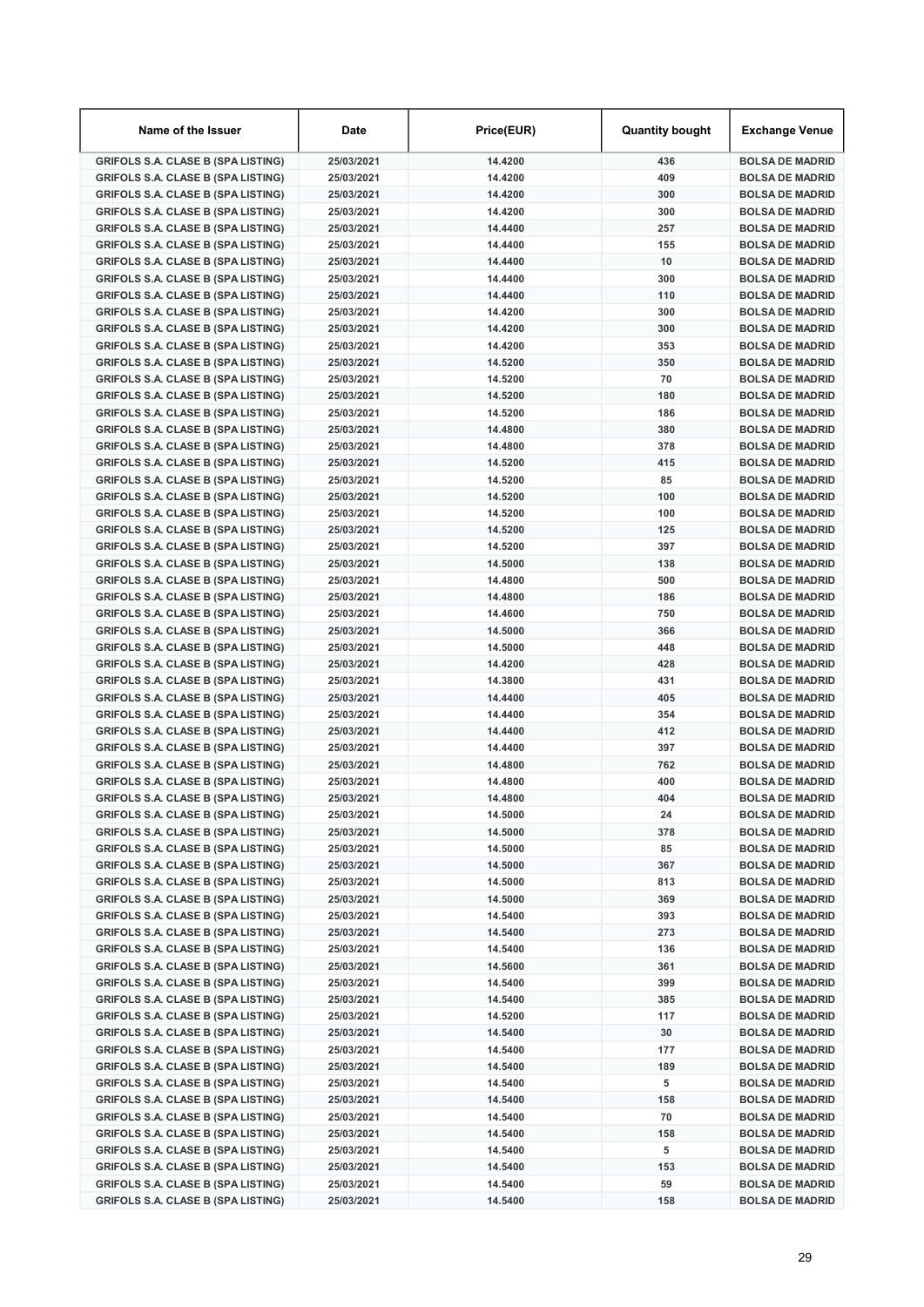| Name of the Issuer                                                                     | Date                     | Price(EUR)         | <b>Quantity bought</b>  | Exchange Venue                                   |
|----------------------------------------------------------------------------------------|--------------------------|--------------------|-------------------------|--------------------------------------------------|
| <b>GRIFOLS S.A. CLASE B (SPA LISTING)</b>                                              | 25/03/2021               | 14.5400            | 40                      | <b>BOLSA DE MADRID</b>                           |
| <b>GRIFOLS S.A. CLASE B (SPA LISTING)</b>                                              | 25/03/2021               | 14.5400            | 12                      | <b>BOLSA DE MADRID</b>                           |
| <b>GRIFOLS S.A. CLASE B (SPA LISTING)</b>                                              | 25/03/2021               | 14.5400            | 9                       | <b>BOLSA DE MADRID</b>                           |
| <b>GRIFOLS S.A. CLASE B (SPA LISTING)</b>                                              | 25/03/2021               | 14.5400            | 43                      | <b>BOLSA DE MADRID</b>                           |
| <b>GRIFOLS S.A. CLASE B (SPA LISTING)</b>                                              | 25/03/2021               | 14.5400            | 90                      | <b>BOLSA DE MADRID</b>                           |
| <b>GRIFOLS S.A. CLASE B (SPA LISTING)</b>                                              | 25/03/2021               | 14.5400            | 74                      | <b>BOLSA DE MADRID</b>                           |
| <b>GRIFOLS S.A. CLASE B (SPA LISTING)</b>                                              | 25/03/2021               | 14.5400            | 71                      | <b>BOLSA DE MADRID</b>                           |
| <b>GRIFOLS S.A. CLASE B (SPA LISTING)</b>                                              | 25/03/2021               | 14.5400            | 136                     | <b>BOLSA DE MADRID</b>                           |
| <b>GRIFOLS S.A. CLASE B (SPA LISTING)</b>                                              | 25/03/2021               | 14.5400            | 83                      | <b>BOLSA DE MADRID</b>                           |
| <b>GRIFOLS S.A. CLASE B (SPA LISTING)</b>                                              | 25/03/2021               | 14.5600            | 16                      | <b>BOLSA DE MADRID</b>                           |
| <b>GRIFOLS S.A. CLASE B (SPA LISTING)</b>                                              | 25/03/2021               | 14.5600            | 158                     | <b>BOLSA DE MADRID</b>                           |
| <b>GRIFOLS S.A. CLASE B (SPA LISTING)</b>                                              | 25/03/2021               | 14.5600            | 158                     | <b>BOLSA DE MADRID</b>                           |
| <b>GRIFOLS S.A. CLASE B (SPA LISTING)</b>                                              | 25/03/2021               | 14.5600            | 158                     | <b>BOLSA DE MADRID</b>                           |
| <b>GRIFOLS S.A. CLASE B (SPA LISTING)</b>                                              | 25/03/2021               | 14.5600            | 140                     | <b>BOLSA DE MADRID</b>                           |
| <b>GRIFOLS S.A. CLASE B (SPA LISTING)</b>                                              | 25/03/2021               | 14.5600            | 111                     | <b>BOLSA DE MADRID</b>                           |
| <b>GRIFOLS S.A. CLASE B (SPA LISTING)</b>                                              | 25/03/2021               | 14.5600            | 8                       | <b>BOLSA DE MADRID</b>                           |
| <b>GRIFOLS S.A. CLASE B (SPA LISTING)</b>                                              | 25/03/2021               | 14.5600            | 33                      | <b>BOLSA DE MADRID</b>                           |
| <b>GRIFOLS S.A. CLASE B (SPA LISTING)</b>                                              | 25/03/2021               | 14.5600            | 132                     | <b>BOLSA DE MADRID</b>                           |
| <b>GRIFOLS S.A. CLASE B (SPA LISTING)</b>                                              | 25/03/2021               | 14.5600            | 230                     | <b>BOLSA DE MADRID</b>                           |
| <b>GRIFOLS S.A. CLASE B (SPA LISTING)</b>                                              | 25/03/2021               | 14.5400            | 380                     | <b>BOLSA DE MADRID</b>                           |
| <b>GRIFOLS S.A. CLASE B (SPA LISTING)</b>                                              | 25/03/2021               | 14.5600            | 51                      | <b>BOLSA DE MADRID</b>                           |
| <b>GRIFOLS S.A. CLASE B (SPA LISTING)</b>                                              | 25/03/2021               | 14.6000            | 263                     | <b>BOLSA DE MADRID</b>                           |
| <b>GRIFOLS S.A. CLASE B (SPA LISTING)</b>                                              | 25/03/2021               | 14.6000            | 463                     | <b>BOLSA DE MADRID</b>                           |
| <b>GRIFOLS S.A. CLASE B (SPA LISTING)</b>                                              | 25/03/2021               | 14.6000            | 264                     | <b>BOLSA DE MADRID</b>                           |
| <b>GRIFOLS S.A. CLASE B (SPA LISTING)</b>                                              | 25/03/2021               | 14.6800            | 100                     | <b>BOLSA DE MADRID</b>                           |
| <b>GRIFOLS S.A. CLASE B (SPA LISTING)</b>                                              | 25/03/2021               | 14.6800            | 252                     | <b>BOLSA DE MADRID</b>                           |
| <b>GRIFOLS S.A. CLASE B (SPA LISTING)</b>                                              | 25/03/2021               | 14.7000            | 330                     | <b>BOLSA DE MADRID</b>                           |
| <b>GRIFOLS S.A. CLASE B (SPA LISTING)</b>                                              | 25/03/2021               | 14.7000            | 63                      | <b>BOLSA DE MADRID</b>                           |
| <b>GRIFOLS S.A. CLASE B (SPA LISTING)</b>                                              | 25/03/2021               | 14.6600            | 254                     | <b>BOLSA DE MADRID</b>                           |
| <b>GRIFOLS S.A. CLASE B (SPA LISTING)</b>                                              | 25/03/2021               | 14.6600            | 354                     | <b>BOLSA DE MADRID</b>                           |
| <b>GRIFOLS S.A. CLASE B (SPA LISTING)</b>                                              | 25/03/2021               | 14.6600            | 351                     | <b>BOLSA DE MADRID</b>                           |
| <b>GRIFOLS S.A. CLASE B (SPA LISTING)</b>                                              | 25/03/2021               | 14.6600            | 101                     | <b>BOLSA DE MADRID</b>                           |
| <b>GRIFOLS S.A. CLASE B (SPA LISTING)</b>                                              | 25/03/2021               | 14.6600            | 31                      | <b>BOLSA DE MADRID</b>                           |
| <b>GRIFOLS S.A. CLASE B (SPA LISTING)</b>                                              | 25/03/2021               | 14.6600            | 31                      | <b>BOLSA DE MADRID</b>                           |
| <b>GRIFOLS S.A. CLASE B (SPA LISTING)</b>                                              | 25/03/2021               | 14.6600            | 321                     | <b>BOLSA DE MADRID</b>                           |
| <b>GRIFOLS S.A. CLASE B (SPA LISTING)</b>                                              | 25/03/2021<br>25/03/2021 | 14.6600<br>14.6600 | 356<br>186              | <b>BOLSA DE MADRID</b><br><b>BOLSA DE MADRID</b> |
| <b>GRIFOLS S.A. CLASE B (SPA LISTING)</b><br><b>GRIFOLS S.A. CLASE B (SPA LISTING)</b> | 25/03/2021               | 14.6600            | 135                     | <b>BOLSA DE MADRID</b>                           |
| <b>GRIFOLS S.A. CLASE B (SPA LISTING)</b>                                              | 25/03/2021               | 14.6600            | 345                     | <b>BOLSA DE MADRID</b>                           |
| <b>GRIFOLS S.A. CLASE B (SPA LISTING)</b>                                              | 25/03/2021               | 14.6600            | 10                      | <b>BOLSA DE MADRID</b>                           |
| <b>GRIFOLS S.A. CLASE B (SPA LISTING)</b>                                              | 25/03/2021               | 14.6600            | 26                      | <b>BOLSA DE MADRID</b>                           |
| <b>GRIFOLS S.A. CLASE B (SPA LISTING)</b>                                              | 25/03/2021               | 14.6600            | 370                     | <b>BOLSA DE MADRID</b>                           |
| <b>GRIFOLS S.A. CLASE B (SPA LISTING)</b>                                              | 25/03/2021               | 14.6800            | 357                     | <b>BOLSA DE MADRID</b>                           |
| <b>GRIFOLS S.A. CLASE B (SPA LISTING)</b>                                              | 25/03/2021               | 14.6800            | $\overline{7}$          | <b>BOLSA DE MADRID</b>                           |
| <b>GRIFOLS S.A. CLASE B (SPA LISTING)</b>                                              | 25/03/2021               | 14.6800            | 19                      | <b>BOLSA DE MADRID</b>                           |
| <b>GRIFOLS S.A. CLASE B (SPA LISTING)</b>                                              | 25/03/2021               | 14.6800            | 15                      | <b>BOLSA DE MADRID</b>                           |
| <b>GRIFOLS S.A. CLASE B (SPA LISTING)</b>                                              | 25/03/2021               | 14.6800            | 110                     | <b>BOLSA DE MADRID</b>                           |
| <b>GRIFOLS S.A. CLASE B (SPA LISTING)</b>                                              | 25/03/2021               | 14.6800            | 225                     | <b>BOLSA DE MADRID</b>                           |
| <b>GRIFOLS S.A. CLASE B (SPA LISTING)</b>                                              | 25/03/2021               | 14.7000            | 151                     | <b>BOLSA DE MADRID</b>                           |
| <b>GRIFOLS S.A. CLASE B (SPA LISTING)</b>                                              | 25/03/2021               | 14.7200            | 131                     | <b>BOLSA DE MADRID</b>                           |
| <b>GRIFOLS S.A. CLASE B (SPA LISTING)</b>                                              | 25/03/2021               | 14.7200            | 245                     | <b>BOLSA DE MADRID</b>                           |
| <b>GRIFOLS S.A. CLASE B (SPA LISTING)</b>                                              | 25/03/2021               | 14.7200            | 39                      | <b>BOLSA DE MADRID</b>                           |
| <b>GRIFOLS S.A. CLASE B (SPA LISTING)</b>                                              | 25/03/2021               | 14.7200            | 95                      | <b>BOLSA DE MADRID</b>                           |
| <b>GRIFOLS S.A. CLASE B (SPA LISTING)</b>                                              | 25/03/2021               | 14.7200            | $\overline{\mathbf{2}}$ | <b>BOLSA DE MADRID</b>                           |
| <b>GRIFOLS S.A. CLASE B (SPA LISTING)</b>                                              | 25/03/2021               | 14.7200            | 58                      | <b>BOLSA DE MADRID</b>                           |
| <b>GRIFOLS S.A. CLASE B (SPA LISTING)</b>                                              | 25/03/2021               | 14.7200            | 200                     | <b>BOLSA DE MADRID</b>                           |
| <b>GRIFOLS S.A. CLASE B (SPA LISTING)</b>                                              | 25/03/2021               | 14.7200            | 55                      | <b>BOLSA DE MADRID</b>                           |
| <b>GRIFOLS S.A. CLASE B (SPA LISTING)</b>                                              | 25/03/2021               | 14.7200            | 133                     | <b>BOLSA DE MADRID</b>                           |
| <b>GRIFOLS S.A. CLASE B (SPA LISTING)</b>                                              | 25/03/2021               | 14.7000            | 1,053                   | <b>BOLSA DE MADRID</b>                           |
| <b>GRIFOLS S.A. CLASE B (SPA LISTING)</b>                                              | 25/03/2021               | 14.6800            | 135                     | <b>BOLSA DE MADRID</b>                           |
| <b>GRIFOLS S.A. CLASE B (SPA LISTING)</b>                                              | 25/03/2021               | 14.6800            | 200                     | <b>BOLSA DE MADRID</b>                           |
| <b>GRIFOLS S.A. CLASE B (SPA LISTING)</b>                                              | 25/03/2021               | 14.6800            | 37                      | <b>BOLSA DE MADRID</b>                           |
| <b>GRIFOLS S.A. CLASE B (SPA LISTING)</b>                                              | 25/03/2021               | 14.6800            | 12                      | <b>BOLSA DE MADRID</b>                           |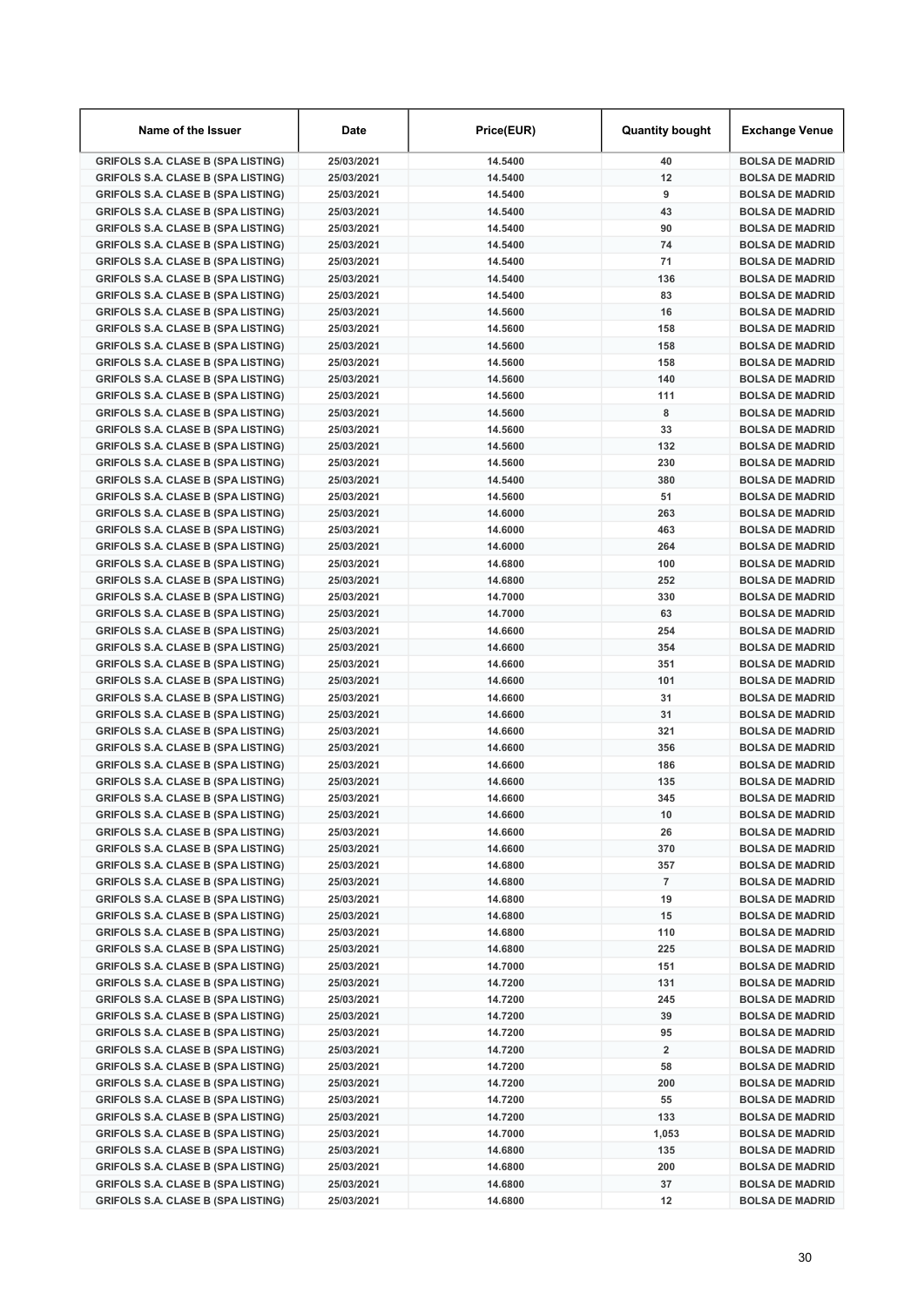| Name of the Issuer                                                                     | Date                     | Price(EUR)         | <b>Quantity bought</b> | Exchange Venue                                   |
|----------------------------------------------------------------------------------------|--------------------------|--------------------|------------------------|--------------------------------------------------|
| <b>GRIFOLS S.A. CLASE B (SPA LISTING)</b>                                              | 25/03/2021               | 14.7400            | 406                    | <b>BOLSA DE MADRID</b>                           |
| <b>GRIFOLS S.A. CLASE B (SPA LISTING)</b>                                              | 25/03/2021               | 14.7200            | 52                     | <b>BOLSA DE MADRID</b>                           |
| <b>GRIFOLS S.A. CLASE B (SPA LISTING)</b>                                              | 25/03/2021               | 14.7200            | 100                    | <b>BOLSA DE MADRID</b>                           |
| <b>GRIFOLS S.A. CLASE B (SPA LISTING)</b>                                              | 25/03/2021               | 14.7200            | 12                     | <b>BOLSA DE MADRID</b>                           |
| <b>GRIFOLS S.A. CLASE B (SPA LISTING)</b>                                              | 25/03/2021               | 14.7200            | 252                    | <b>BOLSA DE MADRID</b>                           |
| <b>GRIFOLS S.A. CLASE B (SPA LISTING)</b>                                              | 25/03/2021               | 14.7200            | 384                    | <b>BOLSA DE MADRID</b>                           |
| <b>GRIFOLS S.A. CLASE B (SPA LISTING)</b>                                              | 25/03/2021               | 14.7200            | 382                    | <b>BOLSA DE MADRID</b>                           |
| <b>GRIFOLS S.A. CLASE B (SPA LISTING)</b>                                              | 25/03/2021               | 14.7200            | 175                    | <b>BOLSA DE MADRID</b>                           |
| <b>GRIFOLS S.A. CLASE B (SPA LISTING)</b>                                              | 25/03/2021               | 14.7200            | 100                    | <b>BOLSA DE MADRID</b>                           |
| <b>GRIFOLS S.A. CLASE B (SPA LISTING)</b>                                              | 25/03/2021               | 14.7200            | 100                    | <b>BOLSA DE MADRID</b>                           |
| <b>GRIFOLS S.A. CLASE B (SPA LISTING)</b>                                              | 25/03/2021               | 14.7200            | 162                    | <b>BOLSA DE MADRID</b>                           |
| <b>GRIFOLS S.A. CLASE B (SPA LISTING)</b>                                              | 26/03/2021               | 14.8000            | 418                    | <b>BOLSA DE MADRID</b>                           |
| <b>GRIFOLS S.A. CLASE B (SPA LISTING)</b>                                              | 26/03/2021               | 14.8200            | 139                    | <b>BOLSA DE MADRID</b>                           |
| <b>GRIFOLS S.A. CLASE B (SPA LISTING)</b>                                              | 26/03/2021               | 14.8600            | 389                    | <b>BOLSA DE MADRID</b>                           |
| <b>GRIFOLS S.A. CLASE B (SPA LISTING)</b>                                              | 26/03/2021               | 14.8200            | 295                    | <b>BOLSA DE MADRID</b>                           |
| <b>GRIFOLS S.A. CLASE B (SPA LISTING)</b>                                              | 26/03/2021               | 14.8200            | 371                    | <b>BOLSA DE MADRID</b>                           |
| <b>GRIFOLS S.A. CLASE B (SPA LISTING)</b>                                              | 26/03/2021               | 14.8200            | 354                    | <b>BOLSA DE MADRID</b>                           |
| <b>GRIFOLS S.A. CLASE B (SPA LISTING)</b>                                              | 26/03/2021               | 14.8000            | 244                    | <b>BOLSA DE MADRID</b>                           |
| <b>GRIFOLS S.A. CLASE B (SPA LISTING)</b>                                              | 26/03/2021               | 14.8000            | 113                    | <b>BOLSA DE MADRID</b>                           |
| <b>GRIFOLS S.A. CLASE B (SPA LISTING)</b>                                              | 26/03/2021               | 14.8000            | 130                    | <b>BOLSA DE MADRID</b>                           |
| <b>GRIFOLS S.A. CLASE B (SPA LISTING)</b>                                              | 26/03/2021               | 14.8000            | 290                    | <b>BOLSA DE MADRID</b>                           |
| <b>GRIFOLS S.A. CLASE B (SPA LISTING)</b>                                              | 26/03/2021               | 14.8000            | 379                    | <b>BOLSA DE MADRID</b>                           |
| <b>GRIFOLS S.A. CLASE B (SPA LISTING)</b>                                              | 26/03/2021               | 14.8000            | 375                    | <b>BOLSA DE MADRID</b>                           |
| <b>GRIFOLS S.A. CLASE B (SPA LISTING)</b>                                              | 26/03/2021               | 14.8000            | 209                    | <b>BOLSA DE MADRID</b>                           |
| <b>GRIFOLS S.A. CLASE B (SPA LISTING)</b>                                              | 26/03/2021               | 14.8000            | 109                    | <b>BOLSA DE MADRID</b>                           |
| <b>GRIFOLS S.A. CLASE B (SPA LISTING)</b>                                              | 26/03/2021               | 14.8000            | 43                     | <b>BOLSA DE MADRID</b>                           |
| <b>GRIFOLS S.A. CLASE B (SPA LISTING)</b>                                              | 26/03/2021               | 14.8400            | 838                    | <b>BOLSA DE MADRID</b>                           |
| <b>GRIFOLS S.A. CLASE B (SPA LISTING)</b>                                              | 26/03/2021               | 14.8600            | 212                    | <b>BOLSA DE MADRID</b>                           |
| <b>GRIFOLS S.A. CLASE B (SPA LISTING)</b>                                              | 26/03/2021               | 14.8600            | 215                    | <b>BOLSA DE MADRID</b>                           |
| <b>GRIFOLS S.A. CLASE B (SPA LISTING)</b>                                              | 26/03/2021               | 14.9000            | 248                    | <b>BOLSA DE MADRID</b>                           |
| <b>GRIFOLS S.A. CLASE B (SPA LISTING)</b>                                              | 26/03/2021               | 14.8800            | 371                    | <b>BOLSA DE MADRID</b>                           |
| <b>GRIFOLS S.A. CLASE B (SPA LISTING)</b>                                              | 26/03/2021               | 14.9000            | 746                    | <b>BOLSA DE MADRID</b>                           |
| <b>GRIFOLS S.A. CLASE B (SPA LISTING)</b>                                              | 26/03/2021               | 14.8800            | 147                    | <b>BOLSA DE MADRID</b>                           |
| <b>GRIFOLS S.A. CLASE B (SPA LISTING)</b>                                              | 26/03/2021               | 14.8800            | 246                    | <b>BOLSA DE MADRID</b>                           |
| <b>GRIFOLS S.A. CLASE B (SPA LISTING)</b>                                              | 26/03/2021               | 14.8800            | 419                    | <b>BOLSA DE MADRID</b>                           |
| <b>GRIFOLS S.A. CLASE B (SPA LISTING)</b>                                              | 26/03/2021<br>26/03/2021 | 14.9000<br>14.9000 | 200<br>133             | <b>BOLSA DE MADRID</b><br><b>BOLSA DE MADRID</b> |
| <b>GRIFOLS S.A. CLASE B (SPA LISTING)</b><br><b>GRIFOLS S.A. CLASE B (SPA LISTING)</b> | 26/03/2021               | 14.9000            | 28                     | <b>BOLSA DE MADRID</b>                           |
| <b>GRIFOLS S.A. CLASE B (SPA LISTING)</b>                                              | 26/03/2021               | 14.8600            | 349                    | <b>BOLSA DE MADRID</b>                           |
| <b>GRIFOLS S.A. CLASE B (SPA LISTING)</b>                                              | 26/03/2021               | 14.8600            | 353                    | <b>BOLSA DE MADRID</b>                           |
| <b>GRIFOLS S.A. CLASE B (SPA LISTING)</b>                                              | 26/03/2021               | 14.8400            | 21                     | <b>BOLSA DE MADRID</b>                           |
| <b>GRIFOLS S.A. CLASE B (SPA LISTING)</b>                                              | 26/03/2021               | 14.8400            | 108                    | <b>BOLSA DE MADRID</b>                           |
| <b>GRIFOLS S.A. CLASE B (SPA LISTING)</b>                                              | 26/03/2021               | 14.8400            | 59                     | <b>BOLSA DE MADRID</b>                           |
| <b>GRIFOLS S.A. CLASE B (SPA LISTING)</b>                                              | 26/03/2021               | 14.8400            | 9                      | <b>BOLSA DE MADRID</b>                           |
| <b>GRIFOLS S.A. CLASE B (SPA LISTING)</b>                                              | 26/03/2021               | 14.9000            | 81                     | <b>BOLSA DE MADRID</b>                           |
| <b>GRIFOLS S.A. CLASE B (SPA LISTING)</b>                                              | 26/03/2021               | 14.9200            | 133                    | <b>BOLSA DE MADRID</b>                           |
| <b>GRIFOLS S.A. CLASE B (SPA LISTING)</b>                                              | 26/03/2021               | 14.9200            | 89                     | <b>BOLSA DE MADRID</b>                           |
| <b>GRIFOLS S.A. CLASE B (SPA LISTING)</b>                                              | 26/03/2021               | 14.9200            | 169                    | <b>BOLSA DE MADRID</b>                           |
| <b>GRIFOLS S.A. CLASE B (SPA LISTING)</b>                                              | 26/03/2021               | 14.9200            | 100                    | <b>BOLSA DE MADRID</b>                           |
| <b>GRIFOLS S.A. CLASE B (SPA LISTING)</b>                                              | 26/03/2021               | 14.9200            | 89                     | <b>BOLSA DE MADRID</b>                           |
| <b>GRIFOLS S.A. CLASE B (SPA LISTING)</b>                                              | 26/03/2021               | 14.9200            | 180                    | <b>BOLSA DE MADRID</b>                           |
| <b>GRIFOLS S.A. CLASE B (SPA LISTING)</b>                                              | 26/03/2021               | 14.9200            | 21                     | <b>BOLSA DE MADRID</b>                           |
| <b>GRIFOLS S.A. CLASE B (SPA LISTING)</b>                                              | 26/03/2021               | 15.0000            | 675                    | <b>BOLSA DE MADRID</b>                           |
| <b>GRIFOLS S.A. CLASE B (SPA LISTING)</b>                                              | 26/03/2021               | 14.9400            | 112                    | <b>BOLSA DE MADRID</b>                           |
| <b>GRIFOLS S.A. CLASE B (SPA LISTING)</b>                                              | 26/03/2021               | 15.0000            | 96                     | <b>BOLSA DE MADRID</b>                           |
| <b>GRIFOLS S.A. CLASE B (SPA LISTING)</b>                                              | 26/03/2021               | 15.0000            | 61                     | <b>BOLSA DE MADRID</b>                           |
| <b>GRIFOLS S.A. CLASE B (SPA LISTING)</b>                                              | 26/03/2021               | 15.0000            | 94                     | <b>BOLSA DE MADRID</b>                           |
| <b>GRIFOLS S.A. CLASE B (SPA LISTING)</b>                                              | 26/03/2021               | 15.0000            | 62                     | <b>BOLSA DE MADRID</b>                           |
| <b>GRIFOLS S.A. CLASE B (SPA LISTING)</b>                                              | 26/03/2021               | 15.0000            | 384                    | <b>BOLSA DE MADRID</b>                           |
| <b>GRIFOLS S.A. CLASE B (SPA LISTING)</b>                                              | 26/03/2021               | 15.0000            | 124                    | <b>BOLSA DE MADRID</b>                           |
| <b>GRIFOLS S.A. CLASE B (SPA LISTING)</b>                                              | 26/03/2021               | 15.0000            | 391                    | <b>BOLSA DE MADRID</b>                           |
| <b>GRIFOLS S.A. CLASE B (SPA LISTING)</b>                                              | 26/03/2021               | 15.0000            | 206                    | <b>BOLSA DE MADRID</b>                           |
| <b>GRIFOLS S.A. CLASE B (SPA LISTING)</b>                                              | 26/03/2021               | 14.9800            | 14                     | <b>BOLSA DE MADRID</b>                           |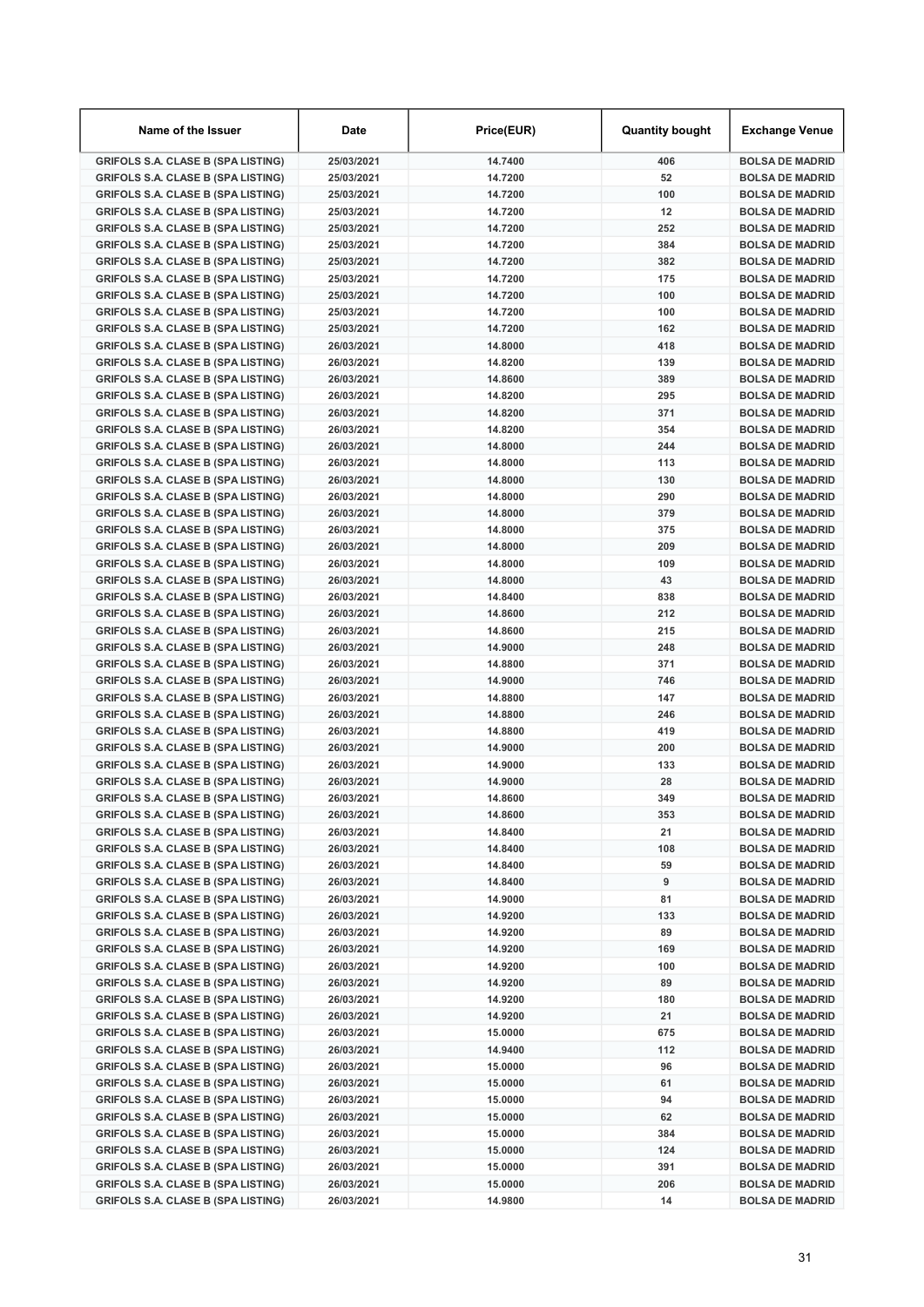| Name of the Issuer                                                                     | <b>Date</b>              | Price(EUR)         | <b>Quantity bought</b> | Exchange Venue                                   |
|----------------------------------------------------------------------------------------|--------------------------|--------------------|------------------------|--------------------------------------------------|
| <b>GRIFOLS S.A. CLASE B (SPA LISTING)</b>                                              | 26/03/2021               | 14.9800            | $\overline{2}$         | <b>BOLSA DE MADRID</b>                           |
| <b>GRIFOLS S.A. CLASE B (SPA LISTING)</b>                                              | 26/03/2021               | 14.9800            | 390                    | <b>BOLSA DE MADRID</b>                           |
| <b>GRIFOLS S.A. CLASE B (SPA LISTING)</b>                                              | 26/03/2021               | 14.9800            | 377                    | <b>BOLSA DE MADRID</b>                           |
| <b>GRIFOLS S.A. CLASE B (SPA LISTING)</b>                                              | 26/03/2021               | 14.9800            | 356                    | <b>BOLSA DE MADRID</b>                           |
| <b>GRIFOLS S.A. CLASE B (SPA LISTING)</b>                                              | 26/03/2021               | 15.0000            | 77                     | <b>BOLSA DE MADRID</b>                           |
| <b>GRIFOLS S.A. CLASE B (SPA LISTING)</b>                                              | 26/03/2021               | 15.0000            | 69                     | <b>BOLSA DE MADRID</b>                           |
| <b>GRIFOLS S.A. CLASE B (SPA LISTING)</b>                                              | 26/03/2021               | 15.0000            | 68                     | <b>BOLSA DE MADRID</b>                           |
| <b>GRIFOLS S.A. CLASE B (SPA LISTING)</b>                                              | 26/03/2021               | 15.0000            | 11                     | <b>BOLSA DE MADRID</b>                           |
| <b>GRIFOLS S.A. CLASE B (SPA LISTING)</b>                                              | 26/03/2021               | 15,0000            | 178                    | <b>BOLSA DE MADRID</b>                           |
| <b>GRIFOLS S.A. CLASE B (SPA LISTING)</b>                                              | 26/03/2021               | 15.0000            | 96                     | <b>BOLSA DE MADRID</b>                           |
| <b>GRIFOLS S.A. CLASE B (SPA LISTING)</b>                                              | 26/03/2021               | 15.0000            | 304                    | <b>BOLSA DE MADRID</b>                           |
| <b>GRIFOLS S.A. CLASE B (SPA LISTING)</b>                                              | 26/03/2021               | 15.0000            | 409                    | <b>BOLSA DE MADRID</b>                           |
| <b>GRIFOLS S.A. CLASE B (SPA LISTING)</b>                                              | 26/03/2021               | 14.9800            | 65                     | <b>BOLSA DE MADRID</b>                           |
| <b>GRIFOLS S.A. CLASE B (SPA LISTING)</b>                                              | 26/03/2021               | 14.9800            | 405                    | <b>BOLSA DE MADRID</b>                           |
| <b>GRIFOLS S.A. CLASE B (SPA LISTING)</b>                                              | 26/03/2021               | 14.9800            | 363                    | <b>BOLSA DE MADRID</b>                           |
| <b>GRIFOLS S.A. CLASE B (SPA LISTING)</b>                                              | 26/03/2021               | 15.0000            | 120                    | <b>BOLSA DE MADRID</b>                           |
| <b>GRIFOLS S.A. CLASE B (SPA LISTING)</b>                                              | 26/03/2021               | 15.0000            | 71                     | <b>BOLSA DE MADRID</b>                           |
| <b>GRIFOLS S.A. CLASE B (SPA LISTING)</b>                                              | 26/03/2021               | 15.0000            | 196                    | <b>BOLSA DE MADRID</b>                           |
| <b>GRIFOLS S.A. CLASE B (SPA LISTING)</b>                                              | 26/03/2021               | 15.0000            | $\overline{1}$         | <b>BOLSA DE MADRID</b>                           |
| <b>GRIFOLS S.A. CLASE B (SPA LISTING)</b>                                              | 26/03/2021               | 15,0000            | 350                    | <b>BOLSA DE MADRID</b>                           |
| <b>GRIFOLS S.A. CLASE B (SPA LISTING)</b>                                              | 26/03/2021               | 15.0000            | 41                     | <b>BOLSA DE MADRID</b>                           |
| <b>GRIFOLS S.A. CLASE B (SPA LISTING)</b>                                              | 26/03/2021               | 15.0000            | 367                    | <b>BOLSA DE MADRID</b>                           |
| <b>GRIFOLS S.A. CLASE B (SPA LISTING)</b>                                              | 26/03/2021               | 15.0000            | 359                    | <b>BOLSA DE MADRID</b>                           |
| <b>GRIFOLS S.A. CLASE B (SPA LISTING)</b>                                              | 26/03/2021               | 15.0000            | 318                    | <b>BOLSA DE MADRID</b>                           |
| <b>GRIFOLS S.A. CLASE B (SPA LISTING)</b>                                              | 26/03/2021               | 15.0000            | 43                     | <b>BOLSA DE MADRID</b>                           |
| <b>GRIFOLS S.A. CLASE B (SPA LISTING)</b>                                              | 26/03/2021               | 15.0000            | 402                    | <b>BOLSA DE MADRID</b>                           |
| <b>GRIFOLS S.A. CLASE B (SPA LISTING)</b>                                              | 26/03/2021               | 15.0800            | 324                    | <b>BOLSA DE MADRID</b>                           |
| <b>GRIFOLS S.A. CLASE B (SPA LISTING)</b>                                              | 26/03/2021               | 15.0800            | 38                     | <b>BOLSA DE MADRID</b>                           |
| <b>GRIFOLS S.A. CLASE B (SPA LISTING)</b>                                              | 26/03/2021               | 15.1000            | 116                    | <b>BOLSA DE MADRID</b>                           |
| <b>GRIFOLS S.A. CLASE B (SPA LISTING)</b>                                              | 26/03/2021               | 15.1600            | 424                    | <b>BOLSA DE MADRID</b>                           |
| <b>GRIFOLS S.A. CLASE B (SPA LISTING)</b>                                              | 26/03/2021               | 15.0800            | 100                    | <b>BOLSA DE MADRID</b>                           |
| <b>GRIFOLS S.A. CLASE B (SPA LISTING)</b>                                              | 26/03/2021               | 15.0800            | 200                    | <b>BOLSA DE MADRID</b>                           |
| <b>GRIFOLS S.A. CLASE B (SPA LISTING)</b>                                              | 26/03/2021               | 15.0800            | 143                    | <b>BOLSA DE MADRID</b>                           |
| <b>GRIFOLS S.A. CLASE B (SPA LISTING)</b>                                              | 26/03/2021               | 15.0800            | 100                    | <b>BOLSA DE MADRID</b>                           |
| <b>GRIFOLS S.A. CLASE B (SPA LISTING)</b>                                              | 26/03/2021               | 15.0800            | 216                    | <b>BOLSA DE MADRID</b>                           |
| <b>GRIFOLS S.A. CLASE B (SPA LISTING)</b>                                              | 26/03/2021               | 15.0600            | 24                     | <b>BOLSA DE MADRID</b>                           |
| <b>GRIFOLS S.A. CLASE B (SPA LISTING)</b>                                              | 26/03/2021               | 15.0600            | 71                     | <b>BOLSA DE MADRID</b>                           |
| <b>GRIFOLS S.A. CLASE B (SPA LISTING)</b>                                              | 26/03/2021               | 15.0600<br>15.0600 | 52<br>200              | <b>BOLSA DE MADRID</b><br><b>BOLSA DE MADRID</b> |
| <b>GRIFOLS S.A. CLASE B (SPA LISTING)</b>                                              | 26/03/2021               |                    |                        |                                                  |
| <b>GRIFOLS S.A. CLASE B (SPA LISTING)</b>                                              | 26/03/2021               | 15.0600            | 72<br>200              | <b>BOLSA DE MADRID</b><br><b>BOLSA DE MADRID</b> |
| <b>GRIFOLS S.A. CLASE B (SPA LISTING)</b>                                              | 26/03/2021               | 14.9200            |                        |                                                  |
| <b>GRIFOLS S.A. CLASE B (SPA LISTING)</b><br><b>GRIFOLS S.A. CLASE B (SPA LISTING)</b> | 26/03/2021               | 14.9000<br>14.9000 | 111<br>89              | <b>BOLSA DE MADRID</b><br><b>BOLSA DE MADRID</b> |
| <b>GRIFOLS S.A. CLASE B (SPA LISTING)</b>                                              | 26/03/2021<br>26/03/2021 | 14.9000            | 47                     |                                                  |
| <b>GRIFOLS S.A. CLASE B (SPA LISTING)</b>                                              | 26/03/2021               | 14.9000            | 100                    | <b>BOLSA DE MADRID</b><br><b>BOLSA DE MADRID</b> |
| <b>GRIFOLS S.A. CLASE B (SPA LISTING)</b>                                              | 26/03/2021               | 14.9000            | 15                     | <b>BOLSA DE MADRID</b>                           |
| <b>GRIFOLS S.A. CLASE B (SPA LISTING)</b>                                              | 26/03/2021               | 14.9000            | 354                    | <b>BOLSA DE MADRID</b>                           |
| <b>GRIFOLS S.A. CLASE B (SPA LISTING)</b>                                              | 26/03/2021               | 14.9000            | 350                    | <b>BOLSA DE MADRID</b>                           |
| <b>GRIFOLS S.A. CLASE B (SPA LISTING)</b>                                              | 26/03/2021               | 14.8800            | 155                    | <b>BOLSA DE MADRID</b>                           |
| <b>GRIFOLS S.A. CLASE B (SPA LISTING)</b>                                              | 26/03/2021               | 14.8800            | 234                    | <b>BOLSA DE MADRID</b>                           |
| <b>GRIFOLS S.A. CLASE B (SPA LISTING)</b>                                              | 26/03/2021               | 14.8600            | 111                    | <b>BOLSA DE MADRID</b>                           |
| <b>GRIFOLS S.A. CLASE B (SPA LISTING)</b>                                              | 26/03/2021               | 14.8600            | 200                    | <b>BOLSA DE MADRID</b>                           |
| <b>GRIFOLS S.A. CLASE B (SPA LISTING)</b>                                              | 26/03/2021               | 14.8600            | 97                     | <b>BOLSA DE MADRID</b>                           |
| <b>GRIFOLS S.A. CLASE B (SPA LISTING)</b>                                              | 26/03/2021               | 14.8200            | 21                     | <b>BOLSA DE MADRID</b>                           |
| <b>GRIFOLS S.A. CLASE B (SPA LISTING)</b>                                              | 26/03/2021               | 14.8200            | 100                    | <b>BOLSA DE MADRID</b>                           |
| <b>GRIFOLS S.A. CLASE B (SPA LISTING)</b>                                              | 26/03/2021               | 14.8600            | 255                    | <b>BOLSA DE MADRID</b>                           |
| <b>GRIFOLS S.A. CLASE B (SPA LISTING)</b>                                              | 26/03/2021               | 14.8600            | 108                    | <b>BOLSA DE MADRID</b>                           |
| <b>GRIFOLS S.A. CLASE B (SPA LISTING)</b>                                              | 26/03/2021               | 14.8600            | 147                    | <b>BOLSA DE MADRID</b>                           |
| <b>GRIFOLS S.A. CLASE B (SPA LISTING)</b>                                              | 26/03/2021               | 14.8600            | 64                     | <b>BOLSA DE MADRID</b>                           |
| <b>GRIFOLS S.A. CLASE B (SPA LISTING)</b>                                              | 26/03/2021               | 14.8600            | 191                    | <b>BOLSA DE MADRID</b>                           |
| <b>GRIFOLS S.A. CLASE B (SPA LISTING)</b>                                              | 26/03/2021               | 14.8600            | 22                     | <b>BOLSA DE MADRID</b>                           |
| <b>GRIFOLS S.A. CLASE B (SPA LISTING)</b>                                              | 26/03/2021               | 14.8400            | 100                    | <b>BOLSA DE MADRID</b>                           |
| <b>GRIFOLS S.A. CLASE B (SPA LISTING)</b>                                              | 26/03/2021               | 14.8400            | 92                     | <b>BOLSA DE MADRID</b>                           |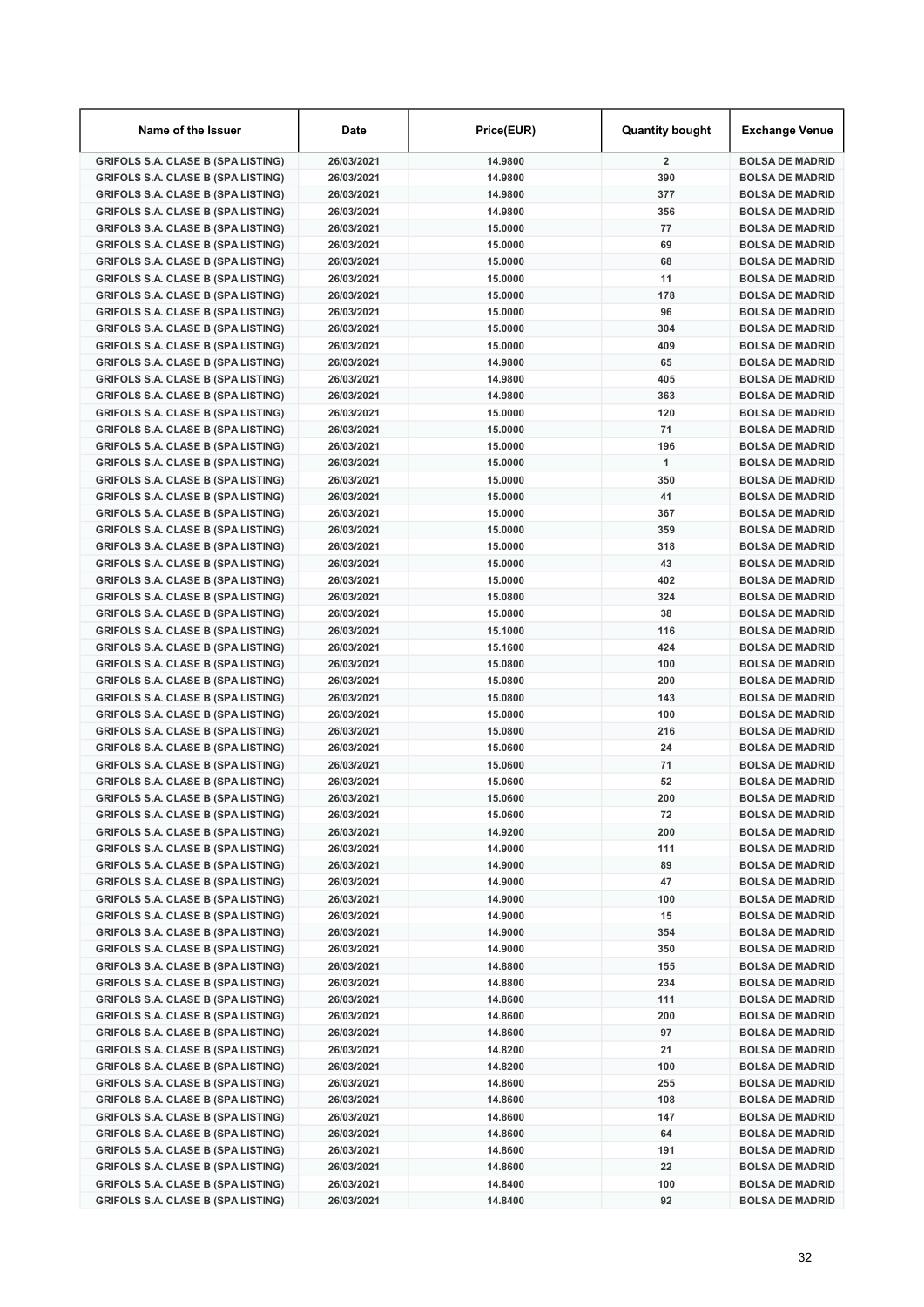| Name of the Issuer                                                                     | <b>Date</b>              | Price(EUR)         | <b>Quantity bought</b> | Exchange Venue                                   |
|----------------------------------------------------------------------------------------|--------------------------|--------------------|------------------------|--------------------------------------------------|
| <b>GRIFOLS S.A. CLASE B (SPA LISTING)</b>                                              | 26/03/2021               | 14.8400            | 241                    | <b>BOLSA DE MADRID</b>                           |
| <b>GRIFOLS S.A. CLASE B (SPA LISTING)</b>                                              | 26/03/2021               | 14.8400            | 156                    | <b>BOLSA DE MADRID</b>                           |
| <b>GRIFOLS S.A. CLASE B (SPA LISTING)</b>                                              | 26/03/2021               | 14.8400            | 115                    | <b>BOLSA DE MADRID</b>                           |
| <b>GRIFOLS S.A. CLASE B (SPA LISTING)</b>                                              | 26/03/2021               | 14.8400            | 127                    | <b>BOLSA DE MADRID</b>                           |
| <b>GRIFOLS S.A. CLASE B (SPA LISTING)</b>                                              | 26/03/2021               | 14.8400            | 73                     | <b>BOLSA DE MADRID</b>                           |
| <b>GRIFOLS S.A. CLASE B (SPA LISTING)</b>                                              | 26/03/2021               | 14.8200            | 131                    | <b>BOLSA DE MADRID</b>                           |
| <b>GRIFOLS S.A. CLASE B (SPA LISTING)</b>                                              | 26/03/2021               | 14.8400            | 383                    | <b>BOLSA DE MADRID</b>                           |
| <b>GRIFOLS S.A. CLASE B (SPA LISTING)</b>                                              | 26/03/2021               | 14.8000            | 148                    | <b>BOLSA DE MADRID</b>                           |
| <b>GRIFOLS S.A. CLASE B (SPA LISTING)</b>                                              | 26/03/2021               | 14.8000            | 268                    | <b>BOLSA DE MADRID</b>                           |
| <b>GRIFOLS S.A. CLASE B (SPA LISTING)</b>                                              | 26/03/2021               | 14.8000            | 302                    | <b>BOLSA DE MADRID</b>                           |
| <b>GRIFOLS S.A. CLASE B (SPA LISTING)</b>                                              | 26/03/2021               | 14.8000            | 117                    | <b>BOLSA DE MADRID</b>                           |
| <b>GRIFOLS S.A. CLASE B (SPA LISTING)</b>                                              | 26/03/2021               | 14.8000            | 200                    | <b>BOLSA DE MADRID</b>                           |
| <b>GRIFOLS S.A. CLASE B (SPA LISTING)</b>                                              | 26/03/2021               | 14.8000            | 200                    | <b>BOLSA DE MADRID</b>                           |
| <b>GRIFOLS S.A. CLASE B (SPA LISTING)</b>                                              | 26/03/2021               | 14.8000            | 166                    | <b>BOLSA DE MADRID</b>                           |
| <b>GRIFOLS S.A. CLASE B (SPA LISTING)</b>                                              | 26/03/2021               | 14.8200            | 42                     | <b>BOLSA DE MADRID</b>                           |
| <b>GRIFOLS S.A. CLASE B (SPA LISTING)</b>                                              | 26/03/2021               | 14.8200            | 200                    | <b>BOLSA DE MADRID</b>                           |
| <b>GRIFOLS S.A. CLASE B (SPA LISTING)</b>                                              | 26/03/2021               | 14.8200            | 41                     | <b>BOLSA DE MADRID</b>                           |
| <b>GRIFOLS S.A. CLASE B (SPA LISTING)</b>                                              | 26/03/2021               | 14.8600            | 87                     | <b>BOLSA DE MADRID</b>                           |
| <b>GRIFOLS S.A. CLASE B (SPA LISTING)</b>                                              | 26/03/2021               | 14.8600            | 51                     | <b>BOLSA DE MADRID</b>                           |
| <b>GRIFOLS S.A. CLASE B (SPA LISTING)</b>                                              | 26/03/2021               | 14.8600            | 352                    | <b>BOLSA DE MADRID</b>                           |
| <b>GRIFOLS S.A. CLASE B (SPA LISTING)</b>                                              | 26/03/2021               | 14.8600            | 16                     | <b>BOLSA DE MADRID</b>                           |
| <b>GRIFOLS S.A. CLASE B (SPA LISTING)</b>                                              | 26/03/2021               | 14.8600            | 104                    | <b>BOLSA DE MADRID</b>                           |
| <b>GRIFOLS S.A. CLASE B (SPA LISTING)</b>                                              | 26/03/2021               | 14.8600            | 143                    | <b>BOLSA DE MADRID</b>                           |
| <b>GRIFOLS S.A. CLASE B (SPA LISTING)</b>                                              | 26/03/2021               | 14.8600            | 146                    | <b>BOLSA DE MADRID</b>                           |
| <b>GRIFOLS S.A. CLASE B (SPA LISTING)</b>                                              | 26/03/2021               | 14.8800            | 35                     | <b>BOLSA DE MADRID</b>                           |
| <b>GRIFOLS S.A. CLASE B (SPA LISTING)</b>                                              | 26/03/2021               | 14.8800            | 200                    | <b>BOLSA DE MADRID</b>                           |
| <b>GRIFOLS S.A. CLASE B (SPA LISTING)</b>                                              | 26/03/2021               | 14.8800            | 93                     | <b>BOLSA DE MADRID</b>                           |
| <b>GRIFOLS S.A. CLASE B (SPA LISTING)</b>                                              | 26/03/2021               | 14.8800            | 401                    | <b>BOLSA DE MADRID</b>                           |
| <b>GRIFOLS S.A. CLASE B (SPA LISTING)</b>                                              | 26/03/2021               | 14.8800            | 404                    | <b>BOLSA DE MADRID</b>                           |
| <b>GRIFOLS S.A. CLASE B (SPA LISTING)</b>                                              | 26/03/2021               | 14.8800            | 200                    | <b>BOLSA DE MADRID</b>                           |
| <b>GRIFOLS S.A. CLASE B (SPA LISTING)</b>                                              | 26/03/2021               | 14.8800            | 200                    | <b>BOLSA DE MADRID</b>                           |
| <b>GRIFOLS S.A. CLASE B (SPA LISTING)</b>                                              | 26/03/2021               | 14.8800            | 200                    | <b>BOLSA DE MADRID</b>                           |
| <b>GRIFOLS S.A. CLASE B (SPA LISTING)</b>                                              | 26/03/2021               | 14.8800            | 200                    | <b>BOLSA DE MADRID</b>                           |
| <b>GRIFOLS S.A. CLASE B (SPA LISTING)</b>                                              | 26/03/2021               | 14.8800            | 549                    | <b>BOLSA DE MADRID</b>                           |
| <b>GRIFOLS S.A. CLASE B (SPA LISTING)</b>                                              | 26/03/2021               | 14.8800            | 103                    | <b>BOLSA DE MADRID</b>                           |
| <b>GRIFOLS S.A. CLASE B (SPA LISTING)</b>                                              | 26/03/2021               | 14.8800            | 315                    | <b>BOLSA DE MADRID</b>                           |
| <b>GRIFOLS S.A. CLASE B (SPA LISTING)</b>                                              | 26/03/2021               | 14.8800            | 85                     | <b>BOLSA DE MADRID</b>                           |
| <b>GRIFOLS S.A. CLASE B (SPA LISTING)</b>                                              | 26/03/2021               | 14.8600            | 164<br>191             | <b>BOLSA DE MADRID</b>                           |
| <b>GRIFOLS S.A. CLASE B (SPA LISTING)</b>                                              | 26/03/2021               | 14.8600            |                        | <b>BOLSA DE MADRID</b>                           |
| <b>GRIFOLS S.A. CLASE B (SPA LISTING)</b>                                              | 26/03/2021               | 14.8600            | 350                    | <b>BOLSA DE MADRID</b>                           |
| <b>GRIFOLS S.A. CLASE B (SPA LISTING)</b>                                              | 26/03/2021               | 14.8600            | 273                    | <b>BOLSA DE MADRID</b>                           |
| <b>GRIFOLS S.A. CLASE B (SPA LISTING)</b>                                              | 29/03/2021               | 14.8800            | 356                    | <b>BOLSA DE MADRID</b>                           |
| <b>GRIFOLS S.A. CLASE B (SPA LISTING)</b>                                              | 29/03/2021               | 14.9000            | 372                    | <b>BOLSA DE MADRID</b>                           |
| <b>GRIFOLS S.A. CLASE B (SPA LISTING)</b><br><b>GRIFOLS S.A. CLASE B (SPA LISTING)</b> | 29/03/2021<br>29/03/2021 | 14.9400<br>14.9800 | 348<br>100             | <b>BOLSA DE MADRID</b><br><b>BOLSA DE MADRID</b> |
|                                                                                        | 29/03/2021               |                    |                        |                                                  |
| <b>GRIFOLS S.A. CLASE B (SPA LISTING)</b><br><b>GRIFOLS S.A. CLASE B (SPA LISTING)</b> | 29/03/2021               | 14.9600<br>14.9600 | 347<br>383             | <b>BOLSA DE MADRID</b><br><b>BOLSA DE MADRID</b> |
| <b>GRIFOLS S.A. CLASE B (SPA LISTING)</b>                                              | 29/03/2021               |                    | 17                     | <b>BOLSA DE MADRID</b>                           |
| <b>GRIFOLS S.A. CLASE B (SPA LISTING)</b>                                              | 29/03/2021               | 14.9600<br>14.9600 | 267                    | <b>BOLSA DE MADRID</b>                           |
| <b>GRIFOLS S.A. CLASE B (SPA LISTING)</b>                                              | 29/03/2021               | 14.9600            | 68                     | <b>BOLSA DE MADRID</b>                           |
| <b>GRIFOLS S.A. CLASE B (SPA LISTING)</b>                                              | 29/03/2021               | 14.9600            | 349                    | <b>BOLSA DE MADRID</b>                           |
| <b>GRIFOLS S.A. CLASE B (SPA LISTING)</b>                                              | 29/03/2021               | 14.9600            | 337                    | <b>BOLSA DE MADRID</b>                           |
| <b>GRIFOLS S.A. CLASE B (SPA LISTING)</b>                                              | 29/03/2021               | 14.9800            | 56                     | <b>BOLSA DE MADRID</b>                           |
| <b>GRIFOLS S.A. CLASE B (SPA LISTING)</b>                                              | 29/03/2021               | 14.9800            | 327                    | <b>BOLSA DE MADRID</b>                           |
| <b>GRIFOLS S.A. CLASE B (SPA LISTING)</b>                                              | 29/03/2021               | 15.0200            | 200                    | <b>BOLSA DE MADRID</b>                           |
| <b>GRIFOLS S.A. CLASE B (SPA LISTING)</b>                                              | 29/03/2021               | 15.0400            | 1                      | <b>BOLSA DE MADRID</b>                           |
| <b>GRIFOLS S.A. CLASE B (SPA LISTING)</b>                                              | 29/03/2021               | 15.0400            | 202                    | <b>BOLSA DE MADRID</b>                           |
| <b>GRIFOLS S.A. CLASE B (SPA LISTING)</b>                                              | 29/03/2021               | 15.0400            | 135                    | <b>BOLSA DE MADRID</b>                           |
| <b>GRIFOLS S.A. CLASE B (SPA LISTING)</b>                                              | 29/03/2021               | 15.0400            | 337                    | <b>BOLSA DE MADRID</b>                           |
| <b>GRIFOLS S.A. CLASE B (SPA LISTING)</b>                                              | 29/03/2021               | 15.0000            | 398                    | <b>BOLSA DE MADRID</b>                           |
| <b>GRIFOLS S.A. CLASE B (SPA LISTING)</b>                                              | 29/03/2021               | 14.9800            | 400                    | <b>BOLSA DE MADRID</b>                           |
| <b>GRIFOLS S.A. CLASE B (SPA LISTING)</b>                                              | 29/03/2021               | 14.9200            | 338                    | <b>BOLSA DE MADRID</b>                           |
| <b>GRIFOLS S.A. CLASE B (SPA LISTING)</b>                                              | 29/03/2021               | 14.9200            | 154                    | <b>BOLSA DE MADRID</b>                           |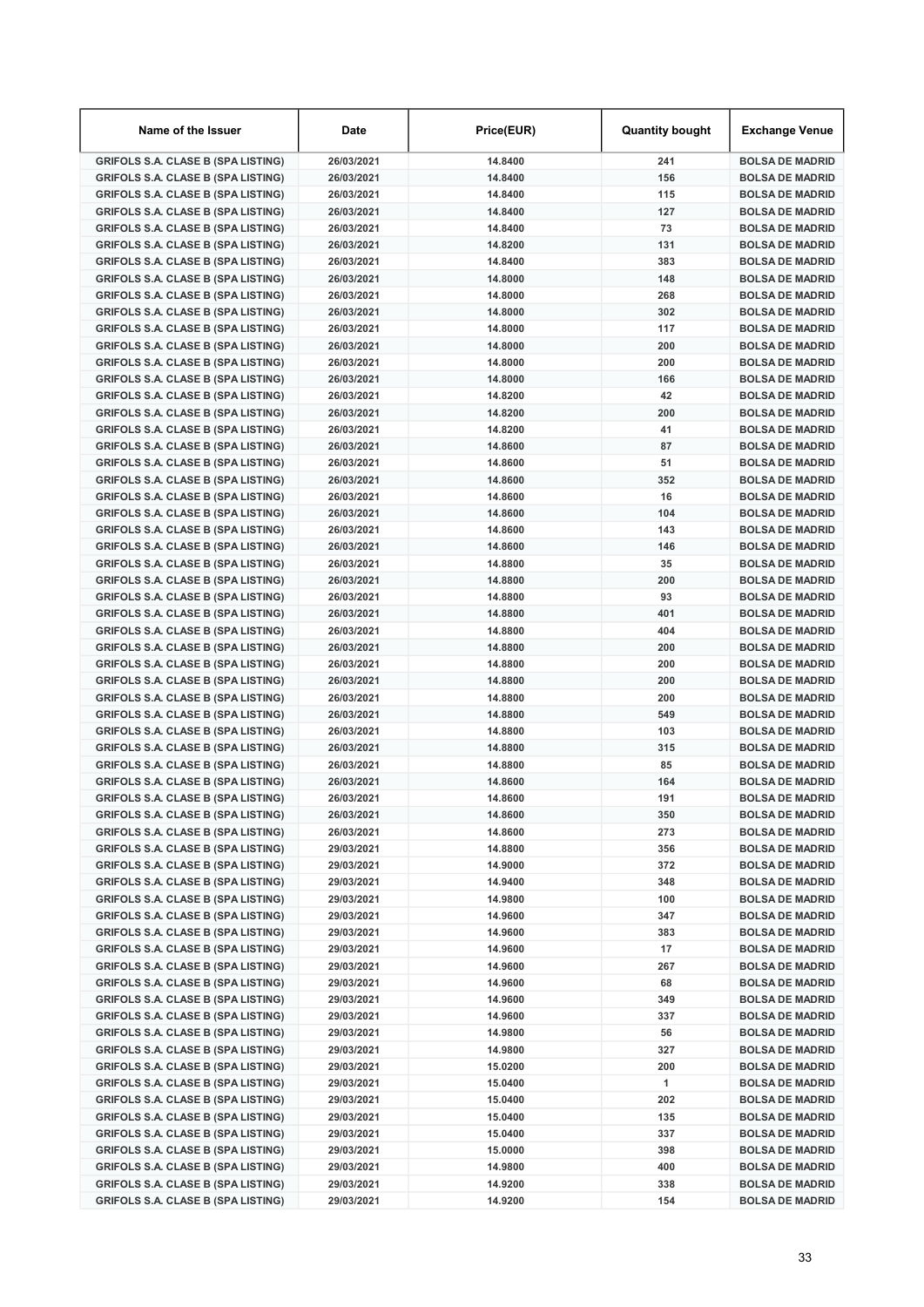| Name of the Issuer                                                                     | <b>Date</b>              | Price(EUR)         | <b>Quantity bought</b> | Exchange Venue                                   |
|----------------------------------------------------------------------------------------|--------------------------|--------------------|------------------------|--------------------------------------------------|
| <b>GRIFOLS S.A. CLASE B (SPA LISTING)</b>                                              | 29/03/2021               | 14.9000            | 142                    | <b>BOLSA DE MADRID</b>                           |
| <b>GRIFOLS S.A. CLASE B (SPA LISTING)</b>                                              | 29/03/2021               | 14.9000            | 162                    | <b>BOLSA DE MADRID</b>                           |
| <b>GRIFOLS S.A. CLASE B (SPA LISTING)</b>                                              | 29/03/2021               | 15,0800            | 389                    | <b>BOLSA DE MADRID</b>                           |
| <b>GRIFOLS S.A. CLASE B (SPA LISTING)</b>                                              | 29/03/2021               | 15,0800            | 334                    | <b>BOLSA DE MADRID</b>                           |
| <b>GRIFOLS S.A. CLASE B (SPA LISTING)</b>                                              | 29/03/2021               | 15.0800            | 283                    | <b>BOLSA DE MADRID</b>                           |
| <b>GRIFOLS S.A. CLASE B (SPA LISTING)</b>                                              | 29/03/2021               | 15.0800            | 66                     | <b>BOLSA DE MADRID</b>                           |
| <b>GRIFOLS S.A. CLASE B (SPA LISTING)</b>                                              | 29/03/2021               | 15.0200            | 341                    | <b>BOLSA DE MADRID</b>                           |
| <b>GRIFOLS S.A. CLASE B (SPA LISTING)</b>                                              | 29/03/2021               | 15.0200            | 390                    | <b>BOLSA DE MADRID</b>                           |
| <b>GRIFOLS S.A. CLASE B (SPA LISTING)</b>                                              | 29/03/2021               | 15.0000            | 104                    | <b>BOLSA DE MADRID</b>                           |
| <b>GRIFOLS S.A. CLASE B (SPA LISTING)</b>                                              | 29/03/2021               | 15.0000            | 230                    | <b>BOLSA DE MADRID</b>                           |
| <b>GRIFOLS S.A. CLASE B (SPA LISTING)</b>                                              | 29/03/2021               | 15,0000            | 134                    | <b>BOLSA DE MADRID</b>                           |
| <b>GRIFOLS S.A. CLASE B (SPA LISTING)</b>                                              | 29/03/2021               | 15.0000            | 384                    | <b>BOLSA DE MADRID</b>                           |
| <b>GRIFOLS S.A. CLASE B (SPA LISTING)</b>                                              | 29/03/2021               | 15.0000            | 97                     | <b>BOLSA DE MADRID</b>                           |
| <b>GRIFOLS S.A. CLASE B (SPA LISTING)</b>                                              | 29/03/2021               | 14.9600            | 81                     | <b>BOLSA DE MADRID</b>                           |
| <b>GRIFOLS S.A. CLASE B (SPA LISTING)</b>                                              | 29/03/2021               | 14.9600            | 354                    | <b>BOLSA DE MADRID</b>                           |
| <b>GRIFOLS S.A. CLASE B (SPA LISTING)</b>                                              | 29/03/2021               | 14.9600            | 10                     | <b>BOLSA DE MADRID</b>                           |
| <b>GRIFOLS S.A. CLASE B (SPA LISTING)</b>                                              | 29/03/2021               | 14.9600            | 75                     | <b>BOLSA DE MADRID</b>                           |
| <b>GRIFOLS S.A. CLASE B (SPA LISTING)</b>                                              | 29/03/2021               | 14.9600            | 335                    | <b>BOLSA DE MADRID</b>                           |
| <b>GRIFOLS S.A. CLASE B (SPA LISTING)</b>                                              | 29/03/2021               | 14.9600            | 14                     | <b>BOLSA DE MADRID</b>                           |
| <b>GRIFOLS S.A. CLASE B (SPA LISTING)</b>                                              | 29/03/2021               | 14.9600            | 94                     | <b>BOLSA DE MADRID</b>                           |
| <b>GRIFOLS S.A. CLASE B (SPA LISTING)</b>                                              | 29/03/2021               | 14.9400            | 335                    | <b>BOLSA DE MADRID</b>                           |
| <b>GRIFOLS S.A. CLASE B (SPA LISTING)</b>                                              | 29/03/2021               | 14.9400            | 246                    | <b>BOLSA DE MADRID</b>                           |
| <b>GRIFOLS S.A. CLASE B (SPA LISTING)</b>                                              | 29/03/2021               | 14.9400            | 59                     | <b>BOLSA DE MADRID</b>                           |
| <b>GRIFOLS S.A. CLASE B (SPA LISTING)</b>                                              | 29/03/2021               | 14.9400            | 33                     | <b>BOLSA DE MADRID</b>                           |
| <b>GRIFOLS S.A. CLASE B (SPA LISTING)</b>                                              | 29/03/2021               | 14.9400            | 304                    | <b>BOLSA DE MADRID</b>                           |
| <b>GRIFOLS S.A. CLASE B (SPA LISTING)</b>                                              | 29/03/2021               | 14.9400            | 34                     | <b>BOLSA DE MADRID</b>                           |
| <b>GRIFOLS S.A. CLASE B (SPA LISTING)</b>                                              | 29/03/2021               | 14.9400            | 258                    | <b>BOLSA DE MADRID</b>                           |
| <b>GRIFOLS S.A. CLASE B (SPA LISTING)</b>                                              | 29/03/2021               | 14.9400            | 77                     | <b>BOLSA DE MADRID</b>                           |
| <b>GRIFOLS S.A. CLASE B (SPA LISTING)</b>                                              | 29/03/2021               | 14.9400            | 29                     | <b>BOLSA DE MADRID</b>                           |
| <b>GRIFOLS S.A. CLASE B (SPA LISTING)</b>                                              | 29/03/2021               | 14.9400            | 285                    | <b>BOLSA DE MADRID</b>                           |
| <b>GRIFOLS S.A. CLASE B (SPA LISTING)</b>                                              | 29/03/2021               | 14.9400            | 88                     | <b>BOLSA DE MADRID</b>                           |
| <b>GRIFOLS S.A. CLASE B (SPA LISTING)</b>                                              | 29/03/2021               | 14.9400            | 41                     | <b>BOLSA DE MADRID</b>                           |
| <b>GRIFOLS S.A. CLASE B (SPA LISTING)</b>                                              | 29/03/2021               | 14.9400            | 244                    | <b>BOLSA DE MADRID</b>                           |
| <b>GRIFOLS S.A. CLASE B (SPA LISTING)</b>                                              | 29/03/2021               | 14.9400            | 177                    | <b>BOLSA DE MADRID</b>                           |
| <b>GRIFOLS S.A. CLASE B (SPA LISTING)</b>                                              | 29/03/2021               | 14.9400            | 214                    | <b>BOLSA DE MADRID</b>                           |
| <b>GRIFOLS S.A. CLASE B (SPA LISTING)</b>                                              | 29/03/2021               | 14.9400<br>14.9400 | 123<br>235             | <b>BOLSA DE MADRID</b><br><b>BOLSA DE MADRID</b> |
| <b>GRIFOLS S.A. CLASE B (SPA LISTING)</b><br><b>GRIFOLS S.A. CLASE B (SPA LISTING)</b> | 29/03/2021<br>29/03/2021 | 14.9400            | 337                    | <b>BOLSA DE MADRID</b>                           |
| <b>GRIFOLS S.A. CLASE B (SPA LISTING)</b>                                              | 29/03/2021               | 14.9200            | 286                    | <b>BOLSA DE MADRID</b>                           |
| <b>GRIFOLS S.A. CLASE B (SPA LISTING)</b>                                              | 29/03/2021               | 14.9200            | 20                     | <b>BOLSA DE MADRID</b>                           |
| <b>GRIFOLS S.A. CLASE B (SPA LISTING)</b>                                              | 29/03/2021               | 14.9200            | 277                    | <b>BOLSA DE MADRID</b>                           |
| <b>GRIFOLS S.A. CLASE B (SPA LISTING)</b>                                              | 29/03/2021               | 14.9200            | 141                    | <b>BOLSA DE MADRID</b>                           |
| <b>GRIFOLS S.A. CLASE B (SPA LISTING)</b>                                              | 29/03/2021               | 14.9200            | 39                     | <b>BOLSA DE MADRID</b>                           |
| <b>GRIFOLS S.A. CLASE B (SPA LISTING)</b>                                              | 29/03/2021               | 14.9200            | 245                    | <b>BOLSA DE MADRID</b>                           |
| <b>GRIFOLS S.A. CLASE B (SPA LISTING)</b>                                              | 29/03/2021               | 14.9200            | 127                    | <b>BOLSA DE MADRID</b>                           |
| <b>GRIFOLS S.A. CLASE B (SPA LISTING)</b>                                              | 29/03/2021               | 14.8600            | 285                    | <b>BOLSA DE MADRID</b>                           |
| <b>GRIFOLS S.A. CLASE B (SPA LISTING)</b>                                              | 29/03/2021               | 14.8600            | 59                     | <b>BOLSA DE MADRID</b>                           |
| <b>GRIFOLS S.A. CLASE B (SPA LISTING)</b>                                              | 29/03/2021               | 14.8600            | 55                     | <b>BOLSA DE MADRID</b>                           |
| <b>GRIFOLS S.A. CLASE B (SPA LISTING)</b>                                              | 29/03/2021               | 14.9000            | 131                    | <b>BOLSA DE MADRID</b>                           |
| <b>GRIFOLS S.A. CLASE B (SPA LISTING)</b>                                              | 29/03/2021               | 14.9000            | 200                    | <b>BOLSA DE MADRID</b>                           |
| <b>GRIFOLS S.A. CLASE B (SPA LISTING)</b>                                              | 29/03/2021               | 14.9000            | 27                     | <b>BOLSA DE MADRID</b>                           |
| <b>GRIFOLS S.A. CLASE B (SPA LISTING)</b>                                              | 29/03/2021               | 14.8600            | 383                    | <b>BOLSA DE MADRID</b>                           |
| <b>GRIFOLS S.A. CLASE B (SPA LISTING)</b>                                              | 29/03/2021               | 14.8600            | 99                     | <b>BOLSA DE MADRID</b>                           |
| <b>GRIFOLS S.A. CLASE B (SPA LISTING)</b>                                              | 29/03/2021               | 14.8600            | 278                    | <b>BOLSA DE MADRID</b>                           |
| <b>GRIFOLS S.A. CLASE B (SPA LISTING)</b>                                              | 29/03/2021               | 14.8600            | $\overline{7}$         | <b>BOLSA DE MADRID</b>                           |
| <b>GRIFOLS S.A. CLASE B (SPA LISTING)</b>                                              | 29/03/2021               | 14.8600            | 285                    | <b>BOLSA DE MADRID</b>                           |
| <b>GRIFOLS S.A. CLASE B (SPA LISTING)</b>                                              | 29/03/2021               | 14.8600            | 27                     | <b>BOLSA DE MADRID</b>                           |
| <b>GRIFOLS S.A. CLASE B (SPA LISTING)</b>                                              | 29/03/2021               | 14.8800            | 285                    | <b>BOLSA DE MADRID</b>                           |
| <b>GRIFOLS S.A. CLASE B (SPA LISTING)</b>                                              | 29/03/2021               | 14.8800            | 84                     | <b>BOLSA DE MADRID</b>                           |
| <b>GRIFOLS S.A. CLASE B (SPA LISTING)</b>                                              | 29/03/2021               | 14.9400            | 184                    | <b>BOLSA DE MADRID</b>                           |
| <b>GRIFOLS S.A. CLASE B (SPA LISTING)</b>                                              | 29/03/2021               | 14.9400            | 81                     | <b>BOLSA DE MADRID</b>                           |
| <b>GRIFOLS S.A. CLASE B (SPA LISTING)</b>                                              | 29/03/2021               | 14.9400            | 128                    | <b>BOLSA DE MADRID</b>                           |
| <b>GRIFOLS S.A. CLASE B (SPA LISTING)</b>                                              | 29/03/2021               | 14.8800            | 340                    | <b>BOLSA DE MADRID</b>                           |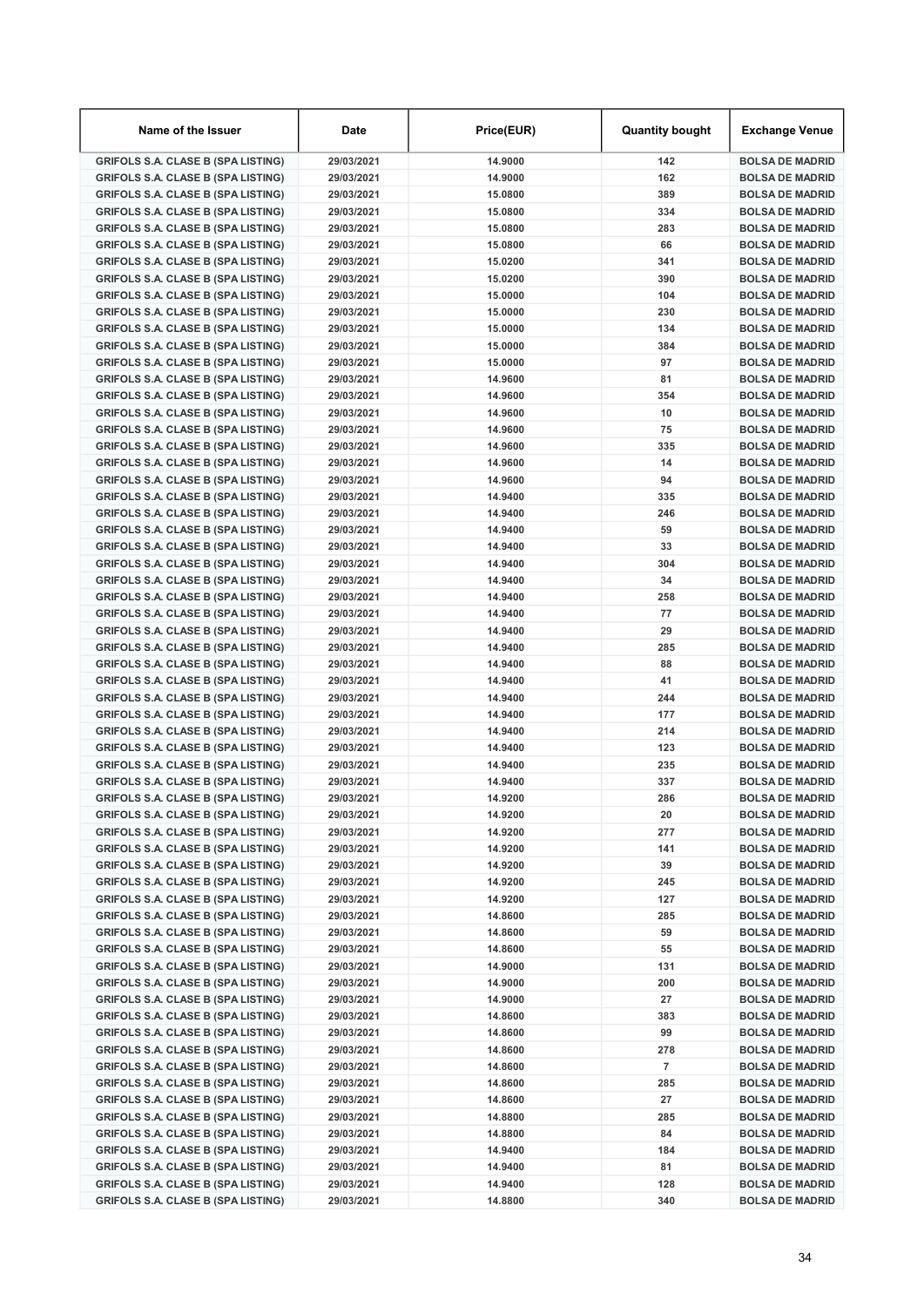| Name of the Issuer                                                                     | <b>Date</b>              | Price(EUR)         | <b>Quantity bought</b> | Exchange Venue                                   |
|----------------------------------------------------------------------------------------|--------------------------|--------------------|------------------------|--------------------------------------------------|
| <b>GRIFOLS S.A. CLASE B (SPA LISTING)</b>                                              | 29/03/2021               | 14.8600            | 140                    | <b>BOLSA DE MADRID</b>                           |
| <b>GRIFOLS S.A. CLASE B (SPA LISTING)</b>                                              | 29/03/2021               | 14.8600            | 259                    | <b>BOLSA DE MADRID</b>                           |
| <b>GRIFOLS S.A. CLASE B (SPA LISTING)</b>                                              | 29/03/2021               | 14.8600            | 63                     | <b>BOLSA DE MADRID</b>                           |
| <b>GRIFOLS S.A. CLASE B (SPA LISTING)</b>                                              | 29/03/2021               | 14.8800            | 86                     | <b>BOLSA DE MADRID</b>                           |
| <b>GRIFOLS S.A. CLASE B (SPA LISTING)</b>                                              | 29/03/2021               | 14.8800            | 100                    | <b>BOLSA DE MADRID</b>                           |
| <b>GRIFOLS S.A. CLASE B (SPA LISTING)</b>                                              | 29/03/2021               | 14.8800            | 151                    | <b>BOLSA DE MADRID</b>                           |
| <b>GRIFOLS S.A. CLASE B (SPA LISTING)</b>                                              | 29/03/2021               | 14.8800            | 143                    | <b>BOLSA DE MADRID</b>                           |
| <b>GRIFOLS S.A. CLASE B (SPA LISTING)</b>                                              | 29/03/2021               | 14.9200            | 80                     | <b>BOLSA DE MADRID</b>                           |
| <b>GRIFOLS S.A. CLASE B (SPA LISTING)</b>                                              | 29/03/2021               | 14.9200            | 100                    | <b>BOLSA DE MADRID</b>                           |
| <b>GRIFOLS S.A. CLASE B (SPA LISTING)</b>                                              | 29/03/2021               | 14.9000            | 284                    | <b>BOLSA DE MADRID</b>                           |
| <b>GRIFOLS S.A. CLASE B (SPA LISTING)</b>                                              | 29/03/2021               | 14.9000            | 285                    | <b>BOLSA DE MADRID</b>                           |
| <b>GRIFOLS S.A. CLASE B (SPA LISTING)</b>                                              | 29/03/2021               | 14.9000            | 384                    | <b>BOLSA DE MADRID</b>                           |
| <b>GRIFOLS S.A. CLASE B (SPA LISTING)</b>                                              | 29/03/2021               | 14.8600            | 163                    | <b>BOLSA DE MADRID</b>                           |
| <b>GRIFOLS S.A. CLASE B (SPA LISTING)</b>                                              | 29/03/2021               | 14.8600            | $\overline{2}$         | <b>BOLSA DE MADRID</b>                           |
| <b>GRIFOLS S.A. CLASE B (SPA LISTING)</b>                                              | 29/03/2021               | 14.8400            | 27                     | <b>BOLSA DE MADRID</b>                           |
| <b>GRIFOLS S.A. CLASE B (SPA LISTING)</b>                                              | 29/03/2021               | 14.8400            | 92                     | <b>BOLSA DE MADRID</b>                           |
| <b>GRIFOLS S.A. CLASE B (SPA LISTING)</b>                                              | 29/03/2021               | 14.8400            | 262                    | <b>BOLSA DE MADRID</b>                           |
| <b>GRIFOLS S.A. CLASE B (SPA LISTING)</b>                                              | 29/03/2021               | 14.8400            | 23                     | <b>BOLSA DE MADRID</b>                           |
| <b>GRIFOLS S.A. CLASE B (SPA LISTING)</b>                                              | 29/03/2021               | 14.8400            | 281                    | <b>BOLSA DE MADRID</b>                           |
| <b>GRIFOLS S.A. CLASE B (SPA LISTING)</b>                                              | 29/03/2021               | 14.8400            | 37                     | <b>BOLSA DE MADRID</b>                           |
| <b>GRIFOLS S.A. CLASE B (SPA LISTING)</b>                                              | 29/03/2021               | 14.8400            | 63                     | <b>BOLSA DE MADRID</b>                           |
| <b>GRIFOLS S.A. CLASE B (SPA LISTING)</b>                                              | 29/03/2021               | 14.8400            | 284                    | <b>BOLSA DE MADRID</b>                           |
| <b>GRIFOLS S.A. CLASE B (SPA LISTING)</b>                                              | 29/03/2021               | 14.8400            | 56                     | <b>BOLSA DE MADRID</b>                           |
| <b>GRIFOLS S.A. CLASE B (SPA LISTING)</b>                                              | 29/03/2021               | 14.8600            | 1                      | <b>BOLSA DE MADRID</b>                           |
| <b>GRIFOLS S.A. CLASE B (SPA LISTING)</b>                                              | 29/03/2021               | 14.8600            | 100                    | <b>BOLSA DE MADRID</b>                           |
| <b>GRIFOLS S.A. CLASE B (SPA LISTING)</b>                                              | 29/03/2021               | 14.8600            | 46                     | <b>BOLSA DE MADRID</b>                           |
| <b>GRIFOLS S.A. CLASE B (SPA LISTING)</b>                                              | 29/03/2021               | 14.8600            | 223                    | <b>BOLSA DE MADRID</b>                           |
| <b>GRIFOLS S.A. CLASE B (SPA LISTING)</b>                                              | 29/03/2021               | 14.8200            | 301                    | <b>BOLSA DE MADRID</b>                           |
| <b>GRIFOLS S.A. CLASE B (SPA LISTING)</b>                                              | 29/03/2021               | 14.8200            | 41                     | <b>BOLSA DE MADRID</b>                           |
| <b>GRIFOLS S.A. CLASE B (SPA LISTING)</b>                                              | 29/03/2021               | 14.8200            | 260                    | <b>BOLSA DE MADRID</b>                           |
| <b>GRIFOLS S.A. CLASE B (SPA LISTING)</b>                                              | 29/03/2021               | 14.8200            | 153                    | <b>BOLSA DE MADRID</b>                           |
| <b>GRIFOLS S.A. CLASE B (SPA LISTING)</b>                                              | 29/03/2021               | 14.8000            | 358                    | <b>BOLSA DE MADRID</b>                           |
| <b>GRIFOLS S.A. CLASE B (SPA LISTING)</b>                                              | 29/03/2021               | 14.8000            | 349                    | <b>BOLSA DE MADRID</b>                           |
| <b>GRIFOLS S.A. CLASE B (SPA LISTING)</b>                                              | 29/03/2021               | 14.8000<br>14.7800 | 397                    | <b>BOLSA DE MADRID</b>                           |
| <b>GRIFOLS S.A. CLASE B (SPA LISTING)</b>                                              | 29/03/2021               |                    | 96                     | <b>BOLSA DE MADRID</b>                           |
| <b>GRIFOLS S.A. CLASE B (SPA LISTING)</b>                                              | 29/03/2021               | 14.8000<br>14.8000 | 180<br>119             | <b>BOLSA DE MADRID</b><br><b>BOLSA DE MADRID</b> |
| <b>GRIFOLS S.A. CLASE B (SPA LISTING)</b><br><b>GRIFOLS S.A. CLASE B (SPA LISTING)</b> | 29/03/2021<br>29/03/2021 | 14.8800            | 768                    | <b>BOLSA DE MADRID</b>                           |
| <b>GRIFOLS S.A. CLASE B (SPA LISTING)</b>                                              | 29/03/2021               | 14.8800            | 399                    | <b>BOLSA DE MADRID</b>                           |
| <b>GRIFOLS S.A. CLASE B (SPA LISTING)</b>                                              | 29/03/2021               | 14.8800            | 74                     | <b>BOLSA DE MADRID</b>                           |
| <b>GRIFOLS S.A. CLASE B (SPA LISTING)</b>                                              | 29/03/2021               | 14.8800            | 65                     | <b>BOLSA DE MADRID</b>                           |
| <b>GRIFOLS S.A. CLASE B (SPA LISTING)</b>                                              | 29/03/2021               | 14.8800            | 104                    | <b>BOLSA DE MADRID</b>                           |
| <b>GRIFOLS S.A. CLASE B (SPA LISTING)</b>                                              | 29/03/2021               | 14.8800            | 220                    | <b>BOLSA DE MADRID</b>                           |
| <b>GRIFOLS S.A. CLASE B (SPA LISTING)</b>                                              | 29/03/2021               | 14.8800            | 280                    | <b>BOLSA DE MADRID</b>                           |
| <b>GRIFOLS S.A. CLASE B (SPA LISTING)</b>                                              | 29/03/2021               | 14.8800            | 82                     | <b>BOLSA DE MADRID</b>                           |
| <b>GRIFOLS S.A. CLASE B (SPA LISTING)</b>                                              | 29/03/2021               | 14.9400            | 26                     | <b>BOLSA DE MADRID</b>                           |
| <b>GRIFOLS S.A. CLASE B (SPA LISTING)</b>                                              | 29/03/2021               | 14.9400            | 327                    | <b>BOLSA DE MADRID</b>                           |
| <b>GRIFOLS S.A. CLASE B (SPA LISTING)</b>                                              | 29/03/2021               | 14.9400            | 172                    | <b>BOLSA DE MADRID</b>                           |
| <b>GRIFOLS S.A. CLASE B (SPA LISTING)</b>                                              | 29/03/2021               | 14.9400            | 188                    | <b>BOLSA DE MADRID</b>                           |
| <b>GRIFOLS S.A. CLASE B (SPA LISTING)</b>                                              | 29/03/2021               | 14.9400            | 65                     | <b>BOLSA DE MADRID</b>                           |
| <b>GRIFOLS S.A. CLASE B (SPA LISTING)</b>                                              | 29/03/2021               | 14.9400            | 257                    | <b>BOLSA DE MADRID</b>                           |
| <b>GRIFOLS S.A. CLASE B (SPA LISTING)</b>                                              | 29/03/2021               | 14.9400            | 56                     | <b>BOLSA DE MADRID</b>                           |
| <b>GRIFOLS S.A. CLASE B (SPA LISTING)</b>                                              | 29/03/2021               | 14.8600            | 14                     | <b>BOLSA DE MADRID</b>                           |
| <b>GRIFOLS S.A. CLASE B (SPA LISTING)</b>                                              | 29/03/2021               | 14.8600            | 200                    | <b>BOLSA DE MADRID</b>                           |
| <b>GRIFOLS S.A. CLASE B (SPA LISTING)</b>                                              | 29/03/2021               | 14.8600            | 164                    | <b>BOLSA DE MADRID</b>                           |
| <b>GRIFOLS S.A. CLASE B (SPA LISTING)</b>                                              | 29/03/2021               | 14.7800            | 43                     | <b>BOLSA DE MADRID</b>                           |
| <b>GRIFOLS S.A. CLASE B (SPA LISTING)</b>                                              | 29/03/2021               | 14.7800            | 200                    | <b>BOLSA DE MADRID</b>                           |
| <b>GRIFOLS S.A. CLASE B (SPA LISTING)</b>                                              | 29/03/2021               | 14.7800            | 200                    | <b>BOLSA DE MADRID</b>                           |
| <b>GRIFOLS S.A. CLASE B (SPA LISTING)</b>                                              | 29/03/2021               | 14.7800            | 200                    | <b>BOLSA DE MADRID</b>                           |
| <b>GRIFOLS S.A. CLASE B (SPA LISTING)</b>                                              | 29/03/2021               | 14.7800            | 96                     | <b>BOLSA DE MADRID</b>                           |
| <b>GRIFOLS S.A. CLASE B (SPA LISTING)</b>                                              | 29/03/2021               | 14.7800            | 296                    | <b>BOLSA DE MADRID</b>                           |
| <b>GRIFOLS S.A. CLASE B (SPA LISTING)</b>                                              | 29/03/2021               | 14.7800            | 176                    | <b>BOLSA DE MADRID</b>                           |
| <b>GRIFOLS S.A. CLASE B (SPA LISTING)</b>                                              | 29/03/2021               | 14.7400            | 369                    | <b>BOLSA DE MADRID</b>                           |